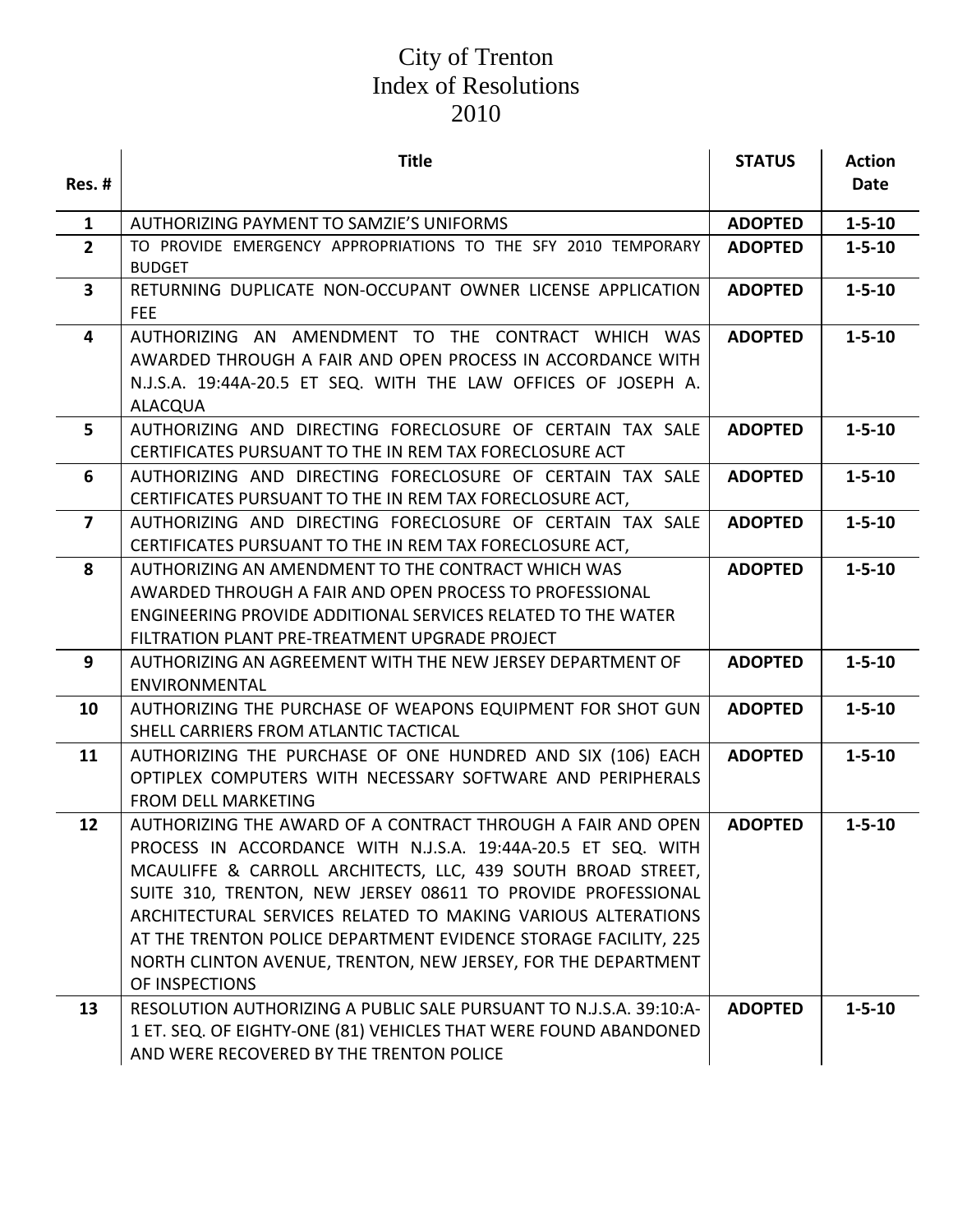| 14 | <b>RESOLUTION AUTHORIZING PAYMENTS FOR A CONTRACT WITH WATERS &amp;</b><br>BUGBEE, INC., 75 SOUTH GOLD DRIVE, HAMILTON, NEW JERSEY 08691<br>WHICH WAS AWARDED ON AN EMERGENCY BASIS FOR THE REMOVAL<br>AND REPLACEMENT OF TWENTY - FOUR INCH BELL JOINT CLAMPS AND<br>ROLLERS ON SOUTH BROAD STREET AND ROUTE ONE INTERSTATE                                 | <b>DEFEATED</b> | $1 - 5 - 10$ |
|----|--------------------------------------------------------------------------------------------------------------------------------------------------------------------------------------------------------------------------------------------------------------------------------------------------------------------------------------------------------------|-----------------|--------------|
| 15 | AUTHORIZING THE PURCHASE OF MAINTENANCE SERVICES FOR RADIOS<br>FROM MOTOROLA CORPORATION, INC., P.O. BOX 1335, BURLINGTON, NJ<br>DEPARTMENT OF POLICE,<br>08016, FOR THE<br><b>DIVISION</b><br>OF.<br>COMMUNICATIONS, THROUGH THE STATE OF NEW JERSEY COOPERATIVE<br>PROGRAM WITHOUT COMPETITIVE BIDDING                                                     | <b>ADOPTED</b>  | $1 - 5 - 10$ |
| 16 | AMENDING RESOLUTION NUMBER 09-668 THAT AUTHORIZED THE<br>PURCHASE OF TIRES AND TUBES ON AN AS NEEDED BASIS THROUGH THE<br>STATE OF NEW JERSEY COOPERATIVE PROGRAM WITHOUT COMPETITIVE<br><b>BIDDING</b>                                                                                                                                                      | <b>ADOPTED</b>  | $1 - 5 - 10$ |
| 17 | AMENDING RESOLUTION 09-613 THAT AUTHORIZED THE PURCHASE OF<br>MAINTENANCE AND REPAIR SERVICES FOR HEAVY DUTY VEHICLES ON AN<br>AS NEEDED BASIS THROUGH THE STATE OF NEW JERSEY COOPERATIVE<br>PROGRAM WITHOUT COMPETITIVE BIDDING                                                                                                                            | <b>ADOPTED</b>  | $1 - 5 - 10$ |
| 18 | AMENDING RESOLUTION NUMBER 09-666 THAT AUTHORIZED THE<br>PURCHASE OF MAINTENANCE AND REPAIR SERVICES FOR HEAVY DUTY<br>VEHICLES ON AN AS NEEDED BASIS THROUGH THE STATE OF NEW JERSEY<br>COOPERATIVE PROGRAM WITHOUT COMPETITIVE BIDDING                                                                                                                     | <b>ADOPTED</b>  | $1 - 5 - 10$ |
| 19 | AMENDING RESOLUTION NUMBER 09-667 THAT AUTHORIZED THE<br>PURCHASE OF PARTS AND REPAIRS FOR ROAD MAINTENANCE EQUIPMENT<br>ON AN AS NEEDED BASIS THROUGH THE STATE OF NEW JERSEY<br>COOPERATIVE PROGRAM WITHOUT COMPETITIVE BIDDING                                                                                                                            | <b>ADOPTED</b>  | $1 - 5 - 10$ |
| 20 | ACCEPTING BID AND AWARDING CONTRACT TO T.P. BRYAN ELECTRIC<br>COMPANY, INC., 1926 CHESTNUT AVENUE, TRENTON, NEW JERSEY 08611<br>TO PROVIDE ELECTRICAL SERVICES ON AN AS NEEDED BASIS FOR THE<br>DEPARTMENT OF ADMINISTRATION, DIVISION OF INFORMATION<br><b>TECHNOLOGY</b>                                                                                   | <b>ADOPTED</b>  | $1 - 5 - 10$ |
| 21 | AMENDMENT TO RESOLUTION 09-529 AUTHORIZING THE CITY OF<br>TRENTON TO ACCEPT AN ADDITIONAL \$5,000 IN GRANT MONIES FROM<br>THE DELAWARE VALLEY REGIONAL PLANNING COMMISSION FOR THE<br>REGION WIDE TRANSPORTATION GEOGRAPHIC INFORMATION SYSTEM<br>(GIS) PROJECT                                                                                              | <b>ADOPTED</b>  | $1 - 5 - 10$ |
| 22 | AUTHORIZING THE AWARD OF A CONTRACT THROUGH A NON-FAR AND<br>OPEN PROCESS WITH ATLANTIC ASSOCIATES, 1125 ATLANTIC AVENUE,<br>SUITE 735, ATLANTIC CITY, NEW JERSEY 08401 (CARRIER<br>:BEAZLEY<br>COMMERCIAL PROPERTY, COMPANY) TO PROVIDE PROPERTY INSURANCE,<br>AUTO LOT COVERAGE, FINE ARTS COVERAGE AND FIDELITY BONDS<br>COVERAGE FOR THE CITY OF TRENTON | <b>ADOPTED</b>  | $1 - 5 - 10$ |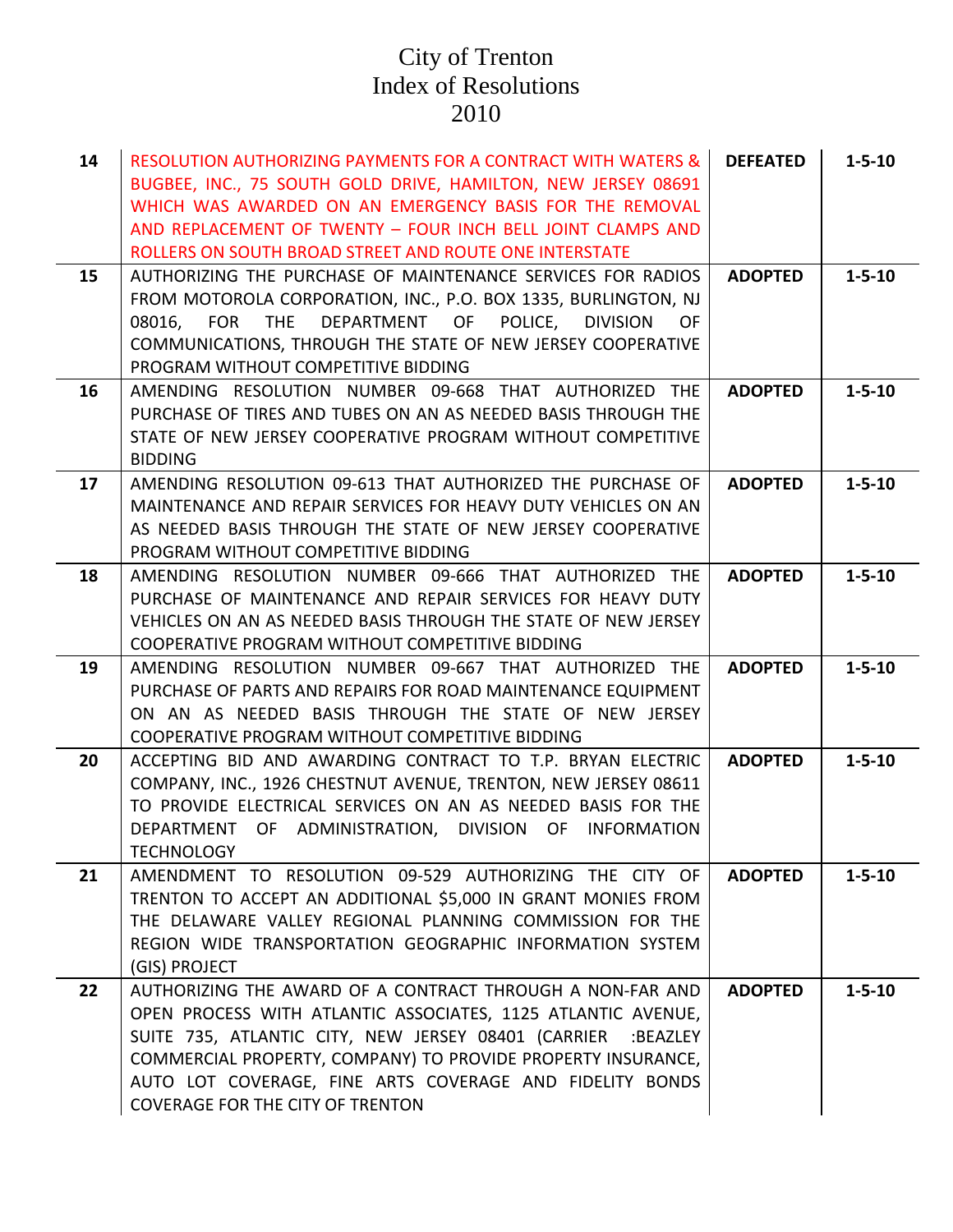| 23 | AUTHORIZING THE PURCHASE OF BODY ARMOR FROM SAMZIE'S                                                                          | <b>ADOPTED</b> | $1 - 5 - 10$  |
|----|-------------------------------------------------------------------------------------------------------------------------------|----------------|---------------|
|    | UNIFORMS, 28 SCOTCH ROAD, WEST TRENTON, NEW JERSEY 08628 FOR                                                                  |                |               |
|    | THE DEPARTMENT OF POLICE THROUGH THE STATE OF NEW JERSEY                                                                      |                |               |
|    | COOPERATIVE PROGRAM WITHOUT COMPETITIVE BIDDING                                                                               |                |               |
| 24 | AUTHORIZING THE AWARD OF A CONTRACT THROUGH A FAIR AND OPEN<br>PROCESS IN ACCORDANCE WITH N.J.S.A. 19:44A-20.5 ET. SEQ. TO ON | <b>ADOPTED</b> | $1 - 7 - 10$  |
|    | TARGET LAW ENFORCEMENT AND SECURITY CONSULTANT, LLC, 993 BIRCH                                                                |                |               |
|    | DRIVE, BRIELLE, NEW JERSEY 08730 TO PERFORM THE SERVICES OF A                                                                 |                |               |
|    | YOUTHSTAT COORDINATOR                                                                                                         |                |               |
| 25 | AUTHORIZING PAYMENT FOR A CONTRACT WITH WATERS & BUGBEE, INC.,                                                                | <b>ADOPTED</b> | $1 - 7 - 10$  |
|    | 75 SOUTH GOLD DRIVE, HAMILTON, NEW JERSEY 08691 WHICH WAS                                                                     |                |               |
|    | AWARDED ON AN EMERGENCY BASIS FOR THE REMOVAL AND                                                                             |                |               |
|    | REPLACEMENT OF TWENTY-FOUR INCH BELL JOINT CLAMPS AND ROLLERS                                                                 |                |               |
|    | ON SOUTH BROAD STREET AND ROUTE ONE INTERSTATE                                                                                |                |               |
| 26 | AWARDING A CONTRACT TO INTERNATIONAL SALT CO., INC., 655                                                                      | <b>ADOPTED</b> | $1 - 7 - 10$  |
|    | NORTHERN BOULEVARD, CLARK SUMMIT, PA 18411 FOR THE FURNISHING                                                                 |                |               |
|    | ON AN AS NEEDED BASIS APPROXIMATELY 839 TONS OF PRE-TREATED                                                                   |                |               |
|    | ROCK SALT FOR THE DEPARTMENT OF PUBLIC WORKS, IN CONJUNCTION                                                                  |                |               |
|    | WITH THE COUNTY OF MERCER COOPERATIVE PRICING AGREEMENT                                                                       |                |               |
| 27 | MAKING TEMPORARY APPROPRIATIONS FOR INTEREST AND DEBT                                                                         | <b>ADOPTED</b> | $1 - 21 - 10$ |
|    | REDEMPTION CHARGES PRIOR TO THE FINAL ADOPTION OF THE FY 2010                                                                 |                |               |
|    | <b>BUDGET FOR THE CITY OF TRENTON</b>                                                                                         |                |               |
| 28 | TO PROVIDE EMERGENCY APPROPRIATIONS TO THE SFY 2010 TEMPORARY                                                                 | <b>ADOPTED</b> | $1 - 21 - 10$ |
|    |                                                                                                                               |                |               |
|    | <b>BUDGETS OF THE CITY OF TRENTON</b>                                                                                         |                |               |
| 29 | MAKING TEMPORARY APPROPRIATIONS FOR INTEREST AND DEBT                                                                         | <b>ADOPTED</b> | $1 - 21 - 10$ |
|    | REDEMPTION CHARGES FOR THE UTILITY FUNDS PRIOR TO THE FINAL                                                                   |                |               |
|    | ADOPTION OF THE FY 2010 BUDGET FOR THE CITY OF TRENTON                                                                        |                |               |
| 30 | RESOLUTION NUMBER 09-594 THAT EXTENDED THE<br>AMENDING                                                                        | <b>ADOPTED</b> | $1 - 21 - 10$ |
|    | CONTRACT WITH THE CORPORATE HEALTH CENTER AT CAPITAL HEALTH                                                                   |                |               |
|    | SYSTEM, 832 BRUNSWICK AVENUE, TRENTON, NEW JERSEY 08638 TO                                                                    |                |               |
|    | PROVIDE OCCUPATIONAL HEALTH CARE SERVICES FOR THE EMPLOYEES OF                                                                |                |               |
|    | THE CITY OF TRENTON AND TRENTON PUBLIC LIBRARY                                                                                |                |               |
| 31 | RESOLUTION ACCEPTING BID AND AWARDING CONTRACT TO ALBERT                                                                      | <b>ADOPTED</b> | $1 - 21 - 10$ |
|    | MARINE CONSTRUCTION, INC., 308 SOUTH MAIN STREET, FORKED RIVER,                                                               |                |               |
|    | NEW JERSEY 08731 FOR THE FURNISHING AND DELIVERY OF ALL LABOR,                                                                |                |               |
|    | EQUIPMENT AND MATERIALS FOR THE PETTY'S RUN STREAM                                                                            |                |               |
|    | RESTORATION BETWEEN MARION AND 431 CALHOUN STREET, TRENTON,<br>NEW JERSEY FOR THE DEPARTMENT OF HOUSING AND ECONOMIC          |                |               |
|    | DEVELOPMENT                                                                                                                   |                |               |
| 32 | RESOLUTION AUTHORIZING THE AWARD OF A CONTRACT THROUGH A                                                                      | <b>ADOPTED</b> | $1 - 21 - 10$ |
|    | FAIR AND OPEN PROCESS IN ACCORDANCE WITH N.J.S.A. 19:44A-20.5 ET                                                              |                |               |
|    | SEQ. TO THE FERGUSON GROUP, 1130 CONNECTICUT AVENUE, NW, SUITE                                                                |                |               |
|    | 300, WASHINGTON, DC 20036 TO PROVIDE PROFESSIONAL CONSULTANT                                                                  |                |               |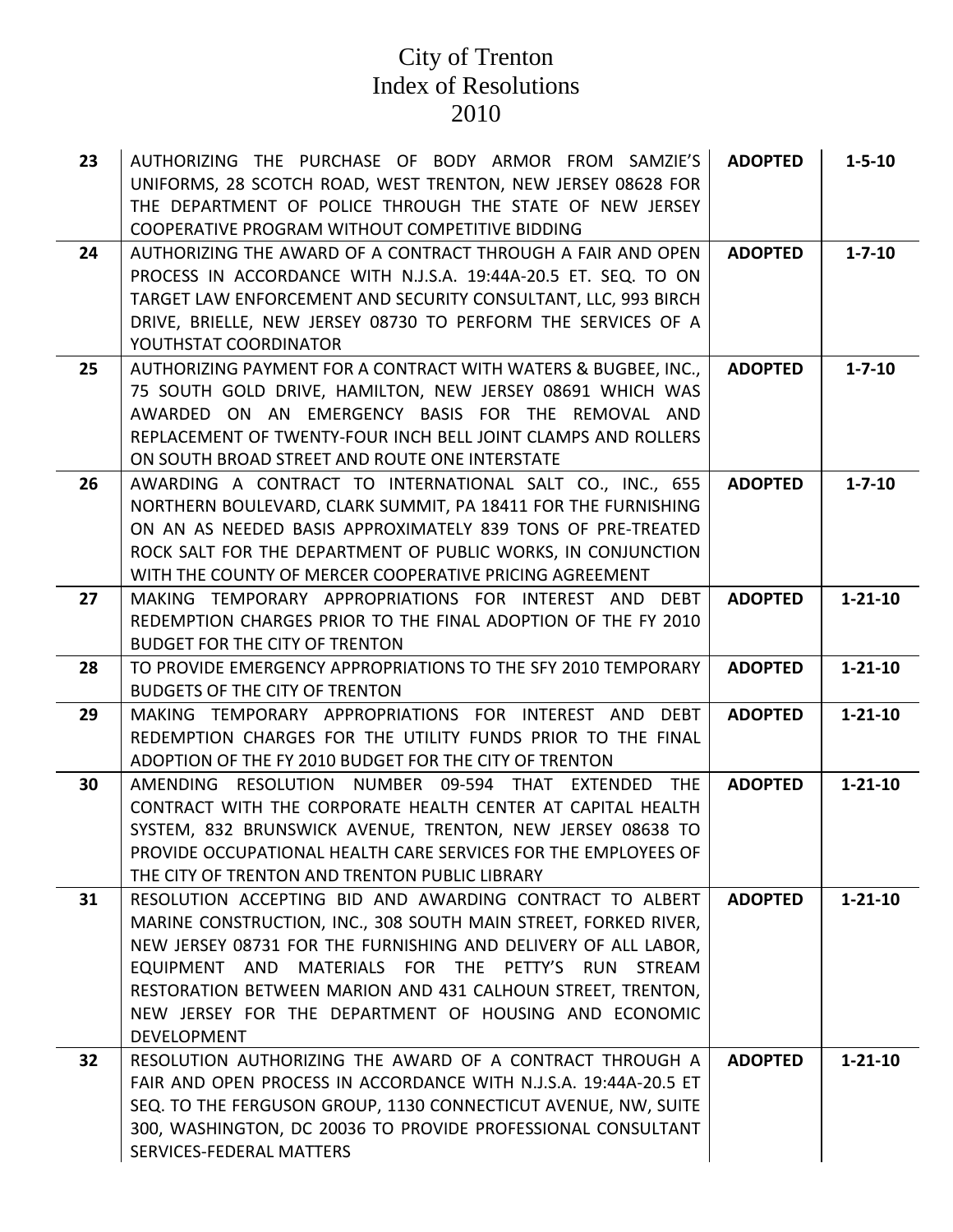| 33 | RESOLUTION ACCEPTING BID AND AWARDING CONTRACT TO LAWMEN<br>SUPPLY COMPANY OF NEW JERSEY, INC., 5521 WHITE HORSE PIKE, EGG<br>HARBOR CITY, NEW JERSEY 08215-9510 FOR THE FURNISHING AND<br>DELIVERY OF AMMUNITION FOR THE DEPARTMENT OF POLICE                                                                                                                                                                                                                                        | <b>ADOPTED</b> | $1 - 21 - 10$ |
|----|---------------------------------------------------------------------------------------------------------------------------------------------------------------------------------------------------------------------------------------------------------------------------------------------------------------------------------------------------------------------------------------------------------------------------------------------------------------------------------------|----------------|---------------|
| 34 | RESOLUTION AUTHORIZING THE LEASING OF AN IKON/RICOH MP6001SP<br>COPIER FROM IKON OFFICE SOLUTIONS, INC., 4301 ROUTE 1 SOUTH, P.O.<br>BOX 215, MONMOUTH JUNCTION, NEW JERSEY 08852 FOR THE<br>DEPARTMENT OF INSPECTIONS THROUGH THE STATE OF NEW JERSEY<br>COOPERATIVE PROGRAM WITHOUT COMPETITIVE BIDDING                                                                                                                                                                             | <b>ADOPTED</b> | $1 - 21 - 10$ |
| 35 | ACCEPTING BID AND AWARDING CONTRACT TO HERITAGE BUSINESS<br>SYSTEMS, INC., 1263 GLEN AVENUE, MOORESTOWN, NEW JERSEY 08057<br>FOR THE LEASING OF TWO (2) KYOCERA TASKALFA COPIERS FOR THE<br>DEPARTMENT OF POLICE                                                                                                                                                                                                                                                                      | <b>ADOPTED</b> | $1 - 21 - 10$ |
| 36 | AUTHORIZING THE AWARD OF A CONTRACT THROUGH A FAIR AND OPEN<br>PROCESS IN ACCORDANCE WITH N.J.S.A. 19:44A-20.5 ET SEQ. TO<br>GOLDMAN, BEALE ASSOCIATES, 45 NURSERY ROAD, TITUSVILLE, NEW<br>JERSEY 08560 TO PROVIDE PROFESSIONAL FINANCIAL ADVISORY SERVICES<br>AS AN INDEPENDENT CONTRACTOR REGARDING THE PLANNING, TIMING,<br>STRUCTURING, APPROVALS, RATINGS, INSURANCE, AND ALL OTHER<br>MATTERS AS IT RELATES TO THE ISSUANCE OF BONDS AND/OR NOTES<br>DURING CALENDAR YEAR 2010 | <b>ADOPTED</b> | $1 - 21 - 10$ |
| 37 | AUTHORIZING THE AWARD OF A CONTRACT THROUGH A FAIR AND OPEN<br>PROCESS IN ACCORDANCE WITH N.J.S.A. 19:44A-20.5 ET SEQ. TO JASON F.<br>HAGEMAN, ESQ., 849 WEST STATE STREET, TRENTON, NEW JERSEY 08618<br>TO PROVIDE PROFESSIONAL LEGAL SERVICES FOR THE PUBLIC DEFENDER<br>PROGRAM AT TRENTON MUNICIPAL COURT                                                                                                                                                                         | <b>ADOPTED</b> | $1 - 21 - 10$ |
| 38 | AUTHORIZING THE AWARD OF A CONTRACT THROUGH A FAIR AND OPEN<br>PROCESS IN ACCORDANCE WITH N.J.S.A. 19:44A-20.5 ET SEQ. TO DATHIL, 7<br>BELMONT CIRCLE, TRENTON, NEW JERSEY 08618 TO<br>PROVIDE<br>PROFESSIONAL CONSULTING SERVICES WITH REGARD TO WEB SITE<br>DESIGN, DEVELOPMENT AND INTEGRATION, COMBINED WITH EXPERIENCE<br>OF THE FACILITIES OFFERED BY THE DEPARTMENT OF RECREATION,<br>NATURAL RESOURCES & CULTURE                                                              | <b>ADOPTED</b> | $1 - 21 - 10$ |
| 39 | RESOLUTION AUTHORIZING CHANGE ORDER #6 TO THE CONTRACT WITH<br>GOLDEN CROWN CONTRACTORS, INC. 4099 SOUTH BROAD STREET<br>YARDVILLE, NJ 08620 FOR THE FURNISHING AND DELIVERY OF ALL LABOR,<br>MATERIALS AND EQUIPMENT FOR THE PHASE II ALTERATIONS TO<br>TRENTON CITY HALL, FINANCE DEPARTMENT FOR THE DEPARTMENT OF<br><b>INSPECTIONS</b>                                                                                                                                            | <b>ADOPTED</b> | $1 - 21 - 10$ |
| 40 | AN APPLICATION FOR A GRANT FROM THE STATE OF NEW JERSEY,<br>DEPARTMENT OF ENVIRONMENTAL PROTECTION, 2010 RECREATIONAL<br>TRAILS PROGRAM IN THE AMOUNT OF \$25,000.00 FOR MILL HILL PARK                                                                                                                                                                                                                                                                                               | <b>ADOPTED</b> | $1 - 21 - 10$ |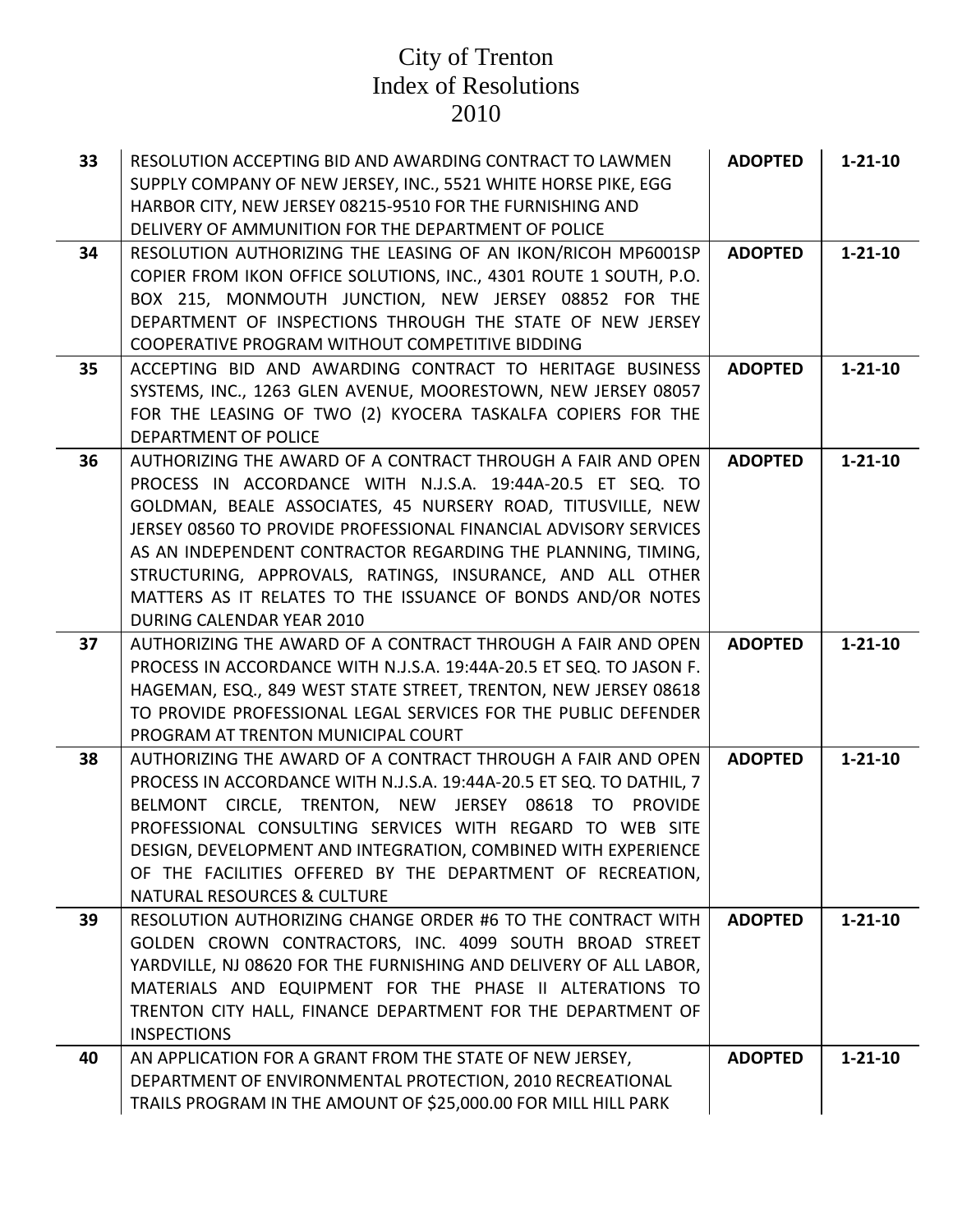| 41 | AUTHORIZING AND DIRECTING THE PLANNING BOARD OF THE CITY OF<br>TRENTON TO HEAR AND RE-EXAMINE A PORTION OF THE TRENTON<br>STATION AND ROEBLING GATEWAY REDEVELOPMENT AREAS AND RE-<br>EXAMINE A DETERMINATION THAT THE AREAS ARE "AREAS IN NEED OF<br>REDEVELOPMENT" PURSUANT TO THE LOCAL REDEVELOPMENT AND<br>HOUSING LAW AND ALSO IF SAID AREAS COMPORTS TO RECENT COURT<br>DECISIONS IN THE STATE OF NEW JERSEY | <b>ADOPTED</b> | $1 - 21 - 10$ |
|----|---------------------------------------------------------------------------------------------------------------------------------------------------------------------------------------------------------------------------------------------------------------------------------------------------------------------------------------------------------------------------------------------------------------------|----------------|---------------|
| 42 | TO PROVIDE EMERGENCY APPROPRIATIONS TO THE SFY 2010 TEMPORARY<br>BUDGET FOR GRANTS OF THE CITY OF TRENTON CURRENT FUND                                                                                                                                                                                                                                                                                              | <b>ADOPTED</b> | $1 - 21 - 10$ |
| 43 | APPROVING TRANSFER OF PLENARY RETAIL CONSUMPTION LICENSE<br>#1111-33-059-004 FROM GILLIEPIE INC. TO NEW 30 LOUNGE, LLC                                                                                                                                                                                                                                                                                              | <b>ADOPTED</b> | $1 - 21 - 10$ |
| 44 | GRANTING RENEWAL OF ALCOHOLIC BEVERAGE CONSUMPTION LICENSE<br>FOR MAYRA M. FRIAS, FOR THE 2009-2010 LICENSING PERIOD                                                                                                                                                                                                                                                                                                | <b>ADOPTED</b> | $1 - 21 - 10$ |
| 45 | AMENDMENT TO RESOLUTION 09-709 AUTHORIZING THE CITY OF<br>TRENTON TO SEEK \$1,087,000 IN FUNDS FROM THE NEW JERSEY URBAN<br>ENTERPRISE ZONE AUTHORITY FOR THE LAFAYETTE YARD COMMUNITY<br>DEVELOPMENT CORPORATION FOR IMPROVEMENTS TO THE TRENTON<br><b>MARRIOTT AT LAFAYETTE YARD</b>                                                                                                                              | <b>ADOPTED</b> | $1 - 21 - 10$ |
| 46 | AMENDING RESOLUTION NO 09-708 ENTITLED "RESOLUTION OF THE CITY<br>COUNCIL OF THE CITY OF TRENTON APPROVING THE 2009-2010 SCHEDULE<br>OF MEETINGS"                                                                                                                                                                                                                                                                   | <b>ADOPTED</b> | $1 - 21 - 10$ |
| 47 | ACTIVATING ALCOHOLIC BEVERAGE LICENSE NO 1111-32-050-005 HELD BY<br>JDNS, INC. T/A MAXINE'S, 120 NORTH WARREN STREET, TRENTON, NEW<br><b>JERSEY</b>                                                                                                                                                                                                                                                                 | <b>ADOPTED</b> | $1 - 21 - 10$ |
| 48 | GRANTING RENEWAL OF ALCOHOLIC BEVERAGE CONSUMPTION LICENSE<br>FOR CAPITAL PUB, INC. FOR THE 2009-2010 LICENSING PERIOD                                                                                                                                                                                                                                                                                              | <b>ADOPTED</b> | $1 - 26 - 10$ |
| 49 | AUTHORIZING EXECUTIVE SESSION OF THE CITY COUNCIL TO PERMIT<br><b>DISCUSSION OF PENDING LITIGATION</b>                                                                                                                                                                                                                                                                                                              | <b>ADOPTED</b> | $2 - 4 - 10$  |
| 50 | ACCEPTING BID AND AWARDING CONTRACT TO WATER WORKS SUPPLY<br>COMPANY, INC., 660 STATE HIGHWAY 23, P.O. BOX 306, POMPTON<br>PLAINS, NEW JERSEY 07444 FOR THE FURNISHING AND DELIVERY OF 2010<br>COPPER SERVICE TUBING TYPE "K" SOFT CTS COOPER (ASTM B88) FOR THE<br>DEPARTMENT OF PUBLIC WORKS, WATER UTILITY                                                                                                       | <b>ADOPTED</b> | $2 - 4 - 10$  |
| 51 | AUTHORIZING THE FURNISHING AND DELIVERY ON AN AS NEEDED BASIS<br>UNLEADED 87 OCTANE GASOLINE FOR THE VARIOUS DEPARTMENTS OF<br>THE CITY OF TRENTON FROM RIGGINS, INC., P.O. BOX 150 MILLVILLE, NEW<br>JERSEY 08332 THROUGH THE STATE OF NEW JERSEY COOPERATIVE<br>PROGRAM WITHOUT COMPETITIVE BIDDING                                                                                                               | <b>ADOPTED</b> | $2 - 4 - 10$  |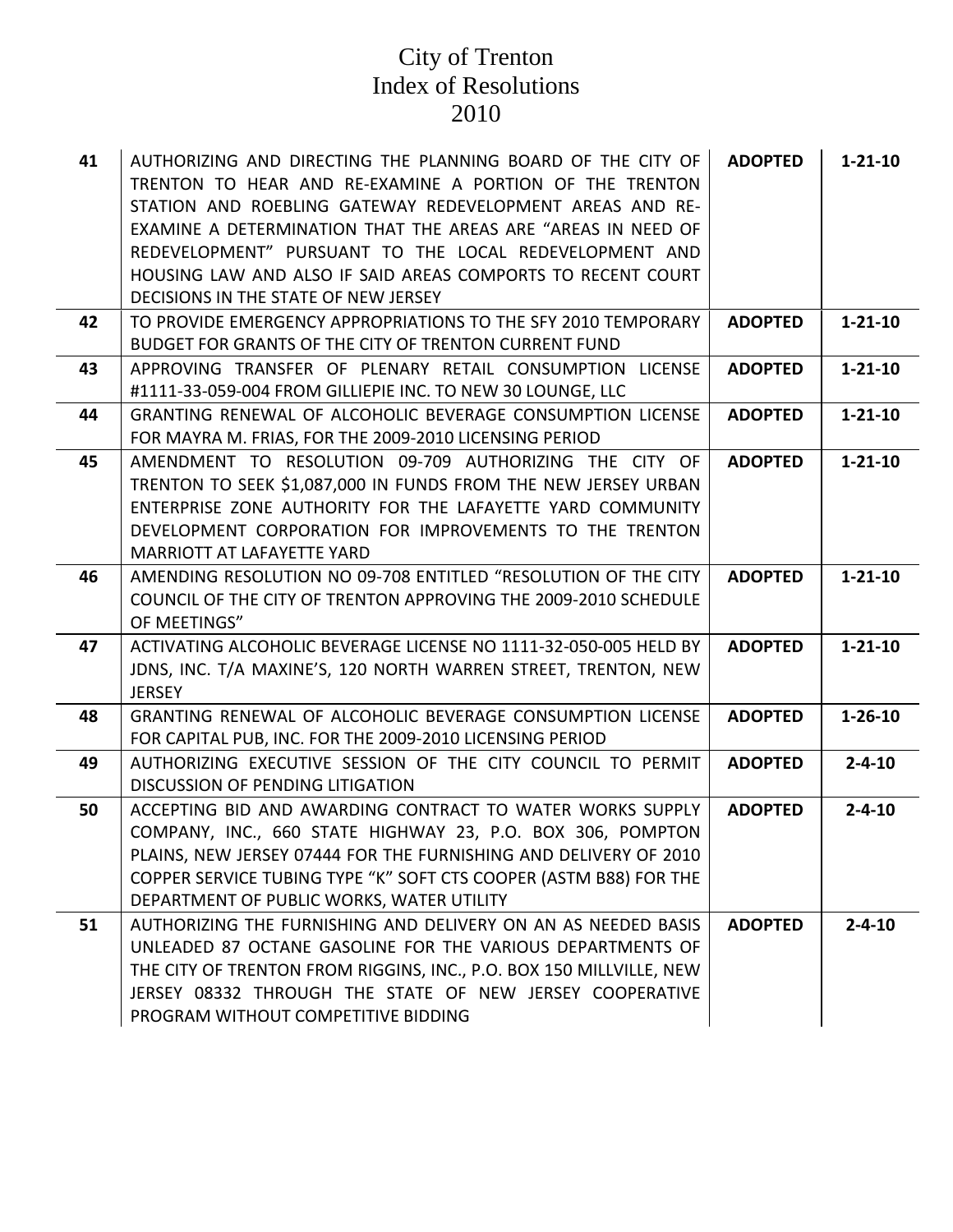| 52 | AUTHORIZING THE AWARD OF A CONTRACT THROUGH A FAIR AND OPEN<br>PROCESS IN ACCORDANCE WITH N.J.S.A. 19:44A-20.5 ET SEQ. TO<br>PRINCETON HYDRO, LLC, 1108 OLD YORK ROAD, P.O. BOX 720 RINGOES,<br>NEW JERSEY 08551 TO PROVIDE PROFESSIONAL ENGINEERING SERVICES<br>PROVIDE CONSTRUCTION OVERSIGHT AND ENVIRONMENTAL<br>TO.<br>CONSULTING FOR THE PETTY'S RUN STREAM RESTORATION AREA FOR THE<br>DEPARTMENT OF HOUSING & ECONOMIC DEVELOPMENT | <b>ADOPTED</b> | $2 - 4 - 10$ |
|----|--------------------------------------------------------------------------------------------------------------------------------------------------------------------------------------------------------------------------------------------------------------------------------------------------------------------------------------------------------------------------------------------------------------------------------------------|----------------|--------------|
| 53 | AUTHORIZING THE AWARD OF A CONTRACT THROUGH A FAIR AND OPEN<br>PROCESS IN ACCORDANCE WITH N.J.S.A. 19:44A-20.5 ET SEQ. TO W.J.                                                                                                                                                                                                                                                                                                             | <b>ADOPTED</b> | $2 - 4 - 10$ |
|    | CASTLE, P.E. & ASSOCIATES, 1345 ROUTE 38, WEST HAINSPORT, NEW                                                                                                                                                                                                                                                                                                                                                                              |                |              |
|    | JERSEY 08036 TO PROVIDE PROFESSIONAL ENGINEERING SERVICES                                                                                                                                                                                                                                                                                                                                                                                  |                |              |
|    | RELATED TO THE REPAIR OF THE TRENTON MARINE TERMINAL BULKHEAD                                                                                                                                                                                                                                                                                                                                                                              |                |              |
|    | LOCATED AT 1501 LAMBERTON ROAD, TRENTON, NEW JERSEY                                                                                                                                                                                                                                                                                                                                                                                        |                |              |
| 54 | ACCEPTING BID AND AWARDING CONTRACT TO D.A. NOLT, INC., 53 CROSS<br>KEYS ROAD, BERLIN, NEW JERSEY 08009 FOR THE FURNISHING AND                                                                                                                                                                                                                                                                                                             | <b>ADOPTED</b> | $2 - 4 - 10$ |
|    | DELIVERY OF ALL LABOR, EQUIPMENT AND MATERIALS FOR THE EXTERIOR                                                                                                                                                                                                                                                                                                                                                                            |                |              |
|    | RESTORATION WORK TO THE CADWALADER PARK COTTAGE FOR THE                                                                                                                                                                                                                                                                                                                                                                                    |                |              |
|    | DEPARTMENT OF RECREATION, NATURAL RESOURCES & CULTURE                                                                                                                                                                                                                                                                                                                                                                                      |                |              |
| 55 | AUTHORIZING AND DIRECTING FORECLOSURE OF CERTAIN TAX SALE                                                                                                                                                                                                                                                                                                                                                                                  | <b>ADOPTED</b> | $2 - 4 - 10$ |
|    | CERTIFICATES PURSUANT TO THE IN REM TAX FORECLOSURE ACT,<br><b>FORECLOSURE</b>                                                                                                                                                                                                                                                                                                                                                             |                |              |
| 56 | AUTHORIZING AN AMENDMENT TO THE CONTRACT WHICH WAS                                                                                                                                                                                                                                                                                                                                                                                         | <b>ADOPTED</b> | $2 - 4 - 10$ |
|    | AWARDED THROUGH A FAIR AND OPEN PROCESS IN ACCORDANCE WITH                                                                                                                                                                                                                                                                                                                                                                                 |                |              |
|    | N.J.S.A. 19:44A-20.5 ET. SEQ. TO HALEY STUART, LLC 75 CHESTNUT RIDGE                                                                                                                                                                                                                                                                                                                                                                       |                |              |
|    | ROAD, MONTVALE, NEW JERSEY 07645 TO PROVIDE TEMPORARY<br>PARALEGAL SERVICES TO THE CITY OF TRENTON'S LAW DEPARTMENT                                                                                                                                                                                                                                                                                                                        |                |              |
| 57 | AUTHORIZING THE AWARD OF A CONTRACT THROUGH A FAIR AND OPEN                                                                                                                                                                                                                                                                                                                                                                                | <b>ADOPTED</b> | $2 - 4 - 10$ |
|    | PROCESS IN ACCORDANCE WITH N.J.S.A. 19:44A-20.5 ET SEQ. TO VAN                                                                                                                                                                                                                                                                                                                                                                             |                |              |
|    | CLEEF ENGINEERING ASSOCIATES, 4 AAA DRIVE, HAMILTON, NEW JERSEY                                                                                                                                                                                                                                                                                                                                                                            |                |              |
|    | 08691 TO PROVIDE PROFESSIONAL ENGINEERING DESIGN SERVICES                                                                                                                                                                                                                                                                                                                                                                                  |                |              |
|    | RELATING TO IMPROVEMENTS TO THE EXISTING SECONDARY SLUDGE<br>SETTLING AND PUMPING FACILITIES FOR THE DEPARTMENT OF PUBLIC                                                                                                                                                                                                                                                                                                                  |                |              |
|    | <b>WORKS, SEWER UTILITY</b>                                                                                                                                                                                                                                                                                                                                                                                                                |                |              |
| 58 | AUTHORIZING THE REDUCTION OF SEWER CHARGES AT 1012 HUDSON                                                                                                                                                                                                                                                                                                                                                                                  | <b>ADOPTED</b> | $2 - 4 - 10$ |
|    | STREET (ACCOUNT #618-2268.301) DUE TO NON-ENTRY OF WATER INTO                                                                                                                                                                                                                                                                                                                                                                              |                |              |
|    | THE SEWER SYSTEM                                                                                                                                                                                                                                                                                                                                                                                                                           |                |              |
| 59 | AUTHORIZING CHANGE ORDER #7, 8, 9, 10 AND 11 TO THE CONTRACT<br>WITH PKF MARK III FOR MODIFICATIONS TO THE CONSTRUCTION                                                                                                                                                                                                                                                                                                                    | <b>ADOPTED</b> | $2 - 4 - 10$ |
|    | IMPROVEMENTS TO THE WATER FILTRATION PLANT PRETREATMENT                                                                                                                                                                                                                                                                                                                                                                                    |                |              |
|    | <b>PROJECT</b>                                                                                                                                                                                                                                                                                                                                                                                                                             |                |              |
| 60 | NON-OCCUPANT OWNER LICENSE APPLICATION<br>AND<br>CANCELING                                                                                                                                                                                                                                                                                                                                                                                 | <b>ADOPTED</b> | $2 - 4 - 10$ |
|    | AUTHORIZING AND DIRECTING RETURN OF FEES                                                                                                                                                                                                                                                                                                                                                                                                   |                |              |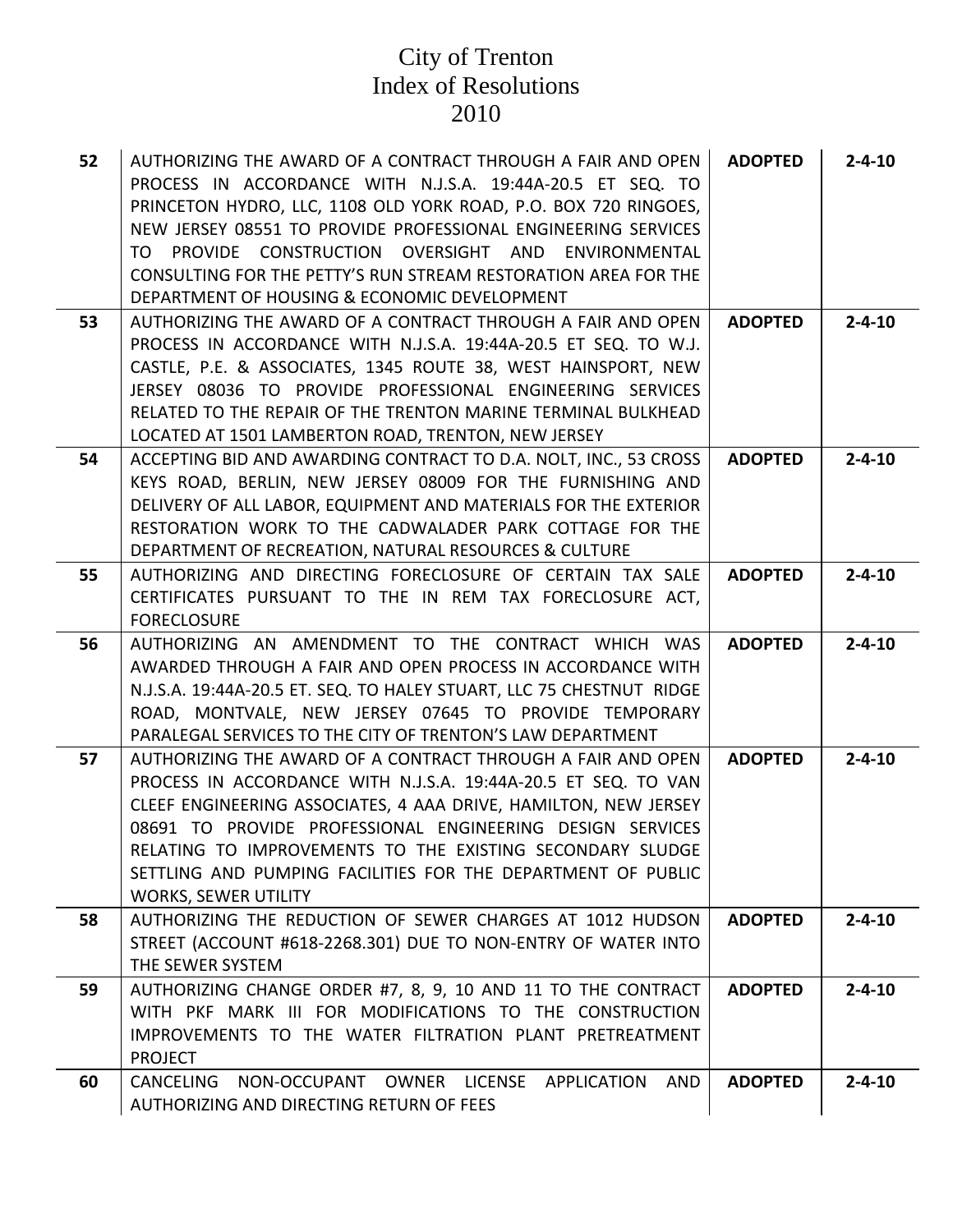| 61 | AUTHORIZING AN AGREEMENT WITH PUBLIC SERVICE ELECTRIC AND GAS<br>COMPANY TO PROVIDE DECORATIVE LIGHTING INCLUDING THE<br>INSTALLATION OF TRENCHING, CONDUIT AND FOUNDATIONS AND<br>MATERIALS FOR DECORATIVE LUMINARIES ON EAST STATE STREET                                                                                                                                                                                    | <b>ADOPTED</b> | $2 - 4 - 10$ |
|----|--------------------------------------------------------------------------------------------------------------------------------------------------------------------------------------------------------------------------------------------------------------------------------------------------------------------------------------------------------------------------------------------------------------------------------|----------------|--------------|
| 62 | AMENDING RESOLUTION 09-686 WHICH AWARDED A CONTRACT TO<br>AYANA ABDUL-RAHEEM, 712 STUYVESANT AVENUE, TRENTON, NEW<br>JERSEY 08618, AS A STATION HOUSE ADJUSTMENT COORDINATOR FOR<br>THE DEPARTMENT OF POLICE                                                                                                                                                                                                                   | <b>ADOPTED</b> | $2 - 4 - 10$ |
| 63 | AUTHORIZING SIGNATURES OF CERTAIN CITY OF TRENTON MUNICIPAL<br><b>COURT PERSONNEL ON ALL BANK ACCOUNTS</b>                                                                                                                                                                                                                                                                                                                     | <b>ADOPTED</b> | $2 - 4 - 10$ |
| 64 | AUTHORIZING THE AWARD OF A NON-FAIR AND OPEN CONTRACT TO<br>PROVIDE CERTAIN INVESTIGATION SERVICES WITH RESPECT TO<br>CONDUCTING BACKGROUND INVESTIGATIONS ON CANDIDATES FOR THE<br>POSITION OF FIREMAN WITH THE CITY OF TRENTON                                                                                                                                                                                               | <b>ADOPTED</b> | $2 - 4 - 10$ |
| 65 | <b>AUTHORIZING</b><br>A CONTRACT WITH LANGAN<br>ENGINEERING AND<br>ENVIRONMENTAL SERVICES TO PROVIDE PROFESSIONAL ENGINEERING<br>SERVICES AT THE CLINTON COMMERCE CENTER, STORCELLA, AND<br><b>SCARPATI SITES</b>                                                                                                                                                                                                              | <b>ADOPTED</b> | $2 - 4 - 10$ |
| 66 | ACCEPTING A HIGHWAY SAFETY GRANT FROM THE NEW JERSEY DIVISION<br>OF HIGHWAY TRAFFIC SAFETY, PEDESTRIAN SAFETY EDUCATION AND<br><b>ENFORCEMENT PROJECT</b>                                                                                                                                                                                                                                                                      | <b>ADOPTED</b> | $2 - 4 - 10$ |
| 67 | ACCEPTING A HIGHWAY SAFETY GRANT FROM THE NEW JERSEY DIVISION<br>OF HIGHWAY TRAFFIC SAFETY, AGGRESSIVE DRIVER ENFORCEMENT<br><b>PROGRAM</b>                                                                                                                                                                                                                                                                                    | <b>ADOPTED</b> | $2 - 4 - 10$ |
| 68 | RESOLUTION NO 10-68 - RESOLUTION AUTHORIZING AN APPLICATION FOR<br>A GRANT FROM THE FEDERAL EMERGENCY MANAGEMENT AGENCY<br>(FEMA), MERCER COUNTY LOCAL BOARD TO OPERATE THE PURCHASE OF<br><b>SERVICE PROGRAM</b>                                                                                                                                                                                                              | <b>ADOPTED</b> | $2 - 4 - 10$ |
| 69 | AMENDING RESOLUTION NUMBER 09-736 THAT AUTHORIZED THE AWARD<br>OF A CONTRACT THROUGH A NON-FAIR AND OPEN PROCESS WITH<br>ATLANTIC ASSOCIATES, INC., 1125 ATLANTIC AVENUE, SUITE 735,<br>ATLANTIC CITY, NEW JERSEY 08401 (CARRIER: STAR INSURANCE<br>COMPANY) TO PROVIDE PUBLIC ENTITY EXCESS INSURANCE INCLUDING<br>GENERAL LIABILITY AND WORKERS' COMPENSATION<br><b>INSURANCE</b><br><b>COVERAGE FOR THE CITY OF TRENTON</b> | <b>ADOPTED</b> | $2 - 4 - 10$ |
| 70 | ACCEPTING BID AND AWARDING CONTRACT TO SHOTSPOTTER, INC., 1060<br>TERRA BELLA AVENUE, MOUNTAIN VIEW, CA 94043 FOR THE FURNISHING<br>AND DELIVERY OF ALL MATERIALS, LABOR AND EQUIPMENT FOR A<br>GUNSHOT DETECTION AND LOCATION SYSTEM FOR THE DEPARTMENT OF<br><b>POLICE</b>                                                                                                                                                   | <b>ADOPTED</b> | $2 - 4 - 10$ |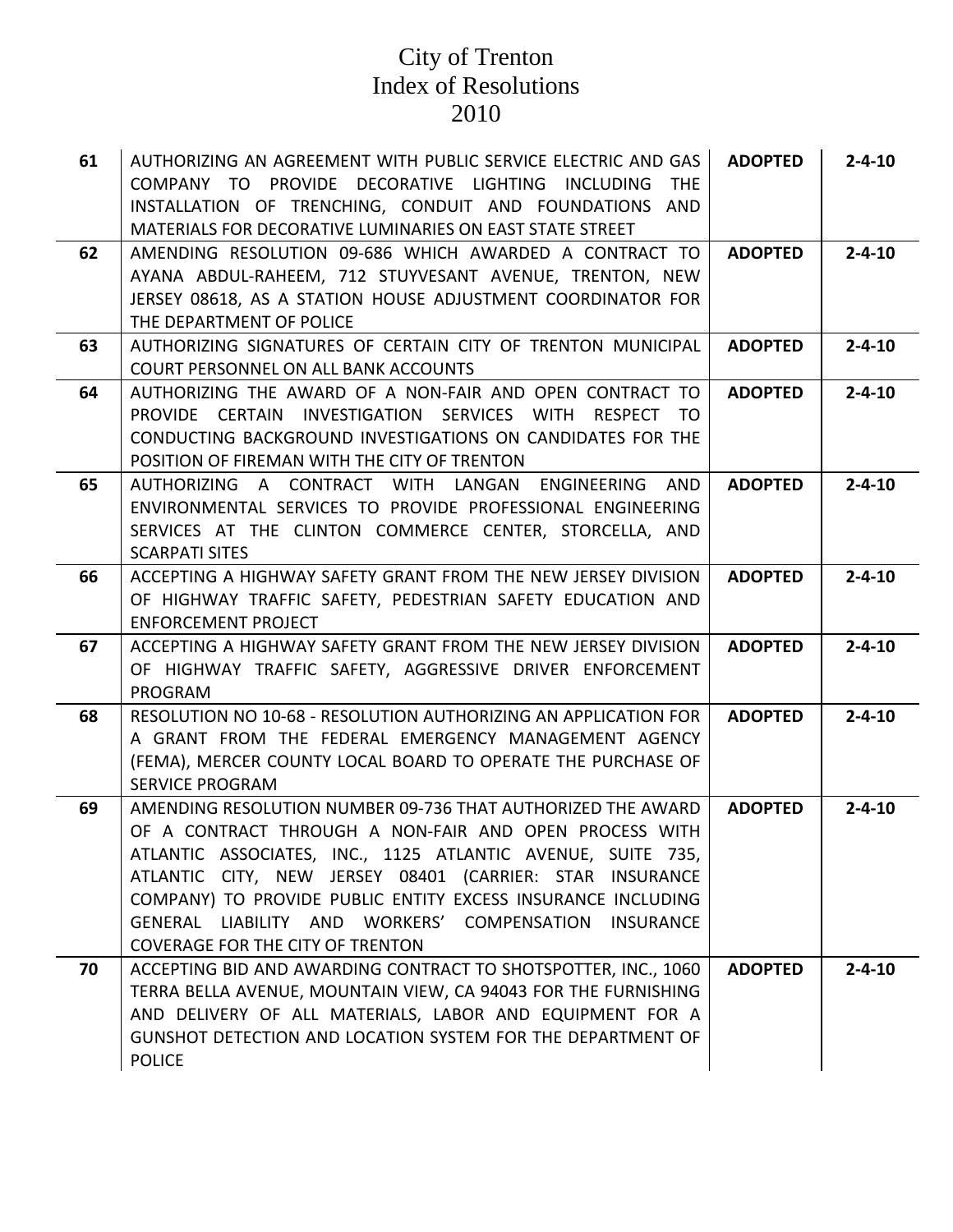| 71 | AUTHORIZING THE AWARD OF A CONTRACT THROUGH A FAIR AND OPEN<br>PROCESS IN ACCORDANCE WITH N.J.S.A. 19:44A-20.5 ET. SEQ. TO PHILLIPS,<br>PREISS, SHAPIRO ASSOCIATES, INC., 125 HALF MILE ROAD, SUITE 200, RED<br>BANK NEW JERSEY 07701 TO ASSIST THE CITY IN UPDATING "IN NEED OF<br>REDEVELOPMENT" REPORTS TO REFLECT CURRENT COURT CASES FOR THE<br>DEPARTMENT OF HOUSING & ECONOMIC DEVELOPMENT | <b>ADOPTED</b> | $2 - 4 - 10$  |
|----|---------------------------------------------------------------------------------------------------------------------------------------------------------------------------------------------------------------------------------------------------------------------------------------------------------------------------------------------------------------------------------------------------|----------------|---------------|
| 72 | AMENDING RESOLUTION 09-431 WHICH AMENDED RESOLUTION 08-648<br>SOLELY AS TO THE TERM OF THE CONTRACT AWARDED TO ON TARGET<br>LAW ENFORCEMENT AND SECURITY CONSULTANTS, LLC, 933 BIRCH DRIVE,<br>BRIELLE, NEW JERSEY 08730 TO PROVIDE CONSULTING SERVICES WITH<br>REGARD TO GANGS AND AT RISK YOUTH THROUGH A FAIR AND OPEN<br>PROCESS IN ACCORDANCE WITH N.J.S.A. 19:44A-20.5 ET SEQ.              | <b>ADOPTED</b> | $2 - 4 - 10$  |
| 73 | AUTHORIZING THE AWARD OF A CONTRACT TO GENE R. MARINO,<br>ESQUIRE, OF THE FIRM PARKER MCCAY, P.A., 7001 LINCOLN DRIVE WEST,<br>P.O. BOX 974, MARLTON, NJ 08053-0974 TO PROVIDE PROFESSIONAL<br><b>LEGAL SERVICES</b>                                                                                                                                                                              | <b>ADOPTED</b> | $2 - 4 - 10$  |
| 74 | AUTHORIZING AN APPLICATION FOR A GRANT FROM THE NEW JERSEY<br>DEPARTMENT OF THE HEALTH AND SENIOR SERVICES, OFFICE OF LOCAL<br>HEALTH FOR THE PROVISION OF PUBLIC HEALTH PRIORITY FUNDING<br><b>ACTIVITIES</b>                                                                                                                                                                                    | <b>ADOPTED</b> | $2 - 4 - 10$  |
| 75 | AUTHORIZING SETTLEMENT OF A CIVIL SUIT IN THE MATTER OF AMANDA<br>RODRIGUEZ, ET AL V. JAMES MACK, JR. ET AL IN THE AMOUNT OF 17,<br>000.00                                                                                                                                                                                                                                                        | <b>ADOPTED</b> | $2 - 4 - 10$  |
| 76 | AUTHORIZING SETTLEMENT OF A CIVIL SUIT IN THE MATTER OF HECTOR<br>ROSADO V. CITY OF TRENTON, ET AL. IN THE TOTAL AMOUNT OF                                                                                                                                                                                                                                                                        | <b>ADOPTED</b> | $2 - 4 - 10$  |
| 77 | AUTHORIZING SETTLEMENT OF A CIVIL SUIT IN THE MATTER OF MARYANN<br>KILLINSWORTH V. SHEEHAN MILES, ET AL. IN THE TOTAL AMOUNT OF<br>\$70,000.00                                                                                                                                                                                                                                                    | <b>ADOPTED</b> | $2 - 4 - 10$  |
| 78 | AUTHORIZING PAYMENT FOR A CONTRACT WITH WATERS & BUGBEE, INC.,<br>75 SOUTH GOLD DRIVE, HAMILTON, NEW JERSEY 08691 WHICH WAS<br>AWARDED ON AN EMERGENCY BASIS FOR THE REPAIR OF A 20 INCH<br>WATER MAIN AT 319 N. OLDEN AVENUE, TRENTON, NJ 08638 AND THE<br>REPAIR OF A 6 INCH WATER MAIN ON TULANE AVENUE AT ROLFE ROAD,<br><b>LAWRENCE TOWNSHIP</b>                                             | <b>ADOPTED</b> | $2 - 4 - 10$  |
| 79 | AUTHORIZING PAYMENT OF DELINQUENT EXPENSES, WITHOUT PUBLIC<br>BIDDING, FOR UNDERCOVER VEHICLES USED BY THE DEPARTMENT OF<br><b>POLICE</b>                                                                                                                                                                                                                                                         | <b>ADOPTED</b> | $2 - 18 - 10$ |
| 80 | AUTHORIZING PAYMENT FOR A CONTRACT WITH CARROLL DEMOLITION,<br>LLC 4 YOUNGS ROAD, HAMILTON, NEW JERSEY 08619 WHICH WAS<br>AWARDED ON AN EMERGENCY BASIS FOR THE COMPLETE DEMOLITION OF<br>A COLLAPSING STRUCTURE LOCATED AT 64 KELSEY AVENUE                                                                                                                                                      | <b>ADOPTED</b> | $2 - 18 - 10$ |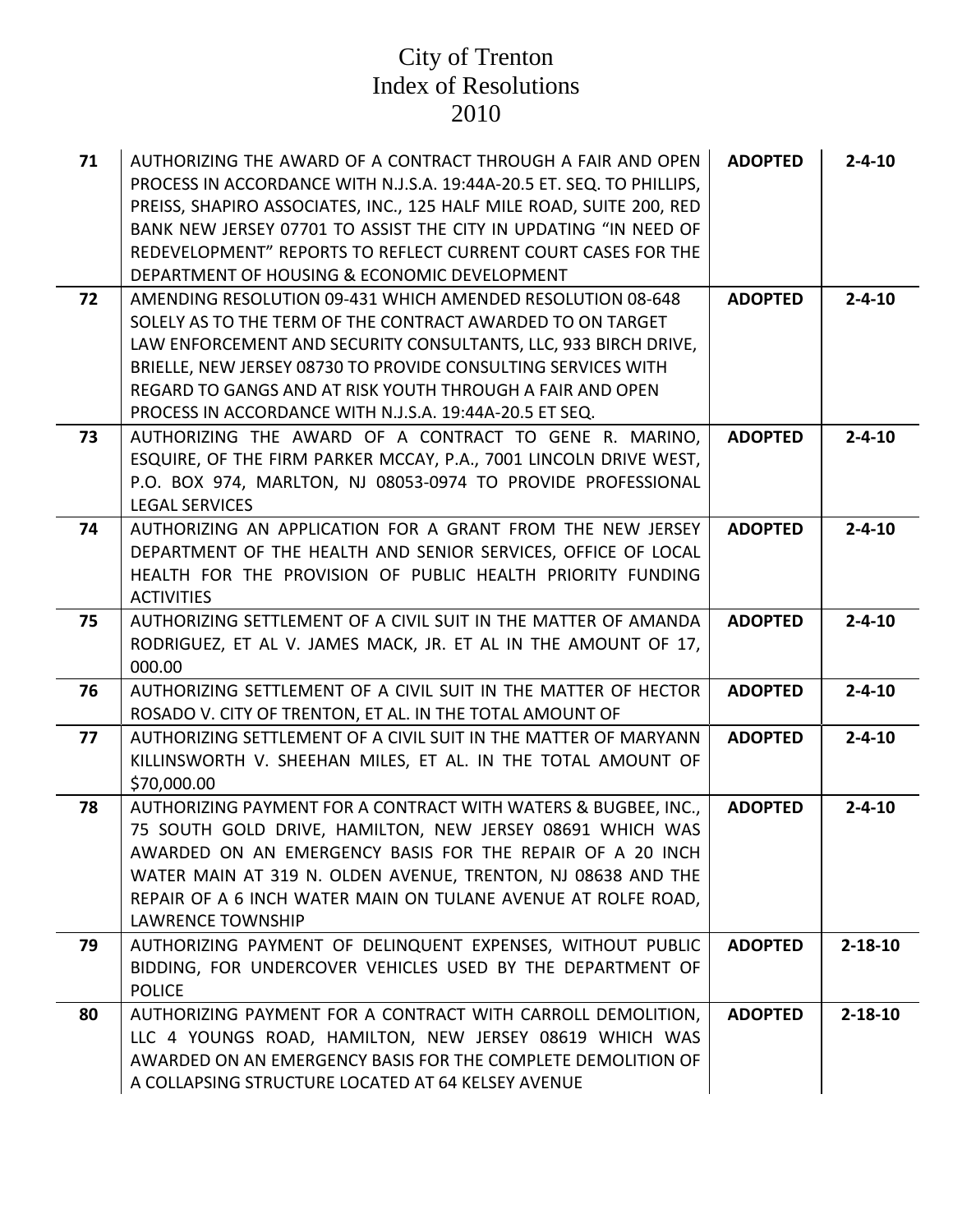| 81 | AUTHORIZING PAYMENT FOR A CONTRACT WITH CARROLL DEMOLITION,<br>LLC 4 YOUNGS ROAD, HAMILTON, NEW JERSEY 08619 WHICH WAS<br>AWARDED ON AN EMERGENCY BASIS FOR THE COMPLETE DEMOLITION OF<br>A COLLAPSING STRUCTURE LOCATED AT 558 EDGEWOOD AVENUE(not to<br>exceed \$32,110.00)                                                                                                                          | <b>ADOPTED</b> | $2 - 18 - 10$ |
|----|--------------------------------------------------------------------------------------------------------------------------------------------------------------------------------------------------------------------------------------------------------------------------------------------------------------------------------------------------------------------------------------------------------|----------------|---------------|
| 82 | AUTHORIZING PAYMENT FOR A CONTRACT WITH CARROLL DEMOLITION,<br>LLC 4 YOUNGS ROAD, HAMILTON, NEW JERSEY 08619 WHICH WAS<br>AWARDED ON AN EMERGENCY BASIS FOR THE COMPLETE DEMOLITION OF<br>A COLLAPSING STRUCTURE LOCATED AT 128 PENNINGTON AVENUE (not to<br>exceed \$24,320.00)                                                                                                                       | <b>ADOPTED</b> | $2 - 18 - 10$ |
| 83 | AUTHORIZING THE REDUCTION OF SEWER CHARGES AT 212 MULBERRY<br>STREET (ACCOUNT #616-1334.305 AND 616-1334.306) DUE TO NON-<br>ENTRY OF WATER INTO THE SEWER SYSTEM                                                                                                                                                                                                                                      | <b>ADOPTED</b> | $2 - 18 - 10$ |
| 84 | AUTHORIZING THE FILING OF AN APPLICATION FOR 2009 RECYCLING<br>GRANT WITH THE<br><b>TONNAGE</b><br>NEW<br>JERSEY<br>DEPARTMENT<br>0F<br><b>ENVIRONMENTAL PROTECTION</b>                                                                                                                                                                                                                                | <b>ADOPTED</b> | $2 - 18 - 10$ |
| 85 | AUTHORIZING AND DIRECTING FORECLOSURE OF CERTAIN TAX SALE<br>CERTIFICATES PURSUANT TO THE IN REM TAX FORECLOSURE ACT,<br>FORECLOSURE ACTION #10-4 (225 RUSLING STREET, ETC.)                                                                                                                                                                                                                           | <b>ADOPTED</b> | $2 - 18 - 10$ |
| 86 | AUTHORIZING THE CITY OF TRENTON TO ACCEPT A GRANT AWARD FROM<br>THE STATE OF NEW JERSEY, DEPARTMENT OF HEALTH AND SENIOR<br>SERVICES, DIVISION OF HIV/AIDS SERVICES FOR THE FINANCIAL PROVISION<br>OF THE TRENTON HEALTH INCENTIVE PROGRAM FOR WOMEN AND LISTOS<br>IN THE AMOUNT OF \$316,100                                                                                                          | <b>ADOPTED</b> | $2 - 18 - 10$ |
| 87 | RESOLUTION RESCINDING RESOLUTION NUMBER 10-35 THAT AWARDED A<br>CONTRACT TO HERITAGE BUSINESS SYSTEMS, 1263 GLEN AVENUE,<br>MOORESTOWN, NEW JERSEY 08057 FOR THE LEASING OF TWO (2)<br>KYOCERA TASKALFA COPIERS FOR THE DEPARTMENT OF POLICE                                                                                                                                                           | <b>ADOPTED</b> | $2 - 18 - 10$ |
| 88 | AUTHORIZING AN EMERGENCY CONTRACT WITH INTERNATIONAL SALT<br>COMPANY, INC., 655 NORTHERN BOULEVARD, CLARK SUMMIT, PA 18411<br>TO PROVIDE ON AN AS NEEDED BASIS PRE-TREATED ROCK SALT FOR THE<br>REMAINDER OF THE 2010 WINTER SEASON FOR THE DEPARTMENT OF<br>PUBLIC WORKS, DIVISION OF STREETS IN CONJUNCTION WITH THE<br>COUNTY OF MERCER COOPERATIVE PRICING AGREEMENT (not to exceed<br>\$99,944.56 | <b>ADOPTED</b> | $2 - 18 - 10$ |
| 89 | RESOLUTION TO PROVIDE EMERGENCY APPROPRIATIONS TO THE 2010<br>TEMPORARY BUDGETS OF THE CITY OF TRENTON                                                                                                                                                                                                                                                                                                 | <b>ADOPTED</b> | $2 - 18 - 10$ |
| 90 | ACCEPTING BID AND AWARDING CONTRACT TO CATALYST SOLUTIONS,<br>INC., 50 EAST STATE STREET, SUITE 211, TRENTON, NEW JERSEY 08608 TO<br>PROVIDE CLERICAL AND PUBLIC HEALTH CLINIC STAFFING SERVICES FOR<br>THE DEPARTMENT OF HEALTH & HUMAN SERVICES                                                                                                                                                      | <b>ADOPTED</b> | $2 - 18 - 10$ |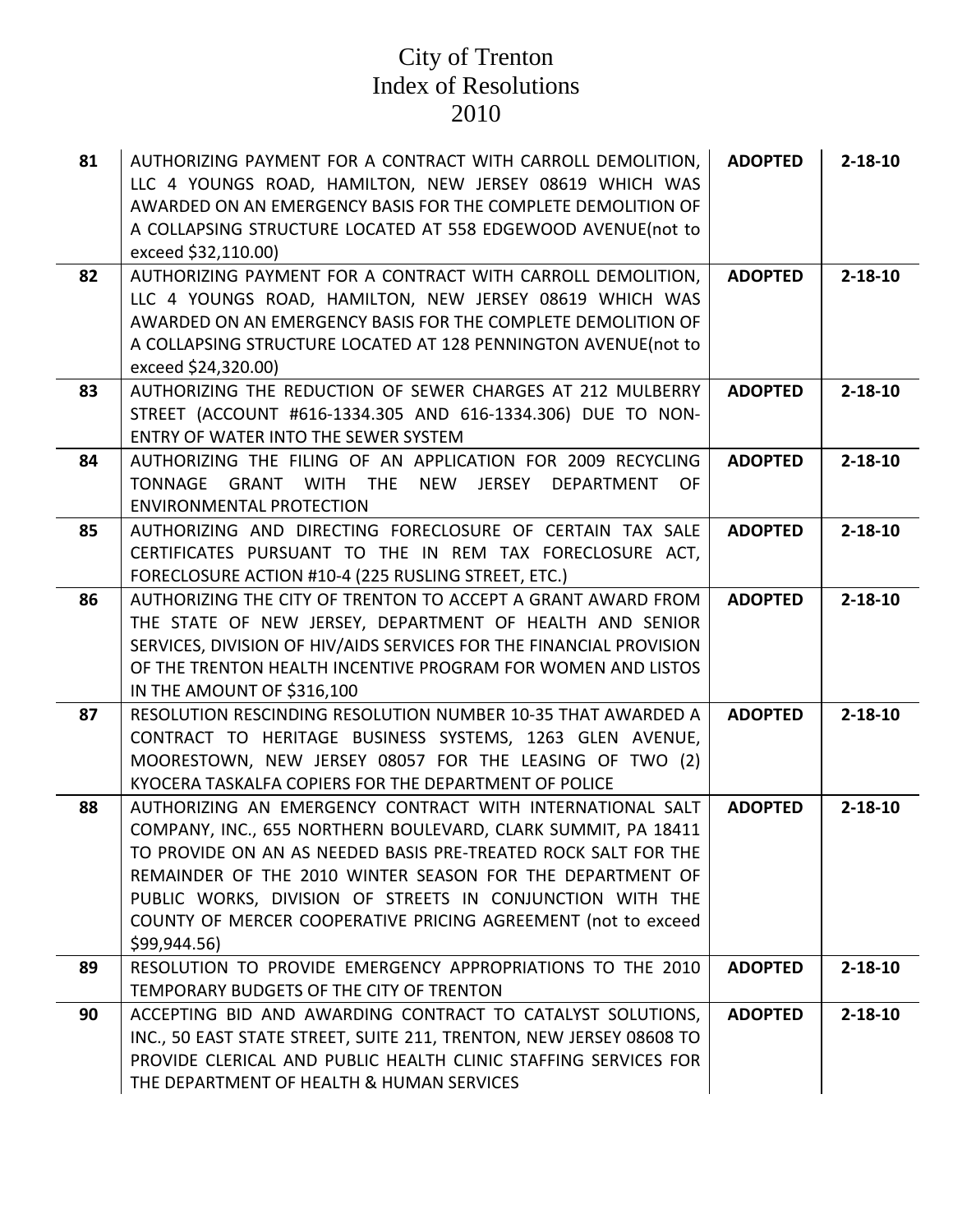| 91  | ACCEPTING BID AND AWARDING CONTRACT TO SOURCE ONE MEDICAL<br>MANAGEMENT, LLC, 2 CARNEGIE ROAD, LAWRENCEVILLE, NEW JERSEY<br>08648 TO PROVIDE PUBLIC HEALTH CLINIC STAFFING SERVICES FOR THE<br>DEPARTMENT OF HEALTH & HUMAN SERVICES (not to exceed \$26,488.00)                                                                                        | <b>ADOPTED</b> | $2 - 18 - 10$ |
|-----|---------------------------------------------------------------------------------------------------------------------------------------------------------------------------------------------------------------------------------------------------------------------------------------------------------------------------------------------------------|----------------|---------------|
| 92  | RESOLUTION AUTHORIZING THE AUCTION OF CERTAIN CITY-OWNED<br>PROPERTY PURSUANT TO THE LOCAL LANDS AND BUILDINGS LAW, N.J.S.A.<br>$40A:12-13(a)$                                                                                                                                                                                                          | <b>ADOPTED</b> | $2 - 18 - 10$ |
| 93  | RESOLUTION AUTHORIZING THE GRANT OF A FIVE YEAR TAX EXEMPTION<br>AND EXECUTION OF A TAX AGREEMENT FOR THE VILLAGES AT DELAWARE<br>RUN HOMEOWNERSHIP PROJECT                                                                                                                                                                                             | <b>ADOPTED</b> | $2 - 18 - 10$ |
| 94  | RESOLUTION AUTHORIZING THE CITY OF TRENTON TO SUBMIT AN<br>APPLICATION AND TO ACCEPT AND DISBURSE FUNDS FROM THE NEW<br>JERSEY HOUSING AND MORTGAGE FINANCE AGENCY'S CHOICES IN HOME<br>OWNERSHIP INCENTIVES CREATED FOR EVERYONE PROGRAM FOR THE<br>VILLAGES AT DELAWARE RUN HOMEOWNERSHIP PROJECT PHASE II                                            | <b>ADOPTED</b> | $2 - 18 - 10$ |
| 95  | RESOLUTION COMMITTING \$225,000 IN REGIONAL CONTRIBUTION<br>AGREEMENT FUNDS TO K. HOVNANIAN AT TRENTON URBAN RENEWAL,<br>LLC FOR THE VILLAGES AT DELAWARE RUN PROJECT PHASE II (not to<br>exceed \$225,000.00)                                                                                                                                          | <b>ADOPTED</b> | $2 - 18 - 10$ |
| 96  | RESOLUTION APPROVING PLACE-TO-PLACE TRANSFER (EXPANSION OF<br>PREMISES) OF PLENARY RETAIL CONSUMPTION LICENSE #1111-33-083-007                                                                                                                                                                                                                          | <b>ADOPTED</b> | $2 - 18 - 10$ |
| 97  | RESOLUTION AUTHORIZING THE CITY OF TRENTON TO APPLY FOR A<br>GRANT FROM THE UNITED STATES ENVIRONMENTAL PROTECTION<br>AGENCY'S COMMUNITY ACTION FOR A RENEWED ENVIRONMENT (CARE)<br>GRANT LEVEL II NOT TO EXCEED THE AMOUNT OF \$300,000                                                                                                                | <b>ADOPTED</b> | $2 - 18 - 10$ |
| 98  | RESOLUTION REJECTING THE TWO BIDS RECEIVED FOR THE PROVISION OF<br>MISCELLANEOUS COMPUTER PARTS & SUPPLIES ON AN AS NEEDED BASIS<br>FOR THE DEPARTMENT OF ADMINISTRATION, DIVISION OF INFORMATION<br><b>TECHNOLOGY</b>                                                                                                                                  | <b>ADOPTED</b> | $2 - 18 - 10$ |
| 99  | RESOLUTION AUTHORIZING THE AWARD OF A CONTRACT THROUGH A<br>FAIR AND OPEN PROCESS IN ACCORDANCE WITH N.J.S.A. 19:44A-20.5 ET.<br>SEQ. TO WATER RESOURCES OF NEW JERSEY, 1609 ROUTE 206,<br>TABERNACLE, NEW JERSEY 08088 TO PROVIDE ANNUAL MAINTENANCE<br>SERVICES TO THE DUPLEX CSM WATER SOFTENER FOR THE DEPARTMENT<br>OF PUBLIC WORKS, WATER UTILITY | <b>ADOPTED</b> | $2 - 18 - 10$ |
| 100 | ACCEPTING BID AND AWARDING CONTRACT TO MOBILE DREDGING AND<br>PLUMBING COMPANY, 3100 BETHEL ROAD, CHESTER, PA 19013 FOR THE<br>FURNISHING AND DELIVERY OF ALL LABOR, EQUIPMENT AND MATERIALS<br>FOR SLUDGE REMOVAL FROM THE FLOCCULATION AND SEDIMENTATION<br>BASINS FOR THE DEPARTMENT OF PUBLIC WORKS, WATER UTILITY (not to<br>exceed \$142,500)     | <b>ADOPTED</b> | $2 - 18 - 10$ |
| 101 | AMENDING RESOLUTION NO. 10-46 ENTITLED "RESOLUTION OF THE CITY<br>COUNCIL OF THE CITY OF TRENTON APPROVING THE 2009-2010 SCHEDULE<br>OF MEETINGS"                                                                                                                                                                                                       | <b>ADOPTED</b> | $2 - 18 - 10$ |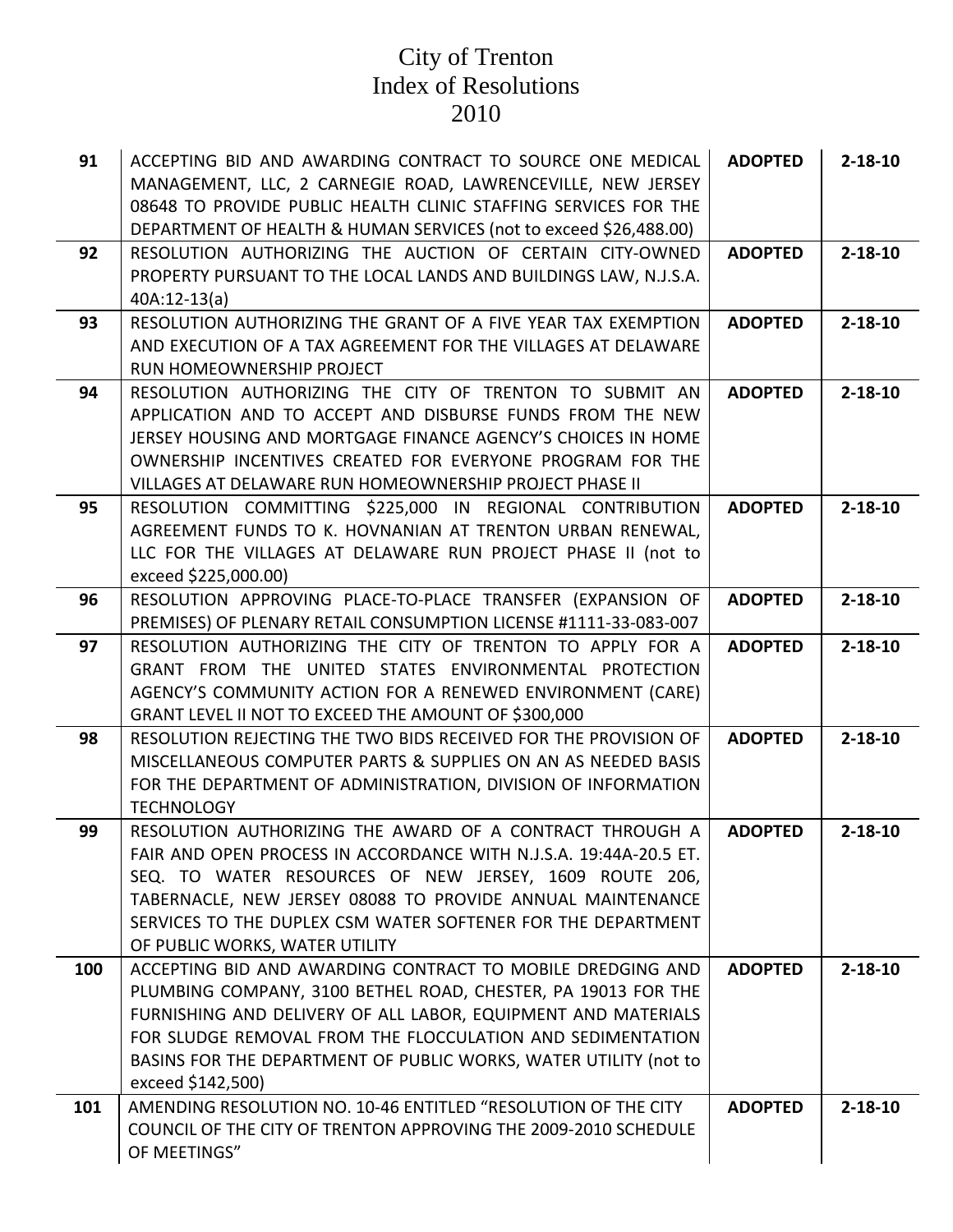| 102 | AUTHORIZING THE APPOINTMENT OF GWENDOLYN CARTER AS                | <b>ADOPTED</b> | $2 - 18 - 10$ |
|-----|-------------------------------------------------------------------|----------------|---------------|
|     | CUSTODIAN OF THE DEPARTMENT OF HEALTH AND HUMAN SERVICES,         |                |               |
|     | DIVISION OF HEALTH PETTY CASH FUND REPLACING RICHARD D. SALTER    |                |               |
| 103 | <b>BUDGET INTRODUCED FEBRUARY 23, 2010</b>                        | <b>ADOPTED</b> | $2 - 23 - 10$ |
| 104 | REQUESTING THE DIRECTOR OF THE DIVISION OF LOCAL GOVERNMENT       | <b>ADOPTED</b> | $2 - 23 - 10$ |
|     | SERVICES TO APPROVE SPECIAL ITEM OF REVENUE IN THE FY 2010 BUDGET |                |               |
|     | (Additional Sewer Fees & Charges \$766,894.00)                    |                |               |
| 105 | REQUESTING THE DIRECTOR OF THE DIVISION OF LOCAL GOVERNMENT       | <b>ADOPTED</b> | $2 - 23 - 10$ |
|     | SERVICES TO APPROVE SPECIAL ITEM OF REVENUE IN THE FY 2010 BUDGET |                |               |
|     | (Additional Water Rents - \$2,054,985.39)                         |                |               |
| 106 | REQUESTING THE DIRECTOR OF THE DIVISION OF LOCAL GOVERNMENT       | <b>ADOPTED</b> | $2 - 23 - 10$ |
|     | SERVICES TO APPROVE A SPECIAL ITEM OF REVENUE IN THE FY 2010      |                |               |
|     | <b>BUDGET</b>                                                     |                |               |
| 107 | AUTHORIZING EXECUTIVE SESSION OF THE CITY COUNCIL TO PERMIT       | <b>ADOPTED</b> | $2 - 23 - 10$ |
|     | <b>DISCUSSION OF PENDING LITIGATION</b>                           |                |               |
| 108 | AUTHORIZING SETTLEMENT OF A CIVIL SUIT UN THE MATTER OF CROWN     | <b>ADOPTED</b> | $2 - 23 - 10$ |
|     | HOLDINGS INTERNATIONAL V. CITY OF TRENTON, ET AL. IN THE AMOUNT   |                |               |
|     | OF 53,000                                                         |                |               |
| 109 | AUTHORIZING THE AWARD OF A CONTRACT TO LEONA BAYLOR, 272 WARD     | <b>ADOPTED</b> | $2 - 26 - 10$ |
|     | AVENUE, #1A, BORDENTOWN, NEW JERSEY 08505, TO SERVE AS ACTING     |                |               |
|     | DEPUTY MUNICIPAL CLERK FOR CITY COUNCIL OF THE CITY OF TRENTON IN |                |               |
|     | AN AMOUNT NOT TO EXCEED \$17,000                                  |                |               |
| 110 | AUTHORIZING AND DIRECTING FORECLOSURE OF CERTAIN TAX SALE         | <b>ADOPTED</b> | $3 - 4 - 10$  |
|     | CERTIFICATES PURSUANT TO THE IN REM TAX FORECLOSURE ACT,          |                |               |
|     | <b>FORECLOSURE ACTION #10-6</b>                                   |                |               |
| 111 | AUTHORIZING AND DIRECTING FORECLOSURE OF CERTAIN TAX SALE         | <b>ADOPTED</b> | $3 - 4 - 10$  |
|     | CERTIFICATES PURSUANT TO THE IN REM TAX FORECLOSURE ACT,          |                |               |
|     | <b>FORECLOSURE ACTION #10-5</b>                                   |                |               |
| 112 | ACCEPTING BID AND AWARDING CONTRACT TO HERTRICH FLEET SERVICES,   | <b>ADOPTED</b> | $3 - 4 - 10$  |
|     | INC., 1427 BAY ROAD, MILFORD, DE 19963 FOR THE FURNISHING AND     |                |               |
|     | DELIVERY OF ONE (1) EACH NEW 2010 MODEL FULL SIZE FOUR WHEEL      |                |               |
|     | DRIVE PICKUP FORD XL F-150 AND TWO (2) EACH NEW 2010 MODEL SUPER  |                |               |
|     | CAB FORD XL F-15- FOR THE DEPARTMENT OF PUBLIC WORKS, SEWER       |                |               |
|     | <b>UTILITY</b>                                                    |                |               |
| 113 | ACCEPTING BID AND AWARDING CONTRACT TO PRINCIPAL DECISION         | <b>ADOPTED</b> | $3 - 4 - 10$  |
|     | SYSTEMS INTERNATIONAL (P.D.S.I.), 50 CORPORATE PARK, IRVINE, CA   |                |               |
|     | 92606 TO PROVIDE ONE YEAR TELESTAFF ANNUAL SERVICE AND SUPPORT    |                |               |
|     | AND WEB STAFF USAGE FOR POLICE, FIRE AND COMMUNICATIONS           |                |               |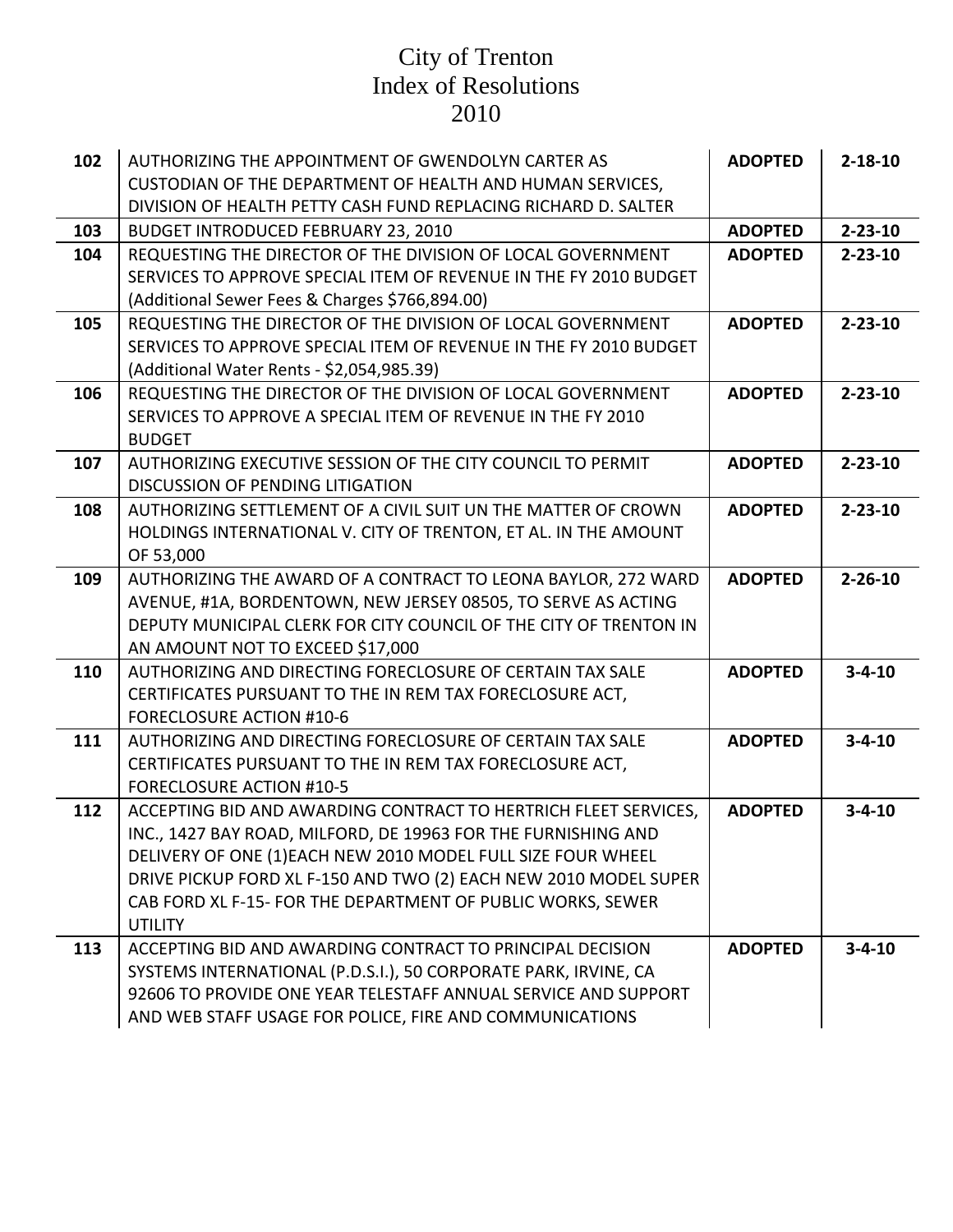| 114 | AUTHORIZING AN AMENDMENT TO THE CONTRACT WHICH WAS<br>AWARDED THROUGH A FAIR AND OPEN PROCESS IN ACCORDANCE WITH<br>N.J.S.A. 19:44A-20.5 ET SEQ. TO THE VAUGHN COLLABORATIVE, 42 WEST<br>LAFAYETTE STREET, TRENTON, NEW JERSEY 08608 TO PROVIDE<br>PROFESSIONAL ARCHITECTURAL SERVICES RELATED TO THE RENOVATION<br>OF THE EXISTING SUPERMARKET LOCATED IN THE WESTSIDE PLAZA, 215<br>NORTH HERMITAGE AVENUE (BLOCK 2801, LOT 2) TO BE USED AS THE<br>MUNICIPAL COURT FOR THE CITY OF TRENTON | <b>ADOPTED</b> | $3 - 4 - 10$ |
|-----|-----------------------------------------------------------------------------------------------------------------------------------------------------------------------------------------------------------------------------------------------------------------------------------------------------------------------------------------------------------------------------------------------------------------------------------------------------------------------------------------------|----------------|--------------|
| 115 | AUTHORIZING CHANGE ORDER #1 TO THE CONTRACT WITH ARMANDO'S<br>CONSTRUCTION, INC., 311 DICKINSON STREET, TRENTON, NEW JERSEY<br>08638 FOR THE FURNISHING AND DELIVERY OF ALL LABOR, EQUIPMENT<br>AND MATERIALS FOR CONTRACT 2008-1 PHASE II & III CONSTRUCTION OF<br>CURB RAMPS AT VARIOUS LOCATION FOR THE DEPARTMENT OF                                                                                                                                                                      | <b>ADOPTED</b> | $3 - 4 - 10$ |
|     | <b>INSPECTIONS</b>                                                                                                                                                                                                                                                                                                                                                                                                                                                                            |                |              |
| 116 | AUTHORIZING RETURN OF FUNDS SEIZED BY THE TRENTON POLICE<br><b>DEPARTMENT</b>                                                                                                                                                                                                                                                                                                                                                                                                                 | <b>ADOPTED</b> | $3 - 4 - 10$ |
| 117 | RESOLUTION OF THE CITY OF TRENTON MAKING APPLICATION TO THE<br>LOCAL FINANCE BOARD PURSUANT TO N.J.S.A. 40A:2-51 AND N.J.S.A.<br>$40A:3-1$                                                                                                                                                                                                                                                                                                                                                    | <b>ADOPTED</b> | $3 - 4 - 10$ |
| 118 | RESOLUTION AUTHORIZING AN AGREEMENT BETWEEN CAPITAL HEALTH<br>SYSTEMS, INC. AND THE CITY OF TRENTON FOR THE EXTENSION OF AN<br><b>INLET CONNECTION TO ADDRESS DRAINAGE ISSUES ON CHADWICK STREET</b>                                                                                                                                                                                                                                                                                          | <b>ADOPTED</b> | $3 - 4 - 10$ |
| 119 | RESOLUTION OF THE CITY OF TRENTON, COUNTY OF MERCER APPLICATION<br>TO THE LOCAL FINANCE BOARD PURSUANT TO N.J.S.A. 40A:4-45.46                                                                                                                                                                                                                                                                                                                                                                | <b>ADOPTED</b> | $3 - 4 - 10$ |
| 120 | RESOLUTION TO PROVIDE EMERGENCY APPROPRIATIONS TO THE SFY 2010<br>TEMPORARY BUDGET FOR GRANTS OF THE CITY OF TRENTON CURRENT<br><b>FUND</b>                                                                                                                                                                                                                                                                                                                                                   | <b>ADOPTED</b> | $3 - 4 - 10$ |
| 121 | RESOLUTION REJECTING THE TWO BIDS RECEIVED PURSUANT TO N.J.S.A.<br>40A:11-13.2 ET. SEC. TO PROVIDE COLLISION AND AUTO BODY REPAIR<br>SERVICES ON AN AS NEEDED BASIS FOR THE CITY OF TRENTON'S<br><b>AUTOMOTIVE FLEET</b>                                                                                                                                                                                                                                                                      | <b>ADOPTED</b> | $3 - 4 - 10$ |
| 122 | RESOLUTION REJECTING THE ONE BID RECEIVED PURSUANT TO N.J.S.A.<br>40A:11-13.2 ET. SEC. TO PROVIDE AUTO AND LIGHT TRUCK/VAN REPAIR<br>SERVICES ON AN AS NEEDED BASIS FOR THE CITY OF TRENTON'S<br><b>AUTOMOTIVE FLEET</b>                                                                                                                                                                                                                                                                      | <b>ADOPTED</b> | $3 - 4 - 10$ |
| 123 | RESOLUTION EXTENDING THE CONTRACT WITH BUSINESS AUTOMATION<br>TECHNOLOGIES, INC. (DBA DATA NETWORK SOLUTIONS), 162 EAST<br>NEWMAN SPRINGS ROAD, RED BANK, NEW JERSEY 07701 TO PROVIDE ON-<br>GOING MAINTENANCE AND MONTHLY SERVICE FOR THE CITY'S INTERNET<br>CONNECTION (DS3) FOR THE DEPARTMENT ADMINISTRATION, DIVISION<br>OF INFORMATION TECHNOLOGY (not to exceed \$132,000.00)                                                                                                          | <b>ADOPTED</b> | $3 - 4 - 10$ |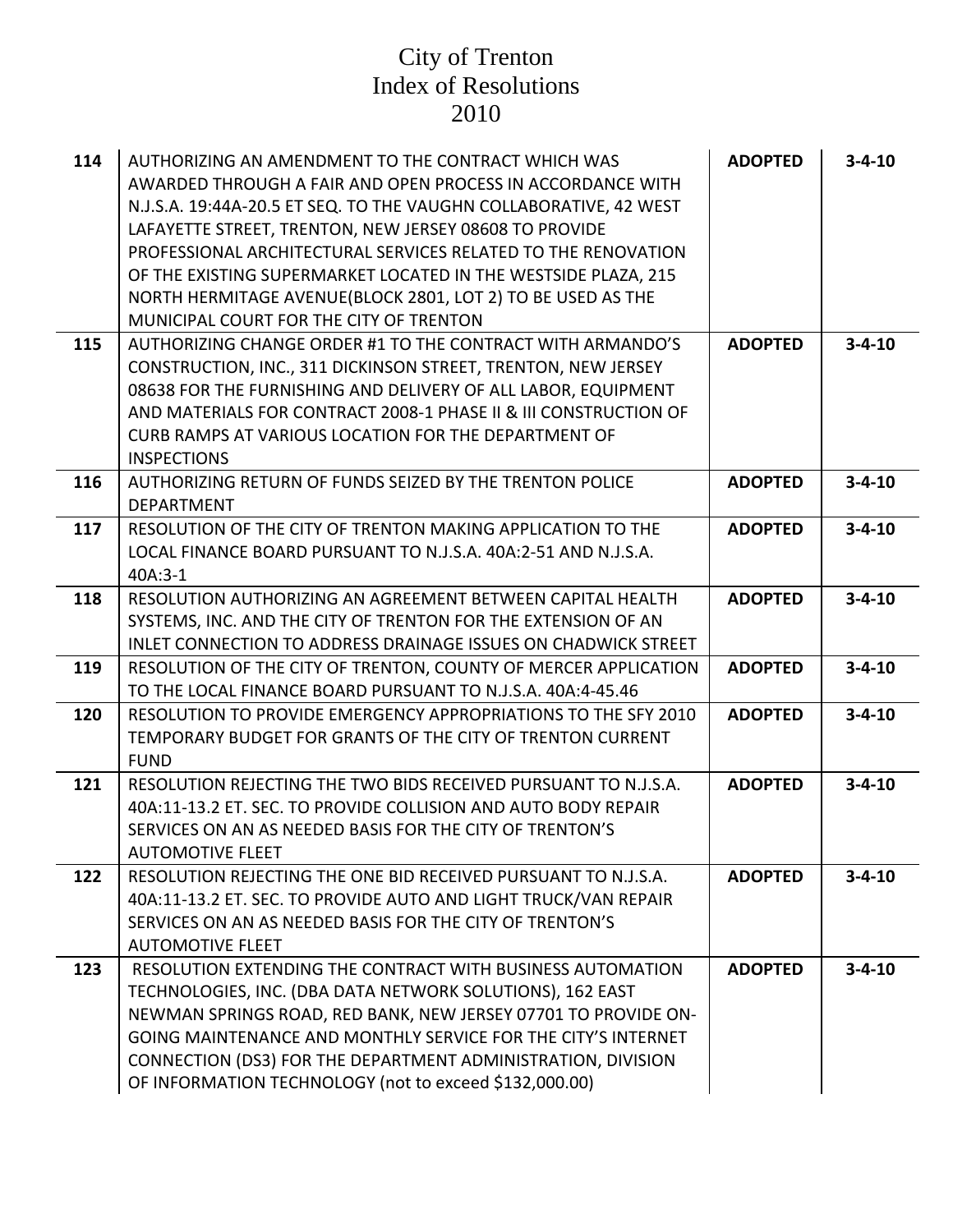| 124 | RESOLUTION AWARDING A CONTRACT THROUGH A COMPETITIVE<br>CONTRACTING PROCESS TO ECIVIS, INC., 3452 E. FOOTHILL BOULEVARD,       | <b>ADOPTED</b> | $3 - 4 - 10$  |
|-----|--------------------------------------------------------------------------------------------------------------------------------|----------------|---------------|
|     | 9 <sup>TH</sup> FLOOR, PASADENA, CALIFORNIA 91107 TO PROVIDE GRANT                                                             |                |               |
|     | CONSULTING AND TRACKING SERVICES TO INCLUDE COMPUTERIZED ON-                                                                   |                |               |
|     | LINE ACCESS, USER SOFTWARE, TRAINING AND SUPPORT SERVICES FOR                                                                  |                |               |
|     | THE DEPARTMENT OF ADMINISTRATION (not to exceed \$210,000.00)                                                                  |                |               |
| 125 | RESOLUTION AUTHORIZING THE AWARD OF A CONTRACT TO ANTHONY J.                                                                   | <b>ADOPTED</b> | $3 - 4 - 10$  |
|     | CONTI, 192 PLEASANT VALLEY ROAD, TITUSVILLE, NJ 08560 TO SERVE AS                                                              |                |               |
|     | AN ELECTION CONSULTANT FOR CITY COUNCIL OF THE CITY OF TRENTON                                                                 |                |               |
|     | IN AN AMOUNT NOT TO EXCEED \$14,000.00                                                                                         |                |               |
| 126 | RESOLUTION SUSPENDING ALCOHOLIC BEVERAGE LICENSE NO. 1111-32-                                                                  | <b>ADOPTED</b> | $3 - 25 - 10$ |
|     | 141-004 OF GOMEZ-BISONO, INC., T/A LAMBERTON LIQUORS, 2020 CASS                                                                |                |               |
|     | STREET, TRENTON, NEW JERSEY                                                                                                    |                |               |
| 127 | A RESOLUTION AUTHORIZING THE CITY OF TRENTON TO ACCEPT A GRANT                                                                 | <b>ADOPTED</b> | $3 - 25 - 10$ |
|     | AWARD IN THE AMOUNT OF \$1,223,029.00 FROM THE U.S. DEPARTMENT                                                                 |                |               |
|     | OF HOUSING AND URBAN DEVELOPMENT UNDER THE 2009 HOMELESS                                                                       |                |               |
|     | CONTINUUM OF CARE PROGRAM                                                                                                      |                |               |
| 128 | RESOLUTION ACCEPTING BID AND AWARDING TO TLS LIMITED, LLC, T/A                                                                 | <b>ADOPTED</b> | $3 - 25 - 10$ |
|     | MCDONALD'S, 2556 SOUTH BROAD STREET, TRENTON, NEW JERSEY 08610                                                                 |                |               |
|     | FOR THE PROVISION OF MEALS AND FOOD COMMODITIES FOR DETAINEES                                                                  |                |               |
|     | AT THE DEPARTMENT OF POLICE (not to exceed \$39,130.00)                                                                        |                |               |
| 129 | RESOLUTION EXTENDING THE CONTRACT WITH MARK GIALLELLA, 2061                                                                    | <b>ADOPTED</b> | $3 - 25 - 10$ |
|     | PENNINGTON ROAD, EWING, NEW JERSEY 08618 TO PROVIDE                                                                            |                |               |
|     | INSTALLATION AND REPAIR SERVICES AS NEEDED FOR GENERAL CABLING,<br>COMPUTER CABLING, THE CENTREX TELEPHONE SYSTEM, CISCO VOICE |                |               |
|     | OVER IP TELEPHONE SYSTEM AND ALARM SYSTEMS FOR THE DEPARTMENT                                                                  |                |               |
|     | OF ADMINISTRATION, DIVISION OF INFORMATION TECHNOLOGY (not to                                                                  |                |               |
|     | exceed \$88,850.00                                                                                                             |                |               |
| 130 | RESOLUTION AUTHORIZING AN AMENDMENT TO THE CONTRACT WHICH                                                                      | <b>ADOPTED</b> | $3 - 25 - 10$ |
|     | WAS AWARDED THROUGH A FAIR AND OPEN PROCESS IN ACCORDANCE                                                                      |                |               |
|     | WITH N.J.S.A. 19:44A-20.5 ET. SEQ. TO KNAPP, TRIMBOLI, & PRUSINOWSKI,                                                          |                |               |
|     | 210 PARK AVENUE, THIRD FLOOR, FLORHAM PARK, NEW JERSEY 09732 TO                                                                |                |               |
|     | PROVIDE PROFESSIONAL LEGAL SERVICES REGARDING LABOR RELATED                                                                    |                |               |
|     | MATTERS (not to exceed \$70,000.00)                                                                                            |                |               |
| 131 | RESOLUTION AUTHORIZING THE PURCHASE OF NETWORKING SERVICES                                                                     | <b>ADOPTED</b> | $3 - 25 - 10$ |
|     | FROM NEW JERSEY BUSINESS SYSTEMS, INC., 7C MARLEN DRIVE,                                                                       |                |               |
|     | ROBBINSVILLE, NEW JERSEY 08691 FOR THE DEPARTMENT OF                                                                           |                |               |
|     | ADMINISTRATION, DIVISION OF INFORMATION TECHNOLOGY THROUGH                                                                     |                |               |
|     | THE STATE OF NEW JERSEY COOPERATIVE PROGRAM WITHOUT                                                                            |                |               |
|     | COMPETITIVE BIDDING (not to exceed \$75,000.00)                                                                                |                |               |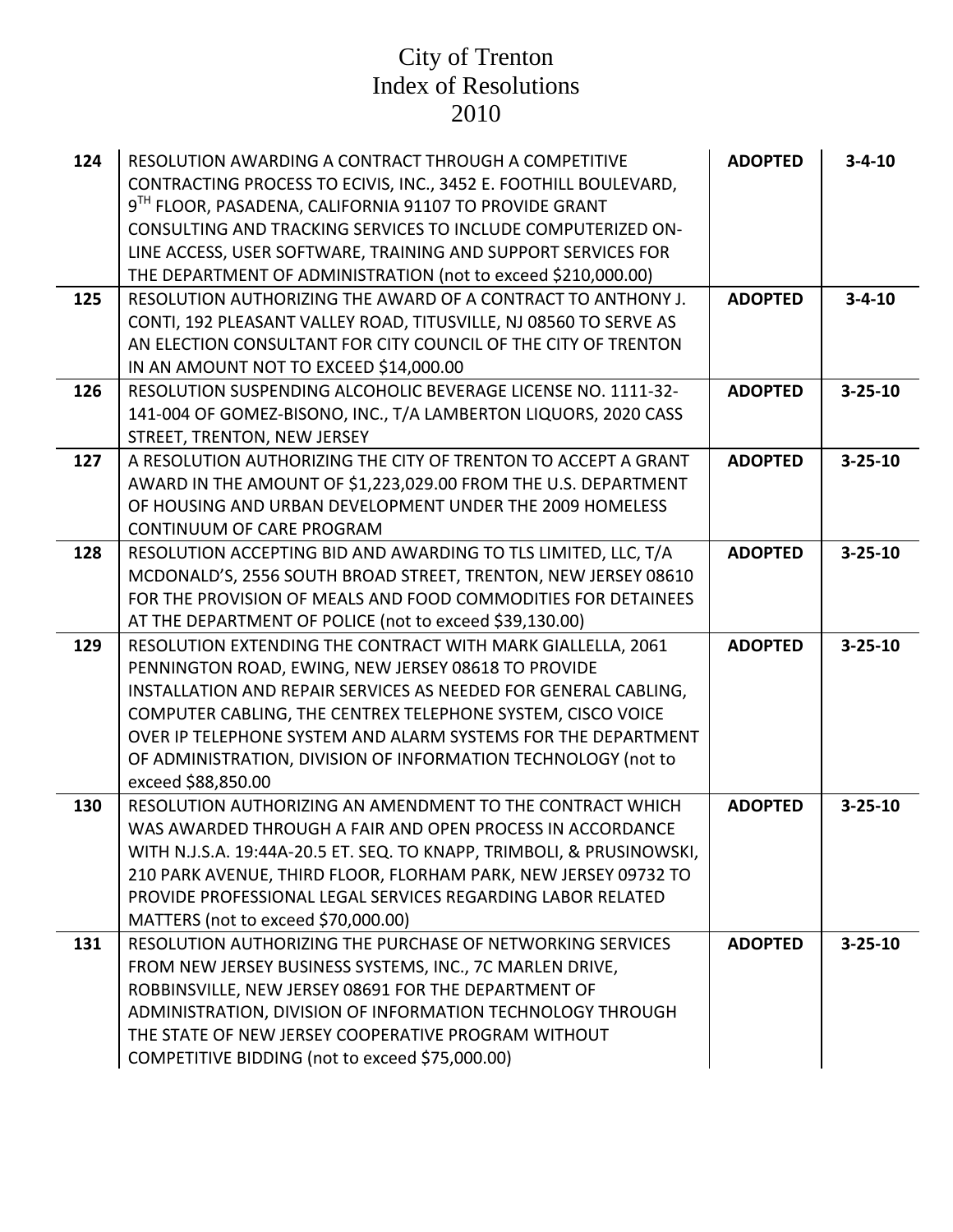| 132 | RESOLUTION ACCEPTING BID AND AWARDING CONTRACT TO WATER<br>WORKS SUPPLY COMPANY, INC., 660 STATE HIGHWAY 23, P.O. BOX 306,<br>POMPTON PLAINS, NEW JERSEY 07444 FOR THE FURNISHING AND<br>DELIVERY OF BRINGHAM AND TAYLOR VALVE BOX LIDS, CAST IRON<br>ROADWAY BOXES, 16" VALVE BOX TOP SECTIONS AND 26" VALVE BOX TOP<br>SECTIONS FOR THE DEPARTMENT OF PUBLIC WORKS, WATER UTILITY (not<br>to exceed \$30,032.50 | <b>ADOPTED</b> | $3 - 25 - 10$ |
|-----|-------------------------------------------------------------------------------------------------------------------------------------------------------------------------------------------------------------------------------------------------------------------------------------------------------------------------------------------------------------------------------------------------------------------|----------------|---------------|
| 133 | RESOLUTION AUTHORIZING THE PURCHASE OF ONE (1) EACH LEAD PAINT<br>ANALYZER (XLP 303A-COMBO UNIT) FOR THE DEPARTMENT OF HEALTH &<br>HUMAN SERVICES, DIVISION OF HEALTH THROUGH THE STATE OF NEW<br>JERSEY COOPERATIVE PROGRAM WITHOUT COMPETITIVE BIDDING (not to<br>exceed \$16,770.00)                                                                                                                           | <b>ADOPTED</b> | $3 - 25 - 10$ |
| 134 | THE RESOLUTION ACCEPTING BID AND AWARDING CONTRACT TO RDP<br>TECHNOLOGIES, INC., 2495 BOULEVARD OF THE GENERALS, NORRISTOWN,<br>PA 19403 FOR THE FURNISHING AND DELIVERY OF ALL LABOR, EQUIPMENT<br>AND MATERIALS FOR PREVENTATIVE MAINTENANCE AND INSPECTION OF<br>THE TEKKEM LIME SLAKING SYSTEMS FOR DEPARTMENT OF PUBLIC<br>WORKS, WATER FILTRATION PLANT (not to exceed \$66,493.50)                         | <b>ADOPTED</b> | $3 - 25 - 10$ |
| 135 | RESOLUTION AMENDING RESOLUTION THAT AUTHORIZED THE PURCHASE<br>OF VARIOUS REPAIR SERVICES FOR MOTOR VEHICLES ON AN AS NEEDED<br>BASIS THROUGH THE STATE OF NEW JERSEY COOPERATIVE PROGRAM<br>WITHOUT COMPETITIVE BIDDING                                                                                                                                                                                          | <b>ADOPTED</b> | $3 - 25 - 10$ |
| 136 | RESOLUTION AUTHORIZING A COMMITMENT OF RCA FUNDS IN THE<br>AMOUNT OF \$650,000 TO BALTIC CAPITAL, LLC FOR THE CHAMBERS LOFT<br>PROJECT (not to exceed \$650,000.00).                                                                                                                                                                                                                                              | <b>ADOPTED</b> | $3 - 25 - 10$ |
| 137 | RESOLUTION RESCINDING THE COMMITMENT OF REGIONAL<br><b>CONTRIBUTION AGREEMENT FUNDS AND HOME FUNDS IN THE AMOUNT</b><br>OF \$560,000.00 TO CANAL CENTER HOUSING REHABILITATION<br><b>CORPORATION AUTHORIZED BY RESOLUTION 06-461</b>                                                                                                                                                                              | <b>ADOPTED</b> | $3 - 25 - 10$ |
| 138 | RESOLUTION RESCINDING THE COMMITMENT OF REGIONAL<br>CONTRIBUTION AGREEMENT FUNDS IN THE AMOUNT OF \$500,000.00 TO<br>PERFORMA TRENTON, LLC FOR THE HOUSING COMPONENT OF THE<br>PERFORMA ENTERTAINMENT DISTRICT DEVELOPMENT AUTHORIZED BY<br>RESOLUTION 06-051                                                                                                                                                     | <b>ADOPTED</b> | $3 - 25 - 10$ |
| 139 | RESOLUTION AWARDING A CONTRACT TO WILLIAM F. MCLAUGHLIN, 118-F<br>STOKELY AVENUE, TRENTON, NEW JERSEY 08611 TO PERFORM THE<br>SERVICES OF SITE COORDINATOR IN THE GREATER DONNELLY WEED &<br>SEED DESIGNATED AREA FOR THE DEPARTMENT OF RECREATION,<br>NATURAL RESOURCES, & CULTURE (not to exceed \$45,000.00)                                                                                                   | <b>ADOPTED</b> | $3 - 25 - 10$ |
| 140 | RESOLUTION AUTHORIZING THE ACCEPTANCE OF GRANT FUNDS FROM<br>THE STATE OF NEW JERSEY, DEPARTMENT OF ENVIRONMENTAL<br>PROTECTION, FOR THE REMOVAL OF THE CULVERT BETWEEN BROAD AND<br>WARREN STREETS AND THE RESTORATION OF THE STREAM                                                                                                                                                                             | <b>ADOPTED</b> | $3 - 25 - 10$ |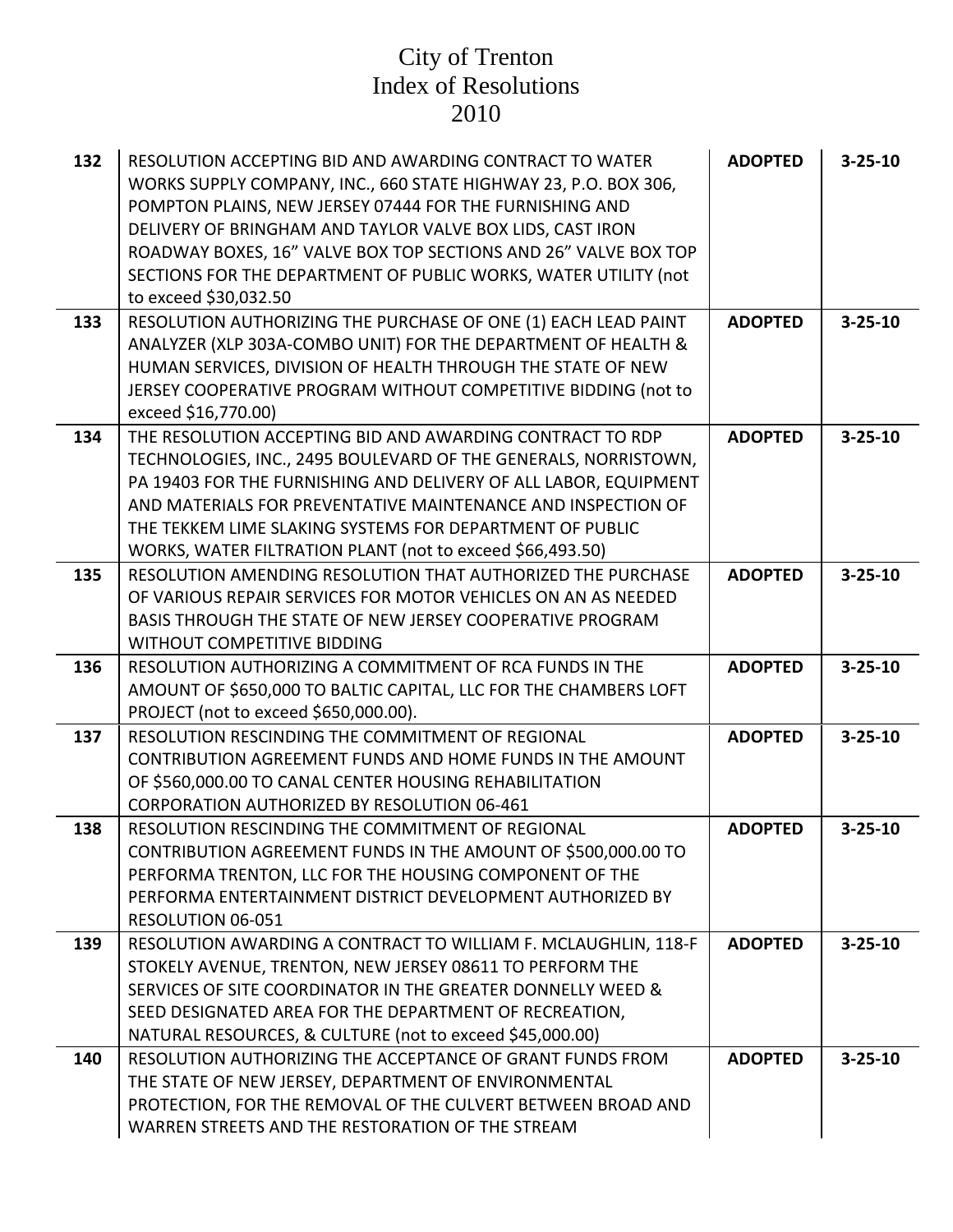| 141 | RESOLUTION OF THE CITY OF TRENTON AMENDING RESOLUTION 10-117<br>ADOPTED MARCH 4, 2010, MAKING APPLICATION TO THE LOCAL FINANCE<br>BOARD PURSUANT TO N.J.S.A. 40A:2-51, N.J.S.A. 40A:3-1 AND N.J.S.A.<br>$40A:2-7(d)$                                                                                                                                                  | <b>ADOPTED</b> | $3 - 25 - 10$ |
|-----|-----------------------------------------------------------------------------------------------------------------------------------------------------------------------------------------------------------------------------------------------------------------------------------------------------------------------------------------------------------------------|----------------|---------------|
| 142 | RESOLUTION AUTHORIZING AND DIRECTING FORECLOSURE OF CERTAIN<br>TAX SALE CERTIFICATES PURSUANT TO THE IN REM TAX FORECLOSURE<br>ACT, FORECLOSURE ACTION #10-7 (Breunig Avenue, Block 22503, lot 4,<br>etc.)                                                                                                                                                            | <b>ADOPTED</b> | $3 - 25 - 10$ |
| 143 | RESOLUTION AUTHORIZING THE AMENDMENT TO THE CONTRACT WHICH<br>WAS AWARDED THROUGH A FAIR AND OPEN PROCESS IN ACCORDANCE<br>WITH N.J.S.A. 19:44 A-20.5 ET SEQ TO MYONGJA LEE, RN, 64 ARROWHEAD<br>DRIVE, BURLINGTON, NEW JERSEY 08016 TO PROVIDE PROFESSIONAL<br>PUBLIC HEALTH NURSING SERVICES FOR THE DEPARTMENT OF HEALTH<br>AND HUMAN SERVICES, DIVISION OF HEALTH | <b>ADOPTED</b> | $3 - 25 - 10$ |
| 144 | RESOLUTION AUTHORIZING THE AMENDMENT TO THE CONTRACT WHICH<br>WAS AWARDED THROUGH A FAIR AND OPEN PROCESS IN ACCORDANCE<br>WITH N.J.S.A. 19:44 A-20.5 ET SEQ TO MYONGJA LEE, RN, 64 ARROWHEAD<br>DRIVE, BURLINGTON, NEW JERSEY 08016 TO PROVIDE PROFESSIONAL<br>PUBLIC HEALTH NURSING SERVICES FOR THE DEPARTMENT OF HEALTH<br>AND HUMAN SERVICES, DIVISION OF HEALTH | <b>ADOPTED</b> | $3 - 25 - 10$ |
| 145 | A RESOLUTION AUTHORIZING THE CITY OF TRENTON TO ACCEPT A GRANT<br>AWARD IN THE AMOUNT OF \$102,037.00 FROM THE FEDERAL EMERGENCY<br>MANAGEMENT AGENCY (FEMA) MERCER COUNTY LOCAL BOARD TO<br>OPERATE THE PURCHASE OF SERVICE PROGRAM                                                                                                                                  | <b>ADOPTED</b> | $3 - 25 - 10$ |
| 146 | RESOLUTION APPROVING TRANSFER OF PLENARY RETAIL CONSUMPTION<br>LICENSE #1111-33-047-003 FROM AMPHORA TAVERN, INC. TO WHISMA,<br><b>LLC</b>                                                                                                                                                                                                                            | <b>ADOPTED</b> | $3 - 25 - 10$ |
| 147 | RESOLUTION GRANTING RENEWAL OF ALCOHOLIC BEVERAGE<br>CONSUMPTION LICENSE FOR NSKHOKUAL, LLC FOR THE 2009-2010<br><b>LICENSING PERIOD</b>                                                                                                                                                                                                                              | <b>ADOPTED</b> | $3 - 25 - 10$ |
| 148 | RESOLUTION AUTHORIZING PAYMENT FOR A CONTRACT WITH WATERS &<br>BUGBEE, INC., 75 SOUTH GOLD DRIVE, HAMILTON, NEW JERSEY 08691<br>WHICH WAS AWARDED ON AN EMERGENCY BASIS FOR THE ALLEVIATION<br>OF THE EXTRAORDINARY INCREASE OF CUSTOMER SERVICE AND MAIN<br>LEAKS (not to exceed \$70,636.15)                                                                        | <b>ADOPTED</b> | $3 - 25 - 10$ |
| 149 | RESOLUTION SUPPORTING S1868 SPONSORED BY SENATOR SHIRLEY<br>TURNER SUBJECTS MOST STATE PROPERTY TO LOCAL PROPERTY TAXATION<br>BEGINNING ON JULY 1, 2010                                                                                                                                                                                                               | <b>ADOPTED</b> | $3 - 25 - 10$ |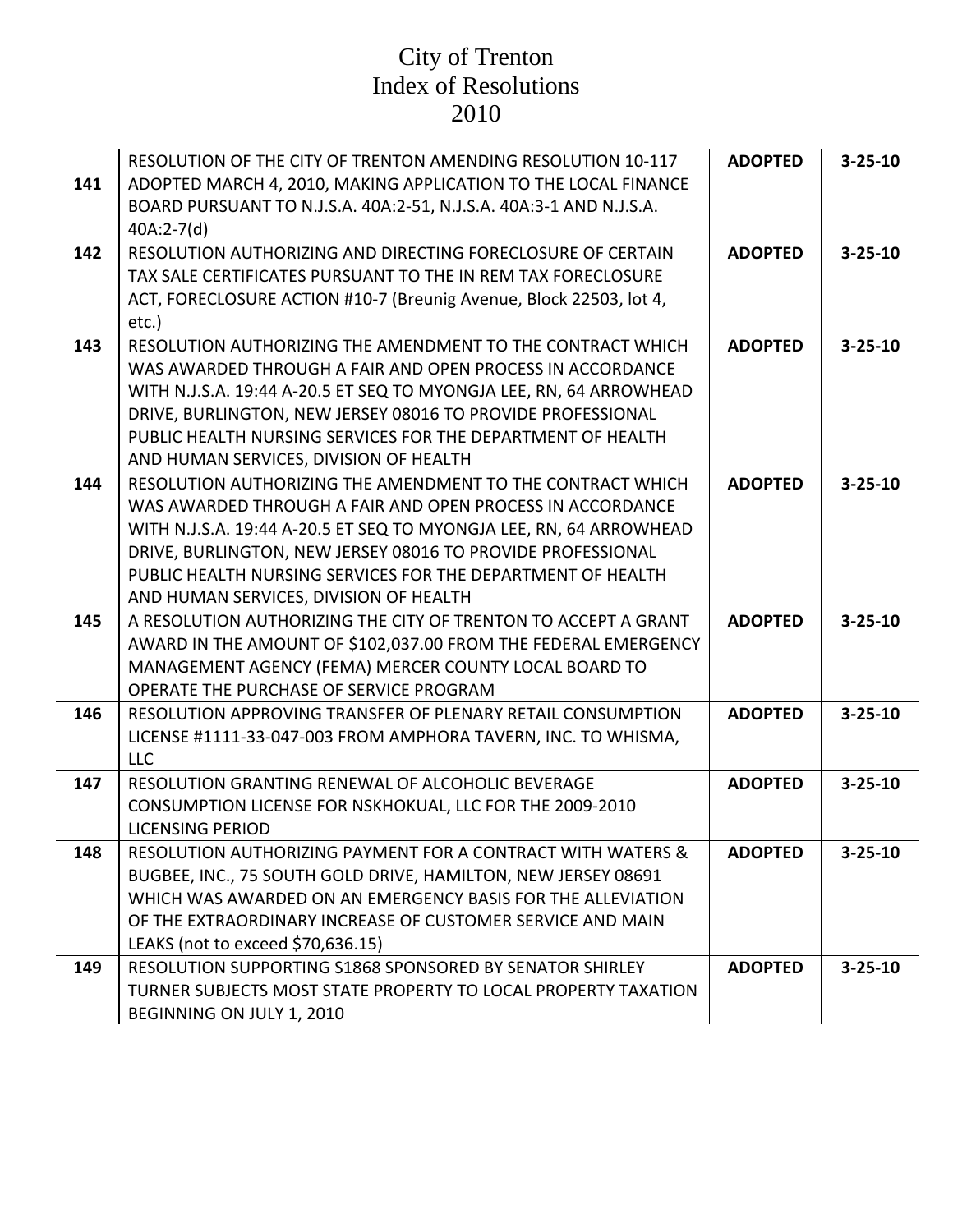| 150 | RESOLUTION AUTHORIZING THE AWARD OF A CONTRACT THROUGH A<br>FAIR AND OPEN PROCESS IN ACCORDANCE WITH N.J.S.A. 19:44A-20.5 ET.<br>SEQ. TO DUANE MORRIS, LLC, 1940 ROUTE 70 EAST, SUITE 200, CHERRY<br>HILL, NEW JERSEY 08003 TO PROVIDE PROFESSIONAL LEGAL SERVICES<br>REGARDING PROPERTY ACQUISITION AND DISPOSITION BY EMINENT<br>DOMAIN FOR THE DEPARTMENT OF HOUSING & ECONOMIC<br>DEVELOPMENT (not to exceed \$81,235.30) | <b>ADOPTED</b> | $3 - 25 - 10$ |
|-----|-------------------------------------------------------------------------------------------------------------------------------------------------------------------------------------------------------------------------------------------------------------------------------------------------------------------------------------------------------------------------------------------------------------------------------|----------------|---------------|
| 151 | RESOLUTION AUTHORIZING THE LEASING OF TWO (2) COPIERS FOR TRENTON<br>MUNICIPAL COURT FROM XEROX CORPORATION, 10 WOODBRIDGE CENTER<br>DRIVE, 5TH FLOOR, WOODBRIDGE, NEW JERSEY 07095 THROUGH THE STATE OF<br>NEW JERSEY COOPERATIVE PROGRAM WITHOUT COMPETITIVE BIDDING (not to<br>exceed \$33,991.20)                                                                                                                         | <b>ADOPTED</b> | $4 - 8 - 10$  |
| 152 | RESOLUTION AUTHORIZING THE AWARD OF A NON-FAIR AND OPEN<br>CONTRACT TO PROVIDE PROFESSIONAL MEDICAL SERVICES TO REPRESENT<br>THE CITY OF TRENTON IN THE DEVELOPMENT AND COMPLIANCE OF<br>MEDICAL POLICIES, DIRECTIVES AND WHO WILL BE THE ULTIMATE<br>AUTHORITY ON MEDICAL ISSUES FOR THE DEPARTMENT OF HEALTH AND<br><b>HUMAN SERVICES</b>                                                                                   | <b>ADOPTED</b> | $4 - 8 - 10$  |
| 153 | RESOLUTION ADOPTING A CASH MANAGEMENT PLAN FOR THE DEPOSIT<br>AND INVESTMENT OF PUBLIC FUNDS OF THE CITY OF TRENTON                                                                                                                                                                                                                                                                                                           | <b>ADOPTED</b> | $4 - 8 - 10$  |
| 154 | RESOLUTION AUTHORIZING AN APPLICATION FOR A HIGHWAY SAFETY<br>GRANT FROM THE NEW JERSEY DIVISION OF HIGHWAY TRAFFIC SAFETY,<br>PEDESTRIAN SAFETY EDUCATION AND ENFORCEMENT PROJECT                                                                                                                                                                                                                                            | <b>ADOPTED</b> | $4 - 8 - 10$  |
| 155 | RESOLUTION AUTHORIZING THE APPOINTMENT OF WILFREDO ALICEA AS<br>CUSTODIAN OF THE TRENTON POLICE DEPARTMENT PETTY CASH FUND<br>REPLACING LOUIS ASSATLY                                                                                                                                                                                                                                                                         | <b>ADOPTED</b> | $4 - 8 - 10$  |
| 156 | RESOLUTION TO PROVIDE EMERGENCY APPROPRIATIONS TO THE SFY 2010<br>TEMPORARY BUDGET FOR GRANTS OF THE CITY OF TRENTON CURRENT<br><b>FUND</b>                                                                                                                                                                                                                                                                                   | <b>ADOPTED</b> | $4 - 8 - 10$  |
| 157 | RESOLUTION AUTHORIZING AN AMENDMENT OF THE CONTRACT WHICH<br>WAS AWARDED THROUGH A FAIR AND OPEN PROCESS IN ACCORDANCE<br>WITH N.J.S.A. 19:44A-20.5 ET SEQ. WITH LENORE HANNAH, ESQUIRE, 121<br>PINEWOOD CIRCLE, NEW HOPE, PA, 18938 TO SERVE AS ASSISTANT<br>PROSECUTOR FOR TRENTON MUNICIPAL COURT                                                                                                                          | <b>ADOPTED</b> | $4 - 8 - 10$  |
| 158 | RESOLUTION ACCEPTING BID AND AWARDING CONTRACT TO DEWCON,<br>INC., P.O. BOX 439, BASKING RIDGE, NEW JERSEY 07920 FOR THE<br>FURNISHING AND DELIVERY OF ALL LABOR, EQUIPMENT AND MATERIALS<br>FOR THE WILBUR AREA WATER MAIN CLEANING AND LINING PROJECT FOR<br>THE DEPARTMENT OF PUBLIC WORKS, WATER UTILITY                                                                                                                  | <b>ADOPTED</b> | $4 - 8 - 10$  |
| 159 | RESOLUTION AWARDING A NEGOTIATED CONTRACT UNDER THE<br>PROVISIONS OF N.J.S.A 40A:11-5(3)(iii) TO R 7 R AUTO BODY, 224 FURMAN<br>STREET, TRENTON, NEW JERSEY 08611 TO PROVIDE COLLISION AND AUTO<br>BODY REPAIR SERVICE ON AN AS NEEDED BASIS                                                                                                                                                                                  | <b>ADOPTED</b> | $4 - 8 - 10$  |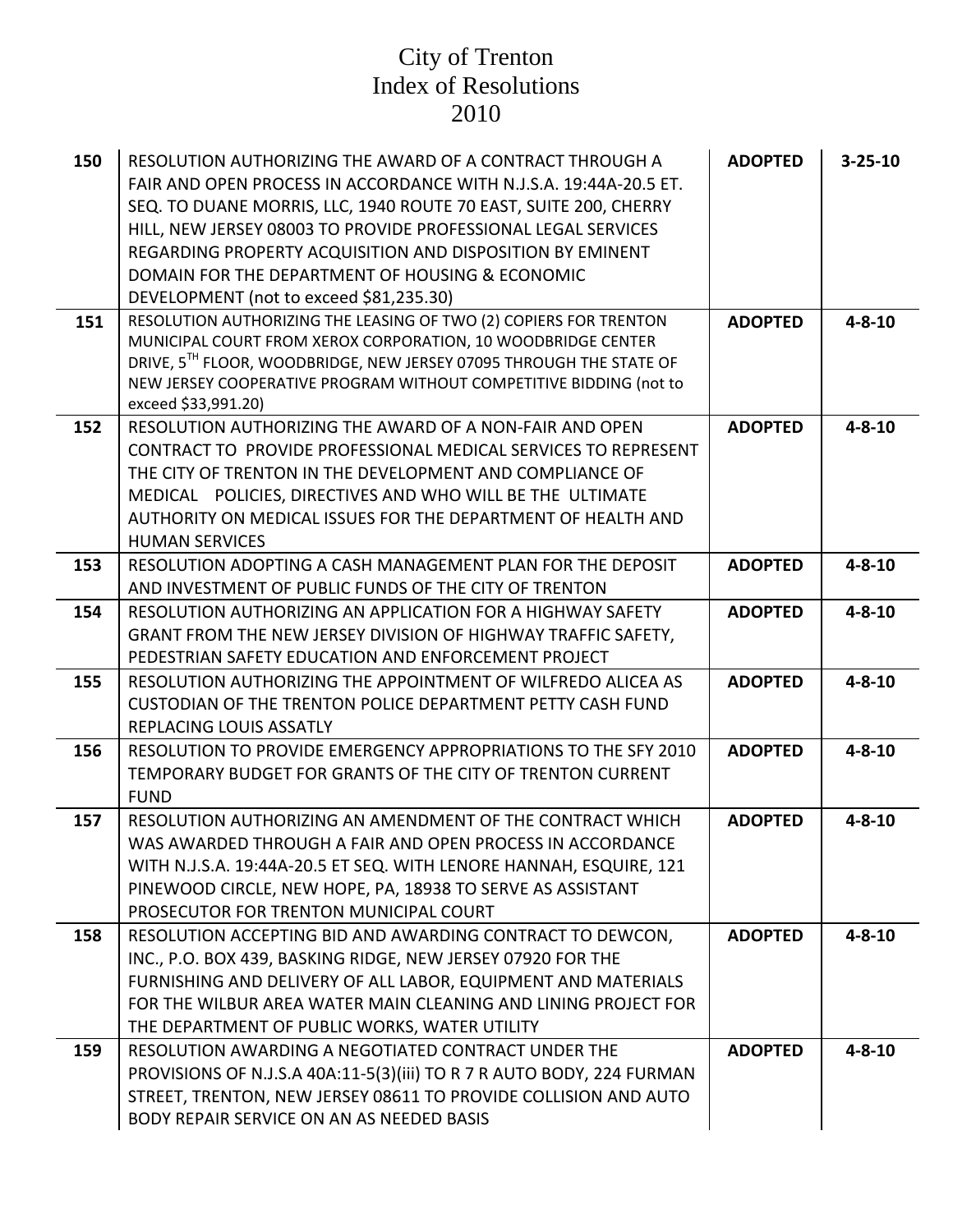| 160 | RESOLUTION AUTHORIZING A PUBLIC SALE PURSUANT TO N.J.S.A. 39:10A-1<br>ET. SEQ. OF TWO HUNDRED AND TWENTY-TWO (222) VEHICLES THAT<br>WERE FOUND ABANDONED AND WERE RECOVERED BY THE TRENTON<br>POLICE DEPARTMENT                                                                                                                                                                                                                                                                                                                              | <b>ADOPTED</b> | $4 - 8 - 10$ |
|-----|----------------------------------------------------------------------------------------------------------------------------------------------------------------------------------------------------------------------------------------------------------------------------------------------------------------------------------------------------------------------------------------------------------------------------------------------------------------------------------------------------------------------------------------------|----------------|--------------|
| 161 | RESOLUTION AUTHORIZING A PUBLIC SALE PURSUANT TO N.J.S.A. 39:10A-1<br>ET. SEQ. OF TWO HUNDRED AND TWENTY-TWO (222) VEHICLES THAT<br>WERE FOUND ABANDONED AND WERE RECOVERED BY THE TRENTON<br>POLICE DEPARTMENT                                                                                                                                                                                                                                                                                                                              | <b>ADOPTED</b> | $4 - 8 - 10$ |
| 162 | RESOLUTION AUTHORIZING AND DIRECTING FORECLOSURE OF CERTAIN<br>TAX SALE CERTIFICATES PURSUANT TO THE IN REM TAS FORECLOSURE<br>ACT, FORECLOSURE ACTION #10-9 (112-114 Breunig Avenue, 22503, Lot 75<br>etc.)                                                                                                                                                                                                                                                                                                                                 | <b>ADOPTED</b> | $4 - 8 - 10$ |
| 163 | RESOLUTION AUTHORIZING PAYMENT FOR CONTRACTS WITH QUALITY<br>FLORALS, PLANTS & LANDSCAPES BY MAKRANCY, INC. 947 KUSER ROAD,<br>HAMILTON, NJ 08619; S&S INDUSTRIAL EQUIPMENT & SUPPLY CO, INC. 7<br>CHELTEN WAY, TRENTON, NJ 08638 AND JOB ONE, 36 STOUT AVENUE,<br>TRENTON, NJ 08638 WHICH WERE AWARDED ON AN EMERGENCY BASIS<br>FOR THE REPAIR OF DAMAGE AT WEST END LITTLE LEAGUE FIELD IN<br>CADWALADER PARK, TRENTON, NJ FOR THE DEPARTMENT OF<br>RECREATION, NATURAL RESOURCES AND CULTURE (not to exceed<br>\$15,120.00                | <b>ADOPTED</b> | $4 - 8 - 10$ |
| 164 | RESOLUTION AUTHORIZING A LICENSE AGREEMENT WITH THE AMERICAN<br>SOCIETY OF COMPOSERS, AUTHORS AND PUBLISHERS (ASCAP) FOR THE<br><b>YEAR 2010</b>                                                                                                                                                                                                                                                                                                                                                                                             | <b>ADOPTED</b> | $4 - 8 - 10$ |
| 165 | RESOLUTION AUTHORIZING A COMMITMENT OF \$30,946.22 IN CAPITAL<br>FUNDS TO THE EAST STATE STREET HOMES PROJECT                                                                                                                                                                                                                                                                                                                                                                                                                                | <b>ADOPTED</b> | $4 - 8 - 10$ |
| 166 | RESOLUTION AUTHORIZING AND DIRECTING FORECLOSURE OF CERTAIN<br>TAX SALE CERTIFICATES PURSUANT TO THE IN REM TAX FORECLOSURE<br>ACT, FORECLOSURE ACTION #10-8 (Bellevue Avenue, 6406, Lot etc.)                                                                                                                                                                                                                                                                                                                                               | <b>ADOPTED</b> | $4 - 8 - 10$ |
| 167 | RESOLUTION AUTHORIZING AND DIRECTING THE PLANNING BOARD OF<br>THE CITY OF TRENTON TO HEAR AND RE-EXAMINE A PORTION OF THE<br>CENTRAL WEST REDEVELOPMENT AREA AS WELL AS INVESTIGATE LANDS<br>IMMEDIATELY ADJACENT TO THE AREAS ARE "AREAS IN NEED OF<br>REDEVELOPMENT" PURSUANT TO THE LOCAL REDEVELOPMENT AND<br><b>HOUSING LAW</b>                                                                                                                                                                                                         | <b>ADOPTED</b> | $4 - 8 - 10$ |
| 168 | RESOLUTION AUTHORIZING AN AMENDMENT TO THE CONTRACT WHICH<br>WAS AWARDED THROUGH A FAIR AND OPEN PROCESS IN ACCORDANCE<br>WITH N.J.S.A. 19:44A-20.5 ET. SEQ. TO MCMANIMON & SCOTLAND, LLC,<br>ATTORNEYS AT LAW, ONE RIVERFRONT PLAZA, FOURTH FLOOR, NEWARK,<br>NEW JERSEY 07102-5408 TO PROVIDE PROFESSIONAL LEGAL SERVICES<br>REGARDING THE AUTHORIZATION AND ISSUANCE OF BONDS AND/OR<br>NOTES OF THE CITY OF TRENTON, INCLUDING THE REVIEW OF<br>PROCEDURES AND THE RENDERING OF LEGAL OPINIONS ACCEPTABLE TO<br>THE FINANCIAL COMMUNITY. | <b>ADOPTED</b> | $4 - 8 - 10$ |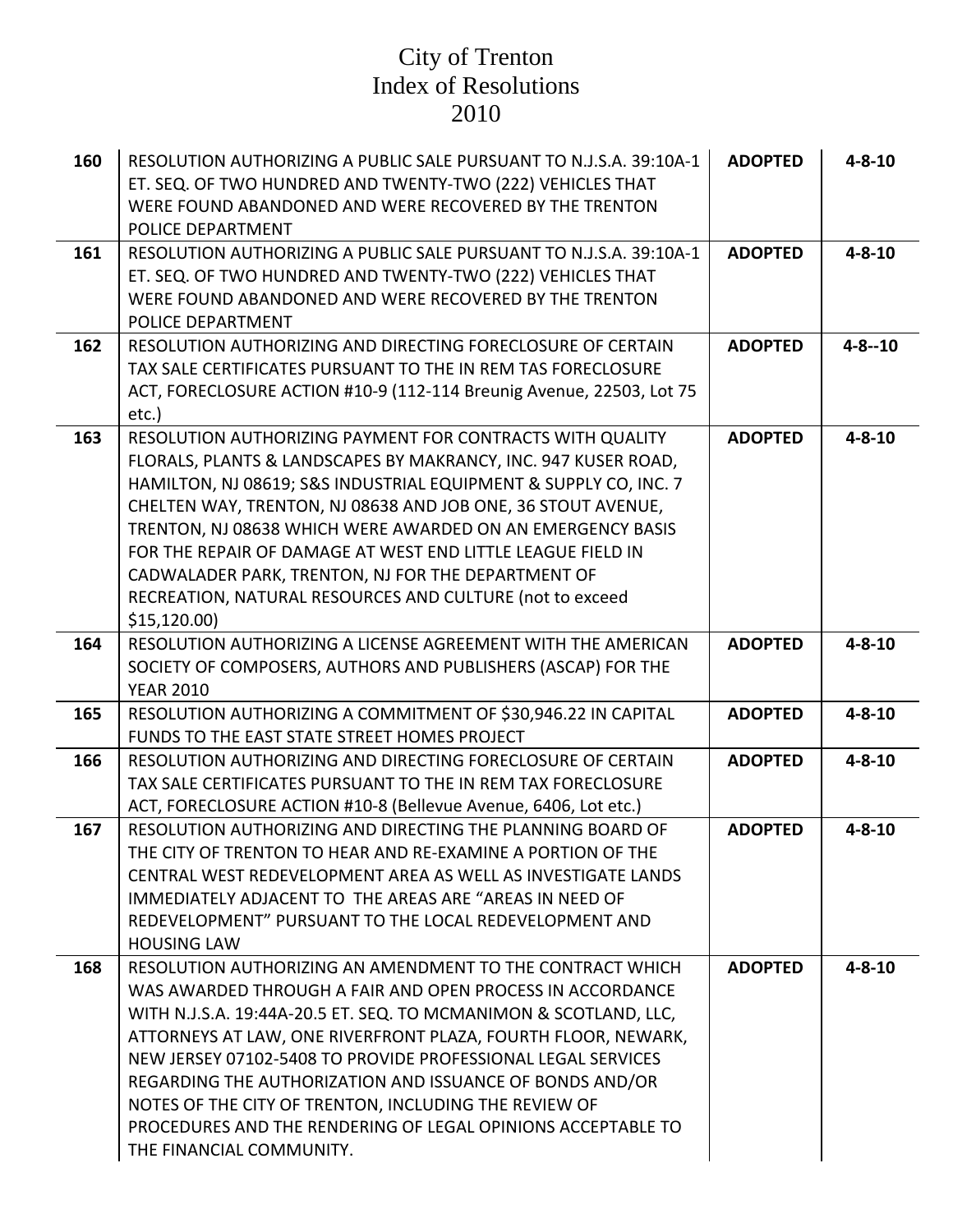| 169 | RESOLUTION REVISING THE 2009-2010 COUNCIL MEETING SCHEDULE                                                               | <b>ADOPTED</b>  | $4 - 8 - 10$  |
|-----|--------------------------------------------------------------------------------------------------------------------------|-----------------|---------------|
| 170 | RESOLUTION AUTHORIZING CERTAIN REIMBURSEMENTS TO CITY OF                                                                 | <b>ADOPTED</b>  | $4 - 8 - 10$  |
|     | <b>TRENTON OFFICIALS</b>                                                                                                 |                 |               |
| 171 | RESOLUTION AUTHORIZING A LICENSE AGREEMENT BETWEEN THE CITY OF                                                           | <b>ADOPTED</b>  | $4 - 8 - 10$  |
|     | TRENTON AND THE PRINCETON ART ASSOCIATION (ARTWORKS) FOR USE                                                             |                 |               |
|     | OF THE ROEBLING MACHINE SHOP, 675 SOUTH CLINTON AVENUE (BLOCK                                                            |                 |               |
|     | 16001, LOT 3)                                                                                                            |                 |               |
| 172 | RESOLUTION AUTHORIZING THE AWARD OF A NON-FAIR AND OPEN                                                                  | <b>ADOPTED</b>  | $4 - 8 - 10$  |
|     | CONTRACT TO PROVIDE PROFESSIONAL MEDICAL SERVICES TO REPRESENT                                                           |                 |               |
|     | THE CITY OF TRENTON IN THE DEVELOPMENT AND COMPLIANCE OF                                                                 |                 |               |
|     | MEDICAL POLICIES AND DIRECTIVES IN THE CARE OF CHILDREN FOR THE                                                          |                 |               |
|     | DEPARTMENT OF HEALTH AND HUMAN SERVICES (not to exceed                                                                   |                 |               |
|     | \$24,960.00                                                                                                              |                 |               |
| 173 | RESOLUTION AUTHORIZING PAYMENT FOR A CONTRACT WITH TED DOLCI,                                                            | <b>ADOPTED</b>  | $4 - 8 - 10$  |
|     | INC., 340 PATTERSON AVENUE, HAMILTON, NJ 08610 WHICH WAS                                                                 |                 |               |
|     | AWARDED ON AN EMERGENCY BASIS FOR THE REPAIR OF WATER SERVICE                                                            |                 |               |
|     | LEAKS (not to exceed \$48,678.25                                                                                         |                 |               |
| 174 | RESOLUTION AUTHORIZING CHANGE ORDER #1 TO THE CONTRACT WITH                                                              | <b>ADOPTED</b>  | $4 - 8 - 10$  |
|     | WATERS AND BUGBEE, INC., 75 SOUTH GOLD DRIVE, HAMILTON, NEW                                                              |                 |               |
|     | JERSEY 086901 TO PROVIDE FOR THE FURNISHING AND DELIVERY OF ALL                                                          |                 |               |
|     | LABOR, MATERIALS AND EQUIPMENT FOR DRAINAGE REPAIR AT THE SOLID                                                          |                 |               |
|     | WASTE MANAGEMENT BUILDING, 707 (745) CALHOUN STREET, TRENTON,                                                            |                 |               |
|     | NEW JERSEY FOR THE DEPARTMENT OF PUBLIC WORKS, DIVISION OF                                                               |                 |               |
| 175 | <b>PUBLIC PROPERTY</b>                                                                                                   | <b>ADOPTED</b>  | $4 - 8 - 10$  |
|     | RESOLUTION ACCEPTING BID AND AWARDING CONTRACT TO DEWCON,<br>INC., P.O. BOX 439, BASKING RIDGE, NEW JERSEY 07920 FOR THE |                 |               |
|     | FURNISHING AND DELIVERY OF ALL LABOR, EQUIPMENT AND MATERIALS                                                            |                 |               |
|     | FOR THE WEST STATE STREET WATER MAIN CLEANING AND LINING                                                                 |                 |               |
|     | PROJECT FOR THE DEPARTMENT OF PUBLIC WORKS, WATER UTILITY                                                                |                 |               |
| 176 | RESOLUTION TO APPROVE THE FY 2010 MUNICIPAL BUDGET                                                                       | <b>DEFEATED</b> | $4 - 13 - 10$ |
|     | AMENDMENTS FOR THE CITY OF TRENTON                                                                                       |                 |               |
| 177 | RESOLUTION APPROVING CANCELLATION OF THE RESERVE FOR TAX                                                                 | <b>ADOPTED</b>  | $4 - 22 - 10$ |
|     | APPEALS IN THE CURRENT FUND FOR THE CITY OF TRENTON, COUNT OF                                                            |                 |               |
|     | MERCER, STATE OF NEW JERSEY                                                                                              |                 |               |
| 178 | RESOLUTION APPROVING CANCELLATION OF THE TRUST ACCOUNT                                                                   | <b>ADOPTED</b>  | $4 - 22 - 10$ |
|     | BALANCES FOR THE CITY OF TRENTON, COUNTY OF MERCER, STATE OF                                                             |                 |               |
|     | <b>NEW JERSEY</b>                                                                                                        |                 |               |
| 179 | RESOLUTION TO APPROVE THE FY 2010 MUNICIPAL BUDGET                                                                       | <b>DEFEATED</b> | $4 - 22 - 10$ |
|     | AMENDMENTS FOR THE CITY OF TRENTON                                                                                       |                 |               |
| 180 | RESOLUTION AUTHORIZING THE APPLICATION, ACCEPTANCE AND                                                                   | <b>ADOPTED</b>  | $4 - 22 - 10$ |
|     | <b>EXECUTION OF A GRANT ENTITLED BROAD STREET - CITY OF TRENTON</b>                                                      |                 |               |
|     | PROVIDED BY THE FEDERAL HIGHWAY ADMINISTRATION FEDERAL                                                                   |                 |               |
|     | <b>STIMULUS PROGRAM</b>                                                                                                  |                 |               |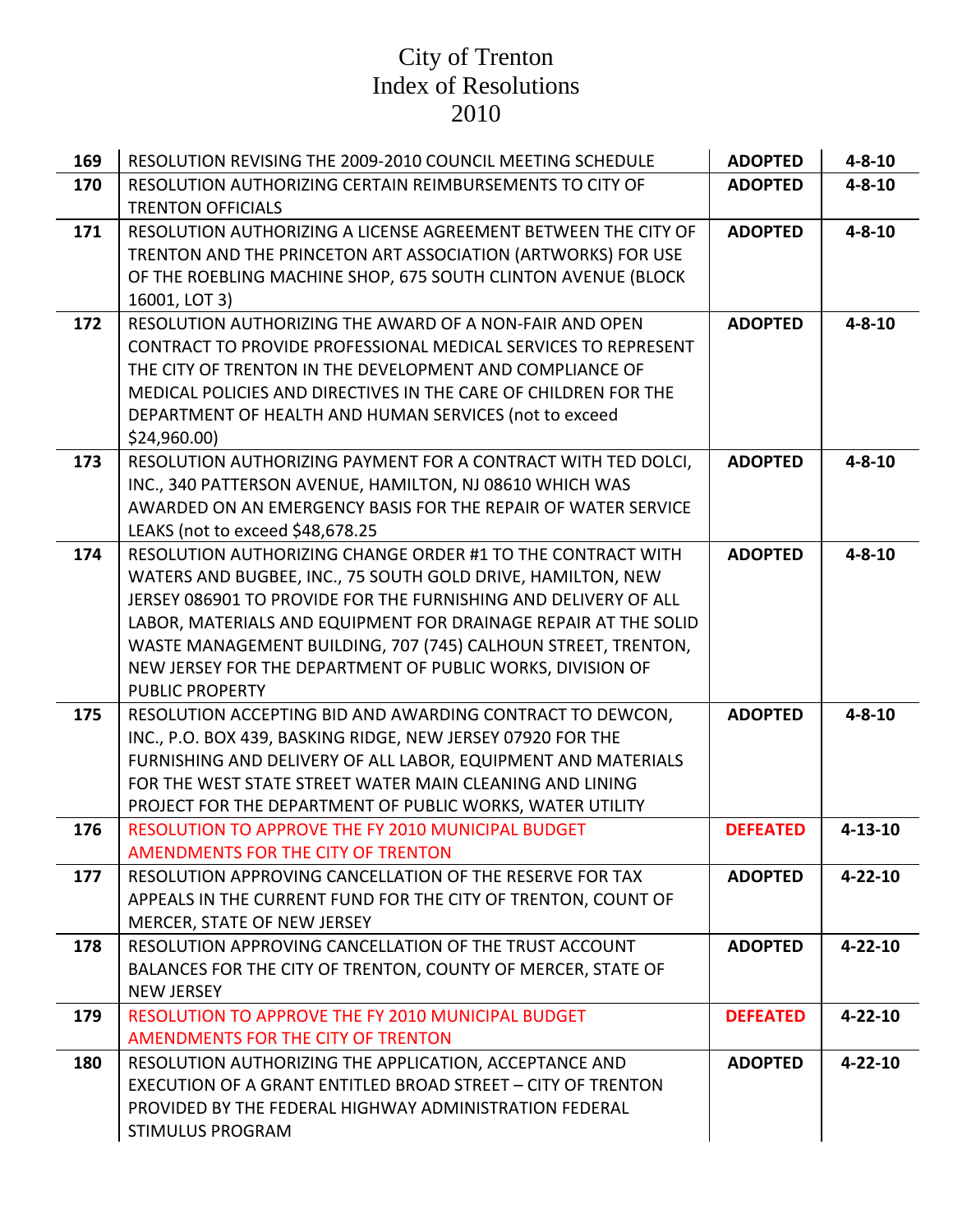| 181 | RESOLUTION AUTHORIZING THE APPLICATION, ACCEPTANCE AND<br>EXECUTION OF A GRANT ENTITLED BELLEVUE AVENUE - CITY OF TRENTON<br>PROVIDED BY THE FEDERAL HIGHWAY ADMINISTRATION FEDERAL<br><b>STIMULUS PROGRAM</b>                                                                                                                                                      | <b>ADOPTED</b>  | $4 - 22 - 10$ |
|-----|---------------------------------------------------------------------------------------------------------------------------------------------------------------------------------------------------------------------------------------------------------------------------------------------------------------------------------------------------------------------|-----------------|---------------|
| 182 | RESOLUTION AUTHORIZING THE APPLICATION, ACCEPTANCE AND<br>EXECUTION OF A GRANT ENTITLED ADA RAMPS - CITY OF TRENTON<br>PROVIDED BY THE FEDERAL HIGHWAY ADMINISTRATION FEDERAL<br><b>STIMULUS PROGRAM</b>                                                                                                                                                            | <b>ADOPTED</b>  | $4 - 22 - 10$ |
| 183 | RESOLUTION AUTHORIZING EXECUTIVE SESSION OF THE CITY COUNCIL TO<br>PERMIT DISCUSSION OF PENDING LITIGATION                                                                                                                                                                                                                                                          | <b>ADOPTED</b>  | $4 - 22 - 10$ |
| 184 | RESOLUTION AUTHORIZING EXECUTIVE SESSION OF THE CITY COUNCIL TO<br>PERMIT DISCUSSION OF PENDING LITIGATION                                                                                                                                                                                                                                                          | <b>ADOPTED</b>  | $4 - 22 - 10$ |
| 185 | RESOLUTION AUTHORIZING SETTLEMENT OF A CIVIL SUIT IN THE MATTER<br>OF CHARLES HENDRIX, SR., v. CITY OF TRENTON, ET AL. CIVIL ACTION<br>NUMBER 06-3942(FLW) IN THE TOTAL AMOUNT OF \$500,000                                                                                                                                                                         | <b>ADOPTED</b>  | $4 - 22 - 10$ |
| 186 | RESOLUTION AUTHORIZING SETTLEMENT OF A CIVIL SUIT IN THE MATTER<br>OF AMERICAN ASPHALT, INC. v. CITY OF TRENTON                                                                                                                                                                                                                                                     | <b>ADOPTED</b>  | $4 - 22 - 10$ |
| 187 | RESOLUTION TO APPROVE THE FY 2010 MUNICIPAL BUDGET<br>AMENDMENTS FOR THE CITY OF TRENTON                                                                                                                                                                                                                                                                            | <b>DEFEATED</b> | $4 - 26 - 10$ |
| 188 | RESOLUTION AUTHORIZING THE STATE OF NEW JERSEY TO ENFORCE THE<br><b>ELEVATOR</b>                                                                                                                                                                                                                                                                                    | <b>ADOPTED</b>  | $4 - 28 - 10$ |
| 189 | RESOLUTION AUTHORIZING THE AWARD OF A CONTRACT THROUGH A<br>NON-FAIR AND OPEN PROCESS WITH DENTAL SERVICES ORGANIZATION,<br>INC., PLAZA 35, 1030 ST. GEORGES AVENUE, AVENEL, NEW JERSEY 07001-<br>1327 TO PROVIDE DENTAL HEALTH INSURANCE TO EMPLOYEES OF THE<br>CITY OF TRENTON (not to exceed \$1,542,329.28)                                                     | <b>ADOPTED</b>  | $4 - 28 - 10$ |
| 190 | RESOLUTION ACCEPTING BID AND AWARDING CONTRACT TO BUCKMAN'S<br>INC., 105 AIRPORT ROAD, POTTSTOWN, PA 19464 FOR THE FURNISHING<br>AND DELIVERY OF POOL CHEMICALS ON AN AS NEEDED BASIS FOR THE<br>DEPARTMENT OF RECREATION, NATURAL RESOURCES & CULTURE (not to<br>exceed \$48,896.00)                                                                               | <b>ADOPTED</b>  | $4 - 28 - 10$ |
| 191 | RESOLUTION AUTHORIZING PAYMENT FOR A CONTRACT WITH JOSEPH<br>JINGOLI & SONS, INC., 100 LENOX DRIVE-SUITE 100, LAWRENCEVILLE, NJ<br>08648 WHICH WAS AWARDED ON AN EMERGENCY BASIS FOR THE REPAIR<br>OF A 2 INCH SODIUM HYPOCHLORITE LINE AND DIFFUSER AT THE<br>TRENTON WATER WORKS RESERVOIR, 689 PENNINGTON AVENUE<br>TRENTON NJ 08618 (not to exceed \$12,936.58) | <b>ADOPTED</b>  | $4 - 28 - 10$ |
| 192 | RESOLUTION AUTHORIZING THE EXECUTION OF A MODIFICATION<br>AGREEMENT BETWEEN THE TRENTON WATER WORKS AND THE AQUA<br>NEW JERSEY INC. FOR THE PURCHASE AND SALE OF WATER BETWEEN THE<br><b>TWO WATER UTILITIES</b>                                                                                                                                                    | <b>ADOPTED</b>  | $4 - 28 - 10$ |
| 193 | - RESOLUTION AUTHORIZING AND DIRECTING FORECLOSURE OF CERTAIN<br>TAX SALE CERTIFICATES PURSUANT TO THE IN REM TAX FORECLOSURE<br>ACT, FORECLOSURE ACTION #10-11 (30 Chapel Street, etc.)                                                                                                                                                                            | <b>ADOPTED</b>  | $4 - 28 - 10$ |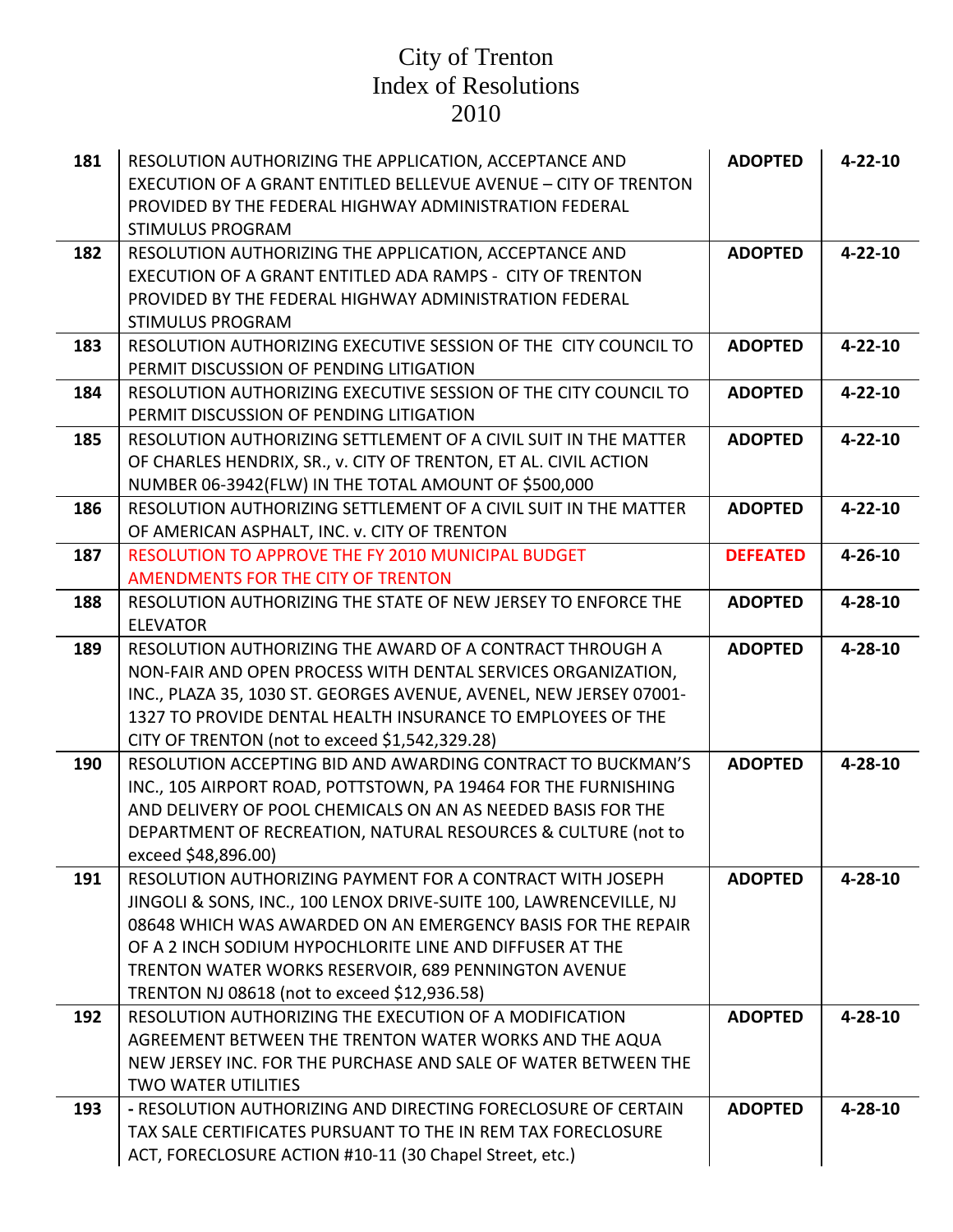| 194 | RESOLUTION AUTHORIZING AND DIRECTING FORECLOSURE OF CERTAIN                                                                  | <b>ADOPTED</b> | $4 - 28 - 10$ |
|-----|------------------------------------------------------------------------------------------------------------------------------|----------------|---------------|
|     | TAX SALE CERTIFICATES PURSUANT TO THE IN REM TAX FORECLOSURE                                                                 |                |               |
|     | ACT, FORECLOSURE ACTION #10-10 (90 Breunig Avenue, etc.)<br>RESOLUTION AUTHORIZING THE AWARD OF A NON-FAIR AND OPEN          |                |               |
| 195 |                                                                                                                              | <b>ADOPTED</b> | $4 - 28 - 10$ |
|     | CONTRACT TO PROVIDE ANNUAL MAINTENANCE AND SUPPORT OF THE                                                                    |                |               |
|     | VISUAL FIRE RECORDS MANAGEMENT SYSTEM FOR THE DEPARTMENT OF<br>FIRE (not to exceed \$36,030.43)                              |                |               |
| 196 | RESOLUTION AUTHORIZING AN AMENDMENT TO THE CONTRACT WHICH                                                                    | <b>ADOPTED</b> | $4 - 28 - 10$ |
|     | WAS AWARDED THROUGH A FAIR AND OPEN PROCESS IN ACCORDANCE                                                                    |                |               |
|     | WITH N.J.S.A. 19-44A-20.5 ET. SEQ. TO BROWNFIELD REDEVELOPMENT                                                               |                |               |
|     | SOLUTIONS, INC. P.O. BOX 107, CAMDEN, NEW JERSEY 08101 TO PROVIDE                                                            |                |               |
|     | PROFESSIONAL ENVIRONMENTAL PLANNING SERVICES FOR THE                                                                         |                |               |
|     | DEPARTMENT OF HOUSING AND ECONOMIC DEVELOPMENT (not to                                                                       |                |               |
|     | exceed \$120,000.00)                                                                                                         |                |               |
| 197 | RESOLUTION AUTHORIZING CHANGE ORDER #006 AND AMENDING THE                                                                    | <b>ADOPTED</b> | 4-28-10       |
|     | CONTRACT WITH JOGI CONSTRUCTION, INC FOR THE FURNISHING AND                                                                  |                |               |
|     | DELIVERY OF ALL LABOR, EQUIPMENT AND MATERIALS FOR ROADWAY                                                                   |                |               |
|     | CONSTRUCTION FOR THE CATHERINE S. GRAHAM PROJECT AND THE                                                                     |                |               |
|     | WIDENING OF DUNHAM STREET (not to exceed \$1,422,238.51)                                                                     |                |               |
| 198 | RESOLUTION AUTHORIZING PAYMENT FOR CONTRACT WITH USA                                                                         | <b>ADOPTED</b> | $4 - 28 - 10$ |
|     | ENVIRONMENTAL MANAGEMENT, INC., 344 WEST STATE STREET,                                                                       |                |               |
|     | TRENTON, NJ 08618 WHICH WAS AWARDED ON AN EMERGENCY BASIS                                                                    |                |               |
|     | FOR THE CLOSURE AND REMOVAL OF A RELICT UNDERGROUND STORAGE                                                                  |                |               |
|     | TANK AT THE FORMER GREG GRANT PARK SITE (not to exceed                                                                       |                |               |
| 199 | RESOLUTION RESCINDING THE COMMITMENT OF CAPITAL FUNDS AND                                                                    | <b>ADOPTED</b> | $4 - 28 - 10$ |
|     | TERMINATING THE DESIGNATION OF ELDON AFFORDABLE HOUSING AND                                                                  |                |               |
|     | NEW JERSEY, INC. AS DEVELOPER OF THE WEST END AND THE BELLEVUE                                                               |                |               |
|     | AVENUE FAÇADE IMPROVEMENT PROJECT AUTHORIZED BY RESOLUTION                                                                   |                |               |
|     | 05-359 AND 05-36                                                                                                             |                |               |
| 200 | RESOLUTION DETERMINING THE FORM AND OTHER DETAILS OF NOT TO                                                                  | <b>ADOPTED</b> | $4 - 28 - 10$ |
|     | EXCEED \$11,100,000 REFUNDING BONDS, CONSISTING OF NOT TO EXCEED                                                             |                |               |
|     | \$8,900,000 GENERAL IMPROVEMENT REFUNDING BONDS AND NOT TO                                                                   |                |               |
|     | EXCEED \$2,200,000 FISCAL YEAR ADJUSTMENT REFUNDING BONDS OF THE                                                             |                |               |
|     | CITY OF TRENTON, IN THE COUNTY OF MERCER, NEW JERSEY OR SUCH<br>OTHER AMOUNT AS DETERMINED BY THE CHIEF FINANCIAL OFFICER TO |                |               |
|     | ACCOMPLISH THE REFUNDING ON THE TERMS APPROVED BY THE LOCAL                                                                  |                |               |
|     | FINANCE BOARD CONSISTENT WITH THE REFUNDING PROVISIONS OF THE                                                                |                |               |
|     | INTERNAL REVENUE CODE AND PROVIDING FOR THE SALE AND THE                                                                     |                |               |
|     | DELIVERY OF SUCH BONDS TO POWELL CAPITAL MARKETS, INC.                                                                       |                |               |
|     | RESOLUTION AUTHORIZING THE COMMITMENT OF \$137,683.00 IN                                                                     | <b>ADOPTED</b> | $4 - 28 - 10$ |
| 201 | CAPITAL FUNDS FOR THE HERMITAGE REDEVELOPMENT AREA FACADE                                                                    |                |               |
|     | IMPROVEMENT PROGRAM (not to exceed \$137,683.00)                                                                             |                |               |
|     |                                                                                                                              |                |               |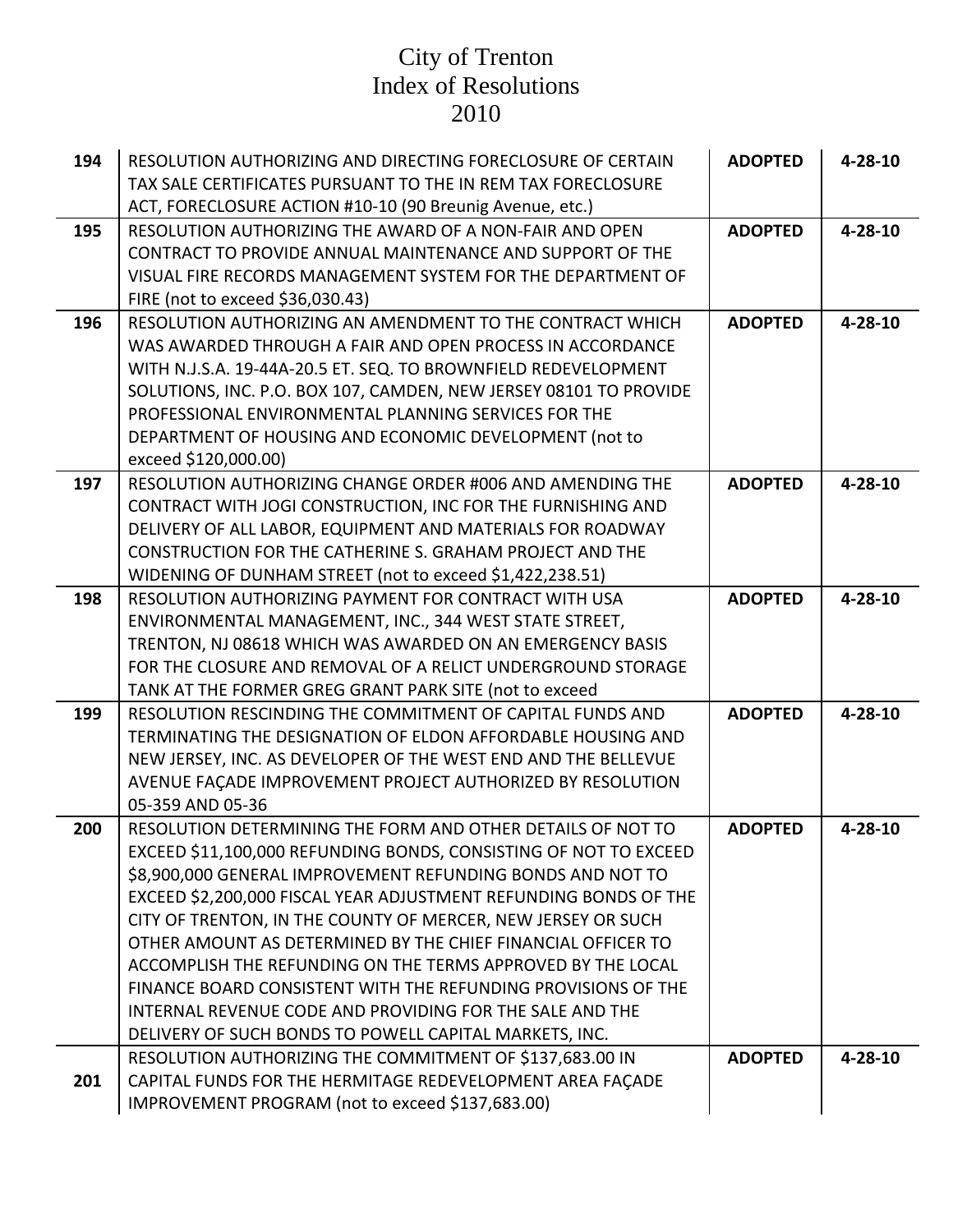| 202 | RESOLUTION AMENDING RESOLUTION #09-737 BETWEEN THE CITY OF<br>TRENTON, DEPARTMENT OF HEALTH AND HUMAN SERVICES, DIVISION OF<br><b>HEALTH AND THE BOROUGH OF PRINCETON AND PRINCETON TOWNSHIP</b><br>TO EXTEND THE CONTRACT PERIOD FOR THE INTERIM HEALTH OFFICER<br><b>POSITION</b>                                                                                                                                                                                                                                                              | <b>ADOPTED</b> | $4 - 28 - 10$ |
|-----|--------------------------------------------------------------------------------------------------------------------------------------------------------------------------------------------------------------------------------------------------------------------------------------------------------------------------------------------------------------------------------------------------------------------------------------------------------------------------------------------------------------------------------------------------|----------------|---------------|
| 203 | RESOLUTION AUTHORIZING THE AWARD OF A NON-FAIR AND OPEN<br><b>CONTRACT TO PROVIDE TRANSPORTATION PLANNING SERVICES IN THE</b><br>TRENTON TRANSIT CENTER AREA FOR THE DEPARTMENT OF HOUSING &<br>ECONOMIC DEVELOPMENT, DIVISION OF PLANNING                                                                                                                                                                                                                                                                                                       | <b>ADOPTED</b> | $4 - 28 - 10$ |
| 204 | RESOLUTION AUTHORIZING PAYMENT OF DELINQUENT EXPENSES,<br>WITHOUT PUBLIC BIDING, FOR UNDERCOVER VEHICLES USED BY THE<br>DEPARTMENT OF POLICE (not to exceed \$48,173.41)                                                                                                                                                                                                                                                                                                                                                                         | <b>ADOPTED</b> | $4 - 28 - 10$ |
| 205 | RESOLUTION EXTENDING THE CONTRACT WITH BLACKBOARD CONNECT,<br>INC. (FORMERLY THE NTI GROUP), 15301 VENTURA BOULEVARD, BUILDING<br>B, SUITE 300, SHERMAN OAKS, CA 91403 TO PROVIDE ANNUAL SUPPORT<br>SERVICES FOR THE EMERGENCY NOTIFICATION SYSTEM FOR THE<br>DEPARTMENT OF ADMINISTRATION, DIVISION OF INFORMATION<br>TECHNOLOGY (not to exceed \$58,000.00)                                                                                                                                                                                    | <b>ADOPTED</b> | $4 - 28 - 10$ |
| 206 | <b>RESOLUTION AMENDING RESOLUTION NUMBER 09-583 THAT</b><br>AUTHORIZED THE AWARD OF A CONTRACT THROUGH A FAIR AND OPEN<br>PROCESS IN ACCORDANCE WITH N.J.S.A. 19:44A-20.5 ET SEQ. TO M&E<br>ENGINEERS, INC., 26 WEST HIGH STREET, SOMERVILLE, NEW JERSEY 08876,<br>TO PROVIDE ENGINEERING, SUSTAINABILITY AND CONSULTING SERVICES<br>TO THE CITY OF TRENTON WITH REGARD TO ENERGY MANAGEMENT<br><b>SERVICE</b>                                                                                                                                   | <b>ADOPTED</b> | $4 - 28 - 10$ |
| 207 | RESOLUTION AUTHORIZING THE AWARD OF A CONTRACT THROUGH A<br>FAIR AND OPEN PROCESS IN ACCORDANCE WITH N.J.S.A. 19:44A-20.5 ET.<br>SEQ. TO MCMANIMON & SCOTLAND, LLC, ATTORNEYS AT LAW, ONE<br>RIVERFRONT PLAZA, FOURTH FLOOR, NEWARK, NEW JERSEY 07102-5408<br>TO PROVIDE PROFESSIONAL LEGAL SERVICES REGARDING THE<br>AUTHORIZATION AND ISSUANCE OF BONDS AND/OR NOTES OF THE CITY<br>OF TRENTON, INCLUDING THE REVIEW OF PROCEDURES AND THE<br>RENDERING OF LEGAL OPINIONS ACCEPTABLE TO THE FINANCIAL<br>COMMUNITY (not to exceed \$80,000.00) | <b>ADOPTED</b> | $4 - 28 - 10$ |
| 208 | RESOLUTION ACCEPTING BID AND AWARDING CONTRACT TO GIOVANELLI<br>EXCAVATING, INC., 22 SHARON STATION ROAD, ALLENTOWN, NEW JERSEY<br>08501, TO PROVIDE ALL LABOR, EQUIPMENT AND MATERIALS TO REMOVE<br>STOCKPILED AND STORED EXCAVATING MATERIALS (ASPHALT AND<br>CONCRETE) ON AN AS NEEDED BASIS FOR THE DEPARTMENT OF PUBLIC<br>WORKS, WATER UTILITY (not to exceed \$19,825.00                                                                                                                                                                  | <b>ADOPTED</b> | $4 - 28 - 10$ |
| 209 | RESOLUTION AUTHORIZING AND DIRECTING FORECLOSURE OF CERTAIN<br>TAX SALE CERTIFICATES PURSUANT TO THE IN REM TAX FORECLOSURE<br>ACT, FORECLOSURE ACTION #10-12 (218 Courtland Street, etc.)                                                                                                                                                                                                                                                                                                                                                       | <b>ADOPTED</b> | $5 - 4 - 10$  |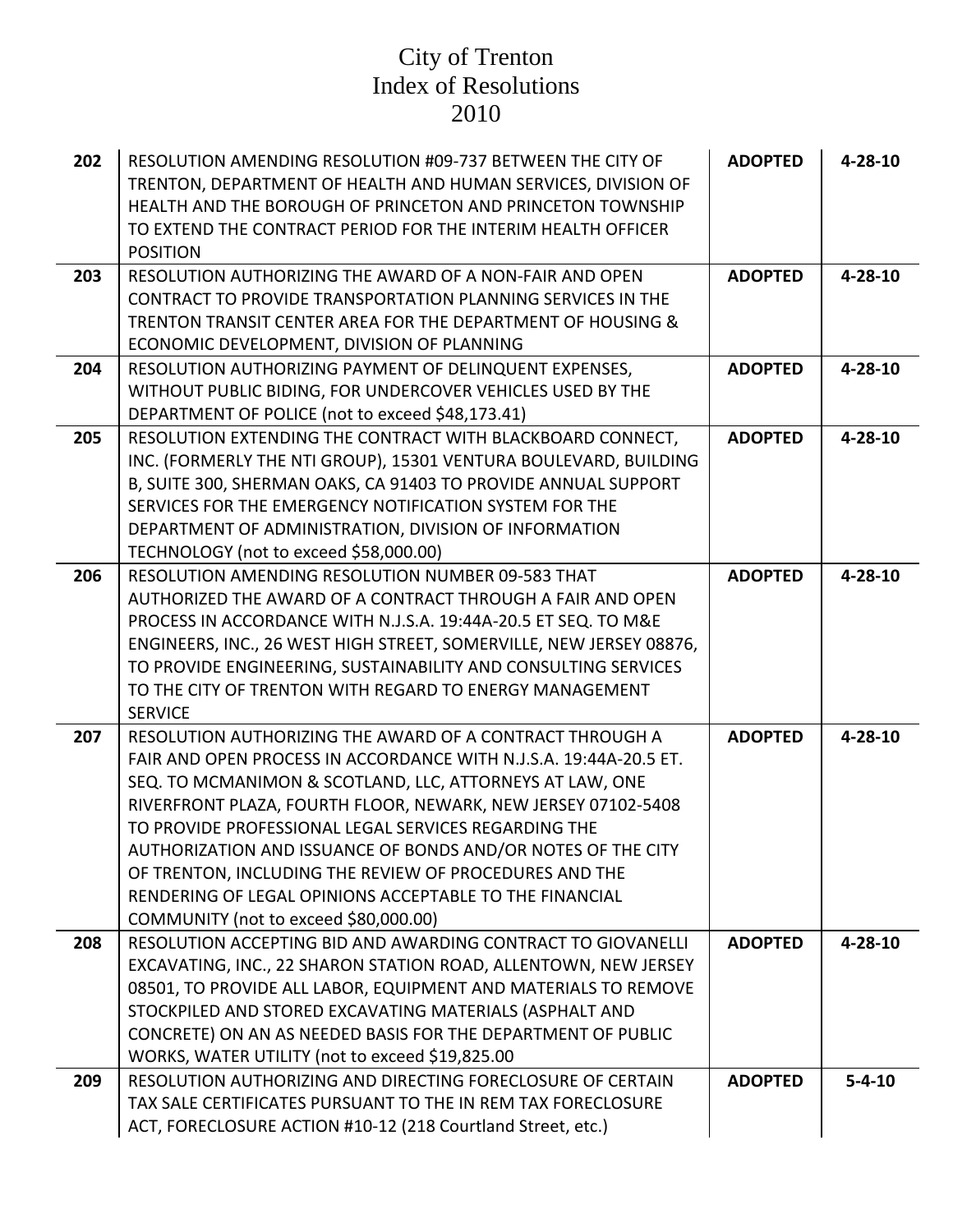| 210 | RESOLUTION AUTHORIZING THE AWARD OF A CONTRACT THROUGH A                                                         | <b>ADOPTED</b> | $5 - 4 - 10$ |
|-----|------------------------------------------------------------------------------------------------------------------|----------------|--------------|
|     | FAIR AND OPEN PROCESS IN ACCORDANCE WITH N.J.S.A. 19:44A-20.5 ET                                                 |                |              |
|     | SEQ. TO DR. SEAN J. MCWILLIAMS, D.V.M., 5 CHERYL ANN COURT, BERLIN,                                              |                |              |
|     | NEW JERSEY 08009 PROFESSIONAL VETERINARIAN SERVICES FOR THE                                                      |                |              |
|     | DEPARTMENT OF HEALTH & HUMAN SERVICES, ANIMAL SHELTER.                                                           |                |              |
| 211 | RESOLUTION ACCEPTING BID AND AWARDING CONTRACT TO R.W.V. LAND                                                    | <b>ADOPTED</b> | $5 - 4 - 10$ |
|     | & LIVESTOCK SOUTH, INC., P.O. BOX 1323, JACKSON, NEW JERSEY 08527,                                               |                |              |
|     | TO PROVIDE ALL LABOR EQUIPMENT AND MATERIALS TO REMOVE                                                           |                |              |
|     | STOCKPILED AND STORED EXCAVATED MATERIALS (WET AND DRY SOIL) ON                                                  |                |              |
|     | AN AS NEED BASIS FOR THE DEPARTMENT OF PUBLIC WORKS, WATER                                                       |                |              |
|     | <b>UTILITY</b>                                                                                                   |                |              |
| 212 | RESOLUTION AUTHORIZING THE AWARD OF A CONTRACT THROUGH A                                                         | <b>ADOPTED</b> | $5 - 4 - 10$ |
|     | FAIR AND OPEN PROCESS IN ACCORDANCE WITH N.J.S.A. 19:44A-20.5 ET                                                 |                |              |
|     | SEQ. TO VAN NOTE-HARVEY ASSOCIATES, PC, 777 ALEXANDER ROAD,                                                      |                |              |
|     | PRINCETON, NEW JERSEY 08540 FOR PROFESSIONAL ENGINEERING                                                         |                |              |
|     | SERVICES FOR THE DEVELOPMENT AND PREPARATION OF THE CONSUMER                                                     |                |              |
|     | CONFIDENCE REPORT FOR THE DEPARTMENT OF PUBLIC WORKS, WATER                                                      |                |              |
| 213 | RESOLUTION AUTHORIZING THE APPOINTMENT OF SONYA A. WILKINS AS                                                    | <b>ADOPTED</b> | $5 - 4 - 10$ |
|     | CUSTODIAN OF THE DEPARTMENT OF HEALTH AND HUMAN SERVICES,                                                        |                |              |
|     | DIRECTOR'S OFFICE PETTY CASH FUND REPLACING MARGIE                                                               |                |              |
| 214 | RESOLUTION AUTHORIZING THE CITY OF TRENTON TO AMEND                                                              | <b>ADOPTED</b> | $5 - 4 - 10$ |
|     | RESOLUTION 09-226 TO INCREASE THE FY10 UEZ ADMINISTRATIVE                                                        |                |              |
|     | <b>BUDGET</b>                                                                                                    |                |              |
| 215 | RESOLUTION OF NEED FROM THE CITY OF TRENTON FOR THE NORTH 25                                                     | <b>ADOPTED</b> | $5 - 4 - 10$ |
|     | URBAN RENEWAL PRESERVATION, LP                                                                                   |                |              |
| 216 | RESOLUTION AUTHORIZING THE EXECUTION OF AN AGREEMENT FOR                                                         | <b>ADOPTED</b> | $5 - 4 - 10$ |
|     | PAYMENT IN LIEU OF TAXES FOR THE NORTH 25 URBAN RENEWAL                                                          |                |              |
|     | PRESERVATION, LP                                                                                                 |                |              |
| 217 | RESOLUTION AMENDING RESOLUTION 09 596 WHICH COMMITTED HOME                                                       | <b>ADOPTED</b> | $5 - 4 - 10$ |
|     | AND REGIONAL CONTRIBUTION AGREEMENT FUNDS IN THE TOTAL                                                           |                |              |
|     | AMOUNT OF \$3,500,000.00 TO THE TRENTON HOUSING AUTHORITY FOR                                                    |                |              |
|     | THE MILLER HOMES REDEVELOPMENT PROJECT                                                                           |                |              |
| 218 | RESOLUTION ADOPTING THE CITY OF TRENTON 2010 CONSOLIDATED PLAN                                                   | <b>ADOPTED</b> | $5 - 4 - 10$ |
|     | AND AUTHORIZING ITS SUBMISSION TO THE U.S. DEPARTMENT OF<br>HOUSING AND URBAN DEVELOPMENT AS THE CITY'S COMBINED |                |              |
|     | APPLICATION FOR THE 2010 COMMUNITY DEVELOPMENT GRANT YEAR,                                                       |                |              |
|     | THE 2010 EMERGENCY SHELTER GRANT YEAR, AND THE 2010 HOME                                                         |                |              |
|     | <b>INVESTMENT PARTNERSHIP YEAR</b>                                                                               |                |              |
| 219 | RESOLUTION OF THE CITY OF TRENTON MAKING APPLICATION TO THE                                                      | <b>ADOPTED</b> | $5 - 4 - 10$ |
|     | LOCAL FINANCE BOARD PURSUANT TO N.J.S.A. 40A:2-7(d), N.J.S.A. 40A:2-                                             |                |              |
|     | 11(c) AND N.J.S.A. 40A:3-1 et seq.                                                                               |                |              |
| 220 | RESOLUTION OF THE CITY OF TRENTON MAKING APPLICATION TO THE                                                      | <b>ADOPTED</b> | $5 - 4 - 10$ |
|     | LOCAL FINANCE BOARD PURSUANT TO N.J.S.A.40A:2-26(e), N.J.S.A. 40A:3-1                                            |                |              |
|     | et seq. and N.J.S.A. 18A24-86 et seq.                                                                            |                |              |
|     |                                                                                                                  |                |              |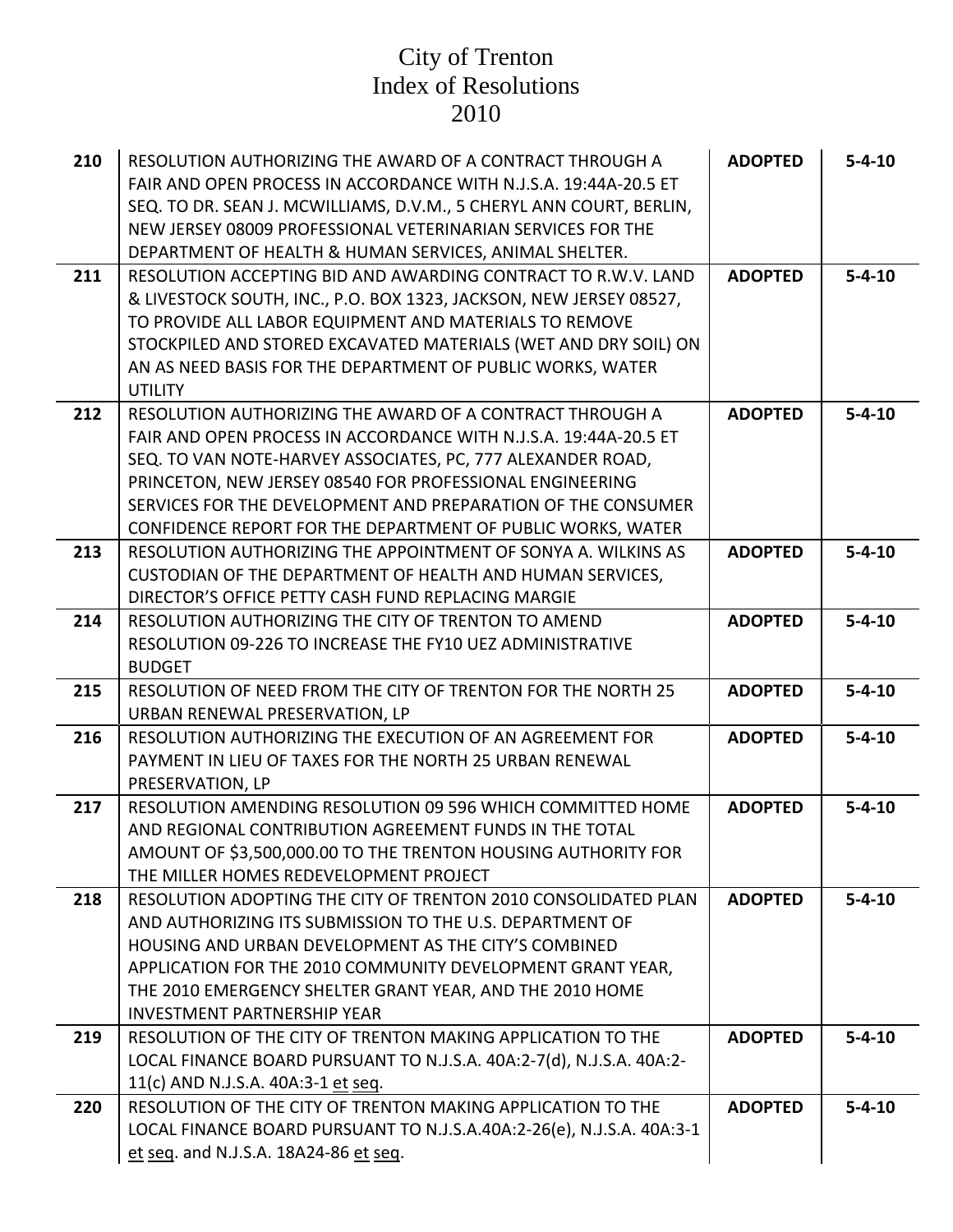| 221 | RESOLUTION AUTHORIZING THE AWARD OF A CONTRACT THROUGH A<br>NON-FAIR AND OPEN PROCESS WITH ATLANTIC ASSOCIATES, INC., 1125<br>ATLANTIC AVENUE, SUITE 735, ATLANTIC CITY, NEW JERSEY 08401<br>(CARRIERS: BEAZLEY INSURANCE COMPANY, HARTFORD FIRE INSURANCE<br>COMPANY AND NATIONAL UNION FIRE INSURANCE COMPANY) TO<br>PROVIDE CRIME POLICY, VACANT PROPERTIES AND PUBLIC OFFICIAL<br><b>BONDS COVERAGE FOR THE</b> | <b>ADOPTED</b> | $5 - 4 - 10$  |
|-----|---------------------------------------------------------------------------------------------------------------------------------------------------------------------------------------------------------------------------------------------------------------------------------------------------------------------------------------------------------------------------------------------------------------------|----------------|---------------|
| 222 | RESOLUTION APPROVING TRANSFER OF PLENARY RETAIL DISTRIBUTION<br>LICENSE #1111-44-038-004 FROM NOB & NOB, INC. TO NEW FAMILY<br>LIQUOR AND WINES, INC.                                                                                                                                                                                                                                                               | <b>ADOPTED</b> | $5 - 6 - 10$  |
| 223 | RESOLUTION AMENDING RESOLUTION 10-44 "GRANTING RENEWAL OF<br>ALCOHOLIC BEVERAGE CONSUMPTION LICENSE FOR MAYRA M. FRIAS, FOR<br>THE 2009-2010 LICENSING PERIOD"                                                                                                                                                                                                                                                      | <b>ADOPTED</b> | $5 - 20 - 10$ |
| 224 | RESOLUTION OF THE CITY OF TRENTON MAKING APPLICATION TO THE<br>LOCAL FINANCE BOARD PURSUANT TO N.J.S.A. 40A:2-26(e), N.J.S.A.<br>58:11B-9(a) AND N.J.S.A. 40A:3-1 et seq.                                                                                                                                                                                                                                           | <b>ADOPTED</b> | $5 - 20 - 10$ |
| 225 | RESOLUTION PROVIDING FOR THE COMBINATION OF CERTAIN ISSUES OF<br>GENERAL OBLIGATION BONDS, CONSISTING OF GENERAL IMPROVEMENT<br>BONDS, WATER UTILITY BONDS, SEWER UTILITY BONDS, PARKING UTILITY<br>BONDS AND SCHOOL BONDS OF THE CITY OF TRENTON, IN THE COUNTY OF<br>MERCER, NEW JERSEY INTO A SINGLE ISSUE OF BONDS AGGREGATING<br>\$66,986,000 IN PRINCIPAL AMOUNT                                              | <b>ADOPTED</b> | $5 - 20 - 10$ |
| 226 | RESOLUTION DETERMINING THE FORM AND OTHER DETAILS OF<br>\$66,986,000 GENERAL OBLIGATION BONDS, CONSISTING OF GENERAL<br>IMPROVEMENT BONDS, WATER UTILITY BONDS, SEWER UTILITY BONDS,<br>PARKING UTILITY BONDS AND SCHOOL BONDS OF THE CITY OF TRENTON,<br>IN THE COUNTY OF MERCER, NEW JERSEY AND PROVIDING FOR THEIR SALE                                                                                          | <b>ADOPTED</b> | $5 - 20 - 10$ |
| 227 | RESOLUTION AUTHORIZING THE REDUCTION OF SEWER CHARGES AT 144<br>S. LOGAN AVENUE (ACCOUNT #616-3158.304) DUE TO NON-ENTRY OF<br>WATER INTO THE SEWER SYSTEM                                                                                                                                                                                                                                                          | <b>ADOPTED</b> | $5 - 20 - 10$ |
| 228 | RESOLUTION AUTHORIZING RETURN OF FUNDS SEIZED BY THE TRENTON<br>POLICE DEPARTMENT (not to exceed \$3,095.00)                                                                                                                                                                                                                                                                                                        | <b>ADOPTED</b> | $5 - 20 - 10$ |
| 229 | RESOLUTION AUTHORIZING THE APPOINTMENT OF ANTHONY BARBER AS<br>CUSTODIAN OF THE TRENTON POLICE DEPARTMENT PETTY CASH FUND<br>REPLACING WILFREDO ALICEA                                                                                                                                                                                                                                                              | <b>ADOPTED</b> | $5 - 20 - 10$ |
| 230 | RESOLUTION REJECTING THE ONE BID RECEIVED PURSUANT TO N.J.S.A.<br>40A:11-13.2 ET. SEQ. FOR THE FURNISHING AND DELIVERY OF ALL LABOR,<br>EQUIPMENT AND MATERIALS FOR THE FAÇADE IMPROVEMENTS AT THE<br>CAVER COMMUNITY CENTER FOR THE DEPARTMENT OF RECREATION,<br>NATURAL RESOURCES & CULTURE                                                                                                                       | <b>ADOPTED</b> | $5 - 20 - 10$ |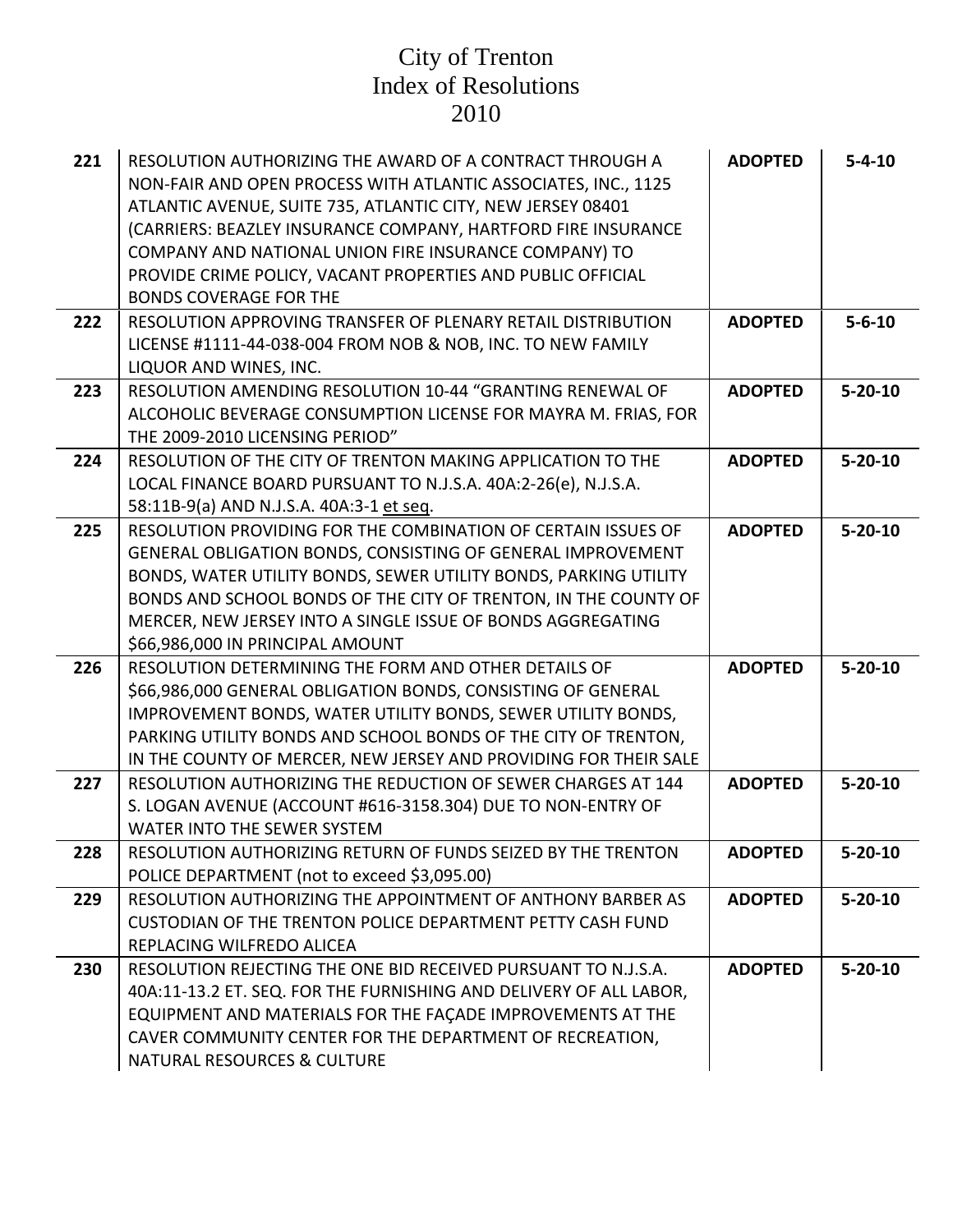| 231<br>232 | RESOLUTION EXTENDING THE CONTRACT WITH PMA MANAGEMENT<br>CORP., 100 CENTURY PARKWAY, MT. LAUREL, NEW JERSEY 08054 TO<br>PROVIDE THIRD PARTY ADMINISTRATOR SERVICES FOR GENERAL LIABILITY<br>CLAIMS AND LOSS CONTROL SERVICES FOR THE CITY OF TRENTON (not to<br>exceed \$87,950.00)<br>RESOLUTION AMENDING RESOLUTION 07-555 AUTHORIZING THE CITY OF                                                                                                                                                | <b>ADOPTED</b><br><b>ADOPTED</b> | $5 - 20 - 10$<br>$5 - 20 - 10$ |
|------------|-----------------------------------------------------------------------------------------------------------------------------------------------------------------------------------------------------------------------------------------------------------------------------------------------------------------------------------------------------------------------------------------------------------------------------------------------------------------------------------------------------|----------------------------------|--------------------------------|
|            | TRENTON TO SUBMIT AN APPLICATION ON BEHALF OF ISLES, INC. TO THE<br>NEW JERSEY DEPARTMENT OF COMMUNITY AFFAIRS' NEIGHBORHOOD<br>PRESERVATION BALANCED HOUSING PROGRAM FOR THE OLD TRENTON<br>NEIGHBORHOOD HOMEOWNERSHIP PROJECT                                                                                                                                                                                                                                                                     |                                  |                                |
| 233        | RESOLUTION AUTHORIZING THE CITY OF TRENTON TO SEEK ANTICIPATED<br>UEZ ASSISTANCE IN THE AMOUNT OF \$125,000 IN FUNDS FROM THE NEW<br>JERSEY URBAN ENTERPRISE ZONE AUTHORITY FOR THE CITY'S FY2011 UEZ                                                                                                                                                                                                                                                                                               | <b>ADOPTED</b>                   | $5 - 20 - 10$                  |
|            | <b>ADMINISTRATIVE BUDGET</b>                                                                                                                                                                                                                                                                                                                                                                                                                                                                        |                                  |                                |
| 234        | RESOLUTION REJECTING THE ELEVEN (11) BIDS RECEIVED PURSUANT TO<br>N.J.S.A. 40A:11-13.2 ET. SEQ. FOR THE FURNISHING AND DELIVERY OF ALL<br>LABOR, EQUIPMENT AND MATERIALS FOR INTERIOR AND EXTERIOR<br>RENOVATIONS TO THE IKE WILLIAMS COMMUNITY CENTER, 238 CLAY<br>STREET, TRENTON, NEW JERSEY FOR THE DEPARTMENT OF RECREATION,<br><b>NATURAL RESOURCES &amp; CULTURE</b>                                                                                                                         | <b>ADOPTED</b>                   | $5 - 20 - 10$                  |
| 235        | RESOLUTION AUTHORIZING THE AWARD OF A CONTRACT THROUGH A<br>FAIR AND OPEN PROCESS IN ACCORDANCE WITH N.J.S.A. 19:44A-20.5 ET<br>SEQ TO L. ROBERT KIMBALL & ASSOCIATES, INC., 411 RIVERVIEW PLAZA,<br>TRENTON, NEW JERSEY 08611 TO PROVIDE PROFESSIONAL<br>ENVIRONMENTAL ENGINEERING AND CONSULTING SERVICES FOR A<br>REMEDIAL INVESTIGATION OF A CITY-OWNED PROPERTY LOCATED AT 110-<br>114 SOUTH WARREN STREET FOR THE DEPARTMENT OF HOUSING &<br>ECONOMIC DEVELOPMENT (not to exceed \$21,108.00) | <b>ADOPTED</b>                   | $5 - 20 - 10$                  |
| 236        | RESOLUTION ACCEPTING BID AND AWARDING CONTRACT TO HANSON<br>AGGREGATES BMC, INC., 852 SWAMP ROAD, P.O. BOX 196, PENNS PARK,<br>P.A. 18943 FOR THE PROVISION OF COLD PATCH (PATCHITE) TO BE PICKED<br>UP AS NEEDED FOR THE DEPARTMENT OF PUBLIC WORKS, WATER UTILITY<br>(not to exceed \$29,700.00)                                                                                                                                                                                                  | <b>ADOPTED</b>                   | $5 - 20 - 10$                  |
| 237        | RESOLUTION ACCEPTING BID AND AWARDING CONTRACT TO R.W.V. LAND<br>& LIVESTOCK SOUTH, INC., P.O. BOX 1323, JACKSON, NEW JERSEY 08527,<br>FOR THE FURNISHING AND DELIVERY OF BANK RUN, SAND AND GRAVEL<br>ON AN AS NEEDED BASIS FOR THE DEPARTMENT OF PUBLIC WORKS,<br>WATER UTILITY (not to exceed \$13,118.00)                                                                                                                                                                                       | <b>ADOPTED</b>                   | $5 - 20 - 10$                  |
| 238        | RESOLUTION ACCEPTING BID AND AWARDING CONTRACT TO R.W.V. LAND<br>& LIVESTOCK SOUTH, INC., P.O. BOX 1323, JACKSON, NEW JERSEY 08527,<br>FOR THE FURNISHING AND DELIVERY OF TOP SOIL ON AN AS NEEDED BASIS<br>FOR THE DEPARTMENT OF PUBLIC WORKS, WATER UTILITY (not to exceed<br>\$1,909.60                                                                                                                                                                                                          | <b>ADOPTED</b>                   | $5 - 20 - 10$                  |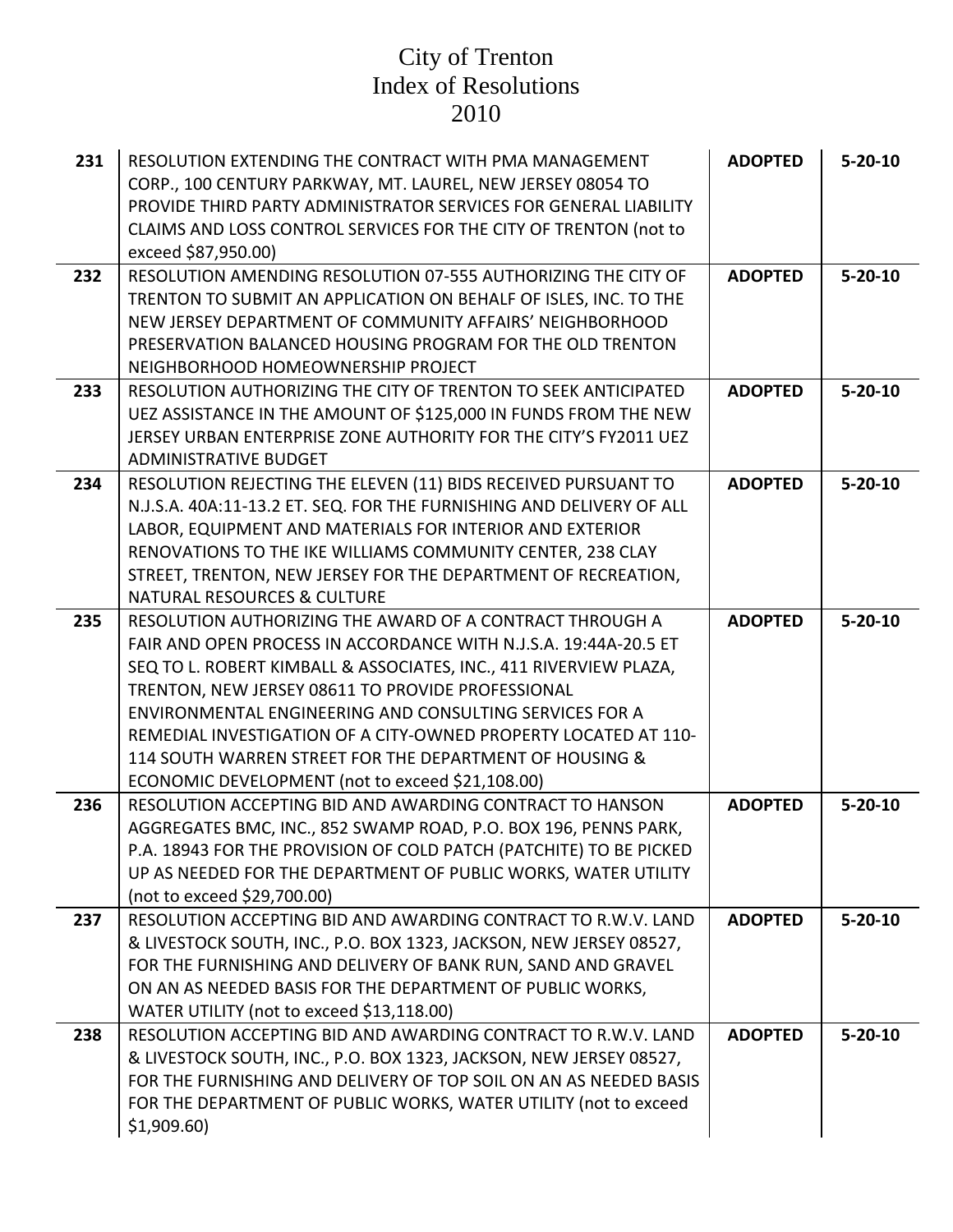| 239 | RESOLUTION ACCEPTING BID AND AWARDING CONTRACT TO YARDVILLE<br>SUPPLY COMPANY, P.O. BOX 8427, HAMILTON, NEW JERSEY 08650 FOR | <b>ADOPTED</b> | $5 - 20 - 10$ |
|-----|------------------------------------------------------------------------------------------------------------------------------|----------------|---------------|
|     | THE FURNISHING AND DELIVERY OF PORTLAND CEMENT (BAGS) ON AN AS                                                               |                |               |
|     | NEEDED BASIS FOR THE DEPARTMENT OF PUBLIC WORKS, WATER UTILITY                                                               |                |               |
|     | (not to exceed \$1,582.40)                                                                                                   |                |               |
| 240 | <b>RESOLUTION ACCEPTING BID AND AWARDING CONTRACT TO RDA</b>                                                                 | <b>ADOPTED</b> | $5 - 20 - 10$ |
|     | CONSTRUCTION COMPANY, 202 BRANDYWINE COURT, MEDFORD, NEW                                                                     |                |               |
|     | JERSEY 08055 FOR THE FURNISHING AND DELIVERY OF ALL LABOR,                                                                   |                |               |
|     | EQUIPMENT AND MATERIALS FOR THE STRUCTURAL STABILIZATION OF                                                                  |                |               |
|     | THE DELAWARE INN, 1024 LAMBERTON STREET, TRENTON, NEW JERSEY                                                                 |                |               |
|     | FOR THE DEPARTMENT OF HOUSING & ECONOMIC DEVELOPMENT (not to                                                                 |                |               |
|     | exceed \$42,260.00)                                                                                                          |                |               |
| 241 | RESOLUTION AUTHORIZING THE AWARD OF A CONTRACT THROUGH A                                                                     | <b>ADOPTED</b> | $5 - 20 - 10$ |
|     | FAIR AND OPEN PROCESS IN ACCORDANCE WITH N.J.S.A. 19:44A-20.5 ET                                                             |                |               |
|     | SEQ TO TERRA NOVA ENVIRONMENTAL SERVICES, LLC, 308 WEST STATE                                                                |                |               |
|     | STREET, TRENTON, NEW JERSEY 08618 TO PROVIDE PROFESSIONAL                                                                    |                |               |
|     | ENVIRONMENTAL ENGINEERING AND CONSULTING SERVICES FOR A                                                                      |                |               |
|     | REMEDIAL INVESTIGATION OF A CITY-OWNED PROPERTY LOCATED AT 193                                                               |                |               |
|     | BRUNSWICK AVENUE FOR THE DEPARTMENT OF HOUSING AND                                                                           |                |               |
|     | ECONOMIC DEVELOPMENT (not to exceed \$18,556.00)                                                                             |                |               |
| 242 | RESOLUTION AUTHORIZING THE AWARD OF A CONTRACT THROUGH A                                                                     | <b>ADOPTED</b> | $5 - 20 - 10$ |
|     | FAIR AND OPEN PROCESS IN ACCORDANCE WITH N.J.SA.19:44A-20.5 ET.                                                              |                |               |
|     | SEQ. TO ASSOCIATION BUSINESS SOLUTIONS, INC., HISTORIC MILL HILL                                                             |                |               |
|     | DISTRICT, 247 EAST FRONT STREET, TRENTON, NEW JERSEY 08611 TO                                                                |                |               |
|     | PROVIDE MARKETING AND CONSULTING SERVICES TO ASSIST IN                                                                       |                |               |
|     | PROMOTING THE TRENTON URBAN ENTERPRISE ZONE AND THE                                                                          |                |               |
|     | BUSINESSES LOCATED WITHIN THE ZONE FOR THE DEPARTMENT OF                                                                     |                |               |
|     | HOUSING & ECONOMIC DEVELOPMENT (not to exceed \$45,000.00)                                                                   |                |               |
| 243 | RESOLUTION ACCEPTING BID AND AWARDING CONTACT TO MERSHON                                                                     | <b>ADOPTED</b> | $5 - 20 - 10$ |
|     | CONCRETE PRODUCTS, P.O. BOX 254, ROUTE 130, BORDENTOWN, NEW                                                                  |                |               |
|     | JERSEY 08505, FOR THE PROVISION OF 15:1 SAND/PORTLAND CEMENT MIX                                                             |                |               |
|     | TO BE PICKED UP ON AN AS NEEDED BASIS FOR THE DEPARTMENT OF                                                                  |                |               |
|     | PUBLIC WORKS, WATER UTILITY (not to exceed \$3,840.00)                                                                       |                |               |
| 244 | RESOLUTION AUTHORIZING A COMMITMENT OF HOME CHDO FUNDS IN                                                                    | <b>ADOPTED</b> | $5 - 20 - 10$ |
|     | THE AMOUNT OF \$359,387.00 TO ISLES, INC. FOR THE STOCKTON STREET                                                            |                |               |
| 245 | RESOLUTION AUTHORIZING AND DIRECTING FORECLOSURE OF CERTAIN                                                                  | <b>ADOPTED</b> | $5 - 20 - 10$ |
|     | TAX SALE CERTIFICATES PURSUANT TO THE IN REM TAX FORECLOSURE                                                                 |                |               |
|     | ACT, FORECLOSURE ACTION #10-13 (422 Federal Street, etc.)                                                                    |                |               |
| 246 | RESOLUTION AUTHORIZING AND DIRECTING FORECLOSURE OF CERTAIN                                                                  | <b>ADOPTED</b> | $5 - 20 - 10$ |
|     | TAX SALE CERTIFICATES PURSUANT TO THE IN REM TAX FORECLOSURE                                                                 |                |               |
|     | ACT, FORECLOSURE ACTION #10-14 (Freeman Lane, etc.)                                                                          |                |               |
| 247 | RESOLUTION AUTHORIZING AND DIRECTING FORECLOSURE OF CERTAIN                                                                  | <b>ADOPTED</b> | 5-20-100      |
|     | TAX SALE CERTIFICATES PURSUANT TO THE IN REM TAX FORECLOSURE                                                                 |                |               |
|     | ACT, FORECLOSURE ACTION #10-15 (120 Fountain Avenue, etc.)                                                                   |                |               |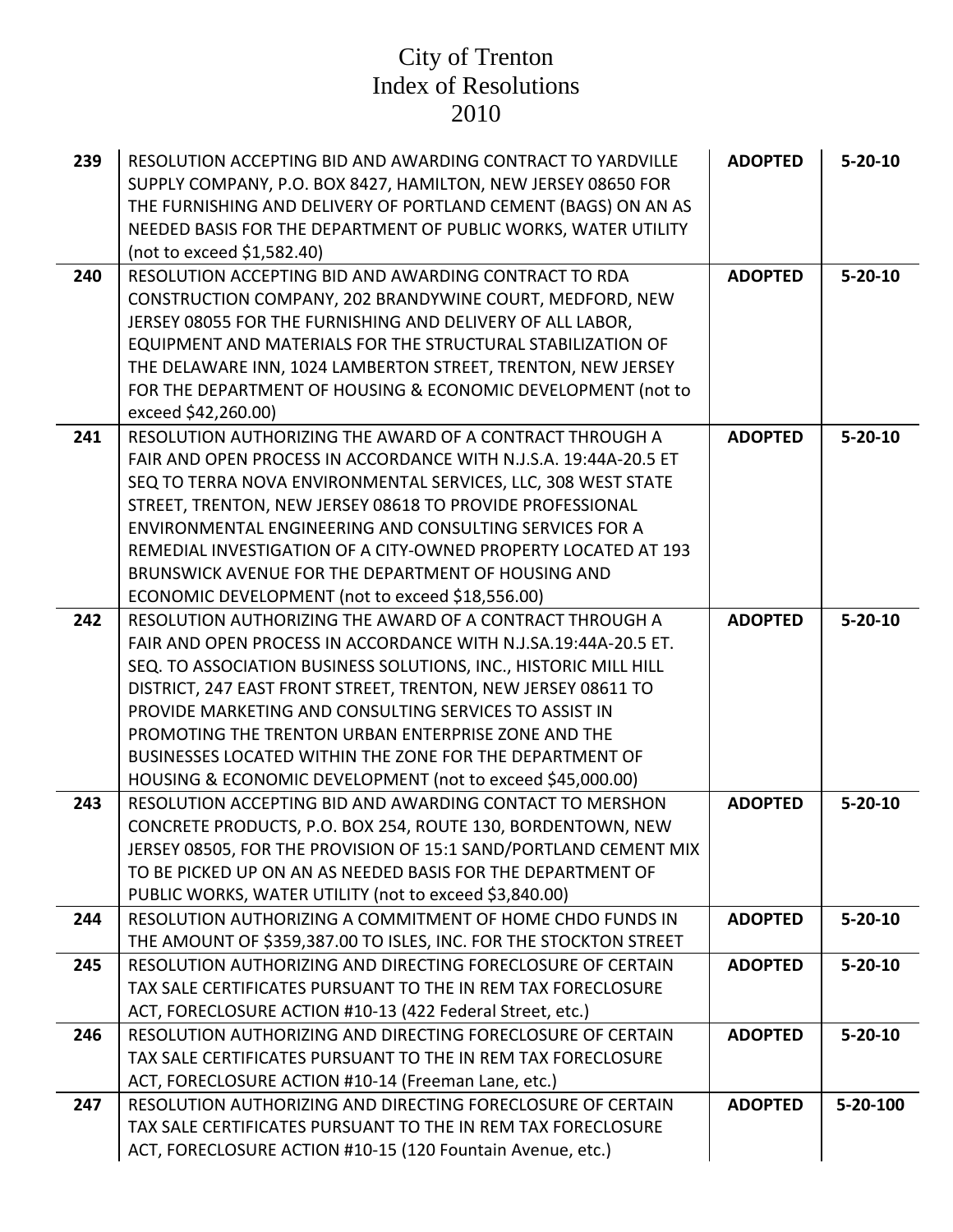| 248 | RESOLUTION ACCEPTING BID AND AWARDING CONTRACT TO SCOZZARI<br>BUILDERS, INC., 1891 NORTH OLDEN AVENUE, TRENTON, NEW JERSEY<br>08638 FOR THE FURNISHING AND DELIVERY OF ALL LABOR, EQUIPMENT<br>AND MATERIALS FOR THE MUNICIPAL COURT RENOVATION PROJECT<br>LOCATED AT 215 HERMITAGE AVENUE, TRENTON, NEW JERSEY FOR THE<br>DEPARTMENT OF INSPECTIONS (not to exceed \$2,298,793.00) | <b>ADOPTED</b> | $5 - 20 - 10$ |
|-----|-------------------------------------------------------------------------------------------------------------------------------------------------------------------------------------------------------------------------------------------------------------------------------------------------------------------------------------------------------------------------------------|----------------|---------------|
| 249 | RESOLUTION AUTHORIZING THE PURCHASE OF #2 FUEL OIL AS NEEDED<br>FOR THE VARIOUS DIVISIONS OF THE CITY OF TRENTON FROM RIGGINS,<br>INC., P.O. BOX 150, MILLVILLE, NEW JERSEY 08332, IN CONJUNCTION WITH<br>THE COUNTY OF MERCER COOPERATIVE PRICING AGREEMENT (not to<br>exceed \$72,928.82)                                                                                         | <b>ADOPTED</b> | $5 - 20 - 10$ |
| 250 | RESOLUTION AMENDING RESOLUTION NO. 09-295 ENTITLED "RESOLUTION<br>OF THE CITY COUNCIL OF THE CITY OF TRENTON APPROVING THE 2009-<br>2010 SCHEDULED OF MEETINGS                                                                                                                                                                                                                      | <b>ADOPTED</b> | $5 - 20 - 10$ |
| 251 | RESOLUTION AUTHORIZING AMENDMENTS TO HOPE 3 PROGRAM<br>AFFORDABLE HOUSING AGREEMENTS TO REDUCE THE LENGTH OF<br><b>AFFORDABILITY RESTRICTIONS</b>                                                                                                                                                                                                                                   | <b>ADOPTED</b> | $5 - 20 - 10$ |
| 252 | RESOLUTION TO PROVIDE EMERGENCY APPROPRIATIONS TO THE SFY 2010<br>TEMPORARY BUDGET FOR GRANTS OF THE CITY OF TRENTON CURRENT<br><b>FUND</b>                                                                                                                                                                                                                                         | <b>ADOPTED</b> | $5 - 20 - 10$ |
| 253 | RESOLUTION AUTHORIZING THE CITY OF TRENTON TO ACCEPT GRANT<br>FUNDS IN THE AMOUNT OF \$500, 000 FROM THE UNITED STATES<br><b>ENVIRONMENTAL PROTECTION AGENCY FOR REMEDIATION AT THREE</b><br><b>CITY-OWNED BROWNFIELD SITES</b>                                                                                                                                                     | <b>ADOPTED</b> | $5 - 20 - 10$ |
| 254 | RESOLUTION AUTHORIZING THE CITY OF TRENTON TO APPLY FOR GRANT<br>MONEYS UP TO THE AMOUNT OF \$175,000 FROM THE UNITED STATES<br>ENVIRONMENTAL PROTECTION AGENCY FOR A BROWNFIELD'S AREA-WIDE<br>PLANNING PILOT PROGRAM GRANT FOR THE NORTH CLINTON AVENUE<br>REDEVELOPMENT                                                                                                          | <b>ADOPTED</b> | $5 - 20 - 10$ |
| 255 | RESOLUTION AUTHORIZING THE AWARD OF A CONTRACT THROUGH A<br>NON-FAIR AND OPEN PROCESS TO LEONA BAYLOR, 272 WARD AVENUE,<br>APARTMENT 1A, BORDENTOWN, NEW JERSEY 08505 TO SERVE AS ACTING<br>DEPUTY MUNICIPAL CLERK FOR CITY COUNCIL OF THE CITY OF TRENTON IN<br>AN AMOUNT NOT TO EXCEED \$30,324.00                                                                                | <b>ADOPTED</b> | $5 - 20 - 10$ |
| 256 | RESOLUTION AUTHORIZING SETTLEMENT OF A CIVIL SUIT IN THE MATTER<br>OF PARBRAHM CORPORATION AND SATINDER SIGH SANDHU V. CITY OF<br>TRENTON, TRENTON CITY COUNCIL, PLANNING BOARD OF THE CITY OF<br>TRENTON AND VISTA CENTER REDEVELOPMENT, LLC                                                                                                                                       | <b>ADOPTED</b> | $5 - 20 - 10$ |
| 257 | RESOLUTION AUTHORIZING PAYMENT FOR A CONTRACT WITH WATERS &<br>BUGBEE, INC., 75 SOUTH GOLD DRIVE, HAMILTON, NEW JERSEY 08691<br>WHICH WAS AWARDED ON AN EMERGENCY BASIS FOR THE REPAIR OF A<br>16 INCH WATER MAIN ON NORTH OLDEN AVENUE, EWING TOWNSHIP, NJ<br>08638 (not to exceed \$137,136.20)                                                                                   | <b>ADOPTED</b> | $5 - 20 - 10$ |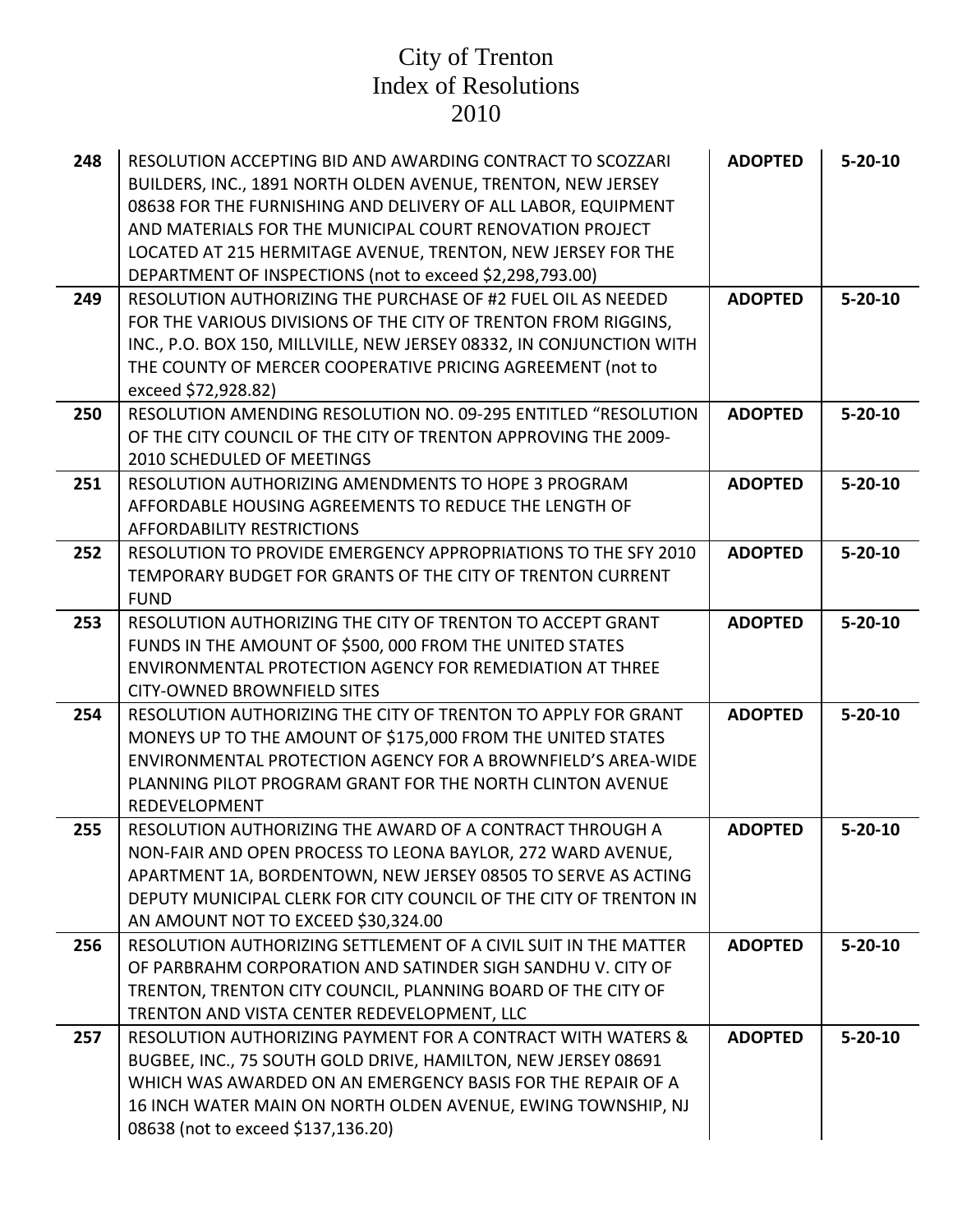| 258 | RESOLUTION ACCEPTING BID AND AWARDING CONTRACT TO DAVID<br>WEBER OIL COMPANY, 601 INDUSTRIAL ROAD, CARLSTADT, NEW JERSEY<br>07072 FOR THE FURNISHING AND DELIVERY ON AN AS NEEDED BASIS OIL<br>AND GREASE FOR THE VARIOUS DIVISIONS OF THE CITY OF TRENTON (not<br>to exceed \$150,000.00                                                                                                                                   | <b>ADOPTED</b> | $5 - 20 - 10$ |
|-----|-----------------------------------------------------------------------------------------------------------------------------------------------------------------------------------------------------------------------------------------------------------------------------------------------------------------------------------------------------------------------------------------------------------------------------|----------------|---------------|
| 259 | RESOLUTION EXTENDING THE CONTRACT WITH IPS/PAYALL SOLUTIONS,<br>LLC. 160 EAST ESSEX AVENUE, P.O. BOX 476, SEWELL, NJ 08080 TO<br>PROVIDE PAYROLL AND HUMAN RESOURCE INFORMATION SYSTEMS FOR<br>THE CITY OF TRENTON (not to exceed \$100,000.00)                                                                                                                                                                             | <b>ADOPTED</b> | $5 - 20 - 10$ |
| 260 | RESOLUTION EXTENDING THE CONTRACT WITH QUALCARE, INC., 30<br>KNIGHTSBRIDGE ROAD, PISCATAWAY, NEW JERSEY 08854-3754 TO<br>PROVIDE WORKERS COMPENSATION MANAGED CARE FOR THE CITY OF<br><b>TRENTON</b>                                                                                                                                                                                                                        | <b>ADOPTED</b> | $5 - 20 - 10$ |
| 261 | RESOLUTION AUTHORIZING A REFUND TO HARBIR SINGH RIAR OF THE<br>DEPOSIT FOR THE PURCHASE OF 700 CALHOUN STREET PURSUANT TO<br><b>PUBLIC AUCTION</b>                                                                                                                                                                                                                                                                          | <b>ADOPTED</b> | $5 - 20 - 10$ |
| 262 | RESOLUTION THAT PURSUANT TO N.J.S.A. 10:4-12 et seq. THE PUBLIC IS<br>HERBY EXCLUDED FROM THE FOLLOWING DISCUSSIONS (EXECUTIVE<br><b>SESSION)</b>                                                                                                                                                                                                                                                                           | <b>ADOPTED</b> | $5 - 20 - 10$ |
| 263 | RESOLUTION AUTHORIZING THE AWARD OF A CONTRACT THROUGH A                                                                                                                                                                                                                                                                                                                                                                    | <b>ADOPTED</b> | $6 - 3 - 10$  |
|     | FAIR AND OPEN PROCESS IN ACCORDANCE WITH N.J.S.A. 19:44A-20.5 ET<br>SEQ TO MWH AMERICAS, PARK 80 WEST, PLAZA II, 4TH FLOOR, SADDLE<br>BROOK, NJ 07663 FOR PROFESSIONAL ENGINEERING SERVICES RELATED TO<br>CORROSION CONTROL PROGRAM SERVICES AS REQUIRED BY THE N.J.<br>DEPARTMENT OF ENVIRONMENTAL PROTECTION FOR THE DEPARTMENT                                                                                           |                |               |
| 264 | OF PUBLIC WORKS, WATER UTILITY (not to exceed \$44,900.00)<br>RESOLUTION ACCEPTING BID AND AWARDING CONTRACT TO CORROSION<br>CONTROL CORP., 177 US ROUTE 130, PEDRICKTOWN, NEW JERSEY 08067<br>FOR THE FURNISHING AND DELIVERY OF ALL LABOR, EQUIPMENT AND<br>MATERIALS TO CLEAN AND REPAINT ONE (1) 50,000 GALLON ELEVATED<br>WATER TOWER FOR THE DEPARTMENT OF PUBLIC WORKS, SEWER UTILITY<br>(not to exceed \$17,490.00) | <b>ADOPTED</b> | $6 - 3 - 10$  |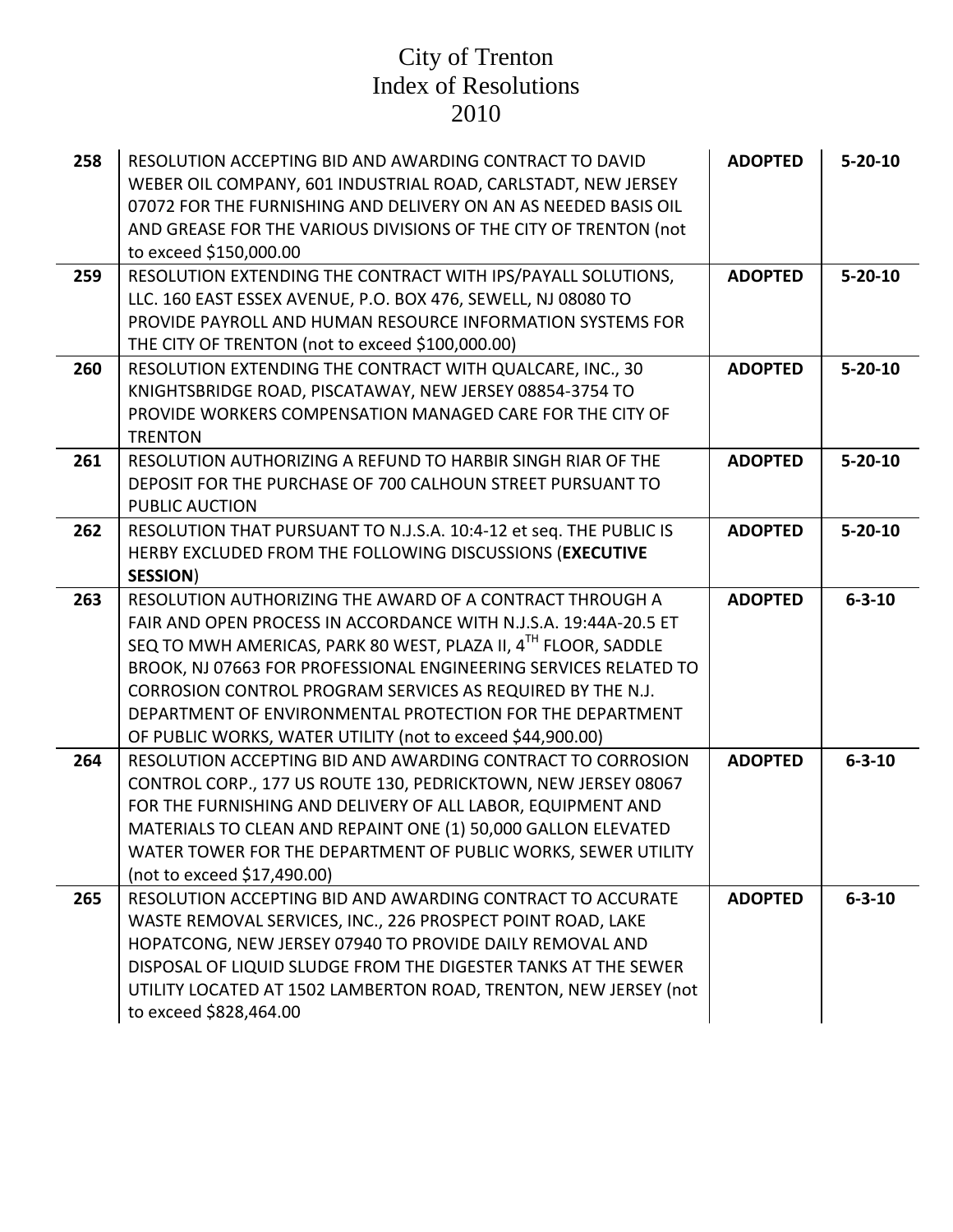| 266 | RESOLUTION AUTHORIZING THE AWARD OF A CONTRACT THROUGH A<br>FAIR AND OPEN PROCESS IN ACCORDANCE WITH N.J.S.A. 19:44A-20.5 ET.<br>SEQ. TO JONICO, INC., P.O. BOX 751, LAMBERTVILLE, NEW JERSEY 08530<br>FOR THE FURNISHING AND DELIVERY OF ALL LABOR, MATERIALS AND<br>EQUIPMENT FOR THE RECONSTRUCTION/LANDSCAPING OF VETERAN'S<br>PARK LOCATED AT THE CORNER OF STATE AND BROAD STREETS, TRENTON,<br>NEW JERSEY FOR THE DEPARTMENT OF RECREATION, NATURAL<br>RESOURCES & CULTURE (not to exceed \$10,960.00) | <b>ADOPTED</b> | $6 - 3 - 10$ |
|-----|---------------------------------------------------------------------------------------------------------------------------------------------------------------------------------------------------------------------------------------------------------------------------------------------------------------------------------------------------------------------------------------------------------------------------------------------------------------------------------------------------------------|----------------|--------------|
| 267 | RESOLUTION ACCEPTING BID AND AWARDING CONTRACT TO GARDEN                                                                                                                                                                                                                                                                                                                                                                                                                                                      | <b>ADOPTED</b> | $6 - 3 - 10$ |
|     | STATE LABORATORIES, INC., 410 HILLSIDE AVENUE, HILLSIDE, NEW JERSEY<br>07205 TO PROVIDE ANALYSIS OF SOLID WASTE AND WASTEWATER FOR                                                                                                                                                                                                                                                                                                                                                                            |                |              |
|     | THE DEPARTMENT OF PUBLIC WORKS, SEWER UTILITY (not to exceed                                                                                                                                                                                                                                                                                                                                                                                                                                                  |                |              |
|     | \$14,000.00                                                                                                                                                                                                                                                                                                                                                                                                                                                                                                   |                |              |
| 268 | RESOLUTION ACCEPTING BID AND AWARDING CONTRACT TO U.S.                                                                                                                                                                                                                                                                                                                                                                                                                                                        | <b>ADOPTED</b> | $6 - 3 - 10$ |
|     | SECURITY ASSOCIATES, INC., 1719 BRUNSWICK PIKE, LAWRENCEVILLE,                                                                                                                                                                                                                                                                                                                                                                                                                                                |                |              |
|     | NEW JERSEY 08648 TO PROVIDE SECURITY GUARD SERVICE AT THE                                                                                                                                                                                                                                                                                                                                                                                                                                                     |                |              |
|     | DISTRIBUTION COMPLEX ON MULBERRY STREET FOR THE DEPARTMENT OF<br>PUBLIC WORKS, WATER UTILITY (not to exceed \$117,062.40)                                                                                                                                                                                                                                                                                                                                                                                     |                |              |
| 269 | RESOLUTION AUTHORIZING PAYMENT FOR A CONTRACT WITH J. VINCH &                                                                                                                                                                                                                                                                                                                                                                                                                                                 | <b>ADOPTED</b> | $6 - 3 - 10$ |
|     | SONS, INC., 2 VINCH AVENUE P.O. BOX 5465 TRENTON, NEW JERSEY 08638                                                                                                                                                                                                                                                                                                                                                                                                                                            |                |              |
|     | WHICH WAS AWARDED ON AN EMERGENCY BASIS FOR THE COMPLETE                                                                                                                                                                                                                                                                                                                                                                                                                                                      |                |              |
|     | DEMOLITION OF A COLLAPSED STRUCTURE LOCATED AT 867 EAST STATE                                                                                                                                                                                                                                                                                                                                                                                                                                                 |                |              |
|     | STREET (not to exceed \$17,000.00)                                                                                                                                                                                                                                                                                                                                                                                                                                                                            |                |              |
| 270 | RESOLUTION AUTHORIZING PAYMENT FOR A CONTRACT WITH CARROLL<br>DEMOLITION, LLC 4 YOUNGS ROAD HAMILTON, NEW JERSEY 08618 WHICH                                                                                                                                                                                                                                                                                                                                                                                  | <b>ADOPTED</b> | $6 - 3 - 10$ |
|     | WAS AWARDED ON AN EMERGENCY BASIS FOR THE COMPLETE                                                                                                                                                                                                                                                                                                                                                                                                                                                            |                |              |
|     | DEMOLITION OF TWO (2) COLLAPSED STRUCTURES LOCATED AT 32 CHAPEL                                                                                                                                                                                                                                                                                                                                                                                                                                               |                |              |
|     | STREET AND 949 EAST STATE STREET (not to exceed \$41,890.00)                                                                                                                                                                                                                                                                                                                                                                                                                                                  |                |              |
| 271 | RESOLUTION AUTHORIZING SUB-GRANT AGREEMENTS WITH VARIOUS                                                                                                                                                                                                                                                                                                                                                                                                                                                      | <b>ADOPTED</b> | $6 - 3 - 10$ |
|     | COMMUNITY-BASED ORGANIZATIONS TO PROVIDE HOUSING AND                                                                                                                                                                                                                                                                                                                                                                                                                                                          |                |              |
|     | SUPPORTIVE SERVICES TO THE HOMELESS, DISABLED INDIVIDUALS, AND                                                                                                                                                                                                                                                                                                                                                                                                                                                |                |              |
|     | FAMILIES IN THE CITY OF TRENTON AND SURROUNDING AREAS (total<br>award for 2009 - \$1,223,029.00                                                                                                                                                                                                                                                                                                                                                                                                               |                |              |
| 272 | RESOLUTION AUTHORIZING A SUB-GRANT AGREEMENT BETWEEN THE CITY                                                                                                                                                                                                                                                                                                                                                                                                                                                 | <b>ADOPTED</b> | $6 - 3 - 10$ |
|     | OF TRENTON AND VARIOUS CHARITABLE NON-PROFIT ORGANIZATIONS                                                                                                                                                                                                                                                                                                                                                                                                                                                    |                |              |
|     | CONCERNING THE RENOVATION AND OPERATION OF EMERGENCY                                                                                                                                                                                                                                                                                                                                                                                                                                                          |                |              |
|     | SHELTERS, PURSUANT TO THE EMERGENCY SHELTER GRANT PROGRAM                                                                                                                                                                                                                                                                                                                                                                                                                                                     |                |              |
|     | (total award for 2010 - \$134,509.00)                                                                                                                                                                                                                                                                                                                                                                                                                                                                         |                |              |
| 273 | RESOLUTION AUTHORIZING SUB-GRANT AGREEMENTS WITH VARIOUS                                                                                                                                                                                                                                                                                                                                                                                                                                                      | <b>ADOPTED</b> | $6 - 3 - 10$ |
|     | CHARITABLE NON-PROFIT CORPORATIONS TO RENDER CHILD GUIDANCE,<br>FAMILY SUPPORT SERVICES, AND CERTAIN PROFESSIONAL AND                                                                                                                                                                                                                                                                                                                                                                                         |                |              |
|     | SPECIFIABLE SERVICES, PURSUANT TO THE COMMUNITY DEVELOPMENT                                                                                                                                                                                                                                                                                                                                                                                                                                                   |                |              |
|     | BLOCK GRANT PROGRAM (total award for 2010 - \$265,220.00)                                                                                                                                                                                                                                                                                                                                                                                                                                                     |                |              |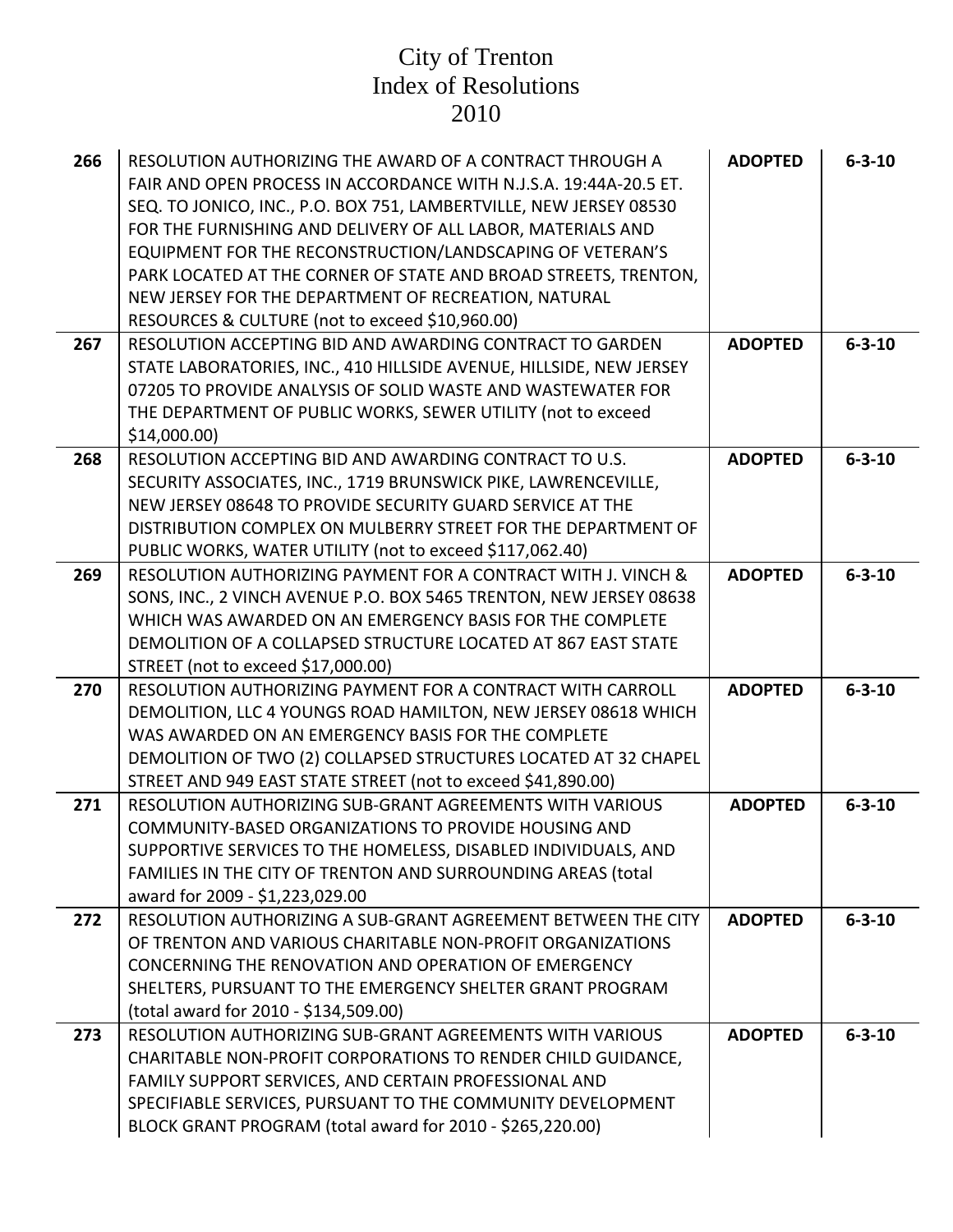| 274 | RESOLUTION AUTHORIZING AN AMENDMENT TO THE CONTRACT WHICH<br>WAS AWARDED THROUGH A FAIR AND OPEN PROCESS IN ACCORDANCE<br>WITH N.J.S.A. 19:44A-20.5 ET. SEQ. TO ALICIA G. EBER INTERPRETING<br>SERVICES, 431 GATEWOOD ROAD, CHERRY HILL, NEW JERSEY 08003-3422<br>TO PROVIDE INTERPRETING SERVICES (SPANISH) ON AN AS NEEDED BASIS<br>FOR TRENTON MUNICIPAL COURT (not to exceed \$6,500.00)                                                                                                                                                                                                                           | <b>ADOPTED</b> | $6 - 3 - 10$ |
|-----|------------------------------------------------------------------------------------------------------------------------------------------------------------------------------------------------------------------------------------------------------------------------------------------------------------------------------------------------------------------------------------------------------------------------------------------------------------------------------------------------------------------------------------------------------------------------------------------------------------------------|----------------|--------------|
| 275 | RESOLUTION ACCEPTING BID AND AWARDING CONTRACT TO FOLEY, INC.,<br>855 CENTENNIAL AVENUE, PISCATAWAY, NEW JERSEY 08854-3912 FOR<br>THE FURNISHING AND DELIVERY OF ONE (1) EACH NEW 2010 CAT 924H<br>ARTICULATED TOOL CARRIER WHEEL LOADER AND 2.4 C.Y. COUPLER<br>BUCKET FOR THE DEPARTMENT OF PUBLIC WORKS, WATER UTILITY (not to<br>exceed \$128,373.00)                                                                                                                                                                                                                                                              | <b>ADOPTED</b> | $6 - 3 - 10$ |
| 276 | RESOLUTION AUTHORIZING THE AWARD OF A CONTRACT THROUGH A<br>FAIR AND OPEN PROCESS IN ACCORDANCE WITH N.J.SA. 19:44A-20.5 ET<br>SEQ. TO PENNONI ASSOCIATES, INC., 210 MALAPARDIS ROAD, SUITE 104,<br>CEDAR KNOLLS, NEW JERSEY 07927 TO PROVIDE CONTINUED<br>PROFESSIONAL ENGINEERING SERVICES FOR THE STORM DRAINAGE<br>SYSTEM, ROADWAY AND PARKING AREA IN THE CADWALADER PARK<br>MAINTENANCE YARD FOR THE DEPARTMENT OF RECREATION, NATURAL<br>RESOURCES & CULTURE, DIVISION OF NATURAL RESOURCES (not to exceed<br>\$21,700.00                                                                                       | <b>ADOPTED</b> | $6 - 3 - 10$ |
| 277 | RESOLUTION ACCEPTING BIDS AND AWARDING CONTRACTS TO TWO (2)<br>CONTRACTORS FOR THE FURNISHING AND DELIVERY OF ALL LABOR,<br>MATERIALS AND EQUIPMENT FOR THE DEMOLITION AND SITE CLEARANCE<br>OF VARIOUS PROPERTIES FOR THE DEPARTMENT OF INSPECTIONS (not to<br>exceed \$91,980.00)                                                                                                                                                                                                                                                                                                                                    | <b>ADOPTED</b> | $6 - 3 - 10$ |
| 278 | RESOLUTION CANCELING OLD OUTSTANDING EXPENDITURE CLEARING<br><b>ACCOUNT CHECKS</b>                                                                                                                                                                                                                                                                                                                                                                                                                                                                                                                                     | <b>ADOPTED</b> | $6 - 3 - 10$ |
| 279 | RESOLUTION EXTENDING THE CONTRACT WITH THE MERCER COUNCIL ON<br>ALCOHOLISM AND DRUG ADDICTION, 447 BELLEVUE AVENUE, TRENTON,<br>NEW JERSEY 08618 WHICH WAS AWARDED THROUGH A NON-FAIR AND<br>OPEN PROCESS TO PROVIDE ASSISTANCE SERVICES TO THE EMPLOYEES OF<br>THE CITY OF TRENTON (not to exceed \$45,000.00)                                                                                                                                                                                                                                                                                                        | <b>ADOPTED</b> | $6 - 3 - 10$ |
| 280 | RESOLUTION AWARDING TWO SEPARATE CONTRACTS THROUGH THE<br>COMPETITIVE CONTRACTING PROCESS PURSUANT TO N.J.S.A. 40A:11-4.1<br>TO CAMPFIRE USA, 535 EAST FRANKLIN STREET, TRENTON, NEW JERSEY<br>08610 AND PRINCETON DELIVERANCE OUTREACH CENTER 301 SOUTHARD<br>STREET, TRENTON, NEW JERSEY 08609, TO PROVIDE PROGRAMS AND<br>ACTIVITIES AIMED AT FOSTERING GRASS-ROOTS COMMUNITY<br>AWARENESS, COMMITMENT AND PARTICIPATION FOR THE PURPOSE OF<br>PREVENTING ALCOHOLISM AND DRUG ADDICTION (MINI-ALLIANCE<br>COMPONENT) FOR THE DEPARTMENT OF RECREATION, NATURAL<br>RESOURCES AND CULTURE (not to exceed \$52,500.00) | <b>ADOPTED</b> | $6 - 3 - 10$ |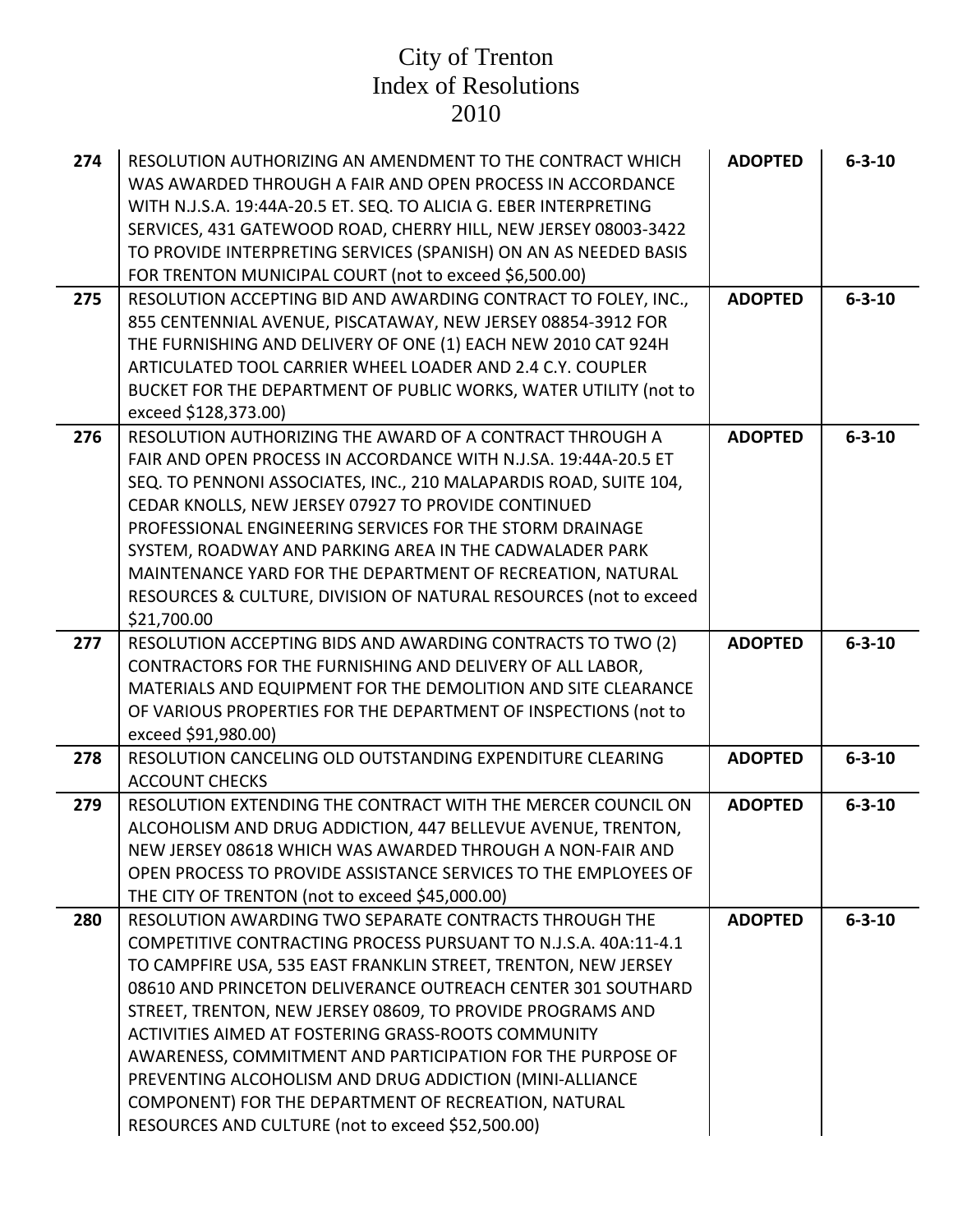| 281 | RESOLUTION AUTHORIZING A LICENSE AGREEMENT BETWEEN THE CITY OF<br>TRENTON AND THE CRISIS MINISTRY OF PRINCETON AND TRENTON (CRISIS<br>MINISTRY) FOR USE OF THE PARKING LOT AT 610-612 NORTH CLINTON<br>AVENUE (BLOCK 22302, LOT 18) TO CONDUCT A FARMERS MARKET FOR<br><b>AREA RESIDENTS</b>                    | <b>ADOPTED</b> | $6 - 3 - 10$ |
|-----|-----------------------------------------------------------------------------------------------------------------------------------------------------------------------------------------------------------------------------------------------------------------------------------------------------------------|----------------|--------------|
| 282 | RESOLUTION ACCEPTING BID AND AWARDING A CONTRACT TO GREENE<br>GROUNDS KEEPING, 49 SHERBROOKE, ROAD, EWING TOWNSHIP, NEW<br>JERSEY 08638 TO PROVIDE GROUNDS KEEPING SERVICE AT VARIOUS<br>LOCATIONS FOR THE DEPARTMENT OF PUBLIC WORKS, WATER UTILITY                                                            | <b>ADOPTED</b> | $6 - 3 - 10$ |
| 283 | RESOLUTION AUTHORING AN AGREEMENT WITH PUBLIC SERVICE ELECTRIC<br>AND GAS COMPANY TO PROVIDE DECORATIVE LIGHTS INCLUDING THE<br>INSTALLATION OF TRENCHING, CONDUIT AND FOUNDATIONS AND<br>MATERIAL FOR DECORATIVE LUMINARIES ON BROAD STREET                                                                    | <b>ADOPTED</b> | $6 - 3 - 10$ |
| 284 | RESOLUTION AUTHORIZING THE REDUCTION OF SEWER CHARGES AT 24 W.<br>INGHAM AVENUE (ACCOUNT #615-0047.305) DUE TO NON-ENTRY OF<br>WATER INTO THE SEWER SYSTEM                                                                                                                                                      | <b>ADOPTED</b> | $6 - 3 - 10$ |
| 285 | RESOLUTION AMENDING RESOLUTION #97-402 WHICH ERRONEOUSLY<br>AUTHORIZED A 20 YEAR ABATEMENT TERM FOR THE ESCHER SRO<br>PROJECT, LP INSTEAD OF A 30 YEAR TERM                                                                                                                                                     | <b>ADOPTED</b> | $6 - 3 - 10$ |
| 286 | RESOLUTION AUTHORIZING A AMENDMENT TO THE AWARD OF A<br>CONTRACT WITH LANNING ENGINEERING CO., INC. OF 3123 KLOCKNER<br>ROAD, HAMILTON, NEW JERSEY 0890 FOR PROFESSIONAL ENGINEERING<br>SERVICES FOR THE REVISION OF PLANS AND SPECIFICATIONS FOR ADA<br>RAMPS AT VARIOUS LOCATIONS TO MEET A.R.R.A. GUIDELINES | <b>ADOPTED</b> | $6 - 3 - 10$ |
| 287 | RESOLUTION GRANTING RENEWAL OF ALCOHOLIC BEVERAGE<br>CONSUMPTION LICENSE FOR JASBIR S. SETHI FOR THE 2010-2011<br><b>LICENSING PERIOD</b>                                                                                                                                                                       | <b>ADOPTED</b> | $6 - 3 - 10$ |
| 288 | RESOLUTION APPROVING TRANSFER OF PLENARY RETAIL CONSUMPTION<br>LICENSE #1111-33-142-006 FROM DORY'S DIAMOND BAR, LLC TO EL<br><b>ENCANTO, LLC</b>                                                                                                                                                               | <b>ADOPTED</b> | $6 - 3 - 10$ |
| 289 | RESOLUTION GRANTING RENEWAL OF ALCOHOLIC BEVERAGE<br>CONSUMPTION LICENSE FOR LIQUOR-X BRUNSWICK, INC. FOR THE 2010-<br>2011 LICENSING PERIOD                                                                                                                                                                    | <b>ADOPTED</b> | $6 - 3 - 10$ |
| 290 | RESOLUTION GRANTING RENEWAL OF ALCOHOLIC BEVERAGE<br>CONSUMPTION LICENSE FOR NSKHOKUAL FOR THE 2010-2011 LICENSING<br><b>PERIOD</b>                                                                                                                                                                             | <b>ADOPTED</b> | $6 - 3 - 10$ |
| 291 | RESOLUTION GRANTING RENEWAL OF ALCOHOLIC BEVERAGE<br>CONSUMPTION LICENSE WITH BROAD PACKAGE PRIVILEGE FOR<br>HERTKORN, INC. FOR THE 2010-2011 LICENSING PERIOD                                                                                                                                                  | <b>ADOPTED</b> | $6 - 3 - 10$ |
| 292 | RESOLUTION GRANTING RENEWAL OF ALCOHOLIC BEVERAGE<br>CONSUMPTION LICENSE FOR NEWSBUS, INC FOR THE 2010-2011<br><b>LICENSING PERIOD</b>                                                                                                                                                                          | <b>ADOPTED</b> | $6 - 3 - 10$ |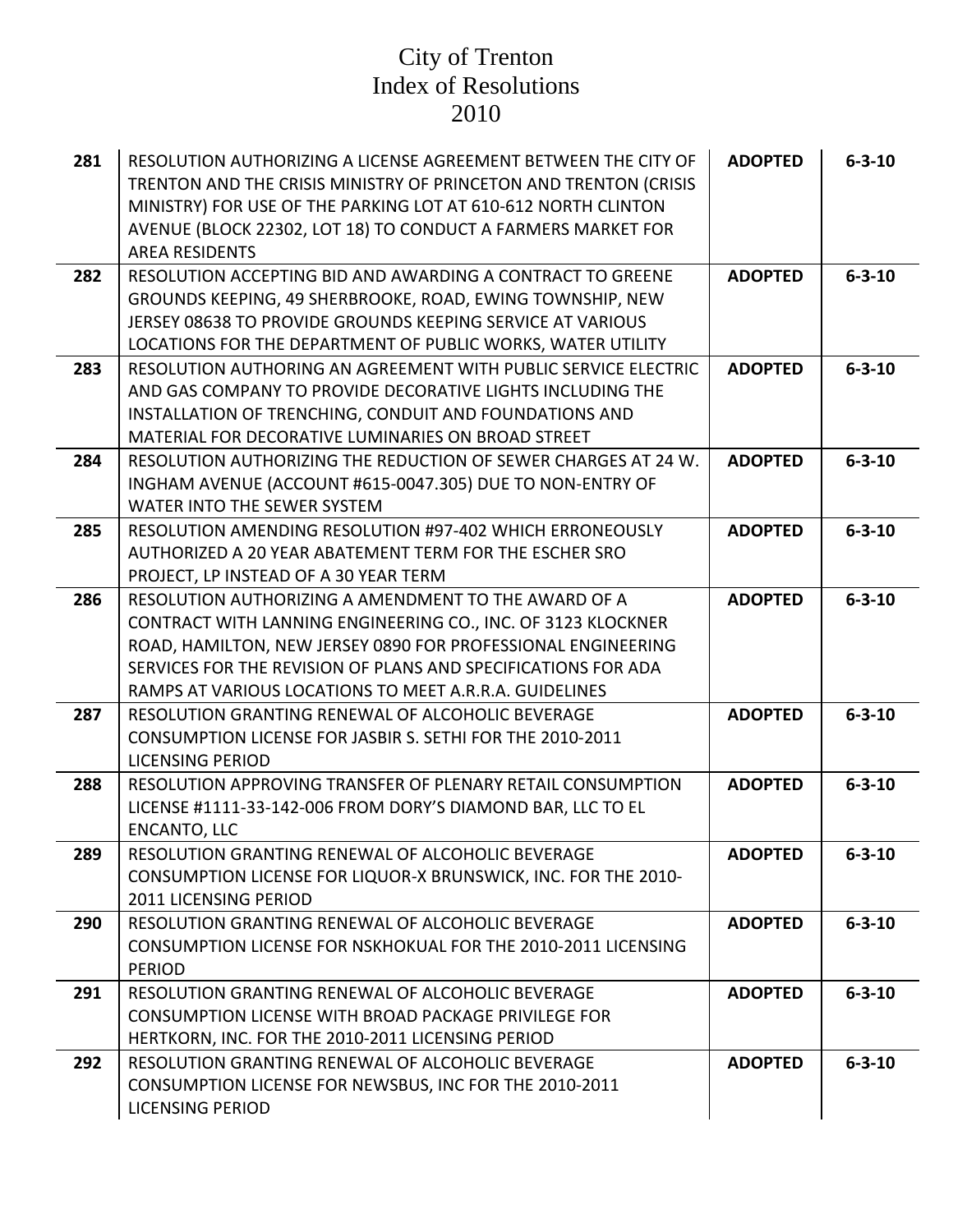| 293 | RESOLUTION GRANTING RENEWAL OF ALCOHOLIC BEVERAGE<br>CONSUMPTION LICENSE WITH BROAD PACKAGE PRIVILEGE FOR VEGA STAR | <b>ADOPTED</b> | $6 - 3 - 10$ |
|-----|---------------------------------------------------------------------------------------------------------------------|----------------|--------------|
|     | REALITY, INC. FOR THE 2010-2011 LICENSING PERIOD                                                                    |                |              |
| 294 | RESOLUTION GRANTING RENEWAL OF ALCOHOLIC BEVERAGE                                                                   | <b>ADOPTED</b> | $6 - 3 - 10$ |
|     | CONSUMPTION LICENSE WITH BROAD PACKAGE PRIVILEGE FOR DINSHA                                                         |                |              |
|     | BAR & GRILL FOR THE 2010-2011 LICENSING PERIOD                                                                      |                |              |
| 295 | RESOLUTION GRANTING RENEWAL OF ALCOHOLIC BEVERAGE                                                                   | <b>ADOPTED</b> | $6 - 3 - 10$ |
|     | CONSUMPTION LICENSE FOR PAT'S ORIGINAL DINER, INC FOR THE 2010-                                                     |                |              |
|     | 2011 LICENSING PERIOD                                                                                               |                |              |
| 296 | RESOLUTION GRANTING RENEWAL OF ALCOHOLIC BEVERAGE                                                                   | <b>ADOPTED</b> | $6 - 3 - 10$ |
|     | CONSUMPTION LICENSE FOR RENE CALDERONE FOR THE 2010-2011                                                            |                |              |
|     | <b>LICENSING PERIOD</b>                                                                                             |                |              |
| 297 | RESOLUTION GRANTING RENEWAL OF ALCOHOLIC BEVERAGE                                                                   | <b>ADOPTED</b> | $6 - 3 - 10$ |
|     | CONSUMPTION LICENSE FOR DOOKIE'S BAR & GRILL, LLC FOR THE 2010-                                                     |                |              |
|     | 2011 LICENSING PERIOD                                                                                               |                |              |
| 298 | RESOLUTION GRANTING RENEWAL OF ALCOHOLIC BEVERAGE                                                                   | <b>ADOPTED</b> | $6 - 3 - 10$ |
|     | CONSUMPTION LICENSE FOR PEAR, INC. FOR THE 2010-2011 LICENSING                                                      |                |              |
|     | <b>PERIOD</b>                                                                                                       |                |              |
| 299 | RESOLUTION GRANTING RENEWAL OF ALCOHOLIC BEVERAGE                                                                   | <b>ADOPTED</b> | $6 - 3 - 10$ |
|     | CONSUMPTION LICENSE FOR PUERTO BARRIOS RESTAURANT, LLC FOR THE                                                      |                |              |
|     | 2010-2011 LICENSING PERIOD                                                                                          |                |              |
| 300 | RESOLUTION GRANTING RENEWAL OF ALCOHOLIC BEVERAGE                                                                   | <b>ADOPTED</b> | $6 - 3 - 10$ |
|     |                                                                                                                     |                |              |
|     |                                                                                                                     |                |              |
|     | DISTRIBUTION LICENSES FOR THE 2010-2011 LICENSING PERIOD                                                            |                |              |
| 301 | RESOLUTION GRANTING RENEWAL OF ALCOHOLIC BEVERAGE CLUB                                                              | <b>ADOPTED</b> | $6 - 3 - 10$ |
|     | LICENSES FOR THE 2010-2011 LICENSING PERIOD                                                                         |                |              |
| 302 | RESOLUTION GRANTING RENEWAL OF ALCOHOLIC BEVERAGE WITH BROAD                                                        | <b>ADOPTED</b> | $6 - 3 - 10$ |
|     | PACKAGE PRIVILEGE LICENSES FOR ROSEL, INC. FOR THE 2010-2011                                                        |                |              |
|     | <b>LICENSING PERIOD</b>                                                                                             |                |              |
| 303 | RESOLUTION GRANTING RENEWAL OF ALCOHOLIC BEVERAGE LICENSE                                                           | <b>ADOPTED</b> | $6 - 3 - 10$ |
|     | WITH BROAD PACKAGE PRIVILEGE FOR THE 2010-2011 LICENSING PERIOD                                                     |                |              |
| 304 | RESOLUTION APPROVING TRANSFER OF PLENARY RETAIL DISTRIBUTION                                                        | <b>ADOPTED</b> | $6 - 3 - 10$ |
|     | LICENSE #1111-44-021-006 FROM ROSEL, INC TO GLEN LIQUOR, INC                                                        |                |              |
| 305 | RESOLUTION SUSPENDING ALCOHOLIC BEVERAGE LICENSE #111-333-034-                                                      | <b>ADOPTED</b> | $6 - 3 - 10$ |
|     | 007 OF CAPITAL PUB, INC., T/A LADY LUCK LOUNGE, 841 GENESEE STREET,                                                 |                |              |
|     | TRENTON, NEW JERSEY                                                                                                 |                |              |
| 306 | RESOLUTION APPROVING TRANSFER OF PLENARY RETAIL CONSUMPTION                                                         | <b>ADOPTED</b> | $6 - 3 - 10$ |
|     | LICENSE #1111-33-034-007 FROM CAPITAL PUB, INC TO AUM LIQUOR, LLC                                                   |                |              |
| 307 | RESOLUTION APPROVING TRANSFER OF PLENARY RETAIL DISTRIBUTION                                                        | <b>ADOPTED</b> | $6 - 3 - 10$ |
|     | LICENSE #1111-44-021-006 FROM ROSEL, INC. TO GLEN LIQUOR, INC                                                       |                |              |
| 308 | RESOLUTION ACCEPTING CERTIFICATION BY BOARD OF SCHOOL ESTIMATE                                                      | <b>ADOPTED</b> | $6 - 3 - 10$ |
|     | OF 2010-2011 SCHOOL DISTRICT BUDGET AND APPROPRIATING                                                               |                |              |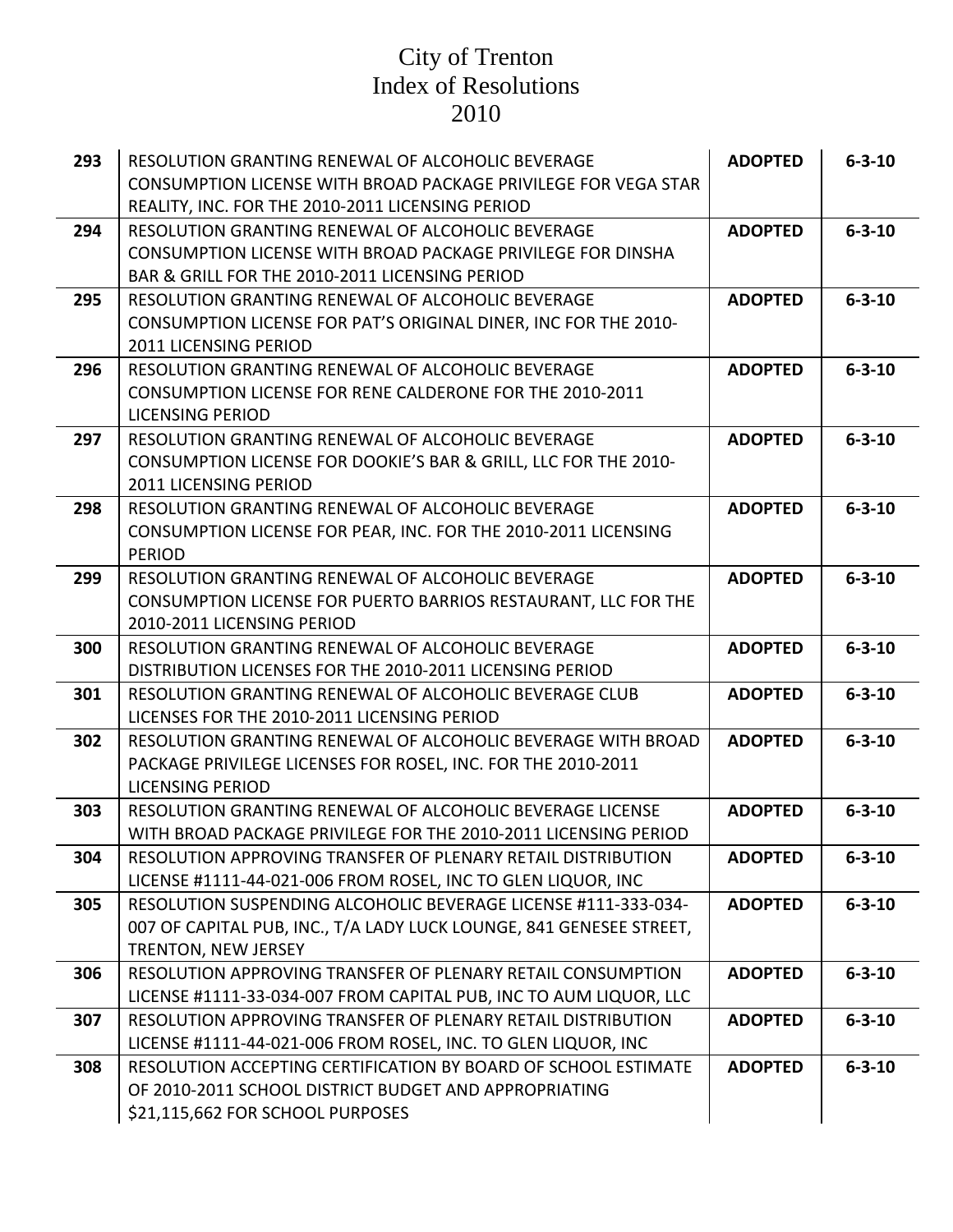| 309 | RESOLUTION AUTHORIZING THE AWARD OF A CONTRACT THROUGH A<br>FAIR AND OPEN PROCESS IN ACCORDANCE WITH N.J.S.A. 19:44A-20.5 ET<br>SEQ. TO RIKER, DANZIG, SCHERER, HYLAND & PERRETTI, 50 WEST STATE<br>STREET, SUITE 1010, TRENTON, NJ 08608 TO PROVIDE CONTINUED<br>PROFESSIONAL LEGAL SERVICES TO REPRESENT THE CITY REGARDING THE<br>SALE OF THE WATER UTILITY FOR THE DEPARTMENT OF PUBLIC WORKS<br>(not to exceed \$50,000.00) | <b>ADOPTED</b> | $6 - 3 - 10$  |
|-----|----------------------------------------------------------------------------------------------------------------------------------------------------------------------------------------------------------------------------------------------------------------------------------------------------------------------------------------------------------------------------------------------------------------------------------|----------------|---------------|
| 310 | RESOLUTION TO APPROVE THE FY 2010 MUNICIPAL BUDGET<br>AMENDMENTS FOR THE CITY OF TRENTON                                                                                                                                                                                                                                                                                                                                         | <b>ADOPTED</b> | $6 - 3 - 10$  |
| 311 | RESOLUTION TO FURTHER AMEND THE APPROVED FY 2010 MUNICIPAL<br><b>BUDGET FOR THE CITY OF TRENTON</b>                                                                                                                                                                                                                                                                                                                              | <b>ADOPTED</b> | $6 - 3 - 10$  |
| 312 | RESOLUTION TO FURTHER AMEND THE APPROVED FY 2010 MUNICIPAL<br><b>BUDGET FOR THE CITY OF TRENTON</b>                                                                                                                                                                                                                                                                                                                              | <b>ADOPTED</b> | $6 - 3 - 10$  |
| 313 | RESOLUTION OF THE CITY OF TRENTON ADOPTING THE FY 2010 BUDGET                                                                                                                                                                                                                                                                                                                                                                    | <b>ADOPTED</b> | $6 - 3 - 10$  |
| 314 | RESOLUTION AMENDING RESOLUTION 10-45 WHICH AUTHORIZED THE<br>CITY OF TRENTON TO SEEK \$1,087,000 IN FUNDS FROM THE NEW JERSEY<br>URBAN ENTERPRISE ZONE AUTHORITY FOR THE LAFAYETTE YARD<br>COMMUNITY DEVELOPMENT CORPORATION FOR IMPROVEMENTS TO THE<br><b>TRENTON MARRIOTT DOWNTOWN</b>                                                                                                                                         | <b>ADOPTED</b> | $6 - 3 - 10$  |
| 315 | RESOLUTION OF THE CITY COUNCIL OF TRENTON AUTHORIZING AN<br><b>EXECUTIVE SESSION</b>                                                                                                                                                                                                                                                                                                                                             | <b>ADOPTED</b> | $6 - 4 - 10$  |
| 316 | RESOLUTION GRANTING RENEWAL OF ALCOHOLIC BEVERAGE<br>CONSUMPTION LICENSE FOR TIMOTHY'S INC. FOR THE 02010-2011<br><b>LICENSING PERIOD</b>                                                                                                                                                                                                                                                                                        | <b>ADOPTED</b> | $6 - 17 - 10$ |
| 317 | RESOLUTION DETERMINING THAT THE PROPOSED EXPANDED STUDY AREA<br>COMPRISING PORTIONS OF THE TRENTON STATION AND THE ROEBLING<br>GATEWAY REDEVELOPMENT AREAS IS "AN AREA IN NEED OF<br>REDEVELOPMENT" WITHIN THE DEFINITION OF THE LOCAL<br>REDEVELOPMENT AND HOUSING LAW, N.J.S.A. 40A:12A-1 ET SEQ                                                                                                                               | <b>ADOPTED</b> | $6 - 17 - 10$ |
| 318 | RESOLUTION GRANTING RENEWAL OF ALCOHOLIC PLENARY DISTRIBUTION<br>LICENSE FOR TORRES & JIMENEZ, INC. FOR THE 2010-2011 LICENSING<br><b>PERIOD</b>                                                                                                                                                                                                                                                                                 | <b>ADOPTED</b> | $6 - 17 - 10$ |
| 319 | RESOLUTION GRANTING RENEWAL OF PLENARY DISTRIBUTION LICENSES<br>FOR THE 2010-2011 LICENSING PERIOD                                                                                                                                                                                                                                                                                                                               | <b>ADOPTED</b> | $6 - 17 - 10$ |
| 320 | RESOLUTION GRANTING RENEWAL OF ALCOHOLIC BEVERAGE<br>CONSUMPTION LICENSE FOR NEW 30 LOUNGE, LLC FOR THE 2010-2011<br><b>LICENSING PERIOD</b>                                                                                                                                                                                                                                                                                     | <b>ADOPTED</b> | $6 - 17 - 10$ |
| 321 | RESOLUTION GRANTING RENEWAL OF ALCOHOLIC BEVERAGE<br>CONSUMPTION LICENSE FOR SABOR LATIN BAR AND RESTAURANT, INC.<br>FOR THE 2010-2011 LICENSING PERIOD                                                                                                                                                                                                                                                                          | <b>ADOPTED</b> | $6 - 17 - 10$ |
| 322 | RESOLUTION GRANTING RENEWAL OF ALCOHOLIC BEVERAGE<br>CONSUMPTION LICENSE FOR WSBM, INC. FOR THE 2010-2011 LICENSING<br><b>PERIOD</b>                                                                                                                                                                                                                                                                                             | <b>ADOPTED</b> | $6 - 17 - 10$ |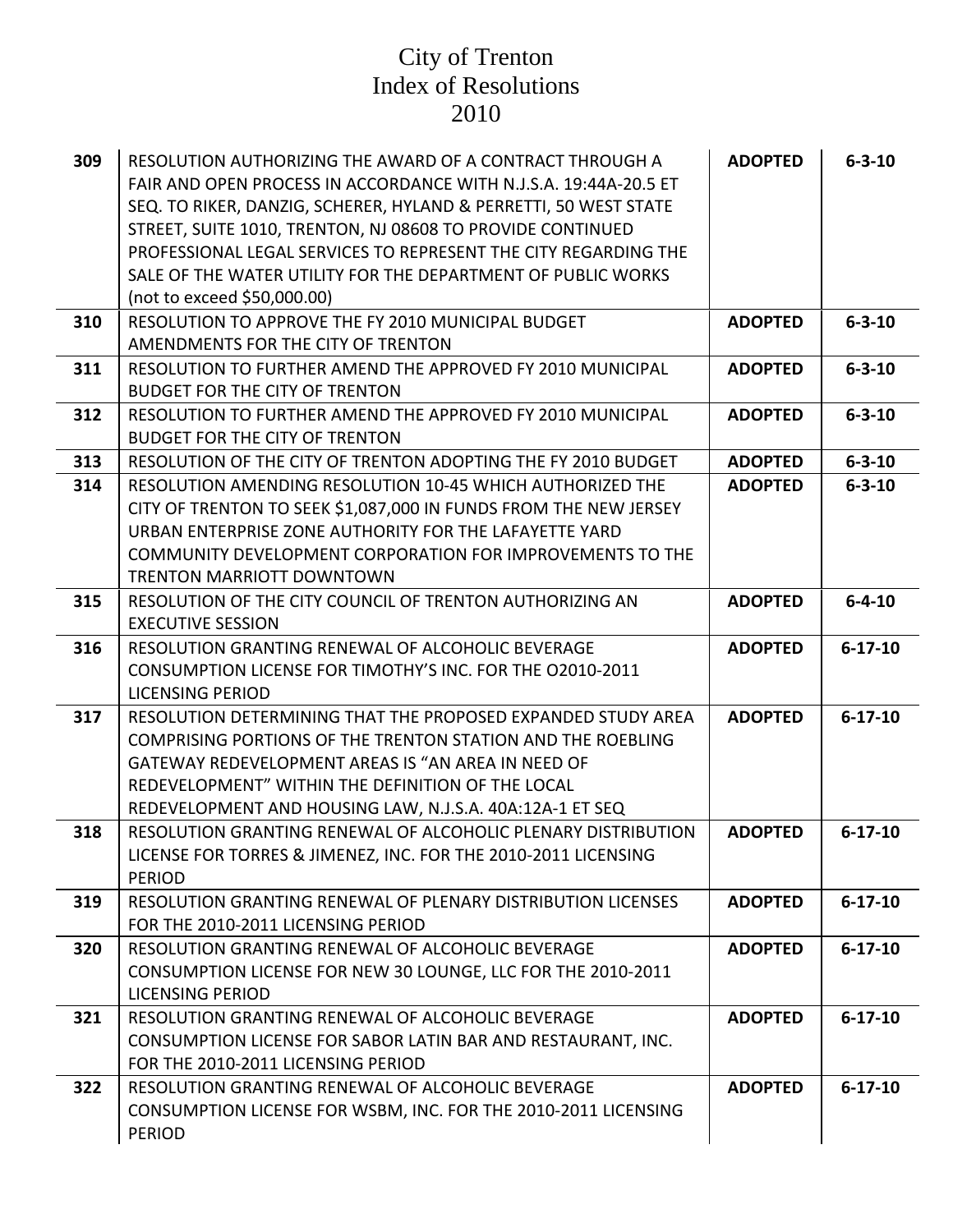| 323 | RESOLUTION GRANTING RENEWAL OF ALCOHOLIC BEVERAGE<br>CONSUMPTION LICENSE FOR CAVEMEN INCORPORATED FOR THE 2010-               | <b>ADOPTED</b> | $6 - 17 - 10$ |
|-----|-------------------------------------------------------------------------------------------------------------------------------|----------------|---------------|
|     | 2011 LICENSING PERIOD                                                                                                         |                |               |
| 324 | RESOLUTION GRANTING RENEWAL OF ALCOHOLIC BEVERAGE                                                                             | <b>ADOPTED</b> | $6 - 17 - 10$ |
|     | CONSUMPTION LICENSE FOR MSOC, LLC FOR THE 2010-2011 LICENSING                                                                 |                |               |
|     | <b>PERIOD</b>                                                                                                                 |                |               |
| 325 | RESOLUTION GRANTING RENEWAL OF ALCOHOLIC BEVERAGE PLENARY                                                                     | <b>ADOPTED</b> | $6 - 17 - 10$ |
|     | RETAIL CONSUMPTION LICENSES FOR THE 2010-2011                                                                                 |                |               |
| 326 | RESOLUTION AUTHORIZING THE ESTABLISHMENT OF A CHANGE FUND FOR                                                                 | <b>ADOPTED</b> | $6 - 17 - 10$ |
|     | ROYSA SWINT, A CASHIER EMPLOYED AT TRENTON MUNICIPAL COURT                                                                    |                |               |
|     | (NOT TO EXCEED \$50.00)                                                                                                       |                |               |
| 327 | RESOLUTION AUTHORIZING AN AMENDMENT TO THE CONTRACT WHICH                                                                     | <b>ADOPTED</b> | $6 - 17 - 10$ |
|     | WAS AWARDED THROUGH A NON-FAIR AND OPEN PROCESS TO MEDCO                                                                      |                |               |
|     | HEALTH SOLUTIONS, INC., TO PROVIDE PRESCRIPTION DRUG COVERAGE TO                                                              |                |               |
| 328 | THE EMPLOYEES OF THE CITY OF TRENTON (not to exceed \$350,000.00)<br>RESOLUTION AUTHORIZING PAYMENT OF EXPENSES THAT WERE     | <b>ADOPTED</b> | $6 - 17 - 10$ |
|     | INCURRED WITHOUT PUBLIC BIDDING FOR TRENTON'S INTEGRATED                                                                      |                |               |
|     | PUBLIC SAFETY SYSTEM FOR THE DEPARTMENT OF POLICE                                                                             |                |               |
| 329 | RESOLUTION EXTENDING THE CONTRACT PURSUANT TO N.J.S.A. 40A:11-                                                                | <b>ADOPTED</b> | $6 - 17 - 10$ |
|     | 15(44) WITH TRI-COUNTY SECURITY, 189 CHESTNUT AVENUE, VINELAND,                                                               |                |               |
|     | NEW JERSEY 08360 TO PROVIDE ONE (1) ADULT CROSSING GUARD AT                                                                   |                |               |
|     | LALOR STREET AND ROUTE 129 FOR THE DEPARTMENT OF POLICE                                                                       |                |               |
| 330 | RESOLUTION ACCEPTING BID AND AWARDING CONTRACT TO BUOY 98                                                                     | <b>ADOPTED</b> | $6 - 17 - 10$ |
|     | MARINE, LLC, 2445 LAMBERTON ROAD, TRENTON, NEW JERSEY 08611 FOR                                                               |                |               |
|     | THE FURNISHING AND DELIVERY OF ALL LABOR, EQUIPMENT AND                                                                       |                |               |
|     | MATERIALS FOR THE MARINE TERMINAL BOAT RAMP FLOATING DOCK                                                                     |                |               |
|     | REPAIR, CONSTRUCT, INSTALLATION/REMOVAL AND MONITORING FOR                                                                    |                |               |
|     | THE DEPARTMENT OF RECREATION, NATURAL RESOURCES & CULTURE,                                                                    |                |               |
|     | <b>DIVISION OF NATURAL RESOURCES</b>                                                                                          |                |               |
| 331 | RESOLUTION REJECTING FOUR (4) BIDS RECEIVED PURSUANT TO N.J.S.A.                                                              | <b>ADOPTED</b> | $6 - 17 - 10$ |
|     | 40A:11-13.2 ET. SEQ. FOR THE FURNISHING AND DELIVERY OF ALL LABOR,                                                            |                |               |
|     | EQUIPMENT AND MATERIALS FOR BUILDING IMPROVEMENTS TO THE                                                                      |                |               |
|     | EVIDENCE STORAGE FACILITY FOR THE DEPARTMENT OF POLICE                                                                        |                |               |
| 332 | RESOLUTION AWARDING A CONTRACT THROUGH A COMPETITIVE                                                                          | <b>ADOPTED</b> | $6 - 17 - 10$ |
|     | CONTRACTING PROCESS TO GRANT 94FT. ACADEMIC SPORTS ACADEMY,                                                                   |                |               |
|     | INC., 42 VAN WYCK DRIVE, PRINCETON JUNCTION, NEW JERSEY 08550, TO<br>MANAGE AND OPERATE A SEVEN (7) WEEK SUMMER CAMP AT JOYCE |                |               |
|     | KILMER ELEMENTARY SCHOOL FOR THE DEPARTMENT OF RECREATION,                                                                    |                |               |
|     | <b>NATURAL RESOURCES &amp; CULTURE</b>                                                                                        |                |               |
| 333 | RESOLUTION AUTHORIZING THE AWARD OF A NON-FAIR AND OPEN                                                                       | <b>ADOPTED</b> | $6 - 17 - 10$ |
|     | CONTRACT FOR LEGAL SERVICES WITH REGARD TO MUNICIPAL LAW FOR A                                                                |                |               |
|     | TRANSITIONAL PERIOD TO THE LAW OFFICES JOSEPH A. ALACQUA, 112                                                                 |                |               |
|     | JOHNSON ROAD, TURNERSVILLE, NEW JERSEY 08012                                                                                  |                |               |
|     |                                                                                                                               |                |               |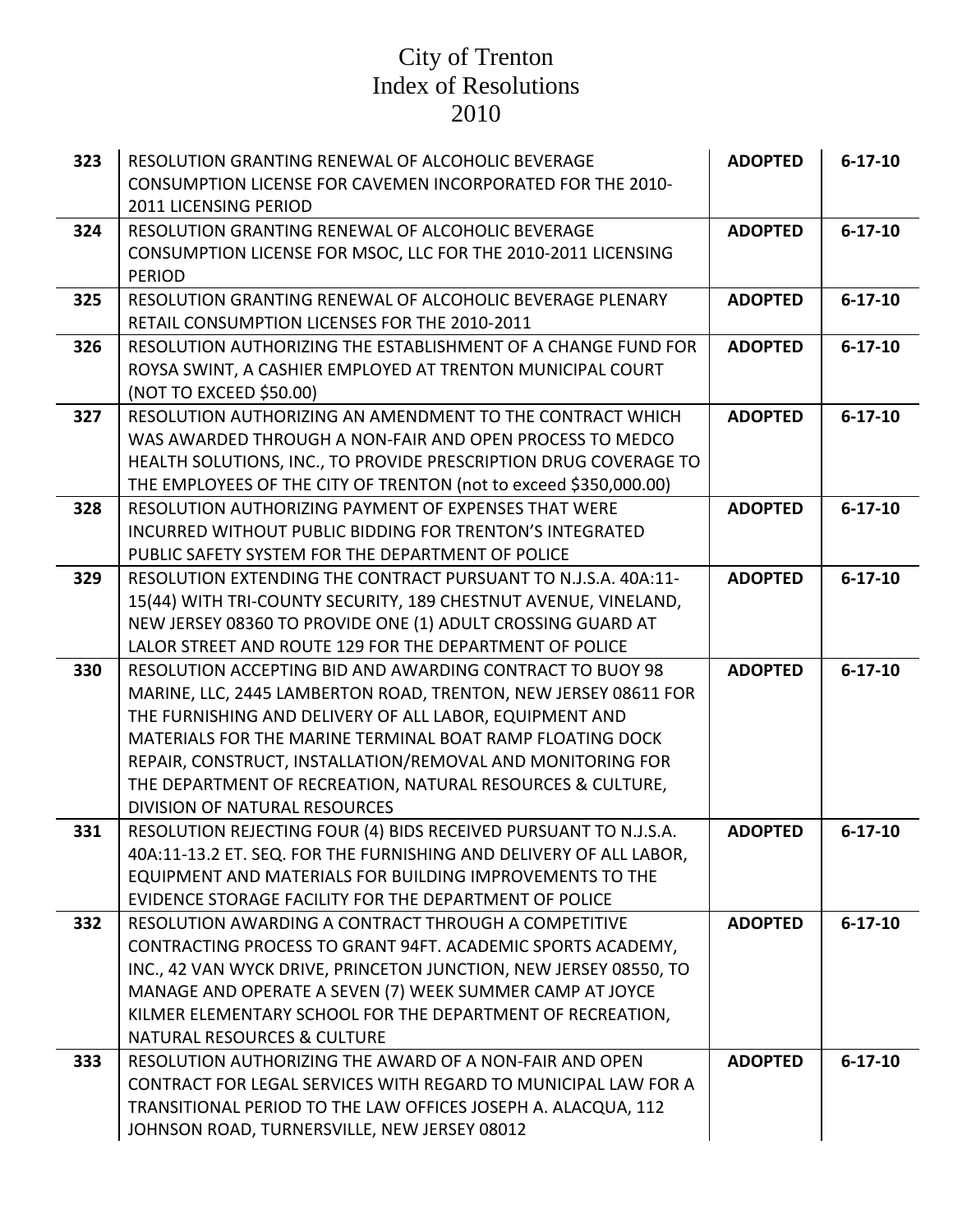| 334 | RESOLUTION ACCEPTING BID AND AWARDING CONTRACT TO UNIFIRST<br>CORPORATION, 940 RIVER ROAD, CROYDON, PENNSYLVANIA 19021 TO<br>PROVIDE UNIFORM RENTAL SERVICES FOR EMPLOYEES OF THE<br>DEPARTMENT OF PUBLIC WORKS, SEWER UTILITY                                                                                                                               | <b>ADOPTED</b> | $6 - 17 - 10$ |
|-----|--------------------------------------------------------------------------------------------------------------------------------------------------------------------------------------------------------------------------------------------------------------------------------------------------------------------------------------------------------------|----------------|---------------|
| 335 | RESOLUTION RESCINDING RESOLUTION NUMBER 10-95 COMMITTING<br>\$225,000 IN REGIONAL CONTRIBUTION AGREEMENT FUNDS TO K.<br>HOVNANIAN AT TRENTON URBAN RENEWAL, LLC FOR THE VILLAGES AT<br>DELAWARE RUN PROJECT PHASE II                                                                                                                                         | <b>ADOPTED</b> | $6 - 17 - 10$ |
| 336 | <b>RESOLUTION AUTHORIZING APPLICATION FOR A GRANT PURSUANT TO</b><br>THE BODY ARMOR REPLACEMENT FUND ACT, P.L.1977, C.177 (N.J.S.A.<br>52:17B-4.4) BY THE NEW JERSEY DIVISION OF CRIMINAL JUSTICE,<br>DEPARTMENT OF LAW AND PUBIC SAFETY                                                                                                                     | <b>ADOPTED</b> | $6 - 17 - 10$ |
| 337 | RESOLUTION ACCEPTING A GRANT PURSUANT TO THE BODY ARMOR<br>REPLACEMENT FUND ACT, P.L.1997, C.177 (N.J.S.A. 52:17B-4.4) BY THE<br>NEW JERSEY DIVISION OF CRIMINAL JUSTICE, DEPARTMENT OF LAW AND<br><b>PUBLIC SAFETY</b>                                                                                                                                      | <b>ADOPTED</b> | $6 - 17 - 10$ |
| 338 | RESOLUTION AUTHORIZING APPLICATION FOR THE FY 2010 BULLETPROOF<br>VEST PARTNERSHIP GRANT PROGRAM FROM THE U.S. DEPARTMENT OF<br>JUSTICE, OFFICE OF JUSTICE PROGRAMS, BUREAU OF JUSTICE ASSISTANCE                                                                                                                                                            | <b>ADOPTED</b> | $6 - 17 - 10$ |
| 339 | RESOLUTION ACCEPTING THE STATIONHOUSE ADJUSTMENT GRANT<br>ADMINISTERED BY THE STATE OF NEW JERSEY, GOVERNOR'S JUVENILE<br>JUSTICE AND DELINQUENCY PREVENTION COMMITTEE                                                                                                                                                                                       | <b>ADOPTED</b> | $6 - 17 - 10$ |
| 340 | RESOLUTION AUTHORIZING THE AWARD OF A CONTRACT THROUGH A<br>NON-FAIR AND OPEN PROCESS TO NAGEL RICE, LLP, 103 EISENHOWER<br>PARKWAY, ROSELAND, NJ 07068 TO PROVIDE TRANSITIONAL<br>PROFESSIONAL LEGAL SERVICES - CIVIL RIGHTS AND OTHER SPECIALIZED<br>LITIGATION FOR THE CITY OF TRENTON IN AN AMOUNT NOT TO EXCEED<br>\$7,500.00                           | <b>ADOPTED</b> | $6 - 17 - 10$ |
| 341 | RESOLUTION AUTHORIZING THE AWARD OF A CONTRACT THROUGH A<br>NON-FAIR AND OPEN PROCESS TO EMMETT E. PRIMAS, JR., THE HEARD<br>BUILDING, 20 EAST CENTER STREET, WOODBURY, NJ 08096 TO PROVIDE<br>TRANSITIONAL PROFESSIONAL LEGAL SERVICES - CIVIL RIGHTS AND OTHER<br>SPECIALIZED LITIGATION FOR THE CITY OF TRENTON IN AN AMOUNT NOT<br>TO EXCEED \$12,500.00 | <b>ADOPTED</b> | $6 - 17 - 10$ |
| 342 | RESOLUTION AUTHORIZING THE AWARD OF A CONTRACT THROUGH A<br>NON-FAIR AND OPEN PROCESS TO HALEY STUART, LLC, 75 CHESTNUT<br>RIDGE ROAD, MONTVALE, NJ 07645 TO PROVIDE TRANSITIONAL<br>TEMPORARY PARALEGAL SERVICES FOR THE CITY OF TRENTON IN AN<br>AMOUNT NOT TO EXCEED \$12,500.00                                                                          | <b>ADOPTED</b> | $6 - 17 - 10$ |
| 343 | RESOLUTION AUTHORIZING THE AWARD OF A CONTRACT THROUGH A<br>NON-FAIR AND OPEN PROCESS TO CONNELL FOLEY, LLP, 85 LIVINGSTON<br>AVENUE, ROSELAND, NJ 07068 TO PROVIDE TRANSITIONAL PROFESSIONAL<br>LEGAL SERVICES REGARDING SPECIALIZED INSURANCE MATTERS FOR THE<br>CITY OF TRENTON IN AN AMOUNT NOT TO EXCEED \$12,500.00                                    | <b>ADOPTED</b> | $6 - 17 - 10$ |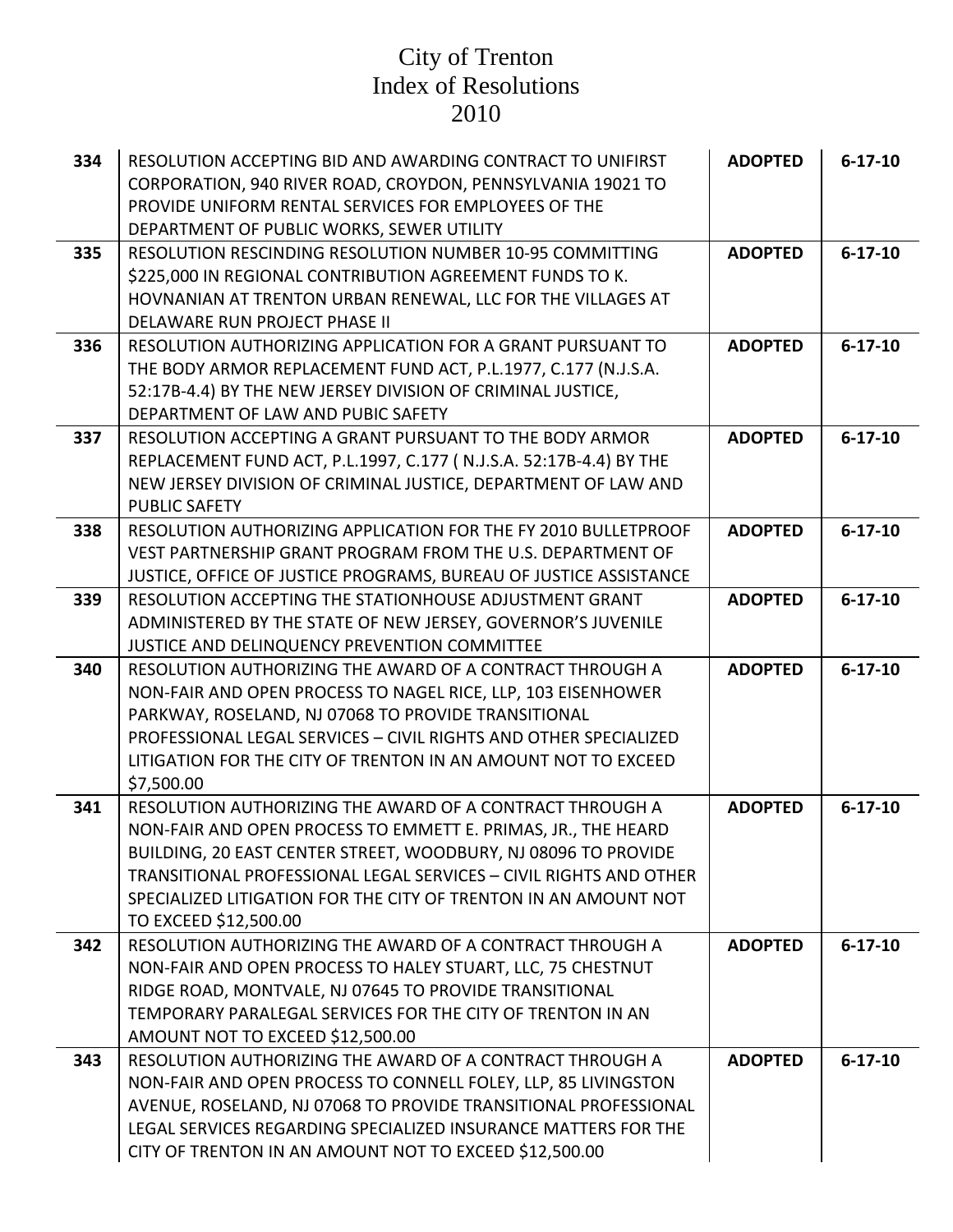| 344 | RESOLUTION AUTHORIZING THE AWARD OF A CONTRACT THROUGH A<br>NON-FAIR AND OPEN PROCESS TO LITE DEPALMA GREENBERG & RIVAS,<br>LLC, TWO GATEWAY CENTER, NEWARK, NJ 07102 TO PROVIDE<br>TRANSITIONAL PROFESSIONAL LEGAL SERVICES - CIVIL RIGHTS AND OTHER<br>SPECIALIZED LITIGATION FOR THE CITY OF TRENTON IN AN AMOUNT NOT<br>TO EXCEED \$10,000.00          | <b>ADOPTED</b> | $6 - 17 - 10$ |
|-----|------------------------------------------------------------------------------------------------------------------------------------------------------------------------------------------------------------------------------------------------------------------------------------------------------------------------------------------------------------|----------------|---------------|
| 345 | RESOLUTION AUTHORIZING THE AWARD OF A CONTRACT THROUGH A<br>NON-FAIR AND OPEN PROCESS TO JOHN MORELLI, P.C., 203 WEST<br>SOMERDALE ROAD, VOORHEES, NJ 08043 TO PROVIDE TRANSITIONAL<br>PROFESSIONAL LEGAL SERVICES - CIVIL RIGHTS AND OTHER SPECIALIZED<br>LITIGATION FOR THE CITY OF TRENTON IN AN AMOUNT NO TO EXCEED<br>\$12,500.00                     | <b>ADOPTED</b> | $6 - 17 - 10$ |
| 346 | RESOLUTION AUTHORIZING THE AWARD OF A CONTRACT THROUGH A<br>NON-FAIR AND OPEN PROCESS TO HILL WALLACK, LLP, 202 CARNEGIE<br>CENTER, 2 <sup>ND</sup> FLOOR, PRINCETON, NJ 08540 TO PROVIDE TRANSITIONAL<br>PROFESSIONAL LEGAL SERVICES - CIVIL RIGHTS AND OTHER SPECIALIZED<br>LITIGATION FOR THE CITY OF TRENTON IN AN AMOUNT NOT TO EXCEED<br>\$25,000.00 | <b>ADOPTED</b> | $6 - 17 - 10$ |
| 347 | RESOLUTION AUTHORIZING THE AWARD OF A CONTRACT THROUGH A<br>NON-FAIR AND OPEN PROCESS TO ALFRED B. VUOCOLO, 1083 LAWRENCE<br>ROAD, LAWRENCEVILLE, NJ 08648 TO PROVIDE TRANSITIONAL<br>PROSECUTORIAL LEGAL SERVICES FOR THE CITY OF TRENTON IN AN<br>AMOUNT NOT TO EXCEED \$12,500.00                                                                       | <b>ADOPTED</b> | $6 - 17 - 10$ |
| 348 | RESOLUTION AUTHORIZING THE AWARD OF A CONTRACT THROUGH A<br>NON-FAIR AND OPEN PROCESS TO ROBERT H. YOSTEMBSKI, 205<br>CORNWALL AVENUE, TRENTON, NJ 08618 TO PROVIDE TRANSITIONAL<br>PROSECUTORIAL SERVICES FOR THE CITY OF TRENTON IN AN AMOUNT<br>NOT TO EXCEED \$12,500.00                                                                               | <b>ADOPTED</b> | $6 - 17 - 10$ |
| 349 | RESOLUTION AUTHORIZING THE AWARD OF A CONTRACT TO NERWINSKI,<br>DEMBER & FOX, LLC, 600 LAWRENCEVILLE ROAD, LAWRENCEVILLE, NJ<br>08648 TO PROVIDE TRANSITIONAL PROFESSIONAL LEGAL SERVICES - TAX<br>APPEALS AND OTHER RELATED MATTERS IN AN AMOUNT NOT TO EXCEED<br>\$3,000.00                                                                              | <b>ADOPTED</b> | $6 - 17 - 10$ |
| 350 | RESOLUTION AUTHORIZING AN AMENDMENT TO THE CONTRACT WHICH<br>WAS AWARDED THROUGH A FAIR AND OPEN PROCESS IN ACCORDANCE<br>WITH N.J.S.A. 19:44A-20.5 ET SEQ. TO ROBERT H. YOSTEMBSKI, ESQUIRE,<br>205 CORNWALL AVENUE, TRENTON, NEW JERSEY, 08618 TO SERVE AS<br>ASSISTANT MUNICIPAL PROSECUTOR FOR TRENTON MUNICIPAL COURT                                 | <b>ADOPTED</b> | $6 - 17 - 10$ |
| 351 | RESOLUTION AUTHORIZING THE AWARD OF A CONTRACT THROUGH A<br>NON-FAIR AND OPEN PROCESS TO LENORE HANNAH, 121 PINEWOOD<br>CIRCLE, NEW HOPE, PA 18938 TO PROVIDE TRANSITIONAL PROSECUTORIAL<br>LEGAL SERVICES FOR THE CITY OF TRENTON IN AN AMOUNT NOT TO<br>EXCEED \$12,500.00                                                                               | <b>ADOPTED</b> | $6 - 17 - 10$ |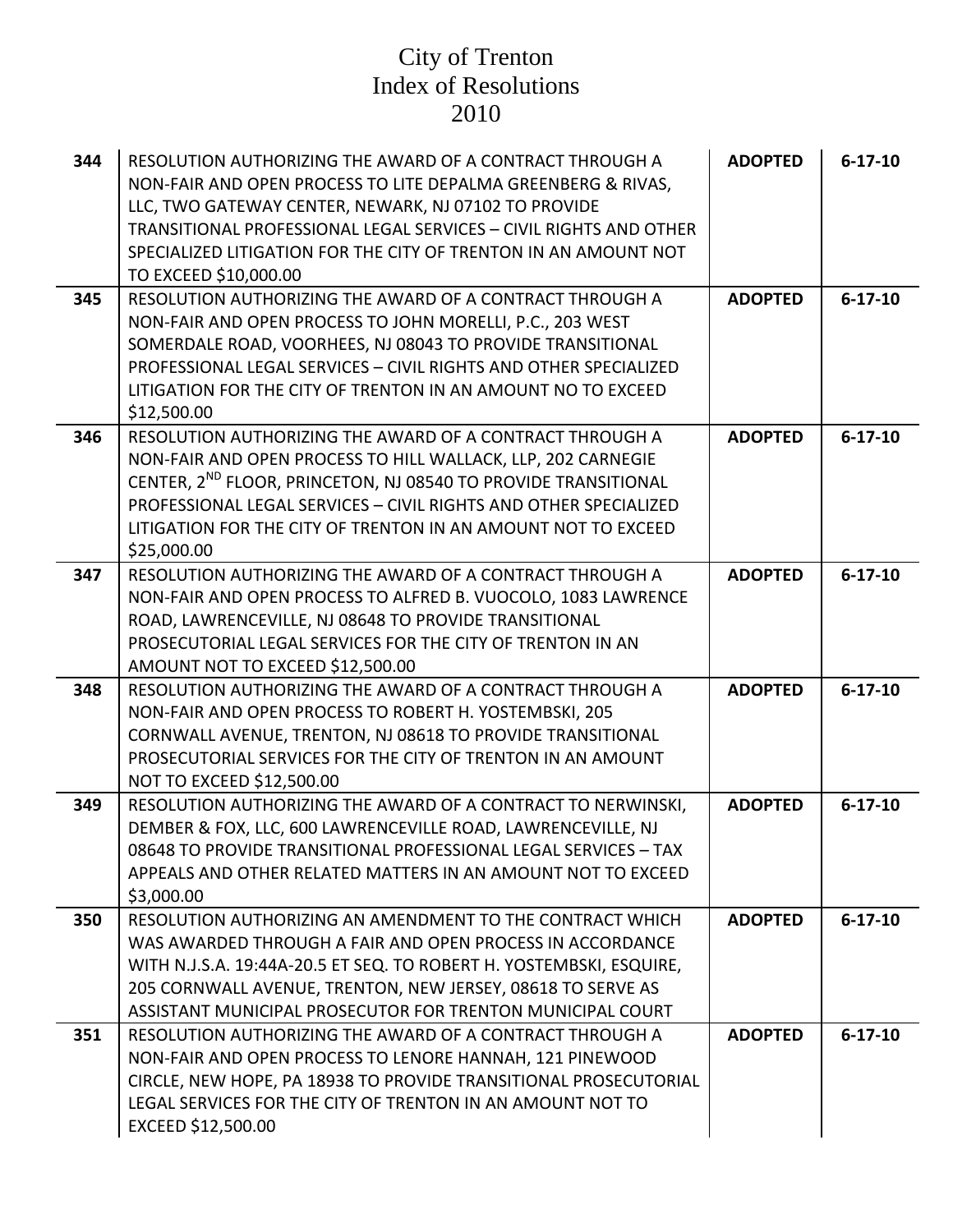| 352 | RESOLUTION AUTHORIZING AN AMENDMENT TO THE CONTRACT WHICH             | <b>ADOPTED</b> | $6 - 17 - 10$ |
|-----|-----------------------------------------------------------------------|----------------|---------------|
|     | WAS AWARDED THROUGH A FAIR AND OPEN PROCESS IN ACCORDANCE             |                |               |
|     | WITH N.J.S.A. 40A:11-1, ET SEQ. TO CONNELL FOLEY, LLP, WITH PRINCIPAL |                |               |
|     | OFFICES LOCATED AT 85 LIVINGSTON AVENUE, ROSELAND, NEW JERSEY         |                |               |
|     | 07068-3702 TO PROVIDE PROFESSIONAL LEGAL SERVICES IN SPECIALIZED      |                |               |
|     | INSURANCE MATTERS TO THE CITY OF TRENTON'S LAW DEPARTMENT             |                |               |
| 353 | RESOLUTION AUTHORIZING AN AMENDMENT TO THE CONTRACT WHICH             | <b>ADOPTED</b> | $6 - 17 - 10$ |
|     | WAS AWARDED THROUGH A FAIR AND OPEN PROCESS IN ACCORDANCE             |                |               |
|     | WITH N.J.S.A. 19:44A-20.5 ET. SEQ. TO HALEY STUART, LLC 75 CHESTNUT   |                |               |
|     | RIDGE ROAD, MONTVALE, NEW JERSEY 07645 TO PROVIDE TEMPORARY           |                |               |
|     | PARALEGAL SERVICES TO THE CITY OF TRENTON'S LAW DEPARTMENT            |                |               |
| 354 | RESOLUTION AUTHORIZING AN AMENDMENT TO THE CONTRACT WHICH             | <b>ADOPTED</b> | $6 - 17 - 10$ |
|     | WAS AWARDED THROUGH A FAIR AND OPEN PROCESS IN ACCORDANCE             |                |               |
|     | WITH N.J.S.A. 19:44A-20.5 ET SEQ. TO LENORE HANNA, ESQUIRE, 121       |                |               |
|     | PINEWOOD CIRCLE, NEW HOPE, PA, 18938 TO SERVE AS ASSISTANT            |                |               |
|     | MUNICIPAL PROSECUTOR FOR TRENTON MUNICIPAL COURT                      |                |               |
| 355 | RESOLUTION AUTHORIZING TRANSFERS TO BE MADE BY THE DIRECTOR OF        | <b>ADOPTED</b> | $6 - 17 - 10$ |
|     | FINANCE OF THE FY 2010 APPROPRIATIONS                                 |                |               |
| 356 | RESOLUTION AUTHORIZING AND DIRECTING THE PLANNING BOARD TO            | <b>ADOPTED</b> | $6 - 17 - 10$ |
|     | HEAR AND REVIEW PROPOSED CHANGES TO THE PENNINGTON AVENUE             |                |               |
|     | <b>REDEVELOPMENT PLAN</b>                                             |                |               |
| 357 | RESOLUTION ACCEPTING BID AND AWARDING CONTRACT TO PROTECTIVE          | <b>ADOPTED</b> | $6 - 17 - 10$ |
|     | PAVING, LLC, 12 KEARNEY DRIVE, MILLTOWN, NEW JERSEY 08850 FOR THE     |                |               |
|     | FURNISHING AND DELIVERY OF ALL LABOR, EQUIPMENT AND MATERIALS         |                |               |
|     | FOR THE STACY PARK PATHWAY RESTORATION ASPHALT OVERLAY                |                |               |
|     | PROJECT FOR THE DEPARTMENT OF RECREATION, NATURAL RESOURCES &         |                |               |
|     | <b>CULTURE</b>                                                        |                |               |
| 358 | RESOLUTION AUTHORIZING THE PURCHASE OF A NICELOG-96 CHANNEL           | <b>ADOPTED</b> | $6 - 17 - 10$ |
|     | DIGITAL VOICE RECORDING SYSTEM WITH PERIPHERALS FOR THE               |                |               |
|     | DEPARTMENT OF POLICE THROUGH THE STATE OF NEW JERSEY                  |                |               |
|     | COOPERATIVE PROGRAM WITHOUT COMPETITIVE BIDDING                       |                |               |
| 359 | RESOLUTION AUTHORIZING THE AWARD OF A NON-FAIR AND OPEN               | <b>ADOPTED</b> | $6 - 17 - 10$ |
|     | CONTRACT TO PROVIDE PRESCRIPTION DRUG COVERAGE TO THE                 |                |               |
|     | <b>EMPLOYEES OF THE CITY OF TRENTON</b>                               |                |               |
| 360 | RESOLUTION AUTHORIZING THE LEASING OF AN IKON/RICOH MP4000SP          | <b>ADOPTED</b> | $6 - 17 - 10$ |
|     | COPIER FROM IKON OFFICE SOLUTIONS, INC., 4301 ROUTE 1 SOUTH, P.O.     |                |               |
|     | BOX 215, MONMOUTH JUNCTION, NEW JERSEY 08852 FOR THE PUBLIC           |                |               |
|     | DEFENDER'S OFFICE THROUGH THE STATE OF NEW JERSEY COOPERATIVE         |                |               |
|     | PROGRAM WITHOUT COMPETITIVE BIDDING                                   |                |               |
| 361 | RESOLUTION AUTHORIZING THE CITY OF TRENTON TO ACCEPT \$19,500.00      | <b>ADOPTED</b> | $6 - 17 - 10$ |
|     | THROUGH A SHARED SERVICE AGREEMENT BETWEEN THE CITY OF                |                |               |
|     | TRENTON, DEPARTMENT OF HEALTH AND HUMAN SERVICE AND THE               |                |               |
|     | <b>COUNTY OF MERCER UNDER SOCIAL SERVICES TO END HOMELESSNESS</b>     |                |               |
|     | (SSH) AMERICAN RECOVERY AND REINVESTMENT ACT (ARRA) FUNDS             |                |               |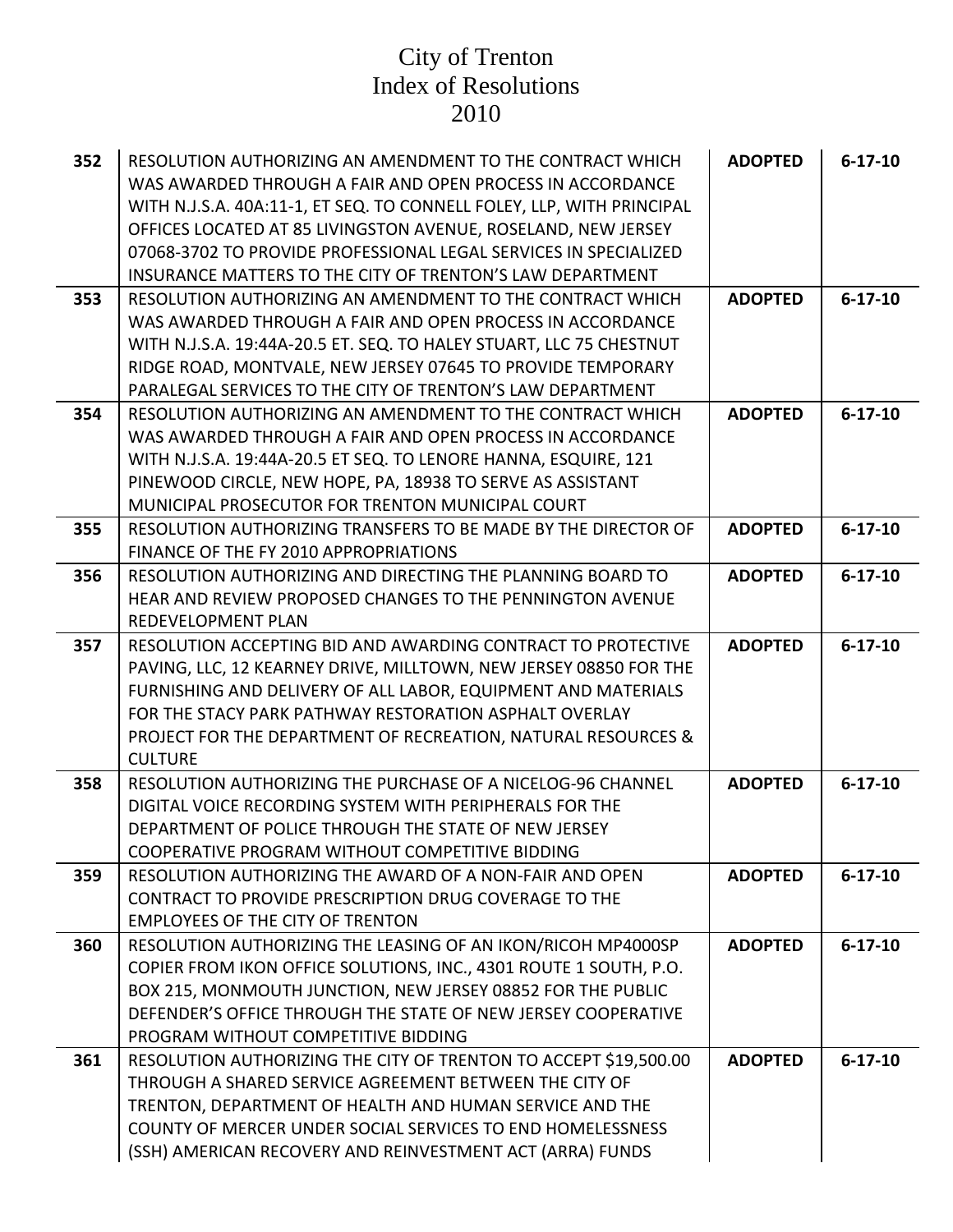| 362 | RESOLUTION GRANTING RENEWAL OF ALCOHOLIC BEVERAGE                                                                               | <b>ADOPTED</b> | $6 - 17 - 10$ |
|-----|---------------------------------------------------------------------------------------------------------------------------------|----------------|---------------|
|     | CONSUMPTION LICENSE WITH BROAD PACKAGE PRIVILEGE FOR GOMEZ                                                                      |                |               |
|     | BISON, INC. FOR THE 2010-2011 LICENSE PERIOD                                                                                    |                |               |
| 363 | RESOLUTION AUTHORIZING AN APPLICATION FOR THE EDWARD BYRNE                                                                      | <b>ADOPTED</b> | $6 - 17 - 10$ |
|     | DISCRETIONARY GRANT FROM THE NEW JERSEY DIVISION OF CRIMINAL                                                                    |                |               |
|     | THROUGH THE U.S. DEPARTMENT OF JUSTICE, OFFICE OF JUSTICE                                                                       |                |               |
|     | PROGRAMS, BUREAU OF JUSTICE ASSISTANCE                                                                                          |                |               |
| 364 | A RESOLUTION AUTHORIZING SUB-GRANT AGREEMENTS WITH VARIOUS                                                                      | <b>ADOPTED</b> | $6 - 17 - 10$ |
|     | CHARITABLE NON-PROFIT CORPORATIONS TO PROVIDE OUT-OF-SCHOOL                                                                     |                |               |
|     | TIME RECREATION AND LEISURE ACTIVITIES AND CERTAIN PROFESSIONAL                                                                 |                |               |
|     | AND SPECIFIABLE SERVICES, PURSUANT TO THE COMMUNITY                                                                             |                |               |
|     | DEVELOPMENT BLOCK GRANT PROGRAM                                                                                                 |                |               |
| 365 | RESOLUTION EXTENDING THE CONTRACT WITH ASSOCIATED DATA                                                                          | <b>ADOPTED</b> | $6 - 17 - 10$ |
|     | PROCESSING CONSULTANTS, INC., (ADPC), 1255 LAKEWOOD ROAD, SUITE                                                                 |                |               |
|     | A-13, TOMS RIVER, NEW JERSEY 08753 TO PROVIDE TECHNICAL SUPPORT                                                                 |                |               |
|     | SERVICES FOR THE CITY OF TRENTON, DEPARTMENT OF ADMINISTRATION,                                                                 |                |               |
|     | DIVISION OF INFORMATION TECHNOLOGY                                                                                              |                |               |
| 366 | - RESOLUTION TO MODIFY RESOLUTION #10-143 TO CHANGE THE                                                                         | <b>ADOPTED</b> | $6 - 17 - 10$ |
|     | FUNDING SOURCE AND ACCOUNT NUMBER FOR MYONGJA LEE, RN, 64                                                                       |                |               |
|     | ARROWHEAD DRIVE, BURLINGTON, NEW JERSEY 08016 TO PROVIDE                                                                        |                |               |
|     | PROFESSIONAL PUBLIC HEALTH NURSING SERVICES FOR THE DEPARTMENT                                                                  |                |               |
|     | OF HEALTH AND HUMAN SERVICES, DIVISION OF HEALTH                                                                                |                |               |
| 367 | RESOLUTION AUTHORIZING PAYMENT AND AUTHORIZING THE AWARD OF                                                                     | <b>ADOPTED</b> | $6 - 17 - 10$ |
|     | A NON-FAIR AND OPEN CONTRACT TO SUNGARD PUBLIC SECTOR, INC.,                                                                    |                |               |
|     | 1000 BUSINESS CENTER DRIVE, LAKE MARY, FLORIDA 32746 TO PROVIDE<br>MAINTENANCE AND SUPPORT FOR THE INTEGRATED PUBLIC SAFETY 911 |                |               |
|     | SYSTEM FOR THE DEPARTMENT OF POLICE                                                                                             |                |               |
| 368 | RESOLUTION AUTHORIZING APPLICATION FOR AND ACCEPTANCE OF A                                                                      | <b>ADOPTED</b> | $6 - 17 - 10$ |
|     | GRANT FROM THE NEW JERSEY STATE DEPARTMENT OF AGRICULTURE FOR                                                                   |                |               |
|     | THE FY 2010 SUMMER FOOD SERVICE PROGRAM FOR CHILDREN                                                                            |                |               |
| 369 | RESOLUTION TO MODIFY RESOLUTION #10-144 TO CHANGE THE FUNDING                                                                   | <b>ADOPTED</b> | $6 - 17 - 10$ |
|     | SOURCE AND ACCOUNT NUMBER FOR CARMEN BELFORD, RN, 1816 KUSER                                                                    |                |               |
|     | ROAD #7, HAMILTON TOWNSHIP, NEW JERSEY 08690 TO PROVIDE                                                                         |                |               |
|     | PROFESSIONAL PUBLIC HEALTH NURSING SERVICES FOR THE DEPARTMENT                                                                  |                |               |
|     | OF HEALTH AND HUMAN SERVICES, DIVISION OF HEALTH                                                                                |                |               |
| 370 | RESOLUTION AWARDING A CONTRACT THROUGH A COMPETITIVE                                                                            | <b>ADOPTED</b> | $6 - 17 - 10$ |
|     | CONTRACTING PROCESS TO KARSON FOODS, 3409 ROSE AVENUE, OCEAN,                                                                   |                |               |
|     | NEW JERSEY 07712 FOR THE PROVISION OF THE 2010 FOOD SERVICE                                                                     |                |               |
|     | PROGRAM FOR THE DEPARTMENT OF RECREATION, NATURAL RESOURCES                                                                     |                |               |
|     | <b>&amp; CULTURE</b>                                                                                                            |                |               |
| 371 | RESOLUTION AUTHORIZING THE MAYOR TO EXECUTE AN                                                                                  | <b>ADOPTED</b> | $6 - 17 - 10$ |
|     | AGREEMENT/RELEASE WITH OFM PRODUCTIONS, LLC FOR THE USE OF THE                                                                  |                |               |
|     | CITY OF TRENTON'S NAME, LIKENESS, AND THE LIKE FOR A FILM ENTITLED                                                              |                |               |
|     | "ONE FOR THE MONEY"                                                                                                             |                |               |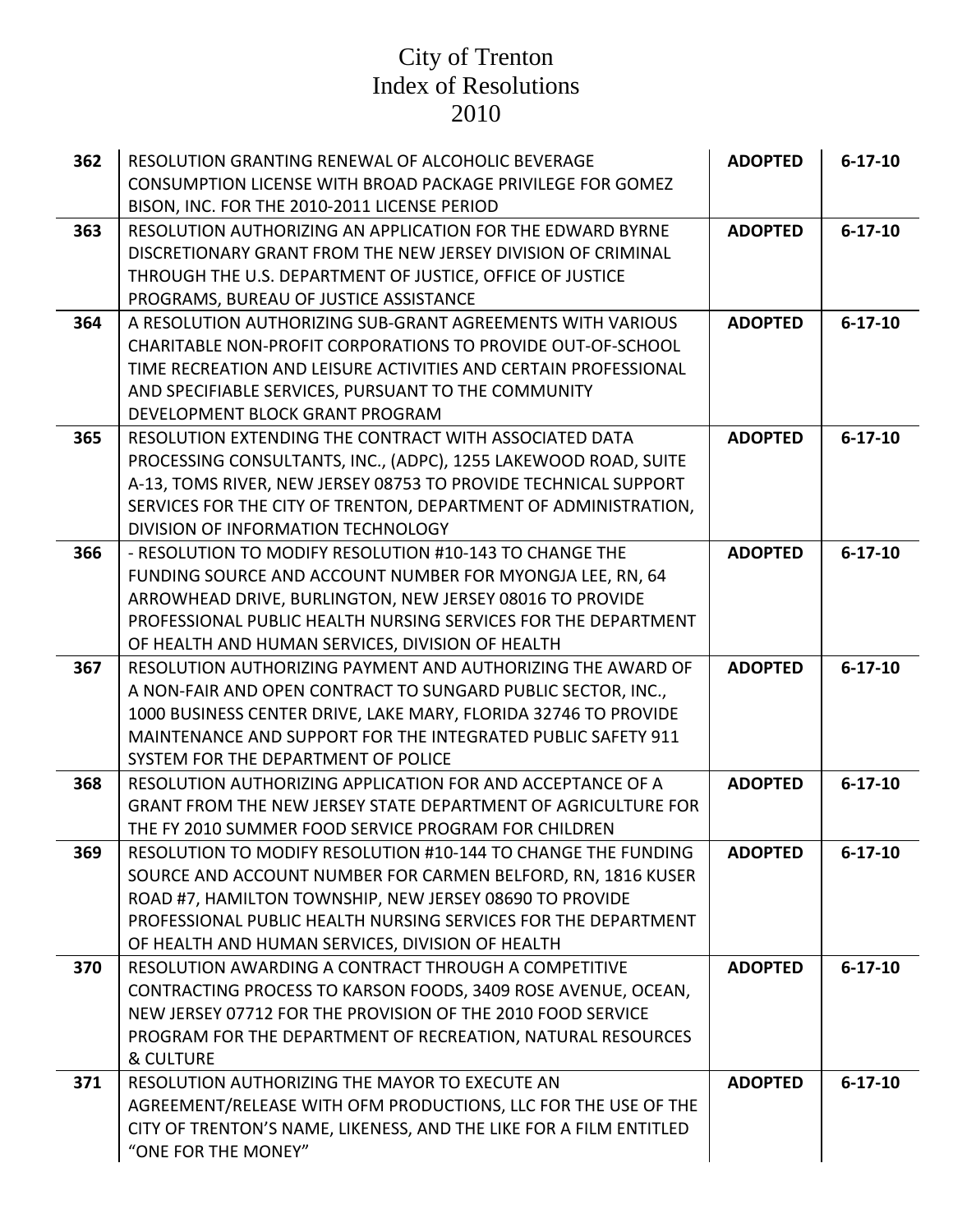| 372 | RESOLUTION AMENDING RESOLUTION NUMBER 09-694 THAT AWARDED A         | <b>ADOPTED</b> | $6 - 17 - 10$ |
|-----|---------------------------------------------------------------------|----------------|---------------|
|     | CONTRACT TO JANIKING OF PHILADELPHIA, INC., 2500 EISENHOWER         |                |               |
|     | AVENUE, NORRISTOWN, PENNSYLVANIAN 19403 TO PROVIDE CLEANING         |                |               |
|     | SERVICES AT 218 NORTH BROAD STREET, TRENTON, NEW JERSEY FOR THE     |                |               |
|     | DEPARTMENT OF HEALTH & HUMAN SERVICES, DIVISION OF HEALTH           |                |               |
| 373 | RESOLUTION AUTHORIZING THE CITY OF TRENTON TO GRANT PERMISSION      | <b>ADOPTED</b> | $6 - 17 - 10$ |
|     | TO THE MERCER ALLIANCE OT END HOMELESSNESS THE USE OF THE CITY-     |                |               |
|     | OWNED LOTS ON EWING AND OGDEN STREETS, 88-100 EWING STREET          |                |               |
|     | (BLOCK 1101, LOTS 20-32)                                            |                |               |
| 374 | RESOLUTION REVISING THE 2009-2010 COUNCIL MEETING SCHEDULE          | <b>ADOPTED</b> | $6 - 17 - 10$ |
| 375 | SOLUTION AUTHORIZING THE AWARD OF A CONTRACT THROUGH A NON-         | <b>ADOPTED</b> | $6 - 17 - 10$ |
|     | FAIR AND OPEN PROCESS TO BERTHA L. SCOTT, 101 KENSINGTON AVENUE,    |                |               |
|     | TRENTON, NJ 08618 TO PROVIDE TRANSITIONAL PROSECUTORIAL LEGAL       |                |               |
|     | SERVICES FOR THE CITY OF TRENTON IN AN AMOUNT NOT TO EXCEED         |                |               |
|     | \$12,500.00                                                         |                |               |
| 376 | RESOLUTION AUTHORIZING THE PURCHASE OF PACA BODY ARMOR FOR          | <b>ADOPTED</b> | $6 - 17 - 10$ |
|     | THE DEPARTMENT OF POLICE, FROM SAMZIE'S UNIFORMS, 28 SCOTCH         |                |               |
|     | ROAD, WEST TRENTON, NJ 08628 THROUGH THE STATE OF NEW JERSEY        |                |               |
|     | COOPERATIVE PROGRAM WITHOUT COMPETITIVE BIDDING                     |                |               |
| 377 | RESOLUTION AUTHORIZING THE AWARD OF A CONTRACT THROUGH A            | <b>ADOPTED</b> | $6 - 17 - 10$ |
|     | NON-FAIR OPEN PROCESS TO WANDA M. AKIN & ASSOCIATES, ONE            |                |               |
|     | GATEWAY CENTER, SUITE 2600 NEWARK, NJ 07102 TO PROVIDE              |                |               |
|     | TRANSITIONAL PROFESSIONAL LEGAL SERVICES - CIVIL RIGHTS AND OTHER   |                |               |
|     | SPECIALIZED LITIGATION FOR THE CITY OF TRENTON IN AN AMOUNT NOT     |                |               |
|     | TO EXCEED \$16,000.00                                               |                |               |
| 378 | RESOLUTION RE-APPOINTING DARLENE WELDON, AS A MEMBER OF THE         | <b>ADOPTED</b> | $6 - 3 - 10$  |
|     | <b>TRENTON HOUSING AUTHORITY</b>                                    |                |               |
| 379 | RESOLUTION GRANTING RENEWAL OF ALCOHOLIC BEVERAGE                   | <b>ADOPTED</b> | $6 - 29 - 10$ |
|     | CONSUMPTION LICENSE FOR REGENCY RESTAURANT MANAGEMENT, INC.         |                |               |
|     | T/A BALDASSARI REGENCY FOR THE 2010-2011 LICENSING PERIOD.          |                |               |
|     | <b>RESOLUTION NO</b>                                                |                |               |
| 380 | RESOLUTION GRANTING RENEWAL OF ALCOHOLIC BEVERAGE                   | <b>ADOPTED</b> | $6 - 29 - 10$ |
|     | DISTRIBUTION LICENSE FOR THE BAY RIDGE COMPANY FOR THE 2010-2011    |                |               |
|     | LICENSING PERIOD. RESOLUTION NO                                     |                |               |
| 381 | RESOLUTION GRANTING RENEWAL OF ALCOHOLIC BEVERAGE                   | <b>ADOPTED</b> | $6 - 29 - 10$ |
|     | <b>CONSUMPTION LICENSE WITH BROAD PACKAGE PRIVILEGE FOR JOHNSON</b> |                |               |
|     | RESTAURANT SERVICES, INC. FOR THE 2010-2011 LICENSING PERIOD.       |                |               |
| 382 | RESOLUTION GRANTING RENEWAL OF ALCOHOLIC BEVERAGE CLUB              | <b>ADOPTED</b> | $6 - 29 - 10$ |
|     | LICENSE FOR POLISH AMERICAN WORLD WAR VETERANS CLUB FOR THE         |                |               |
|     | 2010-2011 LICENSING PERIOD                                          |                |               |
| 383 | RESOLUTION GRANTING RENEWAL OF ALCOHOLIC BEVERAGE                   | <b>ADOPTED</b> | $6 - 29 - 10$ |
|     | CONSUMPTION LICENSE FOR DISTRICT PROPERTY, INC., FOR THE 2010-      |                |               |
|     | 2011 LICENSING PERIOD                                               |                |               |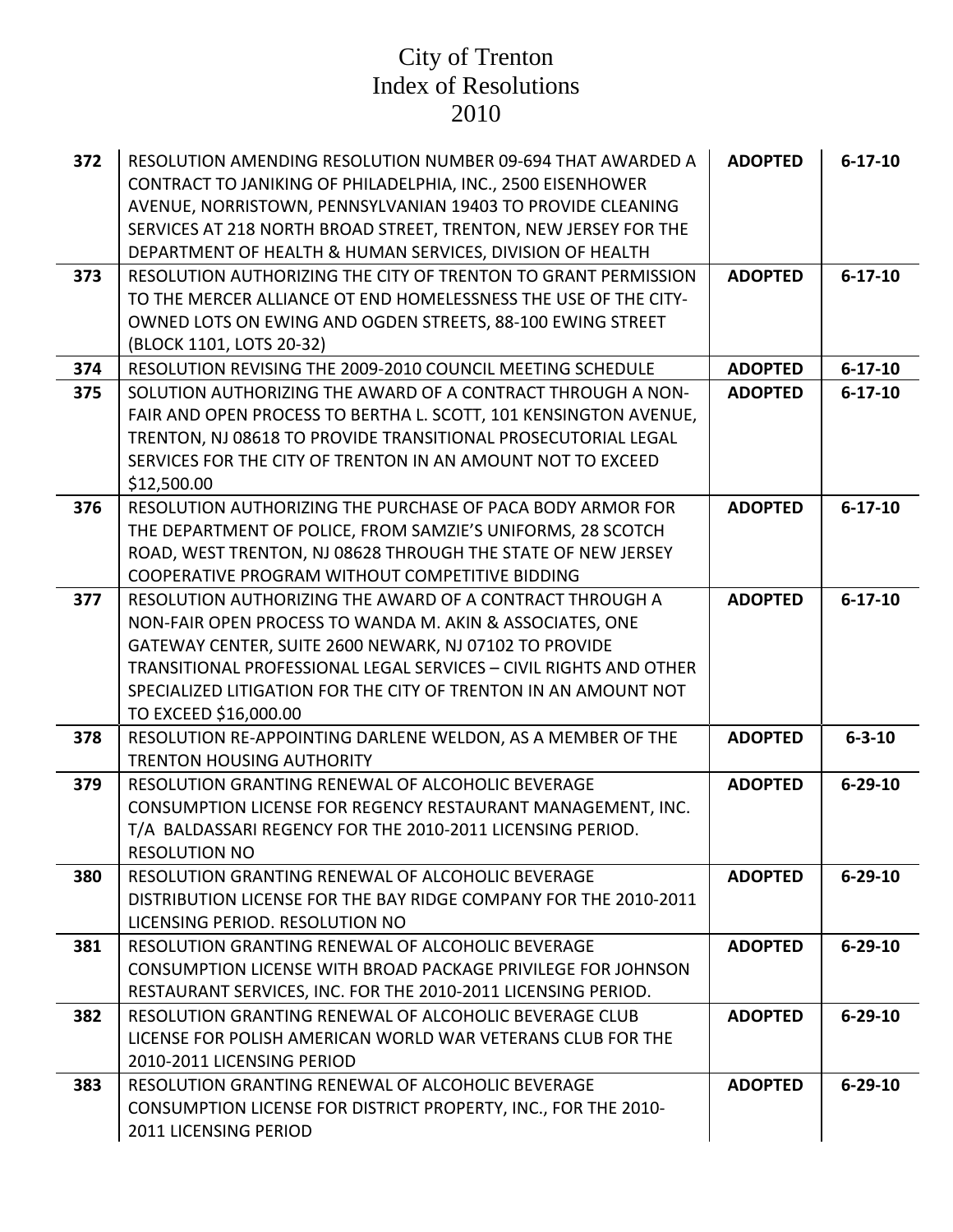| 384 | RESOLUTION ACCEPTING BID AND AWARDING CONTRACT TO RICKY SIMMS<br>CLEANING SERVICES, INC., 45 EARDLEY ROAD, EDISON, NEW JERSEY 08817<br>FOR THE PROVISION OF JANITORIAL CLEANING SERVICES AT 16 EAST<br>HANOVER STREET FOR THE DEPARTMENT OF HEALTH & HUMAN SERVICES,<br>DIVISION OF COMMUNITY RELATIONS & SOCIAL SERVICES (not to exceed<br>\$11,635.00                                                   | <b>ADOPTED</b> | $6 - 29 - 10$ |
|-----|-----------------------------------------------------------------------------------------------------------------------------------------------------------------------------------------------------------------------------------------------------------------------------------------------------------------------------------------------------------------------------------------------------------|----------------|---------------|
| 385 | RESOLUTION AUTHORIZING PAYMENT TO EDUCATION OUTWEIGHS THEM<br>ALL, 10 CROSSWICK COURT, TRENTON, NEW JERSEY 08610 FOR THE<br>PURCHASE OF T-SHIRTS FOR THE CITY OF TRENTON'S ANNUAL LITTER<br>MARCH BY THE DEPARTMENT OF PUBLIC WORKS (not to exceed<br>\$17,922.00                                                                                                                                         | <b>ADOPTED</b> | $6 - 29 - 10$ |
| 386 | RESOLUTION EXTENDING THE CONTRACT PURSUANT TO N.J.S.A. 40A:11-15<br>WITH MUNICIPAL MAINTENANCE COMPANY, 1352 TAYLORS LANE,<br>CINNAMINSON, NEW JERSEY 08077 TO PROVIDE ALTITUDE VALVE<br>MAINTENANCE SERVICES FOR THE DEPARTMENT OF PUBLIC WORKS,<br>WATER UTILITY (not to exceed \$42,340.00)                                                                                                            | <b>ADOPTED</b> | $6 - 29 - 10$ |
| 387 | RESOLUTION EXTENDING THE CONTRACT WITH ALLIED CONTROL<br>SERVICES, INC., 611 GARFIELD AVENUE P.O. BOX 234, WEST POINT, PA<br>19486 TO PROVIDE CHLORINE EQUIPMENT MAINTENANCE SERVICES FOR<br>THE DEPARTMENT OF PUBLIC WORKS, WATER UTILITY (not to exceed<br>\$53,390.00)                                                                                                                                 | <b>ADOPTED</b> | $6 - 29 - 10$ |
| 388 | RESOLUTION AUTHORIZING AMENDMENT #1 TO THE CONTRACT WITH<br>WHITMAN COMPANIES, 116 TICES LANE, UNIT B-1 EAST BRUNSWICK, NJ<br>08816, FOR PROFESSIONAL ENVIRONMENTAL ENGINEERING SERVICES<br>REGARDING ASBESTOS OVERSIGHT AT THE STORCELLA, CLINTON<br>COMMERCE CENTER AND SCARPATI SITES FOR THE DEPARTMENT OF<br>HOUSING & ECONOMIC DEVELOPMENT (not to exceed \$3,685.00)                               | <b>ADOPTED</b> | $6 - 29 - 10$ |
| 389 | RESOLUTION AUTHORIZING AN APPLICATION FOR A HIGHWAY SAFETY<br>GRANT FROM THE NEW JERSEY DIVISION OF HIGHWAY TRAFFIC SAFETY,<br>OVER THE LIMIT UNDER ARREST 2010 STATEWIDE CRACKDOWN                                                                                                                                                                                                                       | <b>ADOPTED</b> | $6 - 29 - 10$ |
| 390 | RESOLUTION AUTHORIZING AN APPLICATION FOR THE FY2010 EDWARD<br>BYRNE MEMORIAL JUSTICE ASSISTANCE RECOVERY GRANT FROM THE U.S.<br>DEPARTMENT OF JUSTICE, OFFICE OF JUSTICE PROGRAMS, BUREAU OF<br><b>JUSTICE ASSISTANCE</b>                                                                                                                                                                                | <b>ADOPTED</b> | $6 - 29 - 10$ |
| 391 | RESOLUTION ACCEPTING BID AND AWARDING CONTRACT TO MERCER<br>GENERAL WORKS COMPANY, LLC, 2401 PENNINGTON ROAD,<br>PENNINGTON, NEW JERSEY 08543 FOR THE FURNISHING AND DELIVERY OF<br>ALL LABOR EQUIPMENT AND MATERIALS FOR THE BUILDING<br>STABILIZATION AT THE STORCELLA SITE, 21 NOTTINGHAM WAY, TRENTON,<br>NEW JERSEY FOR THE DEPARTMENT OF HOUSING & ECONOMIC<br>DEVELOPMENT (not to exceed \$496,737 | <b>ADOPTED</b> | $6 - 29 - 10$ |
| 392 | RESOLUTION AUTHORIZING THE CANCELLATION OF GRANT BALANCES<br>FROM THE FEDERAL GOVERNMENT                                                                                                                                                                                                                                                                                                                  | <b>ADOPTED</b> | $6 - 29 - 10$ |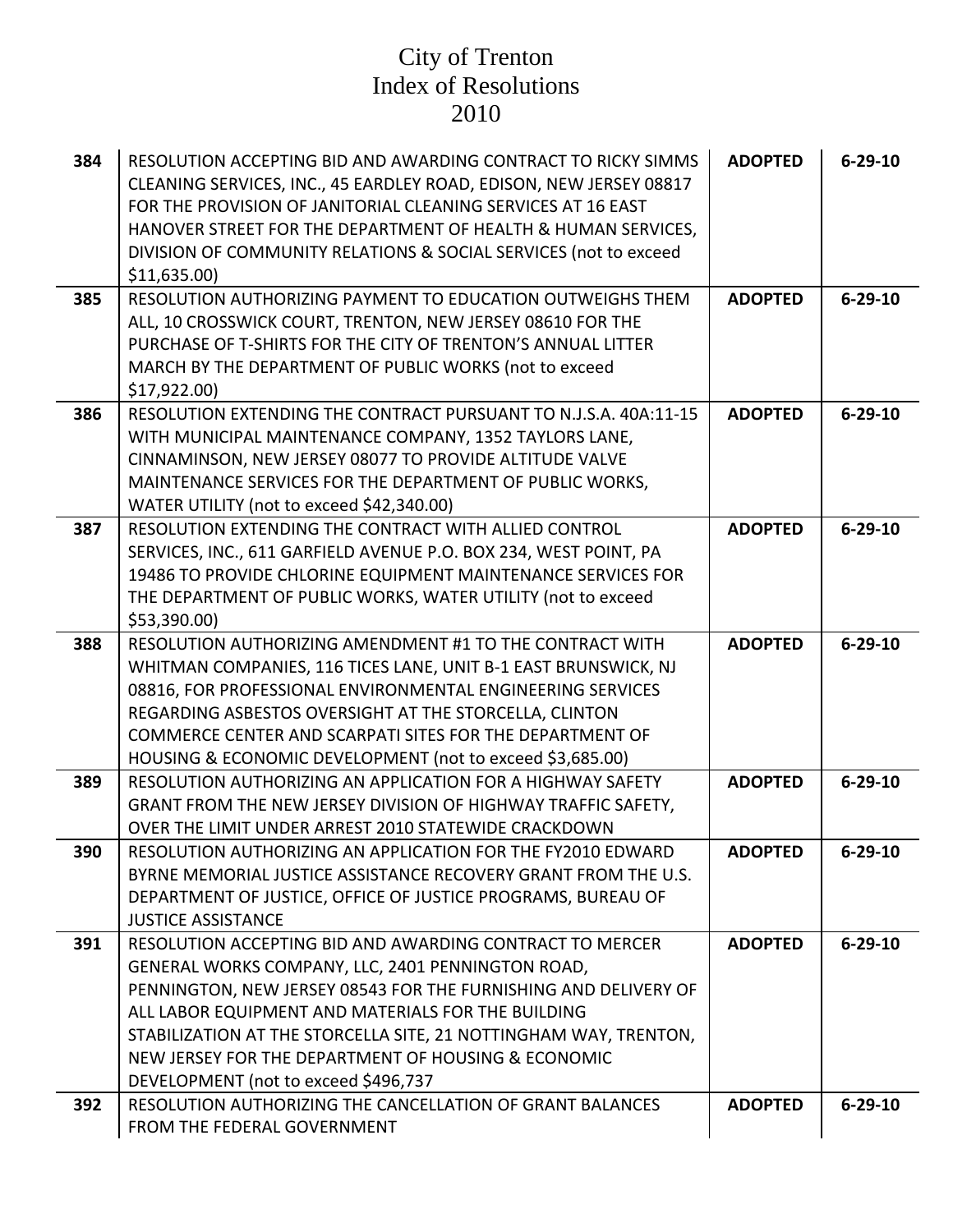| 393 | RESOLUTION AUTHORIZING THE CANCELLATION OF GRANT BALANCES<br>FROM THE STATE OF NEW JERSEY                                                                                                                                                                                                                                                                                                                                                     | <b>ADOPTED</b> | $6 - 29 - 10$ |
|-----|-----------------------------------------------------------------------------------------------------------------------------------------------------------------------------------------------------------------------------------------------------------------------------------------------------------------------------------------------------------------------------------------------------------------------------------------------|----------------|---------------|
| 394 | RESOLUTION AWARDING A CONTRACT ON AN EMERGENCY BASIS TO<br>MUNICIPAL INSPECTION CORPORATION, 183 WEST 4TH STREET, BAYONNE,<br>NEW JERSEY 07002 TO PROVIDE THIRD PARTY PRIVATE ON-SITE ELEVATOR<br>INSPECTIONS FOR THE DEPARTMENT OF INSPECTIONS                                                                                                                                                                                               | <b>ADOPTED</b> | $6 - 29 - 10$ |
| 395 | RESOLUTION AUTHORIZING A CONTRACT WITH WACKY GYM, 572 RIDGE<br>AVENUE HAMILTON, NEW JERSEY 08610, FOR SERVICES AS POOL<br>COORDINATOR, FOR THE DEPARTMENT OF RECREATION, NATURAL<br>RESOURCES & CULTURE POOL PROGRAM (not to exceed \$11,500.00)                                                                                                                                                                                              | <b>ADOPTED</b> | $6 - 29 - 10$ |
| 396 | RESOLUTION AUTHORIZING THE AWARD OF A CONTRACT TO ADPC, INC.<br>OF PRINCETON, NEW JERSEY 08543 TO DEVELOP A TIME TRACKING<br>APPLICATION FOR DEVELOPERS ESCROW STAFF REVIEW TIME FOR THE<br>DEPARTMENT OF HOUSING AND ECONOMIC DEVELOPMENT (not to<br>exceed \$6,840.00)                                                                                                                                                                      | <b>ADOPTED</b> | $6 - 29 - 10$ |
| 397 | RESOLUTION ACCEPTING BID AND AWARDING CONTRACT TO SILVERLANDS<br>SERVICE, INC., 4475 S. CLINTON AVENUE, SUITE 215, S. PLAINFIELD, NEW<br>JERSEY 07080 FOR THE FURNISHING AND DELIVERY OF ALL LABOR,<br>EQUIPMENT AND MATERIALS FOR LANDSCAPING AND SITE WORK<br>IMPROVEMENT OF THE CRESCENT WIRE SITE AT THE INTERSECTION OF<br>OLDEN AVENUE AND LAWRENCE STREET, TRENTON, NEW JERSEY FOR THE<br>DEPARTMENT OF HOUSING & ECONOMIC DEVELOPMENT | <b>ADOPTED</b> | $6 - 29 - 10$ |
| 398 | RESOLUTION AUTHORIZING AN AMENDMENT TO THE CONTRACT WHICH<br>WAS AWARDED THROUGH A FAIR AND OPEN PROCESS IN ACCORDANCE<br>WITH N.J.S.A. 19:44A-20.5. SEQ. TO DONALD ROSCOE BROWN, ATTORNEY<br>AT LAW, P.O. BOX 7411, WEST TRENTON, NEW JERSEY 08628 TO PROVIDE<br>PROFESSIONAL PUBLIC DEFENDERS SERVICES AT THE TRENTON MUNICIPAL<br>COURT FOR THE DEPARTMENT OF ADMINISTRATION                                                               | <b>ADOPTED</b> | $6 - 29 - 10$ |
| 399 | RESOLUTION AUTHORIZING THE AMENDMENT TO EXTEND THE CONTRACT<br>WITH CARMEN G. BELFORD, RN 1816 KUSER ROAD #7, HAMILTON NEW<br>JERSEY 08690 TO PROVIDE PROFESSIONAL PUBLIC HEALTH NURSING<br>SERVICES FOR THE DEPARTMENT OF HEALTH AND HUMAN SERVICES,<br><b>DIVISION OF HEALTH</b>                                                                                                                                                            | <b>ADOPTED</b> | $6 - 29 - 10$ |
| 400 | RESOLUTION AUTHORIZING AN AMENDMENT TO THE CONTRACT WHICH<br>WAS AWARDED THROUGH A FAIR AND OPEN PROCESS IN ACCORDANCE<br>WITH N.J.S.A 19:44A-20.5 ET SEQ WITH THE LAW OFFICES OF JOSEPH A.<br>ALACQUA, 112 JOHNSON ROAD, TURNERSVILLE, NJ 08012 TO PROVIDE<br>PROFESSIONAL LEGAL SERVICES                                                                                                                                                    | <b>ADOPTED</b> | $6 - 29 - 10$ |
| 401 | RESOLUTION AMENDING RESOLUTION #10-202 BETWEEN THE CITY OF<br>TRENTON, DEPARTMENT OF HEALTH AND HUMAN SERVICES, DIVISION OF<br>HEALTH, BOROUGH OF PRINCETON, AND PRINCETON TOWNSHIP TO<br>EXTEND THE SHARED SERVICES CONTRACT PERIOD FOR THE INTERIM<br><b>HEALTH OFFICE POSITION</b>                                                                                                                                                         | <b>ADOPTED</b> | $6 - 29 - 10$ |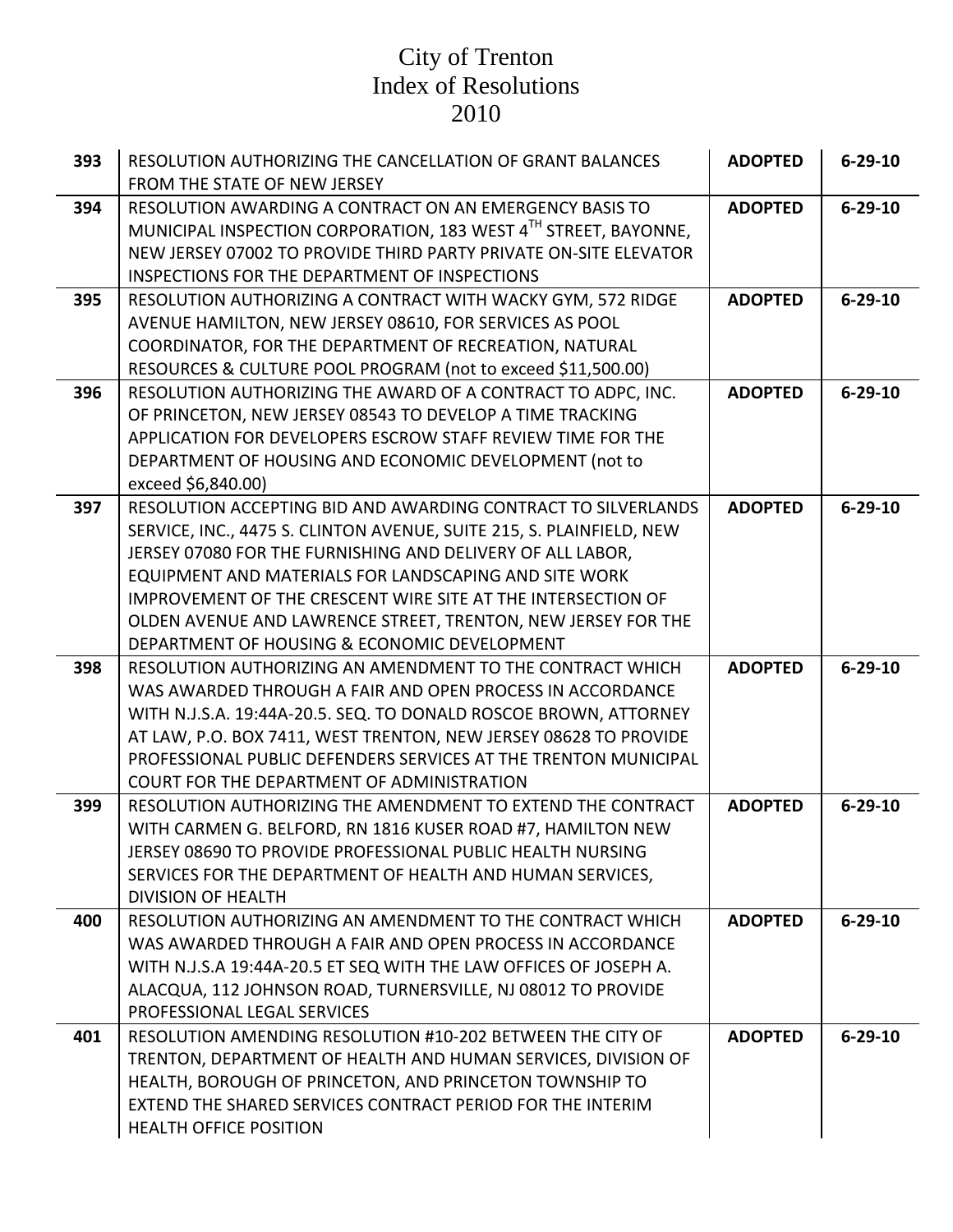| 402 | RESOLUTION OF THE CITY OF TRENTON DECLARING THE PROPERTY TAX<br>STRUCTURE OF THE STATE OF NEW JERSEY AND MERCER COUNTY AS<br>UNJUST, INEQUITABLE, AND IN VIOLATION OF THE RIGHTS AND<br>SENSIBILITY OF THE TAXPAYERS OF THE CITY OF TRENTON, AS<br><b>GUARANTEED BY THE NEW JERSEY CONSTITUTION AND AUTHORIZING AND</b><br>DIRECTING APPROPRIATE LEGAL ACTION TO RIGHT THIS INJUSTICE | <b>ADOPTED</b>  | $6 - 29 - 10$ |
|-----|---------------------------------------------------------------------------------------------------------------------------------------------------------------------------------------------------------------------------------------------------------------------------------------------------------------------------------------------------------------------------------------|-----------------|---------------|
| 403 | RESOLUTION EXTENDING THE CONTRACT WITH ALLIED CONTROL<br>SERVICES, INC., 611 GARFIELD AVENUE, P.O. BOX 234, WEST POINT, PA<br>19486 TO PROVIDE INSTRUMENTATION, CALIBRATION AND REPAIR<br>SERVICES FOR THE DEPARTMENT OF PUBLIC WORKS, WATER UTILITY (not<br>to exceed \$140,112.96)                                                                                                  | <b>DEFEATED</b> | $6 - 29 - 10$ |
| 404 | <b>RESOLUTION ACCEPTING BID AND AWARDING CONTRACT TO GILES &amp;</b><br>RANSOME, INC., DBA RANSOME CAT, 600 SOUTH EGG HARBOR ROAD,<br>HAMMONTON, NEW JERSEY 08037 FOR THE PROVISION OF GENERATOR<br>MAINTENANCE SERVICES FOR THE DEPARTMENT OF PUBLIC WORKS,<br>WATER UTILITY (not to exceed \$40,200.00)                                                                             | <b>DEFEATED</b> | $6 - 29 - 10$ |
| 405 | <b>RESOLUTION ACCEPTING BID AND AWARDING CONTRACT TO ABLE</b><br>CLEANING SERVICE OF N.J., LLC, 1313 NECK ROAD, BURLINGTON, NEW<br>JERSEY 08016 FOR THE PROVISION OF CLEANING SERVICES FOR THE<br>DEPARTMENT OF PUBLIC WORKS, WATER UTILITY DISTRIBUTION COMPLEX<br>LOCATED AT 333 COURTLAND STREET, TRENTON, NEW JERSEY (not to<br>exceed \$23,565.00)                               | <b>DEFEATED</b> | $6 - 29 - 10$ |
| 406 | RESOLUTION AUTHORIZING THE PURCHASE OF UPGRADES FOR THE SEWER<br>UTILITY'S WIRELESS NETWORK SYSTEM FOR THE DEPARTMENT OF PUBLIC<br>WORKS, SEWER UTILITY THROUGH THE STATE OF NEW JERSEY<br><b>COOPERATIVE PROGRAM WITH COMPETITIVE BIDDING</b>                                                                                                                                        | <b>DEFEATED</b> | $6 - 29 - 10$ |
| 407 | RESOLUTION AUTHORIZING THE AWARD OF A CONTRACT THROUGH A<br>FAIR AND OPEN PROCESS IN ACCORDANCE WITH N.J.S.A. 19:44A-20.5 ET.<br>SEQ. TO IVES EQUIPMENT CORPORATION, 601 CROTON ROAD, KING OF<br>PRUSSIA, PA 19406 FOR THE FURNISHING AND DELIVERY OF THREE (3) BI-<br>DIRECTIONAL KNIFE GATE VALVES FOR THE DEPARTMENT OF PUBLIC<br>WORKS, SEWER UTILITY (not to exceed \$24,204.00) | <b>ADOPTED</b>  | $6 - 29 - 10$ |
| 408 | RESOLUTION EXTENDING THE CONTRACT WITH ALL CLEAN BUILDING<br>SERVICES, INC., 990 SPRUCE STREET, LAWRENCEVILLE, NEW JERSEY 08648<br>TO PROVIDE CLEANING SERVICES AT THE PROPERTY EVIDENCE FACILITY,<br>225 NORTH CLINTON AVENUE, TRENTON, NEW JERSEY FOR THE<br>DEPARTMENT OF POLICE (not to exceed \$23,083.33)                                                                       | <b>DEFEATED</b> | $6 - 29 - 10$ |
| 409 | RESOLUTION AUTHORIZING AN AMENDMENT TO THE CONTRACT WHICH<br>WAS AWARDED THROUGH A FAIR AND OPEN PROCESS IN ACCORDANCE<br>WITH N.J.S.A. 19:44A-20.5 ET SEQ TO KNAPP, TRIMBOLI, & PRUSINOWSKI,<br>210 PARK AVENUE, THIRD FLOOR, FLORHAM PARK, NEW JERSEY 09732 TO<br>PROVIDE PROFESSIONAL LEGAL SERVICES REGARDING LABOR RELATED<br><b>MATTERS</b>                                     | <b>DEFEATED</b> | $6 - 29 - 10$ |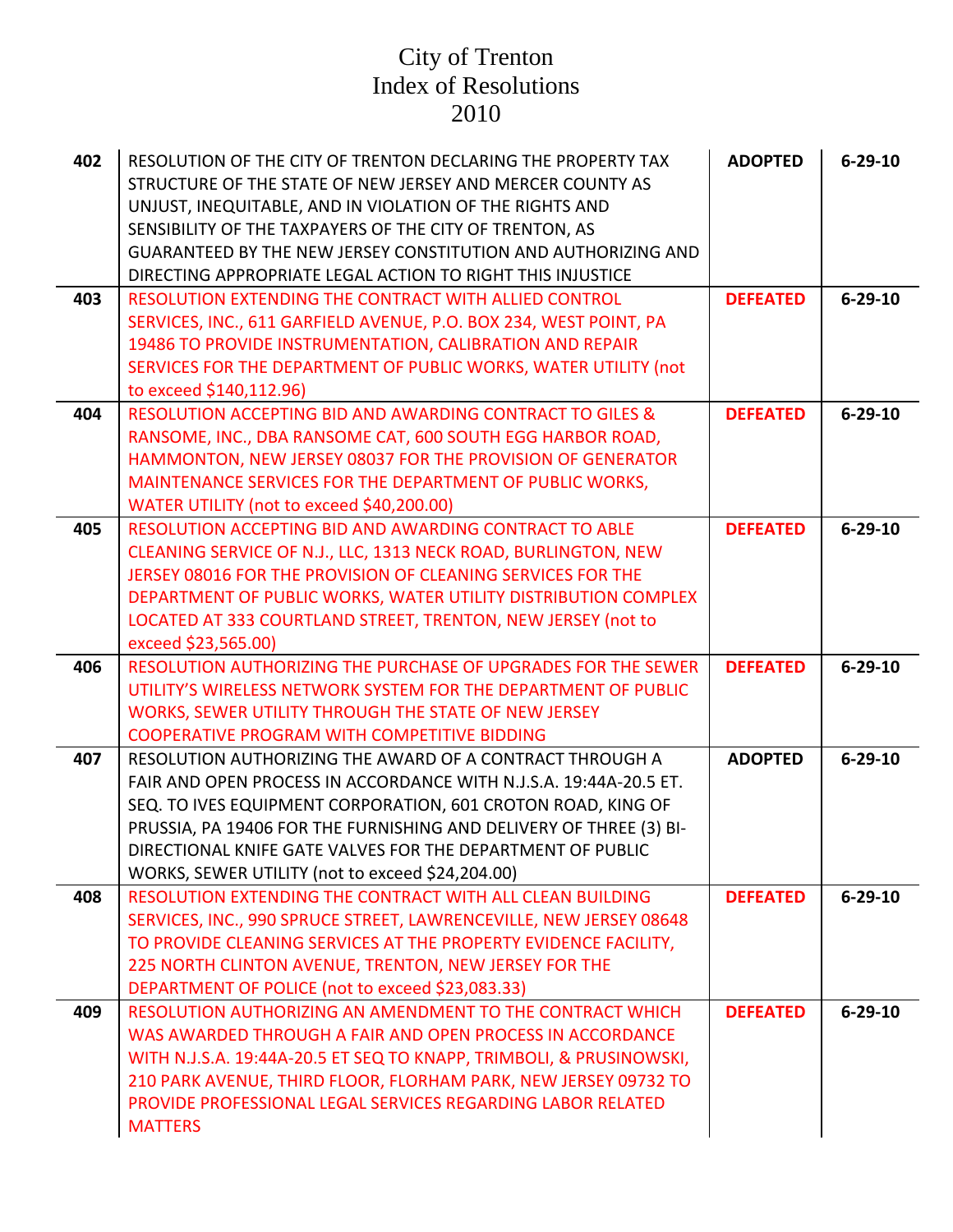| 410 | <b>RESOLUTION AUTHORIZING THE AWARD OF CONTRACT THROUGH A NON-</b>     | <b>DEFEATED</b> | $6 - 29 - 10$ |
|-----|------------------------------------------------------------------------|-----------------|---------------|
|     | FAIR AND OPEN PROCESS TO KNAPP, TRIMBOLI & PRUSINOWSKI, 210 PARK       |                 |               |
|     | AVENUE, THIRD FLOOR, FLORHAM PARK, NEW JERSEY 09732 TO PROVIDE         |                 |               |
|     | <b>TRANSITIONAL PROFESSIONAL LEGAL SERVICES -LABOR RELATED MATTERS</b> |                 |               |
|     | FOR THE CITY OF TRENTON IN AN AMOUNT NOT TO EXCEED \$90,000.00         |                 |               |
| 411 | <b>RESOLUTION AMENDING RESOLUTION NUMBER 10-205 THAT EXTENDED</b>      | <b>DEFEATED</b> | $6 - 29 - 10$ |
|     | THE CONTRACT WITH BLACKBOARD CONNECT, INC. (FORMERLY THE NTI           |                 |               |
|     | GROUP), 15301 VENTURA BOULEVARD, BUILDING B, SUITE 300, SHERMAN        |                 |               |
|     | OAKS, CA 91403 TO PROVIDE SUPPORT SERVICE FOR THE EMERGENCY            |                 |               |
|     | NOTIFICATION SYSTEMS FOR THE DEPARTMENT OF ADMINISTRATION,             |                 |               |
|     | DIVISION OF INFORMATION TECHNOLOGY                                     |                 |               |
| 412 | RESOLUTION AUTHORIZING THE AMENDMENT TO EXTEND THE CONTRACT            | <b>DEFEATED</b> | $6 - 29 - 10$ |
|     | WITH MYONGJA LEE, RN 64 ARROWHEAD DRIVE, BURLINGTON, NEW               |                 |               |
|     | JERSEY 08016 TO PROVIDE PROFESSIONAL PUBLIC HEALTH NURSING             |                 |               |
|     | SERVICES FOR THE DEPARTMENT OF HEALTH AND HUMAN SERVICES               |                 |               |
|     | <b>DIVISION OF HEALTH</b>                                              |                 |               |
| 413 | RESOLUTION AUTHORIZING THE AWARD OF A CONTRACT THROUGH A               | <b>DEFEATED</b> | $6 - 29 - 10$ |
|     | FAIR AND OPEN PROCESS IN ACCORDANCE WITH N.J.S.A 19:44A-20.5 ET        |                 |               |
|     | SEQ TO HATCH MOTT MACDONALD, 27 BLEEKER STREET, MILLBURN, NJ           |                 |               |
|     | 07041 TO PROVIDE PROFESSIONAL ENGINEERING SERVICES FOR THE             |                 |               |
|     | <b>CONSTRUCTION PHASE OF THE RESERVOIR COVER PROJECT FOR THE</b>       |                 |               |
|     | DEPARTMENT OF PUBLIC WORKS, WATER UTILITY                              |                 |               |
| 414 | RESOLUTION APPOINTING DEPUTY CITY CLERK FOR THE CITY OF TRENTON        | <b>ADOPTED</b>  | $6 - 3 - 10$  |
| 415 | RESOLUTION APPOINTING CITY CLERK FOR THE CITY OF TRENTON               | <b>ADOPTED</b>  | $6 - 3 - 10$  |
| 416 | RESOLUTION DESIGNATING 2010-2011 TRENTON CITY COUNCIL PRESIDENT        | <b>ADOPTED</b>  | $7 - 1 - 10$  |
| 417 | RESOLUTION DESIGNATION 2010-2011 TRENTON CITY COUNCIL VICE             | <b>ADOPTED</b>  | $7 - 1 - 10$  |
|     | PRESIDENT                                                              |                 |               |
| 418 | RESOLUTION OF THE CITY COUNCIL OF THE CITY OF TRENTON APPROVING        | <b>ADOPTED</b>  | $7 - 1 - 10$  |
|     | THE 2010-2011 SCHEDULE OF MEETINGS                                     |                 |               |
| 419 | RESOLUTION MAKING TEMPORARY CURRENT BUDGET APPROPRIATIONS              | <b>ADOPTED</b>  | $7 - 1 - 10$  |
|     | PRIOR TO THE FINAL ADOPTION OF THE FY 2011 MUNICIPAL BUDGET OF         |                 |               |
|     | THE CITY OF TRENTON, NEW JERSEY                                        |                 |               |
| 420 | RESOLUTION MAKING TEMPORARY UTILITY FUND APPROPRIATIONS PRIOR          | <b>ADOPTED</b>  | $7 - 1 - 10$  |
|     | TO THE FINAL ADOPTION OF THE FY 2011 MUNICIPAL UTILITY                 |                 |               |
| 421 | RESOLUTION AUTHORIZING AN AMENDMENT TO THE CONTRACT WHICH              | <b>ADOPTED</b>  | $7 - 1 - 10$  |
|     | WAS AWARDED THROUGH A FAIR AND OPEN PROCESS IN ACCORDANCE              |                 |               |
|     | WITH N.J.S.A. 19:44A-20.5 ET. SEQ. TO KNAPP, TRIMBOLI, & PRUSINOWSKI,  |                 |               |
|     | 210 PARK AVENUE, THIRD FLOOR, FLORHAM PARK, NEW JERSEY 09732 TO        |                 |               |
|     | PROVIDE PROFESSIONAL LEGAL SERVICES REGARDING LABOR RELATED            |                 |               |
|     | MATTERS (not to exceed \$150,000.00)                                   |                 |               |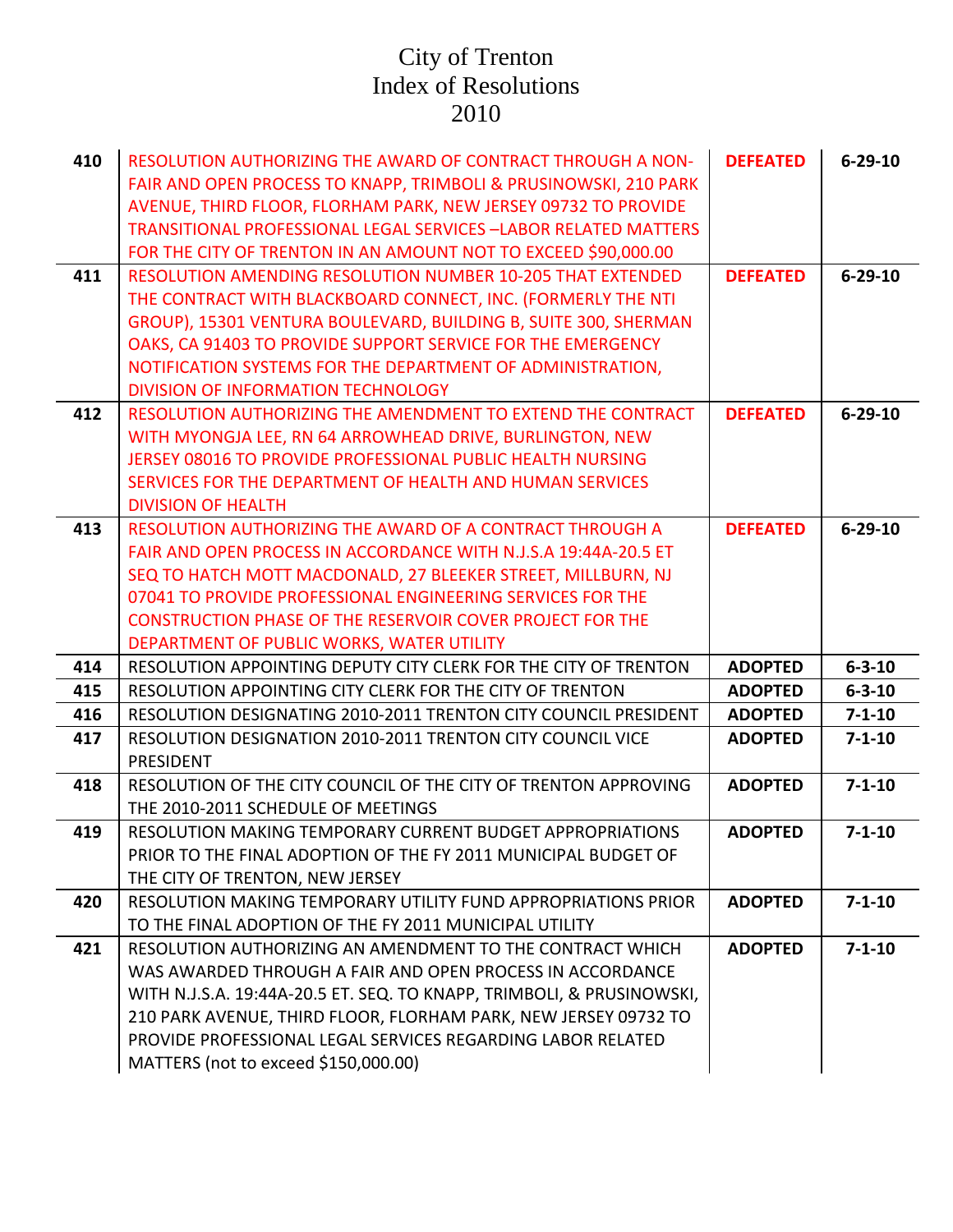| 422 | RESOLUTION AUTHORIZING THE CITY OF TRENTON TO SUBMIT AN           | <b>ADOPTED</b> | $7 - 8 - 10$ |
|-----|-------------------------------------------------------------------|----------------|--------------|
|     | APPLICATION AND TO ACCEPT AND DISBURSE FUNDS FROM THE NEW         |                |              |
|     | JERSEY HOUSING AND MORTGAGE FINANCE AGENCY'S CHOICES IN HOME      |                |              |
|     | OWNERSHIP INCENTIVES CREATED FOR EVERYONE PROGRAM FOR THE         |                |              |
|     | <b>CLINTON LOFTS AT 200 HAMILTON</b>                              |                |              |
| 423 | RESOLUTION AUTHORIZING THE AWARD OF A CONTRACT THROUGH A          | <b>ADOPTED</b> | $7 - 8 - 10$ |
|     | FAIR AND OPEN PROCESS IN ACCORDANCE WITH N.J.S.A. 19:44A-20.5 ET  |                |              |
|     | SEQ TO THE TRENTONIAN, 600 PERRY STREET, TRENTON, NEW JERSEY      |                |              |
|     | 08618 TO PROVIDE NEWSPAPER LEGAL NOTICES FOR THE CITY OF          |                |              |
|     | <b>TRENTON</b>                                                    |                |              |
| 424 | RESOLUTION MAKING TEMPORARY APPROPRIATIONS FOR INTEREST AND       | <b>ADOPTED</b> | $7 - 8 - 10$ |
|     | DEBT REDEMPTION CHARGES FOR THE UTILITY FUNDS PRIOR TO THE FINAL  |                |              |
|     | ADOPTION FY2011 BUDGET FOR THE CITY OF TRENTON                    |                |              |
| 425 | RESOLUTION MAKING TEMPORARY APPROPRIATIONS FOR INTEREST AND       | <b>ADOPTED</b> | $7 - 8 - 10$ |
|     | DEBT REDEMPTION CHARGES PRIOR TO THE FINAL ADOPTION OF THE        |                |              |
|     | FY2011 BUDGET FOR THE CITY OF TRENTON                             |                |              |
| 426 | RESOLUTION GRANTING RENEWAL OF ALCOHOLIC BEVERAGE                 | <b>ADOPTED</b> | $7 - 8 - 10$ |
|     | CONSUMPTION LICENSE FOR BOWENS ALVIN FOR THE 2010-2011            |                |              |
|     | LICENSING PERIOD (t/a Black Jack's Lounge, 428 Bridge Street)     |                |              |
| 427 | RESOLUTION GRANTING RENEWAL OF ALCOHOLIC BEVERAGE                 | <b>ADOPTED</b> | $7 - 8 - 10$ |
|     | CONSUMPTION LICENSE FOR LAS ESTRELLAS BAR, LLC FOR THE 2010-2011  |                |              |
|     | LICENSING PERIOD (1299 E. State Street)                           |                |              |
| 428 | RESOLUTION GRANTING RENEWAL OF ALCOHOLIC BEVERAGE                 | <b>ADOPTED</b> | $7 - 8 - 10$ |
|     | CONSUMPTION LICENSE FOR PERALTA, INC. FOR THE 2010-2011 LICENSING |                |              |
|     | PERIOD (t/a Romance Bar, 1 Jersey Street)                         |                |              |
| 429 | RESOLUTION GRANTING RENEWAL OF ALCOHOLIC BEVERAGE                 | <b>ADOPTED</b> | $7 - 8 - 10$ |
|     | CONSUMPTION LICENSE FOR THABTO, INC. FOR THE 2010-2011 LICENSING  |                |              |
|     | PERIOD (t/a McManimon's Pub, 151 Liberty Street)                  |                |              |
| 430 | RESOLUTION GRANTING RENEWAL OF ALCOHOLIC BEVERAGE                 | <b>ADOPTED</b> | $7 - 8 - 10$ |
|     | CONSUMPTION LICENSE FOR EL ENCANTO, LLC. FOR THE 2010-2011        |                |              |
|     | LICENSING PERIOD (t/a Dory's Diamond Bar, 554 Lamberton Street)   |                |              |
| 431 | RESOLUTION GRANTING RENEWAL OF ALCOHOLIC BEVERAGE                 | <b>ADOPTED</b> | $7 - 8 - 10$ |
|     | CONSUMPTION LICENSE FOR LARRY TAVERN, INC. FOR THE 2010-2011      |                |              |
|     | LICENSING PERIOD (965 New York Avenue)                            |                |              |
| 432 | RESOLUTION GRANTING RENEWAL OF ALCOHOLIC BEVERAGE                 | <b>ADOPTED</b> | $7 - 8 - 10$ |
|     | CONSUMPTION LICENSE FOR MAYRA M. FRIAS. FOR THE 2010-2011         |                |              |
|     | LICENSING PERIOD (t/a Giggles Bar & Grill, 2114 Liberty Street)   |                |              |
| 433 | RESOLUTION GRANTING RENEWAL OF ALCOHOLIC BEVERAGE                 | <b>ADOPTED</b> | $7 - 8 - 10$ |
|     | CONSUMPTION LICENSE FOR LAGUIRA, LLC. FOR THE 2010-2011 LICENSING |                |              |
|     | PERIOD (420-422 North Clinton Avenue)                             |                |              |
| 434 | RESOLUTION GRANTING RENEWAL OF ALCOHOLIC BEVERAGE LICENSE         | <b>ADOPTED</b> | $7 - 8 - 10$ |
|     | WITH BROAD PACKAGE PRIVILEGE FOR RANSOME GROUP, LLC. FOR THE      |                |              |
|     | 2010-2011 LICENSING PERIOD (t/a Championship Sports Bar &         |                |              |
|     | Grill/Liquors, 931 Chambers Street)                               |                |              |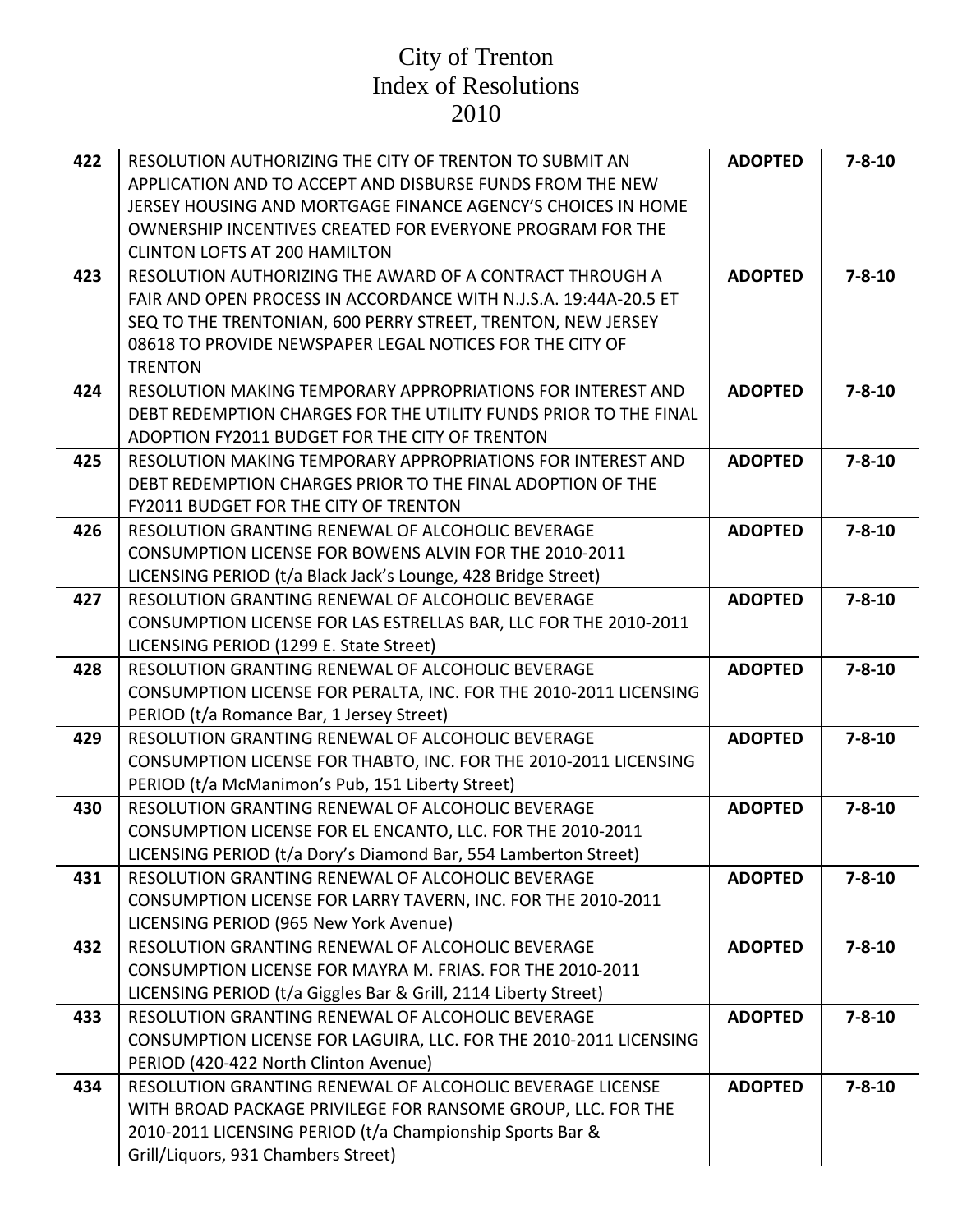| 435 | RESOLUTION GRANTING RENEWAL OF ALCOHOLIC BEVERAGE                                           | <b>ADOPTED</b> | $7 - 8 - 10$ |
|-----|---------------------------------------------------------------------------------------------|----------------|--------------|
|     | CONSUMPTION LICENSE FOR AROON JAY, INC. FOR THE 2010-2011                                   |                |              |
|     | LICENSING PERIOD (t/a The Paradise, 523 Hamilton Avenue)                                    |                |              |
| 436 | RESOLUTION GRANTING RENEWAL OF ALCOHOLIC BEVERAGE LICENSE                                   | <b>ADOPTED</b> | $7 - 8 - 10$ |
|     | WITH BROAD PACKAGE PRIVILEGE FOR ABREY, INC. FOR THE 2010-2011                              |                |              |
|     | <b>LICENSING PERIOD</b>                                                                     |                |              |
| 437 | RESOLUTION GRANTING RENEWAL OF ALCOHOLIC BEVERAGE                                           | <b>ADOPTED</b> | $7 - 8 - 10$ |
|     | CONSUMPTION LICENSE FOR QUIL TO INC. FOR THE 2010-2011 LICENSING                            |                |              |
|     | <b>PERIOD</b>                                                                               |                |              |
| 438 | RESOLUTION GRANTING RENEWAL OF ALCOHOLIC BEVERAGE                                           | <b>ADOPTED</b> | $7 - 8 - 10$ |
|     | CONSUMPTION LICENSE FOR JOHN DON, INC. FOR THE 2010-2011<br><b>LICENSING PERIOD</b>         |                |              |
| 439 | RESOLUTION GRANTING RENEWAL OF ALCOHOLIC BEVERAGE                                           | <b>ADOPTED</b> | $7 - 8 - 10$ |
|     | CONSUMPTION LICENSE FOR J & J LIQUOR BAR INC. FOR THE 2010-2011                             |                |              |
|     | <b>LICENSING PERIOD</b>                                                                     |                |              |
| 440 | RESOLUTION GRANTING RENEWAL OF ALCOHOLIC BEVERAGE                                           | <b>ADOPTED</b> | $7 - 8 - 10$ |
|     | CONSUMPTION LICENSE FOR FRANKYES RESTAURANT, INC. FOR THE 2010-                             |                |              |
|     | 2011 LICENSING PERIOD                                                                       |                |              |
| 441 | RESOLUTION GRANTING RENEWAL OF ALCOHOLIC BEVERAGE                                           | <b>ADOPTED</b> | $7 - 8 - 10$ |
|     | CONSUMPTION LICENSE FOR DENEVY, INC. FOR THE 2010-2011 LICENSING                            |                |              |
|     | <b>PERIOD</b>                                                                               |                |              |
| 442 | RESOLUTION GRANTING RENEWAL OF ALCOHOLIC BEVERAGE                                           | <b>ADOPTED</b> | $7 - 8 - 10$ |
|     | CONSUMPTION LICENSE FOR PD'S OUTFIELD, INC. FOR THE 2010-2011                               |                |              |
|     | <b>LICENSING PERIOD</b>                                                                     |                |              |
| 443 | RESOLUTION GRANTING RENEWAL OF ALCOHOLIC BEVERAGE                                           | <b>ADOPTED</b> | $7 - 8 - 10$ |
|     | CONSUMPTION LICENSE FOR ROMERO, WILBERT G. FOR THE 2010-2011                                |                |              |
|     | <b>LICENSING PERIOD</b>                                                                     |                |              |
| 444 | RESOLUTION GRANTING RENEWAL OF PLENTARY RETAIL DISTRIBUTION                                 | <b>ADOPTED</b> | $7 - 8 - 10$ |
|     | LICENSE NEW FAMILY LIQUORS AND WINES, INC (NOB & NOB) FOR THE<br>2010-2011 LICENSING PERIOD |                |              |
| 445 | RESOLUTION GRANTING RENEWAL OF PLENTARY RETAIL DISTRIBUTION                                 | <b>ADOPTED</b> | $7 - 8 - 10$ |
|     | LICENSE FOR NEW FAMILY LIQUORS AND WINES, INC. FOR THE 2010-2011                            |                |              |
|     | <b>LICENSING PERIOD</b>                                                                     |                |              |
| 446 | RESOLUTION AUTHORIZING THE AMENDMENT TO EXTEND THE CONTRACT                                 | <b>ADOPTED</b> | $7 - 8 - 10$ |
|     | WITH MYONGJA LEE, RN 64 ARROWHEAD DRIVE, BURLINGTON, NEW                                    |                |              |
|     | JERSEY 08016 TO PROVIDE PROFESSIONAL PUBLIC HEALTH NURSING                                  |                |              |
|     | SERVICES FOR THE DEPARTMENT OF HEALTH AND HUMAN SERVICES,                                   |                |              |
|     | DIVISION OF HEALTH (not to exceed \$19,110.00)                                              |                |              |
| 447 | RESOLUTION ACCEPTING BID AND AWARDING CONTRACT TO GILES &                                   | <b>ADOPTED</b> | $7 - 8 - 10$ |
|     | RANSOME, INC., DBA RANSOME CAT, 600 SOUTH EGG HARBOR ROAD,                                  |                |              |
|     | HAMMONTON, NEW JERSEY 08037 FOR THE PROVISION OF GENERATOR                                  |                |              |
|     | MAINTENANCE SERVICES FOR THE DEPARTMENT OF PUBLIC WORKS,                                    |                |              |
|     | WATER UTILITY (not to exceed \$40,200.00)                                                   |                |              |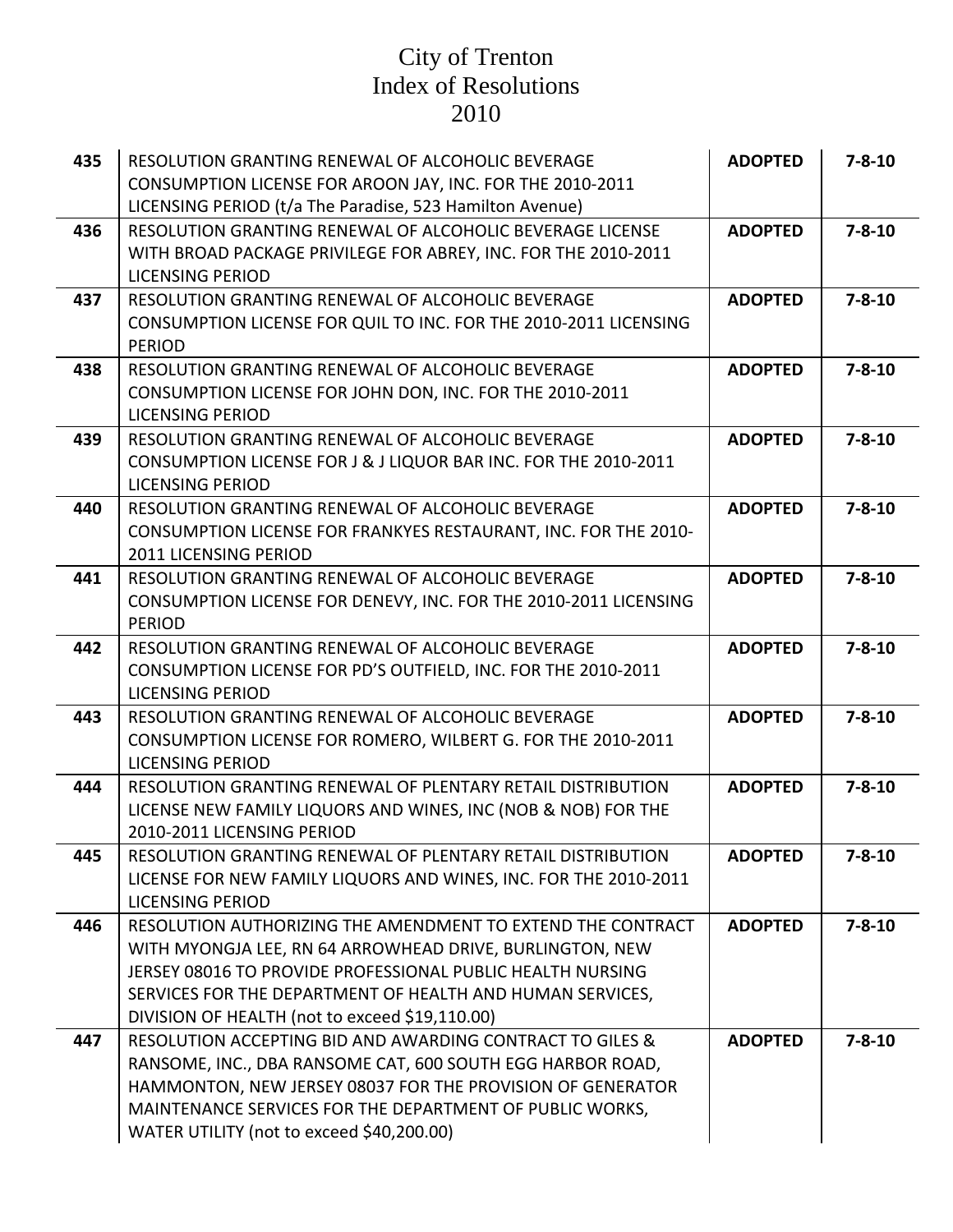| 448 | RESOLUTION EXTENDING THE CONTRACT WITH ALLIED CONTROL<br>SERVICES, INC., 611 GARFIELD AVENUE, P.O. BOX 234, WEST POINT, PA<br>19486 TO PROVIDE INSTRUMENTATION, CALIBRATION AND REPAIR<br>SERVICES FOR THE DEPARTMENT OF PUBLIC WORKS, WATER UTILITY (not<br>to exceed \$140,112.96)                                                                                                                                                                  | <b>ADOPTED</b>                                                                                | $7 - 8 - 10$  |
|-----|-------------------------------------------------------------------------------------------------------------------------------------------------------------------------------------------------------------------------------------------------------------------------------------------------------------------------------------------------------------------------------------------------------------------------------------------------------|-----------------------------------------------------------------------------------------------|---------------|
| 449 | RESOLUTION ACCEPTING BID AND AWARDING CONTRACT TO ABLE<br>CLEANING SERVICE OF N.J., LLC, 1313 NECK ROAD, BURLINGTON, NEW<br>JERSEY 08016 FOR THE PROVISION OF CLEANING SERVICES FOR THE<br>DEPARTMENT OF PUBLIC WORKS, WATER UTILITY DISTRIBUTION COMPLEX<br>LOCATED AT 333 COURTLAND STREET, TRENTON, NEW JERSEY (not to<br>exceed \$23,565.00)                                                                                                      | <b>ADOPTED</b>                                                                                | $7 - 8 - 10$  |
| 450 | AUTHORIZING A MEETING WHICH EXCLUDES THE PUBLIC                                                                                                                                                                                                                                                                                                                                                                                                       | <b>ADOPTED</b>                                                                                | $7 - 8 - 10$  |
| 451 | RESOLUTION AUTHORIZING SETTLEMENT OF A CIVIL SUIT IN THE MATTER<br>OF BRYANT GILLIAM v. CITY OF TRENTON IN THE TOTAL AMOUNT OF<br>\$30,000.00                                                                                                                                                                                                                                                                                                         | <b>ADOPTED</b>                                                                                | $7 - 8 - 10$  |
| 452 | <b>VOID</b>                                                                                                                                                                                                                                                                                                                                                                                                                                           | <b>VOID</b>                                                                                   | <b>VOID</b>   |
| 453 | RESOLUTION AUTHORIZING PAYMENT TO LAWMEN SUPPLY COMPANY OF<br>NEW JERSEY, 5521 WHITEHORSE PIKE, EGG HARBOR CITY, NEW JERSEY<br>08215 FOR AN OBLIGATION INCURRED WITHOUT APPROPRIATE<br>AUTHORIZATION BY THE DEPARTMENT OF POLICE. (total amount<br>\$12,864.90                                                                                                                                                                                        | <b>DETERMINE</b><br>D<br><b>UNNECESSA</b><br><b>RY BY</b><br><b>ADMINISTR</b><br><b>ATION</b> | $7 - 8 - 10$  |
| 454 | RESOLUTION AUTHORIZING THE AWARD OF A CONTRACT THROUGH A<br>FAIR AND OPEN PROCESS IN ACCORDANCE WITH N.J.S.A. 19:44A-20.5 ET<br>SEQ. TO HATCH MOTT MACDONALD, 27 BLEEKER STREET, MILLBURN, NJ<br>07041 TO PROVIDE PROFESSIONAL ENGINEERING SERVICES FOR THE<br><b>CONSTRUCTION PHASE OF THE RESERVOIR COVER PROJECT FOR THE</b><br>DEPARTMENT OF PUBLIC WORKS, WATER UTILITY. (not to exceed<br>\$524,000.00)                                         | <b>ADOPTED</b>                                                                                | $8 - 5 - 10$  |
| 455 | RESOLUTION ADOPTING A PRELIMINARY TAX LEVY FOR FISCAL YEAR 2011<br>TO GENERATE 2010 3RD AND 4TH QUARTER TAX BILLS                                                                                                                                                                                                                                                                                                                                     | <b>ADOPTED</b>                                                                                | $7 - 13 - 10$ |
| 456 | RESOLUTION AUTHORIZING AN AWARD OF A CONTRACT WITH DR. LARRY<br>PETTIS, MD, 204 DALE ROAD, WESTHAMPTON, NEW JERSEY 08060-5516<br>TO PROVIDE PROFESSIONAL MEDICAL SERVICES TO REPRESENT THE CITY<br>OF TRENTON IN THE DEVELOPMENT AND COMPLIANCE                                                                                                                                                                                                       | <b>ADOPTED</b>                                                                                | $7 - 13 - 10$ |
| 457 | RESOLUTION AUTHORIZING AN AWARD OF A CONTRACT WITH WINDSOR<br>MEDICAL CENTER PEDIATRICS, INC. (DR. NESTOR YEPES, MD), 339<br>PRINCETON HIGHTSTOWN ROAD, BUILDING B, CRANBURY, NEW JERSEY<br>08512 TO PROVIDE PROFESSIONAL MEDICAL SERVICES TO REPRESENT THE<br>CITY OF TRENTON IN THE DEVELOPMENT AND COMPLIANCE OF MEDICAL<br>POLICIES AND DIRECTIVES IN THE CARE OF CHILDREN FOR THE<br>DEPARTMENT OF HEALTH AND HUMAN SERVICES, DIVISION OF HEALTH | <b>ADOPTED</b>                                                                                | $7 - 13 - 10$ |
| 458 | AUTHORIZING A MEETING WHICH EXCLUDES THE PUBLIC                                                                                                                                                                                                                                                                                                                                                                                                       | <b>ADOPTED</b>                                                                                | $7 - 13 - 10$ |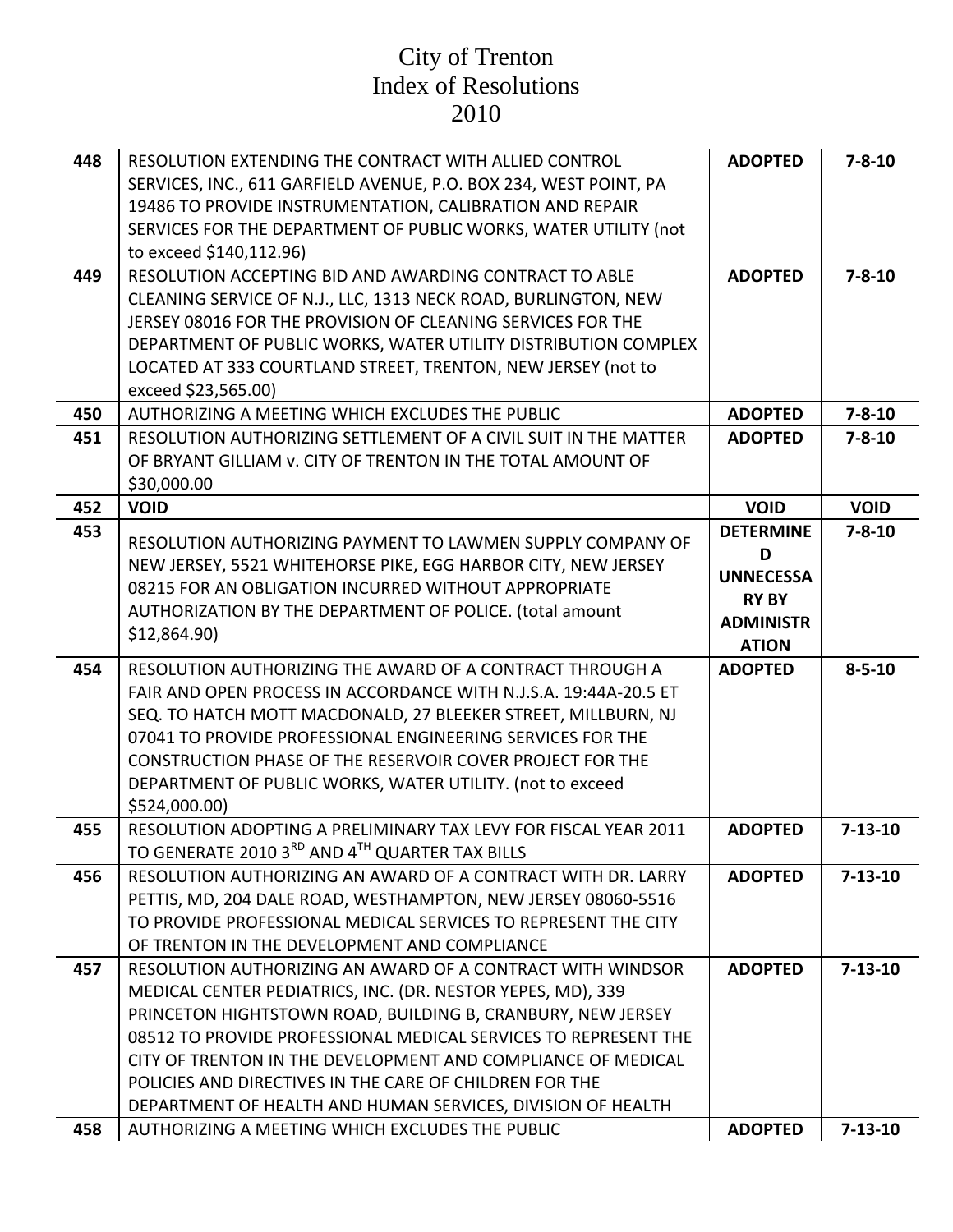| 459 | RESOLUTION DETERMINING THE FORM AND OTHER DETAILS OF NOT<br>EXCEEDING \$2,500,000 GENERAL IMPROVEMENT BONDS SERIES 2010, OF<br>THE CITY OF TRENTON IN THE COUNTY OF MERCER, NEW JERSEY, AND<br>PROVIDING FOR THIS SALE TO THE NEW JERSEY ENVIRONMENTAL<br><b>INFRASTRUCTURE TRUST AND THE STATE OF NEW JERSEY PURSUANT TO</b><br>THE 2010 NEW JERSEY ENVIRONMENTAL INFRASTRUCTURE TRUST<br>FINANCING PROGRAM. (SEWER)                                                                                                            | <b>ADOPTED</b> | $8 - 5 - 10$ |
|-----|----------------------------------------------------------------------------------------------------------------------------------------------------------------------------------------------------------------------------------------------------------------------------------------------------------------------------------------------------------------------------------------------------------------------------------------------------------------------------------------------------------------------------------|----------------|--------------|
| 460 | RESOLUTION PROVIDING FOR THE COMBINATION OF GENERAL<br><b>IMPROVEMENT BONDS OF THE CITY OF TRENTON IN THE COUNTY OF</b><br>MERCER, NEW JERSEY INTO A SINGLE ISSUE OF BONDS AGGREGATING<br>\$2,500,000 IN PRINCIPAL AMOUNT. (SEWER)                                                                                                                                                                                                                                                                                               | <b>ADOPTED</b> | $8 - 5 - 10$ |
| 461 | RESOLUTION DETERMINING THE FORM AND OTHER DETAILS OF NOT<br>EXCEEDING \$13,700,000 GENERAL IMPROVEMENT BONDS SERIES 2010, OF<br>THE CITY OF TRENTON IN THE COUNTY OF MERCER, NEW JERSEY, AND<br>PROVIDING FOR THIS SALE TO THE NEW JERSEY ENVIRONMENTAL<br>INFRASTRUCTURE TRUST AND THE STATE OF NEW JERSEY PURSUANT TO<br>THE 2010 NEW JERSEY ENVIRONMENTAL INFRASTRUCTURE TRUST<br>FINANCING PROGRAM. (WATER                                                                                                                   | <b>ADOPTED</b> | $8 - 5 - 10$ |
| 462 | RESOLUTION PROVIDING FOR THE COMBINATION OF CERTAIN ISSUES OF<br>GENERAL IMPROVEMENTS BONDS OF THE CITY OF TRENTON, IN THE<br>COUNTY OF MERCER, NEW JERSEY INTO A SINGLE ISSUE OF BONDS<br>AGGREGATING \$13,700,000 IN PRINCIPAL AMOUNT FOR SALE TO THE NEW<br>JERSEY ENVIRONMENTAL INFRASTRUCTURE TRUST. (WATER                                                                                                                                                                                                                 | <b>ADOPTED</b> | $8 - 5 - 10$ |
| 463 | RESOLUTION OF THE CITY OF TRENTON IN THE COUNTY OF MERCER, NEW<br>JERSEY DECLARING ITS OFFICIAL INTENT TO REIMBURSE EXPENDITURES<br>FOR PROJECT COSTS FROM PROCEEDS OF DEBT OBLIGATIONS IN<br>CONNECTION WITH THE CITY'S PARTICIPATION IN THE 2010 NEW JERSEY<br>ENVIRONMENTAL INFRASTRUCTURE FINANCING PROGRAM.<br>$($2,500,000.00 - SEWER)$                                                                                                                                                                                    | <b>ADOPTED</b> | $8 - 5 - 10$ |
| 464 | RESOLUTION OF THE CITY OF TRENTON, IN THE COUNTY OF MERCER, NEW<br>JERSEY DECLARING ITS OFFICIAL INTENT TO REIMBURSE EXPENDITURES<br>FOR PROJECT COSTS FROM PROCEEDS OF DEBT OBLIGATION IN<br>CONNECTION WITH THE CITY'S PARTICIPATION IN THE 2010 NEW JERSEY<br>ENVIRONMENTAL INFRASTRUCTURE FINANCING PROGRAM.<br>(\$13,700,000.00 - WATER)                                                                                                                                                                                    | <b>ADOPTED</b> | $8 - 5 - 10$ |
| 465 | RESOLUTION AUTHORIZING THE EXECUTION AND DELIVERY OF LOAN<br>AGREEMENTS TO BE EXECUTED BY THE CITY OF TRENTON, IN THE COUNTY<br>OF MERCER, NEW JERSEY AND EACH OF THE NEW JERSEY<br>ENVIRONMENTAL INFRASTRUCTURE TRUST AND THE STATE OF NEW<br>JERSEY, ACTING BY AND THROUGH THE DEPARTMENT OF<br>ENVIRONMENTAL PROTECTION AND FURTHER AUTHORIZING THE<br>EXECUTION AND DELIVERY OF AN ESCROW AGREEMENT, ALL PURSUANT<br>TO THE 2010 NEW JERSEY ENVIRONMENTAL INFRASTRUCTURE TRUST<br>FINANCING PROGRAM (\$2,500,000.00 - SEWER) | <b>ADOPTED</b> | $8 - 5 - 10$ |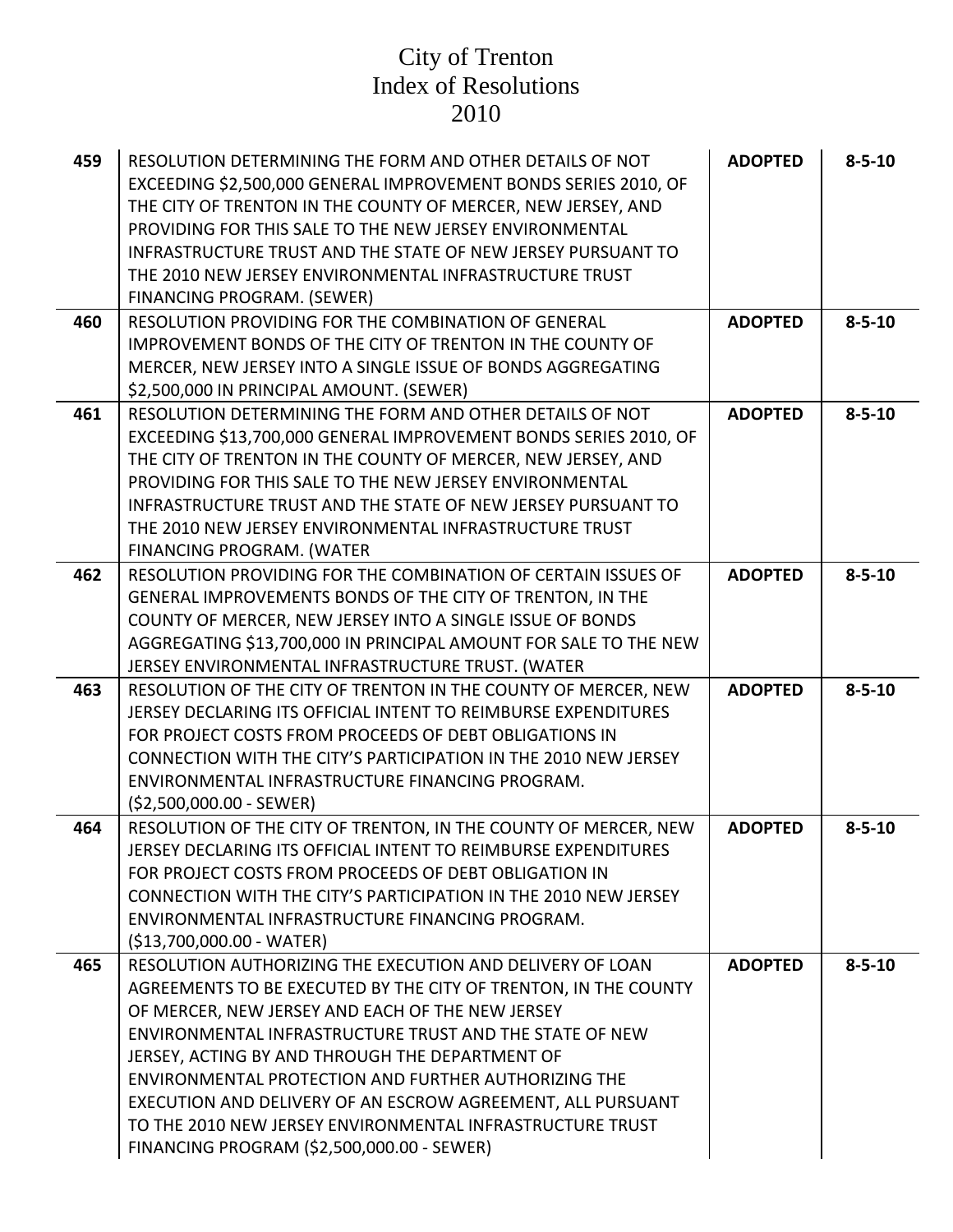| 466 | RESOLUTION AUTHORIZING THE EXECUTION AND DELIVERY OF LOAN<br>AGREEMENTS TO BE EXECUTED BY THE CITY OF TRENTON, IN THE COUNTY<br>OF MERCER, NEW JERSEY AND EACH OF THE NEW JERSEY<br>ENVIRONMENTAL INFRASTRUCTURE TRUST AND THE STATE OF NEW<br>JERSEY, ACTING BY AND THROUGH THE DEPARTMENT OF<br>ENVIRONMENTAL PROTECTION AND FURTHER AUTHORIZING THE<br>EXECUTION AND DELIVERY OF AN ESCROW AGREEMENT, ALL PURSUANT<br>TO THE 2010 NEW JERSEY ENVIRONMENTAL INFRASTRUCTURE TRUST<br>FINANCING PROGRAM (\$13,700,000.00 - WATER) | <b>ADOPTED</b>  | $8 - 5 - 10$  |
|-----|-----------------------------------------------------------------------------------------------------------------------------------------------------------------------------------------------------------------------------------------------------------------------------------------------------------------------------------------------------------------------------------------------------------------------------------------------------------------------------------------------------------------------------------|-----------------|---------------|
| 467 | RESOLUTION ACCEPTING BID AND AWARDING CONTRACT TO H. LIEDTKA<br>COMPANY. INC., 340 PATTERSON AVENUE, SUITE B, HAMILTON                                                                                                                                                                                                                                                                                                                                                                                                            | <b>ADOPTED</b>  | $7 - 15 - 10$ |
|     | TOWNSHIP, NEW JERSEY 08610 FOR THE FURNISHING AND DELIVERY OF                                                                                                                                                                                                                                                                                                                                                                                                                                                                     |                 |               |
|     | DENSE GRADED AGGREGATE BASE COURSE MATERIAL (DGABC), FOR THE                                                                                                                                                                                                                                                                                                                                                                                                                                                                      |                 |               |
|     | DEPARTMENT OF PUBLIC WORKS, WATER UTILITY                                                                                                                                                                                                                                                                                                                                                                                                                                                                                         |                 |               |
| 468 | RESOLUTION ACCEPTING BID AND AWARDING CONTRACT TO LE-ED                                                                                                                                                                                                                                                                                                                                                                                                                                                                           | <b>ADOPTED</b>  | $7 - 15 - 10$ |
|     | CONSTRUCTION, INC., T/A LE-ED CONCRETE & SUPPLY COMPANY, 1609                                                                                                                                                                                                                                                                                                                                                                                                                                                                     |                 |               |
|     | LAKEWOOD ROAD, TOMS RIVER, NEW JERSEY 08755 FOR THE FURNISHING                                                                                                                                                                                                                                                                                                                                                                                                                                                                    |                 |               |
|     | AND DELIVERY ON AN AS NEEDED BASIS CONCRETE SAND FOR THE                                                                                                                                                                                                                                                                                                                                                                                                                                                                          |                 |               |
|     | DEPARTMENT OF PUBLIC WORKS, WATER UTILITY                                                                                                                                                                                                                                                                                                                                                                                                                                                                                         |                 |               |
| 469 | RESOLUTION ACCEPTING BID AND AWARDING CONTRACT TO ORIENTAL<br>PACIFIC MAINTENANCE COMPANY, INC., 1 LESTBRIDGE PLAZA, SUITE 4,                                                                                                                                                                                                                                                                                                                                                                                                     | <b>DEFEATED</b> | $7 - 27 - 10$ |
|     | MAHWAH, NEW JERSEY 07430 TO PROVIDE CLEANING SERVICES AT THE                                                                                                                                                                                                                                                                                                                                                                                                                                                                      |                 |               |
|     | POLICE DISTRICT BUILDINGS LOCATED AT 660 ARTISAN STREET (WEST) AND                                                                                                                                                                                                                                                                                                                                                                                                                                                                |                 |               |
|     | 1102 GREENWOOD AVENUE (EAST) FOR THE DEPARTMENT OF POLICE. (not                                                                                                                                                                                                                                                                                                                                                                                                                                                                   |                 |               |
|     | to exceed \$27,740.00)                                                                                                                                                                                                                                                                                                                                                                                                                                                                                                            |                 |               |
| 470 | RESOLUTION GRANTING RENEWAL OF ALCOHOLIC BEVERAGE                                                                                                                                                                                                                                                                                                                                                                                                                                                                                 | <b>ADOPTED</b>  | $7 - 15 - 10$ |
|     | CONSUMPTION LICENSE FOR THE 2010-2011 LICENSING PERIODS (Charlie                                                                                                                                                                                                                                                                                                                                                                                                                                                                  |                 |               |
|     | Fish's Lounge, Inc.)                                                                                                                                                                                                                                                                                                                                                                                                                                                                                                              |                 |               |
| 471 | RESOLUTION GRANTING RENEWAL OF ALCOHOLIC BEVERAGE                                                                                                                                                                                                                                                                                                                                                                                                                                                                                 | <b>ADOPTED</b>  | $7 - 15 - 10$ |
|     | CONSUMPTION LICENSE FOR THE 2010-2011 LICENSING PERIOD (Olden<br>Ave. Clubhouse LTD                                                                                                                                                                                                                                                                                                                                                                                                                                               |                 |               |
| 472 | RESOLUTION AMENDING RESOLUTION 10-445 "GRANTING RENEWAL OF                                                                                                                                                                                                                                                                                                                                                                                                                                                                        | <b>ADOPTED</b>  | $7 - 15 - 10$ |
|     | ALCOHOLIC BEVERAGE DISTRIBUTION LICENSE FOR THE NEW FAMILY                                                                                                                                                                                                                                                                                                                                                                                                                                                                        |                 |               |
|     | LIQUORS AND WINES, INC. FOR THE 2010-2011 LICENSING PERIOD                                                                                                                                                                                                                                                                                                                                                                                                                                                                        |                 |               |
| 473 | RESOLUTION AUTHORIZING THE APPOINTMENT OF LOURDES RODRIGUEZ                                                                                                                                                                                                                                                                                                                                                                                                                                                                       | <b>ADOPTED</b>  | $7 - 15 - 10$ |
|     | AS CUSTODIAN OF THE OFFICE OF THE CITY CLERK'S PETTY CASH FUND                                                                                                                                                                                                                                                                                                                                                                                                                                                                    |                 |               |
|     | REPLACING JUANITA M. JOYNER                                                                                                                                                                                                                                                                                                                                                                                                                                                                                                       |                 |               |
| 474 | RESOLUTION GRANTING RENEWAL OF ALCOHOLIC BEVERAGE                                                                                                                                                                                                                                                                                                                                                                                                                                                                                 | <b>ADOPTED</b>  | $7 - 15 - 10$ |
|     | CONSUMPTION LICENSE FOR MARIA AND DAUGHTERS, LLC FOR THE 2008-                                                                                                                                                                                                                                                                                                                                                                                                                                                                    |                 |               |
|     | 2009, 2009-2010 AND 2010-2011 LICENSING PERIODS                                                                                                                                                                                                                                                                                                                                                                                                                                                                                   |                 |               |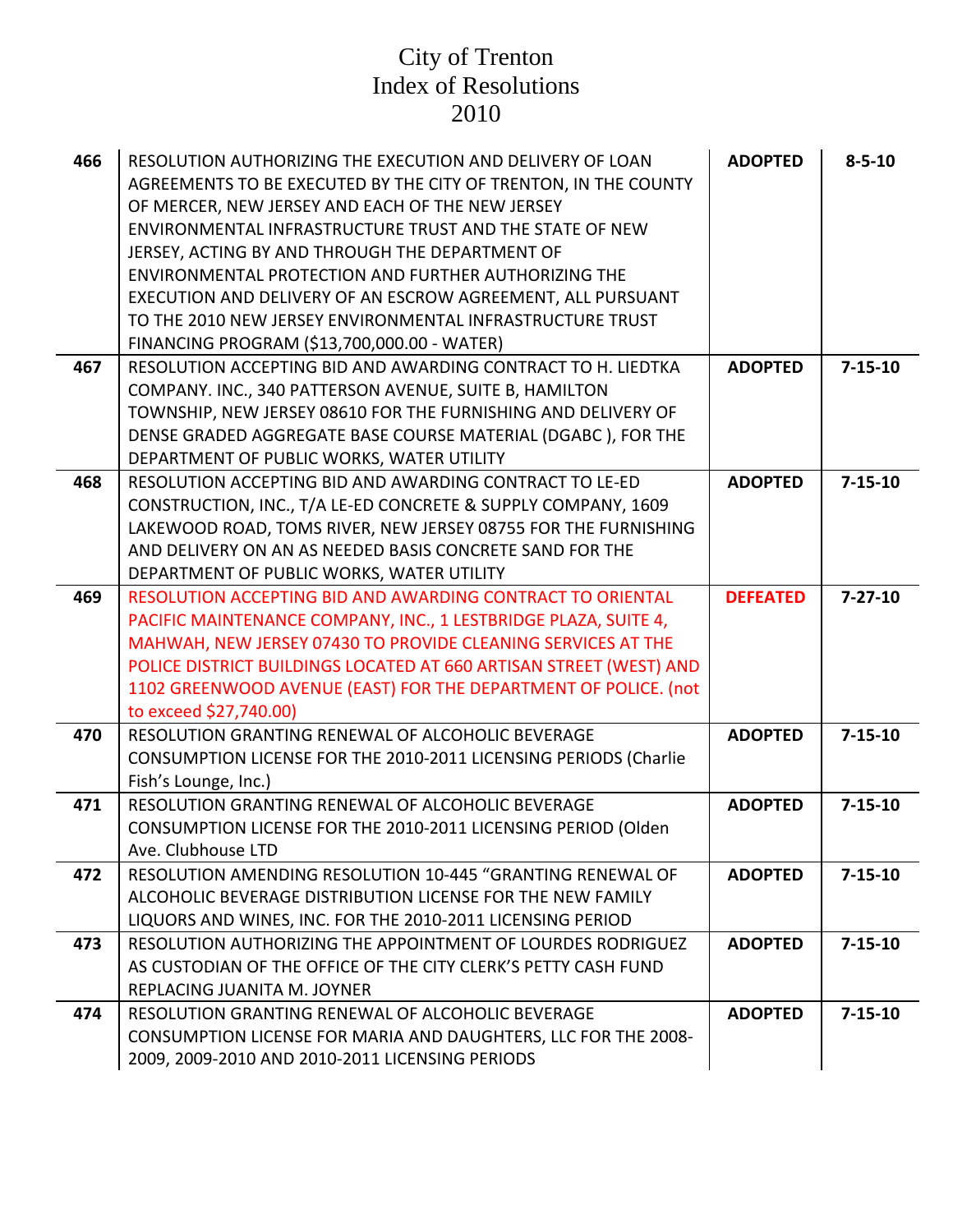| 475 | RESOLUTION AUTHORIZING THE PURCHASE OF UPGRADES FOR THE SEWER<br>UTILITY'S WIRELESS NETWORK SYSTEM FOR THE DEPARTMENT OF PUBLIC<br>WORKS, SEWER UTILITY THROUGH THE STATE OF NEW JERSEY<br>COOPERATIVE PROGRAM WITHOUT COMPETITIVE BIDDING. (not to exceed<br>\$39,936.00)                                                                                                                                                                                                                                                       | <b>ADOPTED</b> | $8 - 5 - 10$ |
|-----|----------------------------------------------------------------------------------------------------------------------------------------------------------------------------------------------------------------------------------------------------------------------------------------------------------------------------------------------------------------------------------------------------------------------------------------------------------------------------------------------------------------------------------|----------------|--------------|
| 476 | RESOLUTION ACCEPTING BID AND AWARDING CONTRACT TO GREER<br>INDUSTRIES, INC., P.O. BOX 1900, MORGANTOWN, WEST VIRGINIA 26507-<br>1900 TO PROVIDE QUICKLIME FOR THE DEPARTMENT OF PUBLIC WORKS,<br>WATER UTILITY. (not to exceed \$106,050.50)                                                                                                                                                                                                                                                                                     | <b>ADOPTED</b> | $8 - 5 - 10$ |
| 477 | RESOLUTION ACCEPTING BID AND AWARDING CONTRACT TO<br>ENVIROGREEN CHEMICALS, LLC, 396 SYCAMORE LAND, GAHANNA, OHIO<br>43230 TO PROVIDE POWDER ACTIVATED CARBON FOR THE DEPARTMENT<br>OF PUBLIC WORKS, WATER UTILITY. (not to exceed                                                                                                                                                                                                                                                                                               | <b>ADOPTED</b> | $8 - 5 - 10$ |
| 478 | RESOLUTION ACCEPTING BID AND AWARDING CONTRACT TO GEORGE S.<br>COYNE CHEMICAL COMPANY, INC., 3015 STATE ROAD, CROYDON,<br>PENNSYLVANIA 19021-6997 TO PROVIDE ALLIED COLLOIDS PERCOL LT27<br>FOR THE DEPARTMENT OF PUBLIC WORKS, WATER UTILITY. (not to exceed<br>\$29,532.80                                                                                                                                                                                                                                                     | <b>ADOPTED</b> | $8 - 5 - 10$ |
| 479 | RESOLUTION ACCEPTING BID AND AWARDING CONTRACT TO UNIVAR, USA, INC.,<br>532 E. EMAUS STREET, MIDDLETOWN, PA 17057 TO PROVIDE COPPER SULFATE<br>FOR THE DEPARTMENT OF PUBLIC WORKS, WATER UTILITY. (not to exceed<br>\$39,890.00)                                                                                                                                                                                                                                                                                                 | <b>ADOPTED</b> | $8 - 5 - 10$ |
| 480 | RESOLUTION ACCEPTING BID AND AWARDING CONTRACT TO UNIVAR, USA, INC.,<br>532 E. EMAUS STREET, MIDDLETOWN, PA 17057 TO PROVIDE LIQUID CHLORINE<br>FOR THE DEPARTMENT OF PUBLIC WORKS, WATER UTILITY. (not to exceed<br>\$65,422.40\$                                                                                                                                                                                                                                                                                               | <b>ADOPTED</b> | $8 - 5 - 10$ |
| 481 | RESOLUTION ACCEPTING BID AND AWARDING CONTRACT TO KUEHNE CHEMICAL<br>COMPANY, INC., 86 NORTH HACKENSACK AVENUE, SOUTH KEARNY, NEW JERSEY<br>07032 TO PROVIDE SODIUM HYPOCHLORITE FOR THE DEPARTMENT OF PUBLIC<br>WORKS, WATER UTILITY. (not to exceed \$86,990.00).                                                                                                                                                                                                                                                              | <b>ADOPTED</b> | $8 - 5 - 10$ |
| 482 | - RESOLUTION AUTHORIZING THE FURNISHING AND DELIVERY ON AN AS NEEDED<br>BASIS UNLEADED 87 OCTANE GASOLINE FOR THE VARIOUS DEPARTMENTS OF THE<br>CITY OF TRENTON FROM RIGGINS, INC., P.O. BOX 150, MILLVILLE, NEW JERSEY<br>08332 THROUGH THE STATE OF NEW JERSEY COOPERATIVE PROGRAM WITHOUT<br>COMPETITIVE BIDDING. (not to exceed \$483,200.00)                                                                                                                                                                                | <b>ADOPTED</b> | $8 - 5 - 10$ |
| 483 | RESOLUTION AUTHORIZING THE AWARD OF A CONTRACT THROUGH A FAIR AND<br>OPEN PROCESS IN ACCORDANCE WITH N.J.S.A. 19:14A-20.5 ET SEG TO LANNING<br>ENGINEERING CO., INC., 3123 KLOCKNER ROAD, HAMILTON, NEW JERSEY 08690<br>TO PROVIDE PROFESSIONAL ENGINEERING SERVICES TO DEVELOP PLANS AND<br>SPECIFICATIONS FOR THE RECONSTRUCTION OF BELLEVUE AVENUE BETWEEN<br>CALHOUN STREET AND WILLOW STREET (A.R.R.A. PROJECT) FOR THE<br>DEPARTMENT OF PUBLIC WORKS, DIVISION OF TRAFFIC & TRANSPORTATION. (not<br>to exceed \$31,950.00) | <b>ADOPTED</b> | $8 - 5 - 10$ |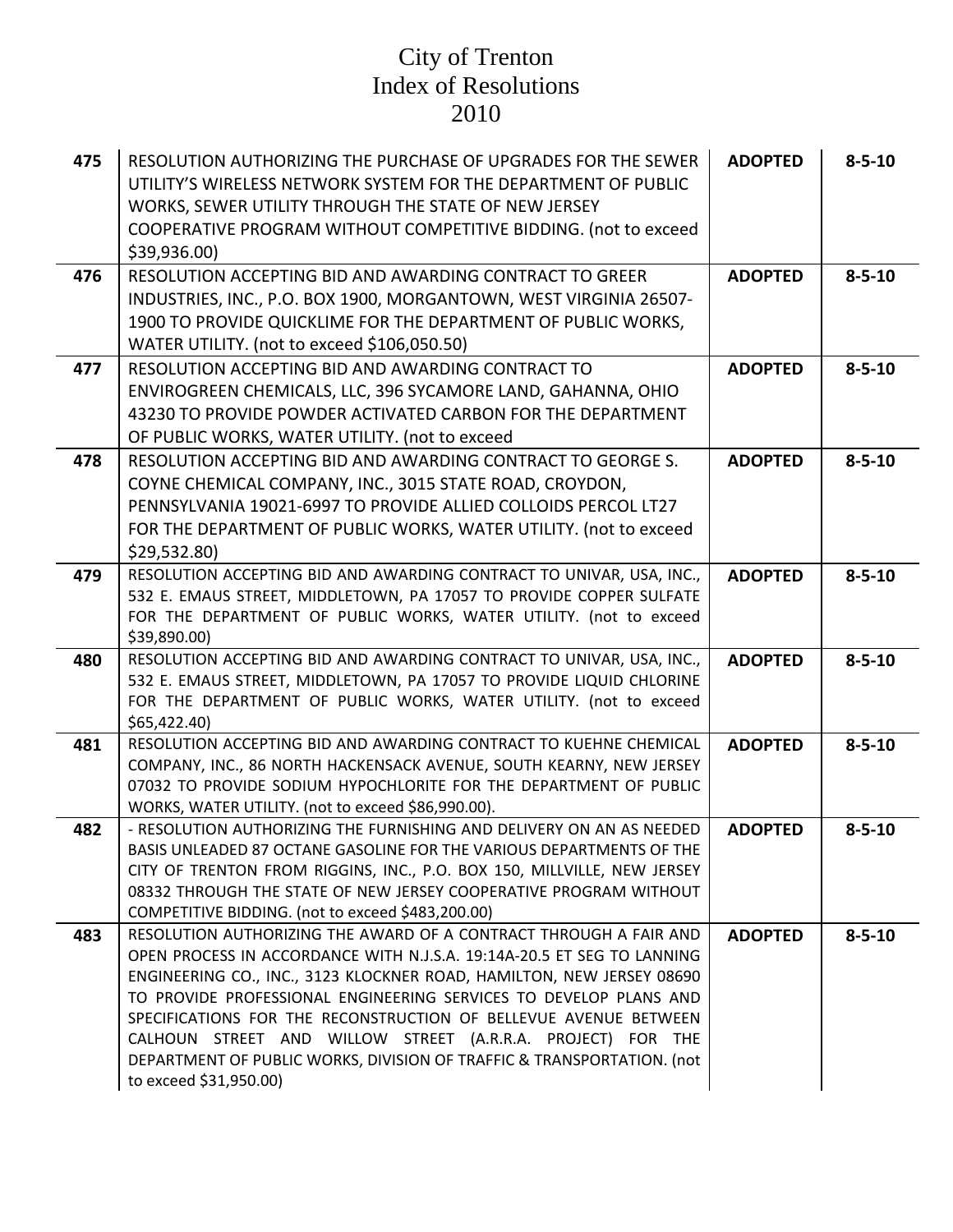| 484 | RESOLUTION ACCEPTING BID AND AWARDING CONTRACT TO WATERS &<br>BUGBEE, INC., 75 SOUTH GOLD DRIVE, HAMILTON, NEW JERSEY 08691<br>FOR THE FURNISHING AND DELIVERY OF ALL LABOR EQUIPMENT AND<br>MATERIALS FOR THE FY 2010 ROADWAY RESTORATION CONTRACT 2 FOR<br>THE DEPARTMENT OF PUBLIC WORKS, WATER UTILITY. (not to exceed<br>\$211,200.50                                                                                      | <b>ADOPTED</b> | $8 - 5 - 10$  |
|-----|---------------------------------------------------------------------------------------------------------------------------------------------------------------------------------------------------------------------------------------------------------------------------------------------------------------------------------------------------------------------------------------------------------------------------------|----------------|---------------|
| 485 | RESOLUTION ACCEPTING BID AND AWARDING CONTRACT TO NALCO<br>COMPANY, MUNICIPAL-ICG, 1601 WEST DIEHL ROAD, NAPERVILLE, IL<br>60563-1198 FOR THE FURNISHING AND DELIVERY OF SLUDGE BLANKET<br>POLYMER FOR THE DEPARTMENT OF PUBLIC WORKS, WATER UTILITY. (not<br>to exceed 28,393.20)                                                                                                                                              | <b>ADOPTED</b> | $8 - 5 - 10$  |
| 486 | RESOLUTION RESCINDING RESOLUTION NUMBER 10-330 THAT AWARDED<br>A CONTRACT TO BUOY 98 MARINE, LLC, 2445 LAMBERTON ROAD,<br>TRENTON, NEW JERSEY 08611 FOR THE FURNISHING AND DELIVERY OF ALL<br>LABOR EQUIPMENT AND MATERIALS FOR THE MARINE TERMINAL BOAT<br>RAMP FLOATING DOCK REPAIR, INSTALLATION, REMOVAL AND<br>MONITORING FOR THE DEPARTMENT OF RECREATION, NATURAL<br>RESOURCES & CULTURE, DIVISION OF NATURAL RESOURCES. | <b>ADOPTED</b> | $8 - 5 - 10$  |
| 487 | RESOLUTION AUTHORIZING THE AWARD OF A CONTRACT THROUGH A<br>FAIR AND OPEN PROCESS IN ACCORDANCE WITH N.J.S.A. 19:441-20.5 ET.<br>SEQ. TO DONALD ROSCOE BROWN, ATTORNEY AT LAW, CARTERET ARMS,<br>333 WEST STATE STREET, SUITE 10N, TRENTON, NEW JERSEY 08618 TO<br>PROVIDE PROFESSIONAL PUBLIC DEFENDER SERVICES AT THE TRENTON<br>MUNICIPAL COURT FOR THE DEPARTMENT OF ADMINISTRATION. (not to<br>exceed \$12,000)            | <b>ADOPTED</b> | $8 - 5 - 10$  |
| 488 | RESOLUTION AUTHORIZING THE CONVEYANCE OF CERTAIN VEHICLES<br>TOWED BY EWINGVILLE AUTO SERVICE & TOWING, LLC ON BEHALF OF THE<br>CITY OF TRENTON TO EWINGVILLE AUTO SERVICE & TOWING LLC IN LIEU<br>OF FULL PAYMENT OF ANY AND ALL COSTS ASSOCIATED WITH THE<br>TOWING AND STORAGE OF SAID VEHICLES.                                                                                                                             | <b>ADOPTED</b> | $8 - 19 - 10$ |
| 489 | RESOLUTION AUTHORIZING THE AWARD OF A CONTRACT THROUGH A FAIR AND<br>OPEN PROCESS IN ACCORDANCE WITH N.J.S.A. 19:44-AA-20.5 ET. SEQ. TO H. LEE<br>WEARING, ESQ., 836 WEST STATE STREET, TRENTON, NEW JERSEY 08618 TO<br>PROVIDE PROFESSIONAL PUBLIC DEFENDER SERVICES AT THE TRENTON<br>MUNICIPAL COURT FOR THE DEPARTMENT OF ADMINISTRATION. (not to exceed<br>\$19,530.00                                                     | <b>ADOPTED</b> | $8 - 5 - 10$  |
| 490 | RESOLUTION AUTHORIZING THE AWARD OF CONTRACT THROUGH A FAIR AND<br>OPEN PROCESS IN ACCORDANCE WITH N.J.S.A. 19:44-AA-20.5 ET. SEQ. TO KNAPP,<br>TRIMBOLI & PRISINOWSKI, 210 PARK AVENUE, THIRD FLOOR, FLORHAM PARK,<br>NEW JERSEY 09732 TO PROVIDE TRANSITIONAL PROFESSIONAL LEGAL SERVICES -<br>LABOR RELATED MATTERS FOR THE CITY OF TRENTON IN AN AMOUNT NOT TO<br>EXCEED \$15,000.                                          | <b>ADOPTED</b> | $8 - 5 - 10$  |
| 491 | RESOLUTION AUTHORIZING THE AWARD OF A NON-FAIR AND OPEN<br>CONTRACT TO PROVIDE DENTAL HEALTH INSURANCE TO THE EMPLOYEES<br>OF THE CITY OF TRENTON. (not to exceed \$1,115,520.00)                                                                                                                                                                                                                                               | <b>ADOPTED</b> | $8 - 5 - 10$  |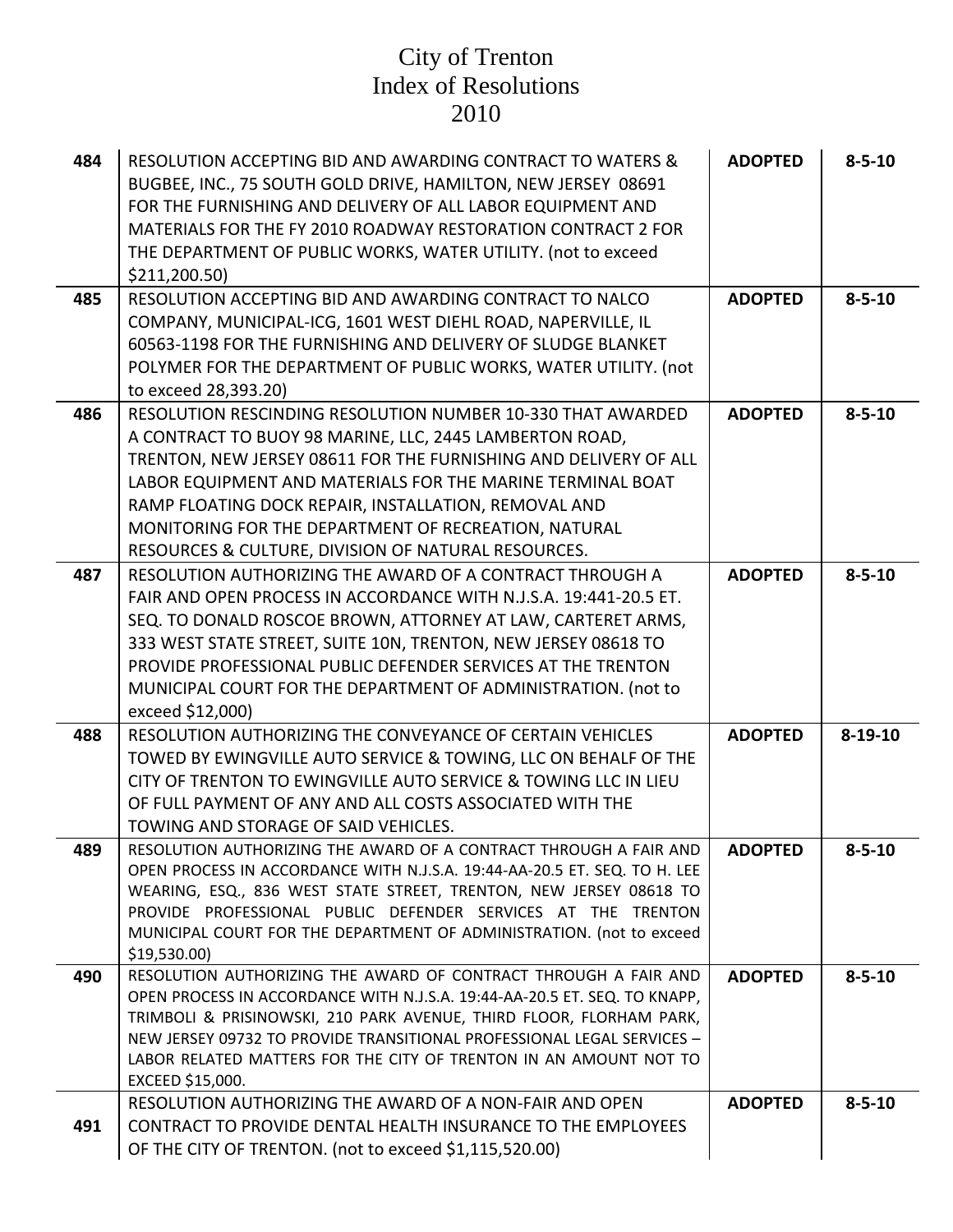| 492 | RESOLUTION AUTHORIZING THE CITY OF TRENTON TO FILE A GRANT APPLICATION<br>IN AN AMOUNT UP TO \$450,000, FOR FUNDING UNDER THE CENTERS OF PLACE<br>PROGRAM OF THE NEW JERSEY DEPARTMENT OF TRANSPORTATION TO CREATE A<br>COMPREHENSIVE SIGNAGE SYSTEM ALONG THE LENGTH OF THE DELAWARE AND<br>RARITAN CANAL WITHIN THE CITY LIMITS AS WELL AS IMPLEMENT OTHER CANAL<br>RELATED IMPROVEMENTS IN AN EFFORT TO IMPROVE THIS ASSET FOR BOTH CITY<br><b>RESIDENTS AND VISITORS.</b>                                                     | <b>ADOPTED</b> | $8 - 5 - 10$  |
|-----|-----------------------------------------------------------------------------------------------------------------------------------------------------------------------------------------------------------------------------------------------------------------------------------------------------------------------------------------------------------------------------------------------------------------------------------------------------------------------------------------------------------------------------------|----------------|---------------|
| 493 | RESOLUTION AUTHORIZING THE AWARD OF A CONTRACT THROUGH A<br>FAIR AND OPEN PROCESS IN ACCORDANCE WITH N.J.S.A. 19:44A-20.5 ET<br>SEQ TO LANNING ENGINEERING CO., INC., 3123 KLOCKNER ROAD,<br>HAMILTON, NEW JERSEY 08690 TO PROVIDE PROFESSIONAL ENGINEERING<br>SERVICES TO DEVELOP PLANS AND SPECIFICATIONS FOR THE<br>RECONSTRUCTION OF BROAD STREET BETWEEN FERRY STREET AND<br>LAFAYETTE STREET (A.R.R.A. PROJECT) FOR THE DEPARTMENT OF PUBLIC<br>WORKS, DIVISION OF TRAFFIC & TRANSPORTATION. (not to exceed<br>\$32,480.00) | <b>ADOPTED</b> | $8 - 5 - 10$  |
| 494 | RESOLUTION GRANTING RENEWAL OF ALCOHOLIC BEVERAGE CLUB LICENSE FOR<br>THE 2010-2011 LICENSING PERIOD (Mitchell Davis Post 182 - 1406-08 Princeton<br>Avenue)                                                                                                                                                                                                                                                                                                                                                                      | <b>ADOPTED</b> | $8 - 5 - 10$  |
| 495 | RESOLUTION GRANTING RENEWAL OF ALCOHOLIC BEVERAGE DISTRIBUTION<br>LICENSE FOR THE 2010-2011 LICENSING PERIOD (All Star Liquors Corp. - 1006<br>Martin Luther King, Kr. Blvd.)                                                                                                                                                                                                                                                                                                                                                     | <b>ADOPTED</b> | $8 - 5 - 10$  |
| 496 | RESOLUTION GRANTING RENEWAL OF ALCOHOLIC BEVERAGE<br>CONSUMPTION LICENSE FOR THE 2010-2011 LICENSING PERIOD (AUM<br>Liquor, LLC. - 841 Genesee Street)                                                                                                                                                                                                                                                                                                                                                                            | <b>ADOPTED</b> | $8 - 5 - 10$  |
| 497 | RESOLUTION GRANTING RENEWAL OF ALCOHOLIC BEVERAGE CONSUMPTION<br>LICENSE FOR THE 2010-2011 LICENSING PERIOD (Tropical Family Restaurant - 778<br>Centre Street)                                                                                                                                                                                                                                                                                                                                                                   | <b>ADOPTED</b> | $8 - 5 - 10$  |
| 498 | RESOLUTION GRANTING RENEWAL OF ALCOHOLIC BEVERAGE CONSUMPTION<br>LICENSE FOR THE 2010-2011 LICENSING PERIOD (OMG Corporation, Inc. - 1122<br>Anderson Street)                                                                                                                                                                                                                                                                                                                                                                     | <b>ADOPTED</b> | $8 - 5 - 10$  |
| 499 | RESOLUTION AMENDING RESOLUTION 10-451, ADOPTED JULY 8, 2010<br>AUTHORIZING A SETTLEMENT AGREEMENT IN THE MATTER OF GILLIAM VS CITY<br>OF TRENTON IN THE AMOUNT OF \$30,000.00                                                                                                                                                                                                                                                                                                                                                     | <b>ADOPTED</b> | $8 - 5 - 10$  |
| 500 | RESOLUTION GRANTING RENEWAL OF ALCOHOLIC BEVERAGE CONSUMPTION<br>LICENSE FOR VJDB, LLC, FOR THE 2010-2011 LICENSING PERIOD (VJDB, LLC t/a<br>Quinn's - 701-703 Cass Street)                                                                                                                                                                                                                                                                                                                                                       | <b>ADOPTED</b> | $8 - 5 - 10$  |
| 501 | RESOLUTION GRANTING RENEWAL OF ALCOHOLIC BEVERAGE CONSUMPTION<br>LICENSE FOR CARIDADS, LLC, FOR THE 2009-2010 AND 2010-2011 LICENSING<br>PERIOD (Caridads, LLC - 729 South Broad Street)                                                                                                                                                                                                                                                                                                                                          | <b>ADOPTED</b> | $8 - 5 - 10$  |
| 502 | RESOLUTION AMENDING RESOLUTIONS 10-293 AND 10-299 FOR RENEWAL OF<br>ALCOHOLIC BEVERAGE CONSUMPTION LICENSE FOR VEGA STAR REALITY, INC<br>AND PUERTO BARRIOS RESTAURANT LLC FOR THE 2010-2011 LICENSING PERIOD                                                                                                                                                                                                                                                                                                                     | <b>ADOPTED</b> | $8 - 5 - 10$  |
| 503 | RESOLUTION CONSENTING TO THE APPOINTMENT OF RENEE LAMARRE-<br>SUMNERS AS A JUDGE OF THE TRENTON MUNICIPAL COURT                                                                                                                                                                                                                                                                                                                                                                                                                   | <b>ADOPTED</b> | $8 - 24 - 10$ |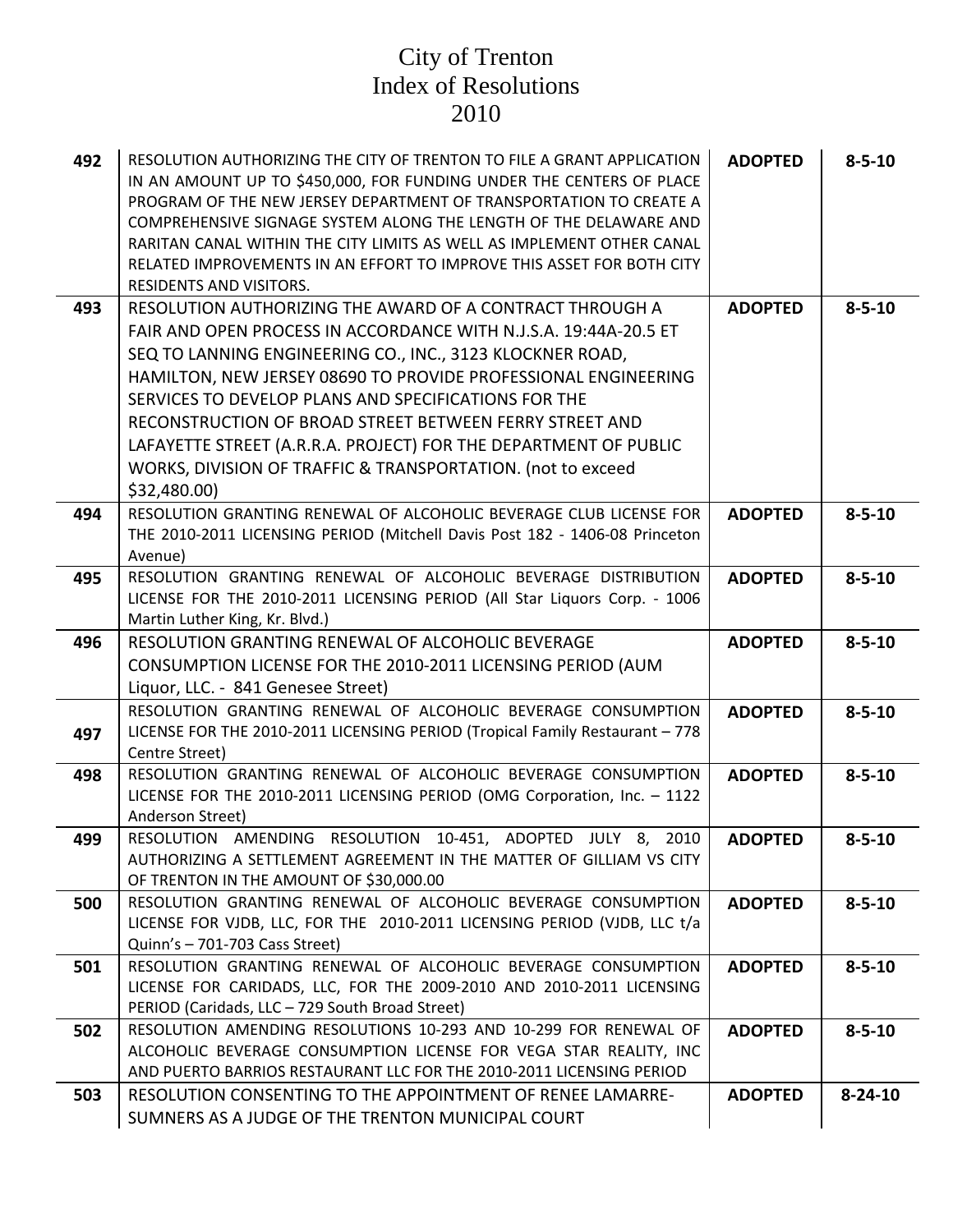| 504 | RESOLUTION ACCEPTING BID AND AWARDING CONTRACT TO ARMANDO'S                                                                       | <b>ADOPTED</b>  | $8 - 5 - 10$  |
|-----|-----------------------------------------------------------------------------------------------------------------------------------|-----------------|---------------|
|     | CONSTRUCTION, INC., 311 DICKINSON STREET, EWING, NEW JERSEY 08638 FOR                                                             |                 |               |
|     | THE FURNISHING AND DELIVERY OF ALL LABOR, EQUIPMENT AND MATERIALS                                                                 |                 |               |
|     | FOR THE RECONSTRUCTION OF STOCKTON STREET FROM PERRY STREET TO EAST                                                               |                 |               |
|     | STATE STREET FOR THE DEPARTMENT OF PUBLIC WORKS, DIVISION OF TRAFFIC                                                              |                 |               |
|     | AND TRANSPORTATION (not to exceed \$229,222.50)                                                                                   |                 |               |
| 505 | RESOLUTION ACCEPTING BID AND AWARDING CONTRACT TO LUCIER                                                                          | <b>ADOPTED</b>  | $8 - 5 - 10$  |
|     | CHEMICAL INDUSTRIES, LTD., LCI, LTD., 415 PABLO AVENUE, JACKSONVILLE                                                              |                 |               |
|     | BEACH, FLORIDA 32250 TO PROVIDE FLUOROSILICIC FOR THE                                                                             |                 |               |
|     | DEPARTMENT OF PUBLIC WORKS, WATER UTILITY (not to exceed \$530,000)                                                               |                 |               |
| 506 | RESOLUTION ACCEPTING BID AND AWARDING CONTRACT TO WATER                                                                           | <b>ADOPTED</b>  | $8 - 5 - 10$  |
|     | ELEMENTS, LLC, 3925 FORT ARMISTEAD ROAD, BALTIMORE, MARYLAND                                                                      |                 |               |
|     | 21266 TO PROVIDE FERRIC CHLORIDE FOR THE DEPARTMENT OF PUBLIC                                                                     |                 |               |
|     | WORKS, WATER UTILITY. (not to exceed \$366,000.00)                                                                                |                 |               |
| 507 | RESOLUTION ACCEPTING AND AWARDING CONTRACT TO<br><b>MUNICIPAL</b>                                                                 | <b>ADOPTED</b>  | $8 - 5 - 10$  |
|     | MAINTENANCE COMPANY, 1352 TAYLORS LANE, CINNAMINSON, NEW JERSEY<br>08077 FOR THE FURNISHING, DELIVERY AND INSTALLATION OF TWO (2) |                 |               |
|     | TRAVELING WATER SCREENS FOR THE DEPARTMENT OF PUBLIC WORKS, WATER                                                                 |                 |               |
|     | UTILITY. (not to exceed \$511,700.00)                                                                                             |                 |               |
| 508 | RESOLUTION APPOINTING GARY GENTRY AS A MEMBER OF THE TRENTON                                                                      | <b>ADOPTED</b>  | $8 - 17 - 10$ |
|     | HOUSING AUTHORITY FOR A UNEXPIRED TERM (July 27, 2012)                                                                            |                 |               |
| 509 | RESOLUTION ACCEPTING BID AND AWARDING CONTRACT TO ATLANTIC                                                                        | <b>DEFEATED</b> | $8 - 19 - 10$ |
|     | TACTICAL OF NEW JERSEY, 14 WORLD'S FAIR DRIVE, SOMERSET, NEW                                                                      |                 |               |
|     | JERSEY 08873 FOR THE FURNISHING AND DELIVERY OF RIOT HELMETS AND                                                                  |                 |               |
|     | EXPANDABLE BATONS FOR THE DEPARTMENT OF POLICE.                                                                                   |                 |               |
| 510 | RESOLUTION GRANTING RENEWAL OF ALCOHOLIC BEVERAGE                                                                                 | <b>ADOPTED</b>  | $8 - 19 - 10$ |
|     | CONSUMPTION LICENSE FOR THE 2010-2011 LICENSING PERIOD (Infinity                                                                  |                 |               |
|     | Family t/a Infinity - 100 Whittaker Avenue)                                                                                       |                 |               |
| 511 | RESOLUTION GRANTING RENEWAL OF ALCOHOLIC BEVERAGE                                                                                 | <b>ADOPTED</b>  | $8 - 19 - 10$ |
|     | CONSUMPTION LICENSE FOR THE 2010-2011 LICENSING PERIOD (Earl's                                                                    |                 |               |
|     | Enterprise t/a Willie's Lounge - 1133 E. State Street)                                                                            |                 |               |
| 512 | RESOLUTION GRANTING RENEWAL OF ALCOHOLIC CONSUMPTION LICENSE FOR                                                                  | <b>ADOPTED</b>  | $8 - 19 - 10$ |
|     | THE 2010-2011 LICENSING PERIOD (SBZ, Inc t/a Riso Restaurant - 346 Emory                                                          |                 |               |
|     | Avenue)                                                                                                                           |                 |               |
| 513 | RESOLUTION GRANTING RENEWAL OF ALCOHOLIC CONSUMPTION LICENSE                                                                      | <b>ADOPTED</b>  | $8 - 19 - 10$ |
|     | FOR THE 2010-2011 LICENSING PERIOD (Jet Wine & Liquors t/a - The                                                                  |                 |               |
|     | White House Bar - 274 North Willow Street)                                                                                        |                 |               |
| 514 | RESOLUTION GRANTING RENEWAL OF ALCOHOLIC BEVERAGE                                                                                 | <b>ADOPTED</b>  | $8 - 19 - 10$ |
|     | CONSUMPTION LICENSE FOR THE 2010-2011 LICENSING PERIOD                                                                            |                 |               |
|     | (Rodriguez Bar #3 - 602 Federal Street)                                                                                           |                 |               |
| 515 | AUTHORIZING A MEETING WHICH EXCLUDES THE PUBLIC                                                                                   | <b>ADOPTED</b>  | $8 - 10 - 10$ |
| 516 | RESOLUTION TERMINATING EMPLOYMENT OF DEPUTY MUNICIPAL CLERK                                                                       | <b>ADOPTED</b>  | $8 - 10 - 10$ |
|     | FOR THE CITY OF TRENTON                                                                                                           |                 |               |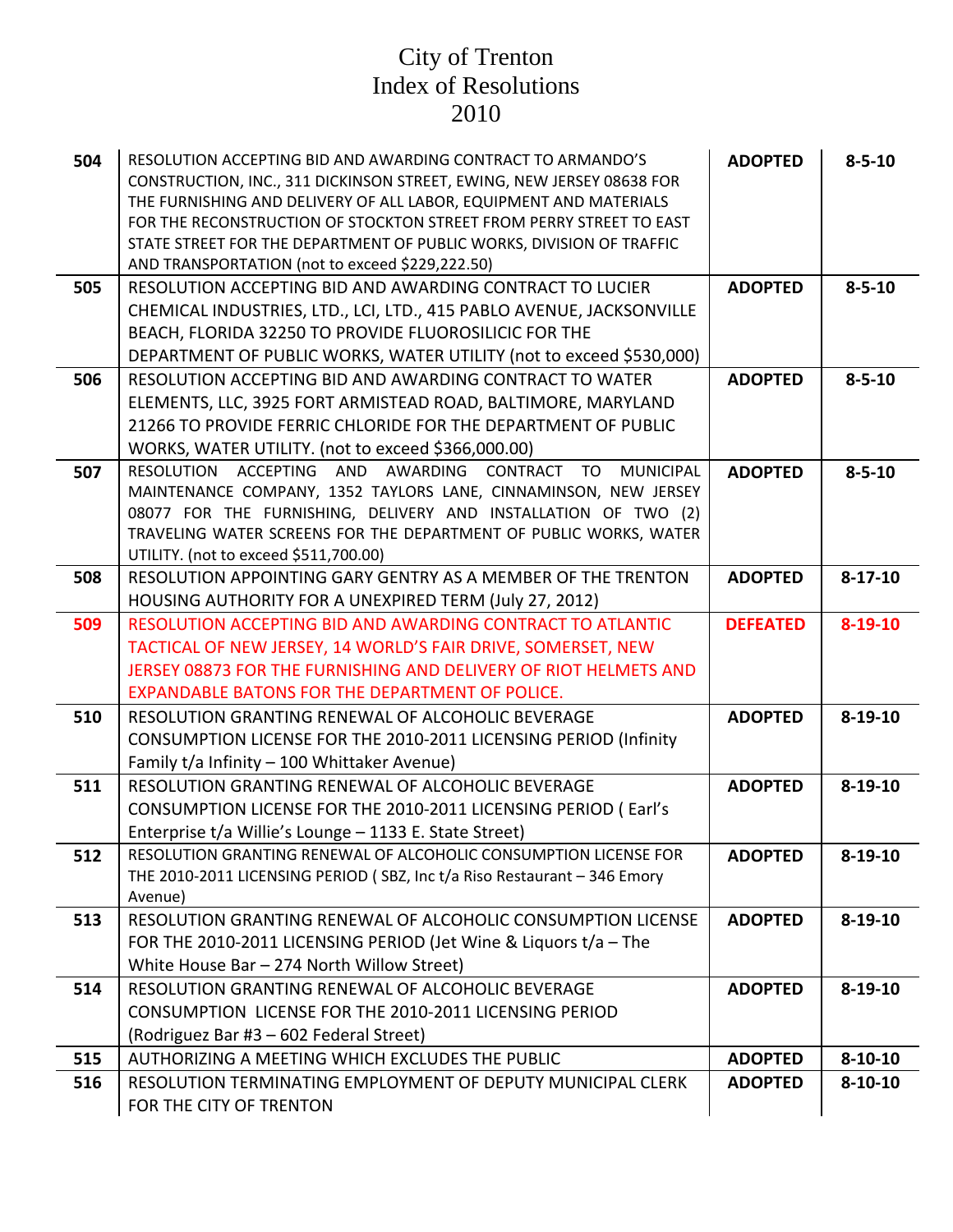| 517 | RESOLUTION GRANTING RENEWAL OF ALCOHOLIC BEVERAGE                                                                                     | <b>ADOPTED</b> | $8 - 19 - 10$ |
|-----|---------------------------------------------------------------------------------------------------------------------------------------|----------------|---------------|
|     | <b>CONSUMPTION LICENSE FOR 2010-2011 LICENSING PERIOD. (Columbus</b>                                                                  |                |               |
|     | Lounge & Restaurant t/a Ristorante Roma - 302-304 Franklin Street)                                                                    |                |               |
| 518 | RESOLUTION GRANTING RENEWAL OF ALCOHOLIC BEVERAGE CONSUMPTION                                                                         | <b>ADOPTED</b> | $8 - 19 - 10$ |
|     | LICENSE WITH BROAD PACKAGE PRIVILEGE FOR SAMBUCA OF NEW JERSEY LLC                                                                    |                |               |
|     | FOR THE 2010-2011 LICENSING PERIOD (Sambuca - 1200-1206 S. Broad Street)                                                              |                |               |
| 519 | RESOLUTION TO PROVIDE EMERGENCY APPROPRIATION TO THE SFY 2011                                                                         | <b>ADOPTED</b> | $8 - 19 - 10$ |
|     | TEMPORARY BUDGET OF THE CITY OF TRENTON                                                                                               |                |               |
| 520 | RESOLUTION TO PROVIDE EMERGENCY APPROPRIATIONS TO THE SFY 2011                                                                        | <b>ADOPTED</b> | $8 - 19 - 10$ |
|     | TEMPORARY BUDGET FOR GRANTS OF THE CITY OF TRENTON CURRENT FUND                                                                       |                |               |
| 521 | RESOLUTION AUTHORIZING TRANSFERS TO BE MADE BY THE DIRECTOR OF                                                                        | <b>ADOPTED</b> | $8 - 19 - 10$ |
|     | FINANCE OF THE FY 2010 APPROPRIATION RESERVE                                                                                          |                |               |
| 522 | RESOLUTION AUTHORIZING PAYMENT FOR A CONTRACT WITH CARROLL                                                                            | <b>ADOPTED</b> | $8 - 19 - 10$ |
|     | DEMOLITION, LLC 4 YOUNGS ROAD, HAMILTON, NEW JERSEY 08619 WHICH WAS                                                                   |                |               |
|     | AWARDED ON AN EMERGENCY BASIS FOR THE COMPLETE DEMOLITION OF AA                                                                       |                |               |
|     | COLLAPSING STRUCTURE LOCATED AT 30 CHAPEL STREET (not to exceed<br>\$10,000.00                                                        |                |               |
| 523 | RESOLUTION AUTHORIZING AN APPLICATION FOR A GRANT FROM THE                                                                            | <b>ADOPTED</b> | $8 - 19 - 10$ |
|     | ADMINISTRATION FOR CHILDREN AND FAMILIES (ACF) ADMINISTRATION ON                                                                      |                |               |
|     | CHILDREN, YOUTH AND FAMILIES (ACYF) FAMILY AND YOUTH SERVICES BUREAU                                                                  |                |               |
|     | (FYSB) FOR MENTORING CHILDREN OF PRISONERS                                                                                            |                |               |
| 524 | RESOLUTION AUTHORIZING CHANGE ORDER #1 TO THE CONTRACT WITH MERCER                                                                    | <b>ADOPTED</b> | $8 - 19 - 10$ |
|     | GENERAL WORKS COMPANY, LLC, 2401 PENNINGTON ROAD, PENNINGTON, NEW                                                                     |                |               |
|     | JERSEY 08535, FOR THE FURNISHING AND DELIVERY OF ALL LABOR EQUIPMENT                                                                  |                |               |
|     | AND MATERIALS FOR THE BUILDING STABILIZATION AT THE STORCELLA SITE, 21                                                                |                |               |
|     | NOTTINGHAM WAY, TRENTON, NEW JERSEY FOR THE DEPARTMENT OF HOUSING                                                                     |                |               |
|     | AN ECONOMIC DEVELOPMENT                                                                                                               |                |               |
| 525 | RESOLUTION AUTHORIZING AMENDMENTS #2 TO THE CONTRACT WITH                                                                             | <b>ADOPTED</b> | $8 - 19 - 10$ |
|     | WHITMAN, 116 TICES LANE, UNIT B-1, EAST BRUNSWICK, NJ 08816, FOR<br>PROFESSIONAL ENVIRONMENTAL ENGINEERING SERVICES AT THE STORCELLA, |                |               |
|     | CLINTON COMMERCE CENTER AND SCARPATI SITES FOR THE DEPARTMENT OF                                                                      |                |               |
|     | HOUSING AND ECONOMIC DEVELOPMENT (not to exceed \$8,900.00)                                                                           |                |               |
| 526 | RESOLUTION AUTHORIZING THE CITY OF TRENTON TO SUBMIT AN APPLICATION                                                                   | <b>ADOPTED</b> | $8 - 19 - 10$ |
|     | AND TO ACCEPT MAXIMUM SUBSIDY FROM THE UNITED STATES DEPARTMENT OF                                                                    |                |               |
|     | HOUSING AND URBAN DEVELOPMENT'S COMMUNITY CHALLENGE PLANNING                                                                          |                |               |
|     | GRANT FOR THE TRAIN STATION REDEVELOPMENT AREA                                                                                        |                |               |
| 527 | RESOLUTION AUTHORIZING AN AMENDMENT TO THE CONTRACT WHICH WAS                                                                         | <b>ADOPTED</b> | $8 - 19 - 10$ |
|     | AWARDED THROUGH A FAIR AND OPEN PROCESS IN ACCORDANCE WITH N.J.S.A.                                                                   |                |               |
|     | 19-44A-20.5 ET. SEQ. TO USA ENVIRONMENTAL MANAGEMENT INC, 344 WEST                                                                    |                |               |
|     | STATE STREET, TRENTON, NEW JERSEY 08618 TO PROVIDE PROFESSIONAL                                                                       |                |               |
|     | ENVIRONMENTAL ENGINEERING AND RELATED SERVICES AT THE CLINTON                                                                         |                |               |
|     | COMMERCE CENTER SITE, 780 NORTH CLINTON AVENUE, FOR THE DEPARTMENT<br>OF HOUSING AND ECONOMIC DEVELOPMENT (not to exceed \$69,606.50) |                |               |
| 528 | RESOLUTION AUTHORIZING PAYMENT FOR A CONTRACT WITH<br><b>USA</b>                                                                      | <b>ADOPTED</b> | $8 - 19 - 10$ |
|     | ENVIRONMENTAL MANAGEMENT, INC., 344 WEST STATE STREET, TRENTON, NJ                                                                    |                |               |
|     | 08618 WHICH WAS AWARDED ON AN EMERGENCY BASIS FOR THE CLOSURE AND                                                                     |                |               |
|     | REMOVAL OF A RELICT UNDERGROUND STORAGE TANK AT THE FORMER GREG                                                                       |                |               |
|     | <b>GRANT PARK SITE</b>                                                                                                                |                |               |
|     |                                                                                                                                       |                |               |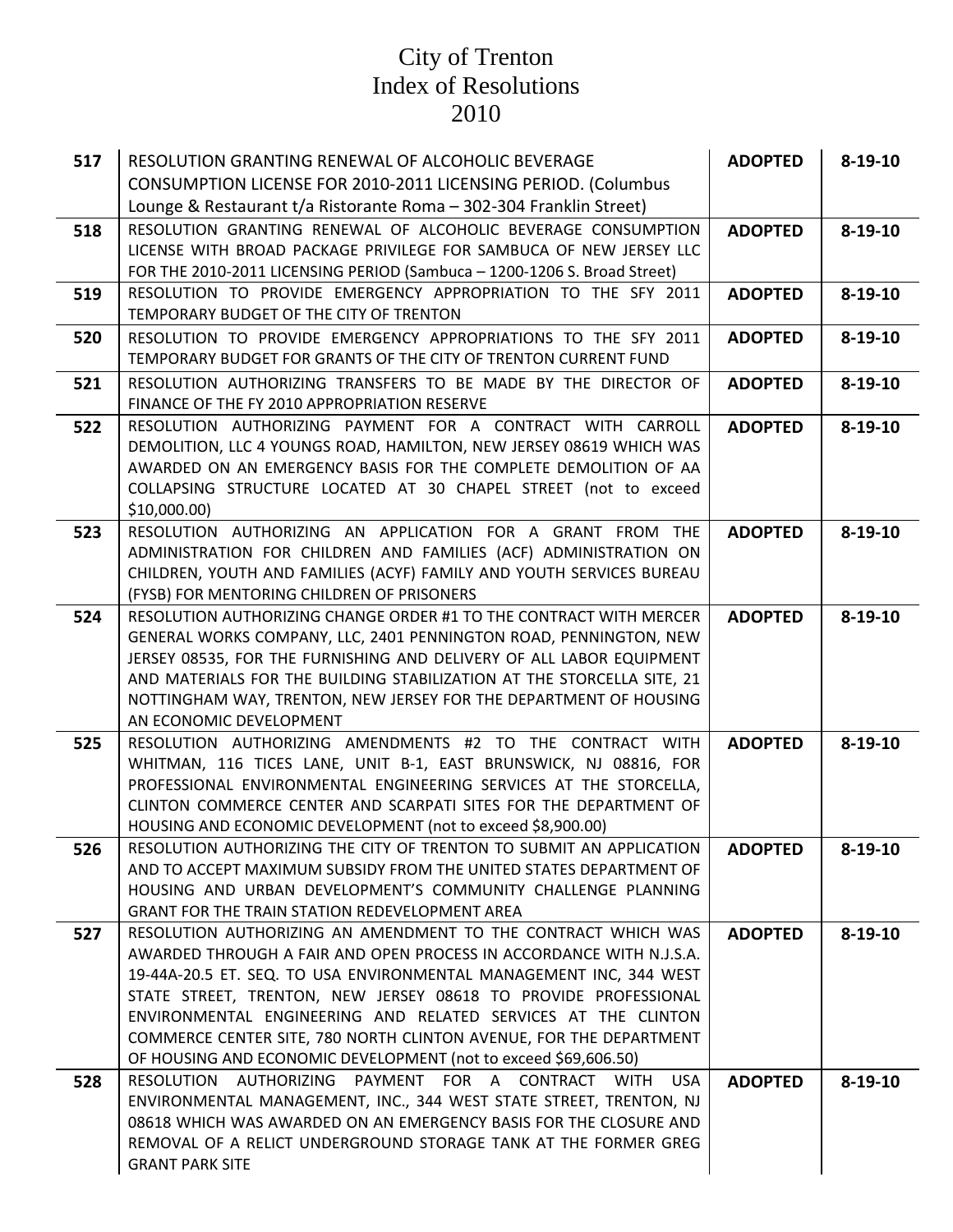| 529 | RESOLUTION AUTHORIZING PAYMENT FOR A CONTRACT WITH USA<br>ENVIRONMENTAL MANAGEMENT, INC., 344 WEST STATE STREET, TRENTON, NJ<br>08618 WHICH WAS AWARDED ON AN EMERGENCY BASIS FOR THE CLOSURE AND<br>REMOVAL OF THREE RELICT UNDERGROUND STORAGE TANKS AND ASSOCIATED<br>REMEDIAL ACTIVITIES AT THE FORMER CLINTON COMMERCE CENTER (not to<br>exceed \$66,711.00)                                                                   | <b>ADOPTED</b> | $8 - 19 - 10$ |
|-----|-------------------------------------------------------------------------------------------------------------------------------------------------------------------------------------------------------------------------------------------------------------------------------------------------------------------------------------------------------------------------------------------------------------------------------------|----------------|---------------|
| 530 | RESOLUTION AUTHORIZING AN AMENDMENT TO THE CONTRACT WHICH WAS<br>AWARDED THROUGH A FAIR AND OPEN PROCESS IN ACCORDANCE WITH N.J.S.A.<br>19-44A-20.5 ET SEQ. TO BROWNFIELD REDEVELOPMENT SOLUTIONS, INC. P.O.<br>BOX 107, CAMDEN, NEW JERSEY 08101 TO PROVIDE PROFESSIONAL<br>ENVIRONMENTAL PLANNING SERVICES FOR THE DEPARTMENT OF HOUSING AND<br>ECONOMIC DEVELOPMENT (not to exceed \$45,000.00)                                  | <b>ADOPTED</b> | $8 - 19 - 10$ |
| 531 | RESOLUTION AUTHORIZING PAYMENT FOR A CONTACT WITH WATERS & BUGBEE,<br>INC., 75 SOUTH GOLD DRIVE, HAMILTON, NEW JERSEY 08691 WHICH WAS<br>AWARDED ON AN EMERGENCY BASIS FOR THE REPAIR OF A 20 INCH WATER<br>MAIN ON NORTH OLDEN AVENUE, TRENTON, NJ 08638 (not to exceed<br>\$164,367.06\$                                                                                                                                          | <b>ADOPTED</b> | $8 - 19 - 10$ |
| 532 | RESOLUTION AUTHORIZING A PUBLIC SALE PURSUANT TO N.J.S.A. 39:10A-1 ET.<br>SEQ. OF TWO HUNDRED AND THIRTY-NINE (239) VEHICLES THAT WERE FOUND<br>ABANDONED AND WERE RECOVERED BY THE TRENTON POLICE DEPARTMENT                                                                                                                                                                                                                       | <b>ADOPTED</b> | $8 - 19 - 10$ |
| 533 | RESOLUTION AUTHORIZING THE CONVEYANCE OF CERTAIN VEHICLES TOWED BY<br>HAWK'S TOWING ON BEHALF OF THE CITY OF TRENTON TO HAWK'S TOWING IN<br>LIEU OF FULL PAYMENT OF ANY AND ALL COSTS ASSOCIATED WITH THE TOWING<br>AND STORAGE OF SAID VEHICLES                                                                                                                                                                                    | <b>ADOPTED</b> | $8 - 19 - 10$ |
| 534 | RESOLUTION AUTHORIZING THE CONVEYANCE OF CERTAIN VEHICLES TOWED BY<br>RISOLDI'S AUTOMOTIVE ON BEHALF OF THE CITY OF TRENTON TO RISOLDI'S<br>TOWING IN LIEU OF FULL PAYMENT OF ANY AND ALL COSTS ASSOCIATED WITH<br>THE TOWING AND STORAGE OF SAID VEHICLES                                                                                                                                                                          | <b>ADOPTED</b> | $8 - 19 - 10$ |
| 535 | RESOLUTION ACCEPTING BID AND AWARDING CONTRACT TO RICHARD T.<br>BARRETT PAVING COMPANY, INC., 400 PROSPECT STREET, TRENTON, NEW JERSEY<br>08618 FOR THE FURNISHING AND DELIVERY OF ALL LABOR, EQUIPMENT AND<br>MATERIALS FOR THE RECONSTRUCTION OF BELLEVUE AVENUE PHASE III FROM<br>CALHOUN STREET TO NORTH WILLOW STREET FOR THE DEPARTMENT OF PUBLIC<br>WORKS, DIVISION OF TRAFFIC & TRANSPORTATION (not to exceed \$288,434.00) | <b>ADOPTED</b> | $8 - 19 - 10$ |
| 536 | RESOLUTION ACCEPTING BID AND AWARDING CONTRACT TO DIAMOND<br>CONSTRUCTION, 35 BEAVERSON BLVD., BRICK, NEW JERSEY 08723 FOR THE<br>FURNISHING AND DELIVERY OF ALL LABOR, EQUIPMENT AND MATERIALS FOR<br>THE CONSTRUCTION OF A.D.A. RAMPS AT VARIOUS LOCATIONS FOR THE<br>DEPARTMENT OF PUBLIC WORKS, DIVISION OF TRAFFIC & TRANSPORTATION (not<br>to exceed \$488,255.00)                                                            | <b>ADOPTED</b> | $8 - 19 - 10$ |
| 537 | RESOLUTION ACCEPTING BID AND AWARDING CONTRACT TO JONICO, INC. P.O.<br>BOX 751, LAMBERTVILLE, NEW JERSEY 08530 FOR THE FURNISHING AND<br>DELIVERY OF ALL RECONSTRUCTION OF BROAD STREET FROM ASSUNPINK DRIVE<br>TO FERRY STREET FOR THE DEPARTMENT OF PUBLIC WORKS, DIVISION OF<br>TRAFFIC & TRANSPORTATION (not to exceed \$633,510.00)                                                                                            | <b>ADOPTED</b> | $8 - 19 - 10$ |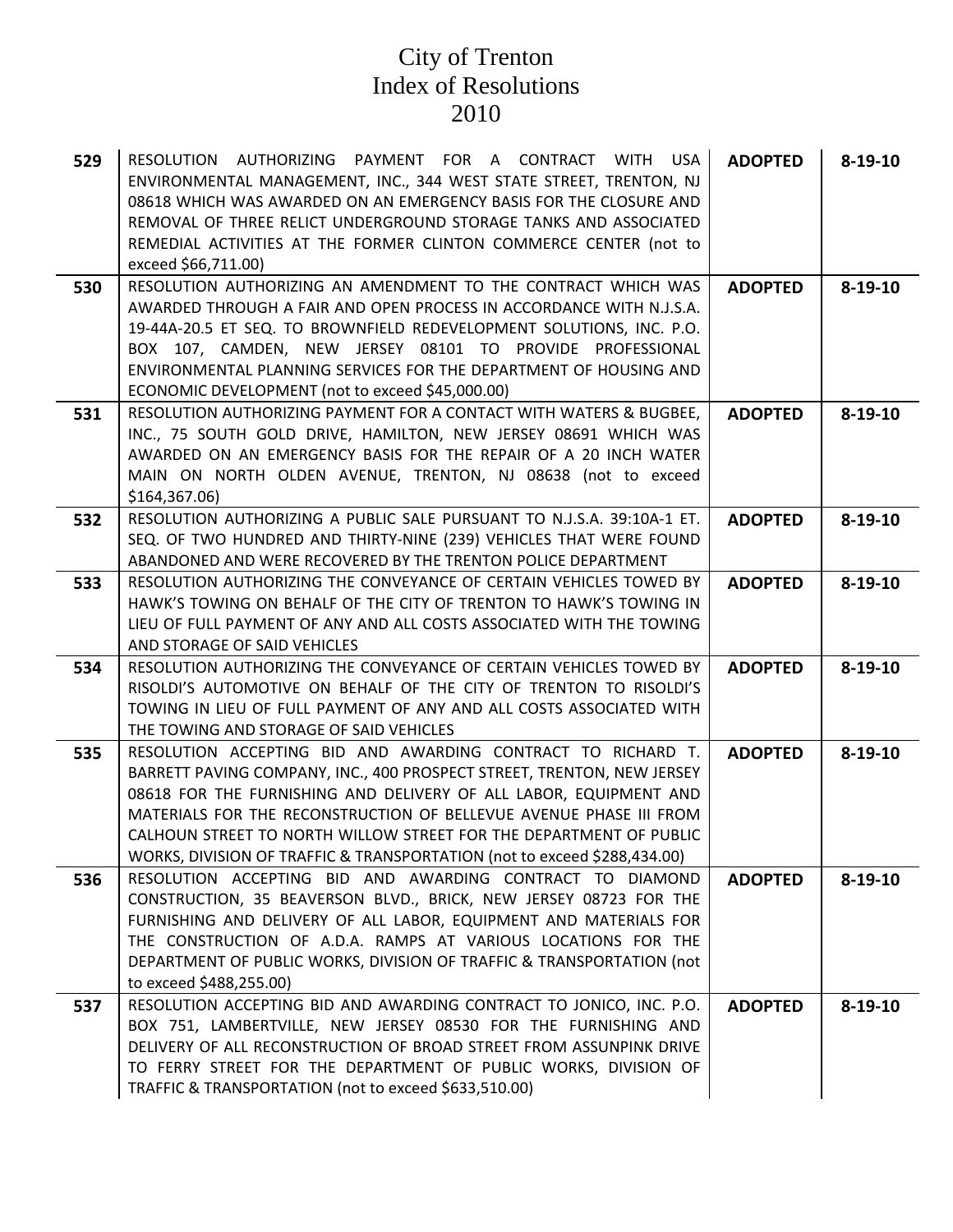| 538 | RESOLUTION AUTHORIZING THE AWARD OF A CONTRACT THROUGH A FAIR AND<br>OPEN PROCESS IN ACCORDANCE WITH N.J.S.A. 19:44A-20.5 ET. SEQ. TO IVES<br>EQUIPMENT CORPORATION, 601 CROTON ROAD, KING OF PRUSSIA, PA 19406<br>FOR THE FURNISHING AND DELIVERY OF THREE (3) BI-DIRECTIONAL KNIFE GATE<br>VALVES FOR THE DEPARTMENT OF PUBLIC WORKS, SEWER UTILITY (not to exceed<br>\$24,204.00)                      | <b>ADOPTED</b> | $8 - 19 - 10$ |
|-----|-----------------------------------------------------------------------------------------------------------------------------------------------------------------------------------------------------------------------------------------------------------------------------------------------------------------------------------------------------------------------------------------------------------|----------------|---------------|
| 539 | RESOLUTION ACCEPTING BID AND AWARDING CONTRACT TO SABRE HEALTH &<br>SAFETY, LLC, 1802 ROUTE 31 NORTH #219, CLINTON, NEW JERSEY 08809 TO<br>PROVIDE PEOSHA SAFETY TRAINING FOR EMPLOYEES IN THE DEPARTMENT OF<br>PUBLIC WORKS, WATER UTILITY (not to exceed \$27,505.00)                                                                                                                                   | <b>ADOPTED</b> | $8 - 19 - 10$ |
| 540 | RESOLUTION ACCEPTING BID AND AWARDING CONTRACT TO PROFESSIONAL<br>SYSTEMS CORPORATION, DBA PSC INFO GROUP, 105 MONTGOMERY AVENUE,<br>OAKS, PENNSYLVANIAN 19456 FOR THE PROVISION OF PRINTING AND MAILING<br>SERVICE AS REQUIRED FOR THE DEPARTMENT OF PUBLIC WORKS, WATER BILLING<br>OFFICE (not to exceed \$133,840.50)                                                                                  | <b>ADOPTED</b> | $8 - 19 - 10$ |
| 541 | RESOLUTION AUTHORIZING AN AMENDMENT TO THE CONTRACT WHICH WAS<br>AWARDED THROUGH A FAIR AND OPEN PROCESS IN ACCORDANCE WITH N.J.S.A.<br>19:44A-20.5 ET. SEQ TO DONALD ROSCOE BROWN, ATTORNEY AT LAW, P.O. BOX<br>7411, WEST TRENTON, NEW JERSEY 08628 TO PROVIDE PROFESSIONAL PUBLIC<br>DEFENDER SERVICES AT THE TRENTON MUNICIPAL COURT FOR THE DEPARTMENT<br>OF ADMINISTRATION (not to exceed \$600.00) | <b>ADOPTED</b> | $8 - 19 - 10$ |
| 542 | RESOLUTION REJECTING THE THREE BIDS RECEIVED PURSUANT TO N.J.S.A 40A:11-<br>13.2 ET. SEC. FOR THE FURNISHING AND DELIVERY OF ALL LABOR, EQUIPMENT<br>AND MATERIALS FOR THE TENNIS COURT REHABILITATION PROJECT IN<br>CADWALADER PARK FOR THE DEPARTMENT OF RECREATION, NATURAL<br><b>RESOURCES &amp; CULTURE</b>                                                                                          | <b>ADOPTED</b> | $8 - 19 - 10$ |
| 543 | RESOLUTION AUTHORIZING AN AMENDMENT TO THE CONTRACT WHICH WAS<br>AWARDED THROUGH A FAIR AND OPEN PROCESS IN ACCORDANCE WITH N.J.S.A.<br>19:44A-20.5 ET SEQ. TO ERIC BROADWAY, ESQUIRE, 2609 BRUNSWICK PIKE,<br>LAWRENCEVILLE, NEW JERSEY 08648 TO PROVIDE PROFESSIONAL LEGAL SERVICE<br>AS A PUBLIC DEFENDER FOR THE EARLY DISPOSITION PROGRAM AT TRENTON<br>MUNICIPAL COURT (not to exceed \$400.00)     | <b>ADOPTED</b> | $8 - 19 - 10$ |
| 544 | RESOLUTION AUTHORIZING THE AWARD OF A CONTRACT TO THE LAW OFFICE OF<br>RUDERMAN & GLICKMAN, P.C., 675 MORRIS AVENUE, SUITE 100, SPRINGFIELD,<br>NEW JERSEY, 07081 TO PROVIDE GENERAL MUNICIPAL AND DEFENSE LITIGATION<br>THROUGH A FAIR AND OPEN PROCESS IN ACCORDANCE WITH N.J.S.A. 19:44A-<br>20.5 ET SEQ (not to exceed \$75,000.00)                                                                   | <b>ADOPTED</b> | $8 - 19 - 10$ |
| 545 | RESOLUTION AUTHORIZING THE AWARD OF A CONTRACT TO THE LAW OFFICE OF<br>ZARWIN, BAUM, DEVITO, KAPLAN, SCHAER & TODDY, P.C., 5 GREENTREE CENTER,<br>SUITE 303, MARLTON, NEW JERSEY, 08053 TO PROVIDE GENERAL MUNICIPAL AN<br>DEFENSE LITIGATION THROUGH A FAIR AND OPEN PROCESS IN ACCORDANCE<br>WITH N.J.S.A 19:44A-20.5 ET SEQ not to exceed \$75,000.00)                                                 | <b>ADOPTED</b> | $8 - 19 - 10$ |
| 546 | RESOLUTION APPOINTING PAMELA J. MONROE, AS ALTERNATE #2 MEMBER OF<br>THE ZONING BOARD OF ADJUSTMENTS                                                                                                                                                                                                                                                                                                      | <b>ADOPTED</b> | $8 - 19 - 10$ |
| 547 | RESOLUTION APPOINTING SARAH C. IVORY, AS ALTERNATE MEMBER #1 OF THE<br>ZONING BOARD OF ADJUSTMENT FOR AN UNEXPIRED TERM                                                                                                                                                                                                                                                                                   | <b>ADOPTED</b> | $8 - 19 - 10$ |
| 548 | RESOLUTION RE-APPOINTING NAJAH MASUDI, AS A MEMBER OF THE ZONING<br><b>BOARD OF ADJUSTMENT</b>                                                                                                                                                                                                                                                                                                            | <b>ADOPTED</b> | $8 - 19 - 10$ |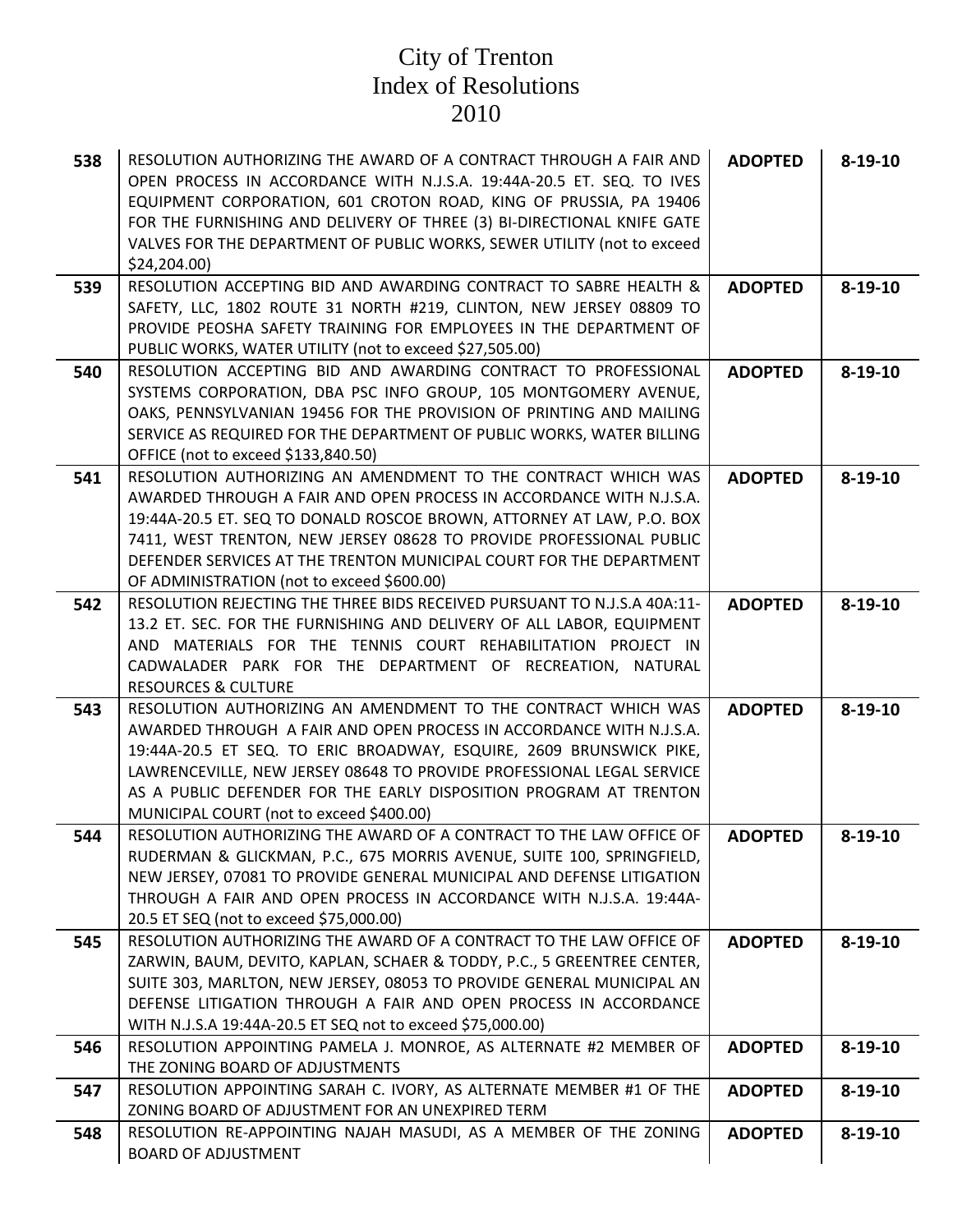| 549 | RESOLUTION APPOINTING KEVIN J. WILLIAMS, AS A MEMBER OF THE ZONING                                                                 | <b>ADOPTED</b>  | $8 - 19 - 10$ |
|-----|------------------------------------------------------------------------------------------------------------------------------------|-----------------|---------------|
|     | <b>BOARD OF ADJUSTMENT</b>                                                                                                         |                 |               |
| 550 | RESOLUTION APPOINTING HENRIETTA OWUSU, AS A MEMBER OF THE TRENTON<br><b>HOUSING AUTHORITY</b>                                      | <b>ADOPTED</b>  | $8 - 19 - 10$ |
| 551 | RESOLUTION APPOINTING ANNE LABATE, AS A MEMBER OF THE TRENTON                                                                      | <b>ADOPTED</b>  | $8 - 19 - 10$ |
|     | PARKING AUTHORITY FOR AN UNEXPIRED TERM                                                                                            |                 |               |
| 552 | AUTHORIZING A MEETING WHICH EXCLUDES THE PUBLIC                                                                                    | <b>ADOPTED</b>  | $8 - 19 - 10$ |
| 553 | AUTHORIZING A MEETING WHICH EXCLUDES THE PUBLIC                                                                                    | <b>ADOPTED</b>  | $8 - 24 - 10$ |
| 554 | RESOLUTION DENYING TRANSFER OF ALCOHOLIC BEVERAGE CONTROL LICENSE                                                                  | <b>ADOPTED</b>  | $8 - 24 - 10$ |
|     | NO 1111-44-088-005, FROM NSKHOKUAL, LLC TO PANTRY 1 TRENTON, INC                                                                   |                 |               |
| 555 | RESOLUTION AUTHORIZING THE AWARD OF A CONTRACT TO THE LAW OFFICES                                                                  | <b>HELD</b>     | $9 - 2 - 10$  |
|     | OF RILEY & RILEY, THE WASHINGTON HOUSE, 100 HIGH STREET, SUITE 302,                                                                |                 |               |
|     | MOUNT HOLLY, NEW JERSEY, 08060 TO PROVIDE GENERAL MUNICIPAL AND                                                                    |                 |               |
|     | DEFENSE LITIGATION THROUGH A FAIR AND OPEN PROCESS IN ACCORDANCE                                                                   |                 |               |
|     | WITH N.J.S.A. 19:44A-20.5 ET SEQ                                                                                                   |                 |               |
| 556 | RESOLUTION AMENDING THE CONTRACT WITH BLACKBOARD CONNECT, INC.                                                                     | <b>DEFEATED</b> | $8 - 24 - 10$ |
|     | (FORMERLY THE NTI GROUP), 15301 VENTURA BOULEVARD, BUILDING B, SUITE                                                               |                 |               |
|     | 300, SHERMAN                                                                                                                       |                 |               |
| 557 | RESOLUTION AUTHORIZING THE SUBMISSION OF APPLICATIONS AND EXECUTION                                                                | <b>ADOPTED</b>  | $8 - 24 - 10$ |
|     | OF GRANT CONTACT WITH THE NEW JERSEY DEPARTMENT OF TRANSPORTATION<br>FOR THE FUNDS FROM THE FISCAL YEAR 2011 MUNICIPAL AID PROGRAM |                 |               |
| 558 | RESOLUTION AUTHORIZING THE AWARD OF A CONTRACT TO THE LAW OFFICES                                                                  | <b>HELD</b>     | $9 - 2 - 10$  |
|     | OF COOPER LEVENSON APRIL NIEDELMAN & WAGENHEIM, P.A., 1125 ATLANTIC                                                                |                 |               |
|     | AVENUE, 3 <sup>rd</sup> FLOOR, ATLANTIC CITY, NEW JERSEY, 08401 TO PROVIDE GENERAL                                                 |                 |               |
|     | MUNICIPAL AND DEFENSE LITIGATION THROUGH A FAIR AND OPEN PROCESS IN                                                                |                 |               |
|     | ACCORDANCE WITH N.J.S.A. 19:44A-20.5 ET SEQ                                                                                        |                 |               |
| 559 | RESOLUTION ACCEPTING BID AN AWARDING CONTRACT TO ASPIRE TECHNOLOGY                                                                 | <b>ADOPTED</b>  | $9 - 16 - 10$ |
|     | PARTNERS, LLC, 100 VILLAGE COURT, HAZLET, NEW JERSEY 07730 FOR THE                                                                 |                 |               |
|     | PROVISION OF CISCO IMPORT WEB SECURITY FOR MALWARE PREVENTION                                                                      |                 |               |
|     | SOLUTION FOR THE DEPARTMENT OF POLICE (\$18,767.00)                                                                                |                 |               |
| 560 | RESOLUTION GRANTING RENEWAL OF PLENARY RETAIL CONSUMPTION LICENSE                                                                  | <b>ADOPTED</b>  | $8 - 24 - 10$ |
|     | NO. 111-33-251-006 FOR 2010-2011 LICENSING TERM                                                                                    |                 |               |
| 561 | RESOLUTION PURSUANT TO N.J.S.A. 40:69A-36(f) ESTABLISHING RULES OF                                                                 | <b>HELD</b>     | $8-24-10$ &   |
|     | PROCEDURE FOR CITY COUNCIL MEETINGS REQUIRING VOTING RIGHTS OF                                                                     |                 | $9 - 2 - 10$  |
|     | MEMBERS OF CITY COUNCIL BE LIMITED TO A QUORUM COUNT BASED UPON                                                                    |                 |               |
|     | MEMBER WHO ARE IN ACTUAL ATTENDANCE AT MEETING<br>RESOLUTION AUTHORIZING SETTLEMENT OF A WORKERS COMPENSATION CLAIM                |                 |               |
| 562 | IN THE MATTER OF BERNARD JONES v. CITY OF TRENTON, CLAIM PETITION NO.                                                              | <b>ADOPTED</b>  | $8 - 24 - 10$ |
|     | 2009-10190 IN THE TOTAL AMOUNT OF \$7,455.00 PLUS FEES AND COSTS                                                                   |                 |               |
| 563 | RESOLUTION AUTHORIZING SETTLEMENT OF A WORKERS COMPENSATION CLAIM                                                                  | <b>ADOPTED</b>  | $8 - 24 - 10$ |
|     | IN THE MATTER OF CLIFFORD CHILDS v. CITY OF TRENTON, CLAIM PETITION NO.                                                            |                 |               |
|     | 2008-34310 IN THE TOTAL AMOUNT NOT TO EXCEED \$8,500.00                                                                            |                 |               |
| 564 | RESOLUTION AUTHORIZING SETTLEMENT OF A WORKERS COMPENSATION CLAIM                                                                  | <b>ADOPTED</b>  | $8 - 24 - 10$ |
|     | IN THE MATTER OF THOMAS PACILLO v. CITY OF TRENTON, CLAIM PETITION NO.                                                             |                 |               |
|     | 2009-9677 THE TOTAL AMOUNT OF \$2,500.00                                                                                           |                 |               |
| 565 | RESOLUTION AUTHORIZING SETTLEMENT OF A WORKERS COMPENSATION CLAIM                                                                  | <b>ADOPTED</b>  | $8 - 24 - 10$ |
|     | IN THE MATTER OF TERESA CARMICHAEL v. CITY OF TRENTON, CLAIM PETITION                                                              |                 |               |
|     | NO. 2008-5116 IN THE TOTAL AMOUNT OF \$5,000.00                                                                                    |                 |               |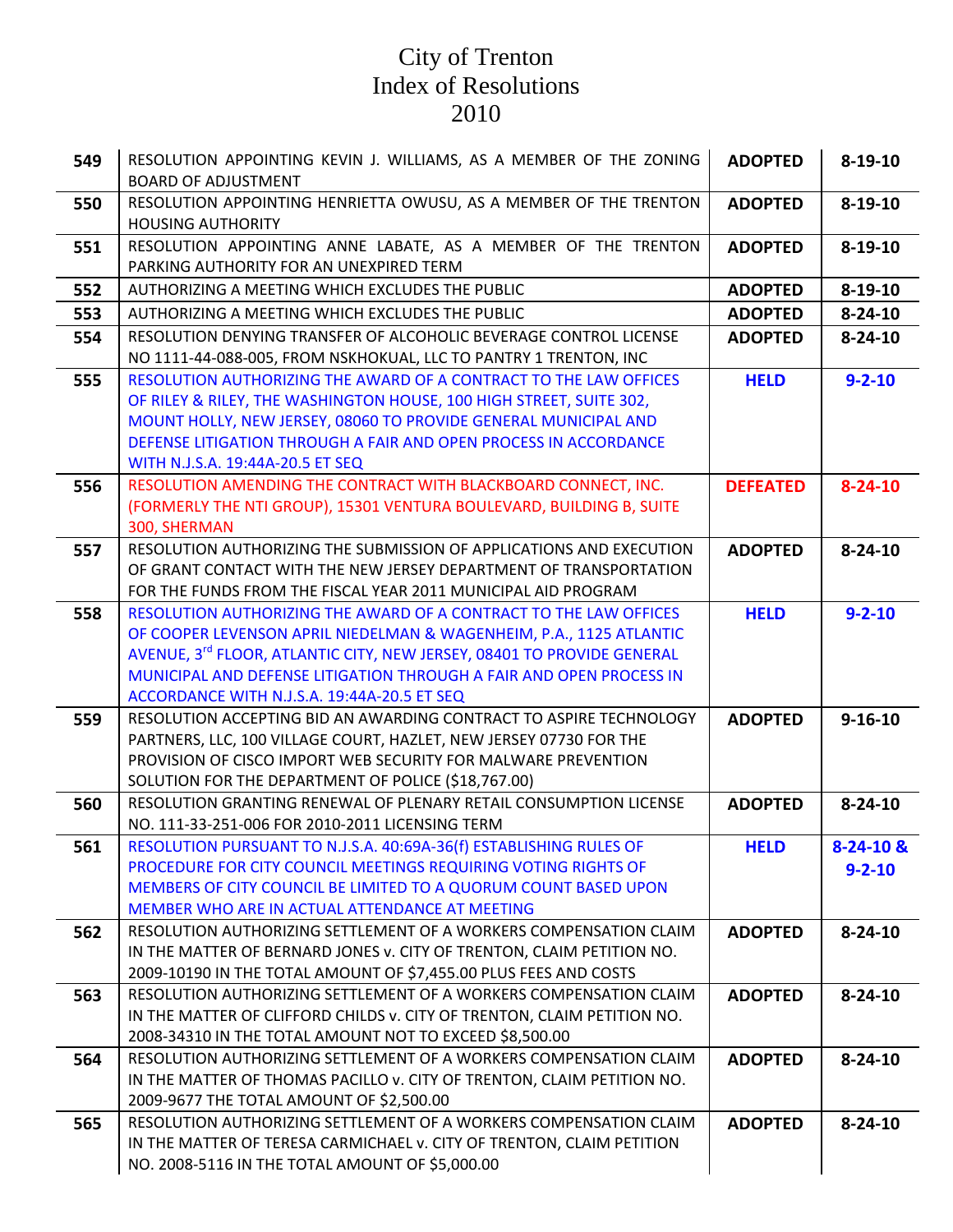| 566 | RESOLUTION AUTHORIZING SETTLEMENT OF A WORKERS COMPENSATION CLAIM<br>IN THE MATTER OF TERESA CARMICHAEL v. CITY OF TRENTON, CLAIM PETITION<br>NO. 2005-16024 IN THE TOTAL AMOUNT OF \$14,667.00 PLUS FEES AND COSTS                                                                                                                                                                          | <b>ADOPTED</b> | $8 - 24 - 10$ |
|-----|----------------------------------------------------------------------------------------------------------------------------------------------------------------------------------------------------------------------------------------------------------------------------------------------------------------------------------------------------------------------------------------------|----------------|---------------|
| 567 | RESOLUTION AUTHORIZING SETTLEMENT OF A WORKERS COMPENSATION CLAIM<br>IN THE MATTER OF MARK LONG v. CITY OF TRENTON, CLAIM PETITION NOS. 2007-<br>1446 AND 2008-30644 IN THE TOTAL AMOUNT OF \$40,572.00 PLUS FEES AND<br><b>COSTS</b>                                                                                                                                                        | <b>ADOPTED</b> | $8 - 24 - 10$ |
| 568 | RESOLUTION AUTHORIZING SETTLEMENT OF A WORKERS COMPENSATION CLAIM<br>IN THE MATTER OF PABLO DIAZ v. CITY OF TRENTON, CLAIM PETITION NO. 2009-<br>26094, 2010-1351 AND 2009-26765 IN THE TOTAL AMOUNT OF \$3,750.00                                                                                                                                                                           | <b>ADOPTED</b> | $8 - 24 - 10$ |
| 569 | RESOLUTION AUTHORIZING SETTLEMENT OF A WORKERS COMPENSATION CLAIM<br>IN THE MATTER OF REGINALD GRAVES v. CITY OF TRENTON, CLAIM PETITION<br>NOS. 2008-5120, 2000-21030, 2003-10473 AND 2007-32439 IN THE TOTAL<br>AMOUNT OF \$130,374.00                                                                                                                                                     | <b>ADOPTED</b> | $8 - 24 - 10$ |
| 570 | RESOLUTION GRANTING RENEWAL OF PLENARY RETAIL DISTRIBUTION LICENSE<br>#1111-44-040-004 FOR THE 2010-2011 LICENSING PERIOD                                                                                                                                                                                                                                                                    | <b>ADOPTED</b> | $9 - 2 - 10$  |
| 571 | RESOLUTION GRANTING RENEWAL OF ALCOHOLIC BEVERAGE CONSUMPTION<br>LICENSE FOR EL NOA NOA, INC. FOR THE 2010-2011 LICENSING PERIOD                                                                                                                                                                                                                                                             | <b>ADOPTED</b> | $9 - 2 - 10$  |
| 572 | RESOLUTION GRANTING RENEWAL OF ALCOHOLIC BEVERAGE CONSUMPTION<br>LICENSE FOR BALCONE VINO & CUCNA, INC. FOR THE 2010-2011 LICENSING<br><b>PERIOD</b>                                                                                                                                                                                                                                         | <b>ADOPTED</b> | $9 - 2 - 10$  |
| 573 | RESOLUTION EXTENDING THE CONTRACT WITH ASSOCIATE DATA PROCESSING<br>CONSULTANTS, INC. (ADPC), 1255 LAKEWOOD ROAD, SUITE A-13, TOMS RIVER,<br>NEW JERSEY 08753 TO PROVIDE TECHNICAL SUPPORT SERVICES FOR THE CITY OF<br>TRENTON, DEPARTMENT OF ADMINISTRATION, DIVISION OF INFORMATION<br>TECHNOLOGY (not to exceed \$239,400.00)                                                             | <b>ADOPTED</b> | $9 - 2 - 10$  |
| 574 | RESOLUTION ACCEPTING A HIGHWAY SAFETY GRANT FROM THE NEW JERSEY<br>DIVISION OF HIGHWAY TRAFFIC SAFETY, OVER THE LIMIT UNDER ARREST 2010<br>YEAR END CRACKDOWN                                                                                                                                                                                                                                | <b>ADOPTED</b> | $9 - 2 - 10$  |
| 575 | RESOLUTION AUTHORIZING THE CITY OF TRENTON TO APPLY FOR AN EXTENSION<br>OF TIME WITH THE STATE OF NEW JERSEY DEPARTMENT OF TRANSPORTATION<br>FOR AWARD OF CONTRACTS FOR PERRY & BANK STREET RECONSTRUCTION<br>BETWEEN MONTGOMERY STREET AND BROAD STREET                                                                                                                                     | <b>ADOPTED</b> | $9 - 2 - 10$  |
| 576 | RESOLUTION AUTHORIZING THE CITY OF TRENTON TO APPLY FOR AN EXTENSION<br>OF TIME WITH THE STATE OF NEW JERSEY DEPARTMENT OF TRANSPORTATION<br>FOR AWARD OF CONTRACTS FOR NORTH WARREN STREET RECONSTRUCTION<br>BETWEEN PENNINGTON AVENUE AND PERRY STREET                                                                                                                                     | <b>ADOPTED</b> | $9 - 2 - 10$  |
| 577 | RESOLUTION AUTHORIZING THE AWARD OF A CONTRACT THROUGH A FAIR AND<br>OPEN PROCESS IN ACCORDANCE WITH N.J.S.A. 19:44A-20.5 ET. SEQ. TO HANDEL<br>INFORMATION TECHNOLOGIES, INC., P.O. BOX 1453, LARAMIE, WYOMING 82073<br>TO CREATE AND IMPLEMENT AN IP ADDRESS WEBSITE FOR USE BY THE CITY OF<br>TRENTON YOUTHSTAT PROGRAM (not to exceed \$72,642.00)                                       | <b>ADOPTED</b> | $9 - 16 - 10$ |
| 578 | RESOLUTION AUTHORIZING THE AWARD OF A CONTRACT THROUGH A FAIR AND<br>OPEN PROCESS IN ACCORDANCE WITH N.J.S.A. 19:44A-20.5 ET SEQ. TO<br>PRINCETON UNIVERSITY (HILLARD POUNCY), ROBERTSON HALL, WOODROW<br>WILSON SCHOOL OF PUBLIC AND INTERNATIONAL AFFAIRS, PRINCETON, NEW<br>JERSEY 08544 TO CONDUCT AN EVALUATION OF THE CITY OF TRENTON<br>YOUTHSTAT PROGRAM (not to exceed \$27,000.00) | <b>ADOPTED</b> | $9 - 16 - 10$ |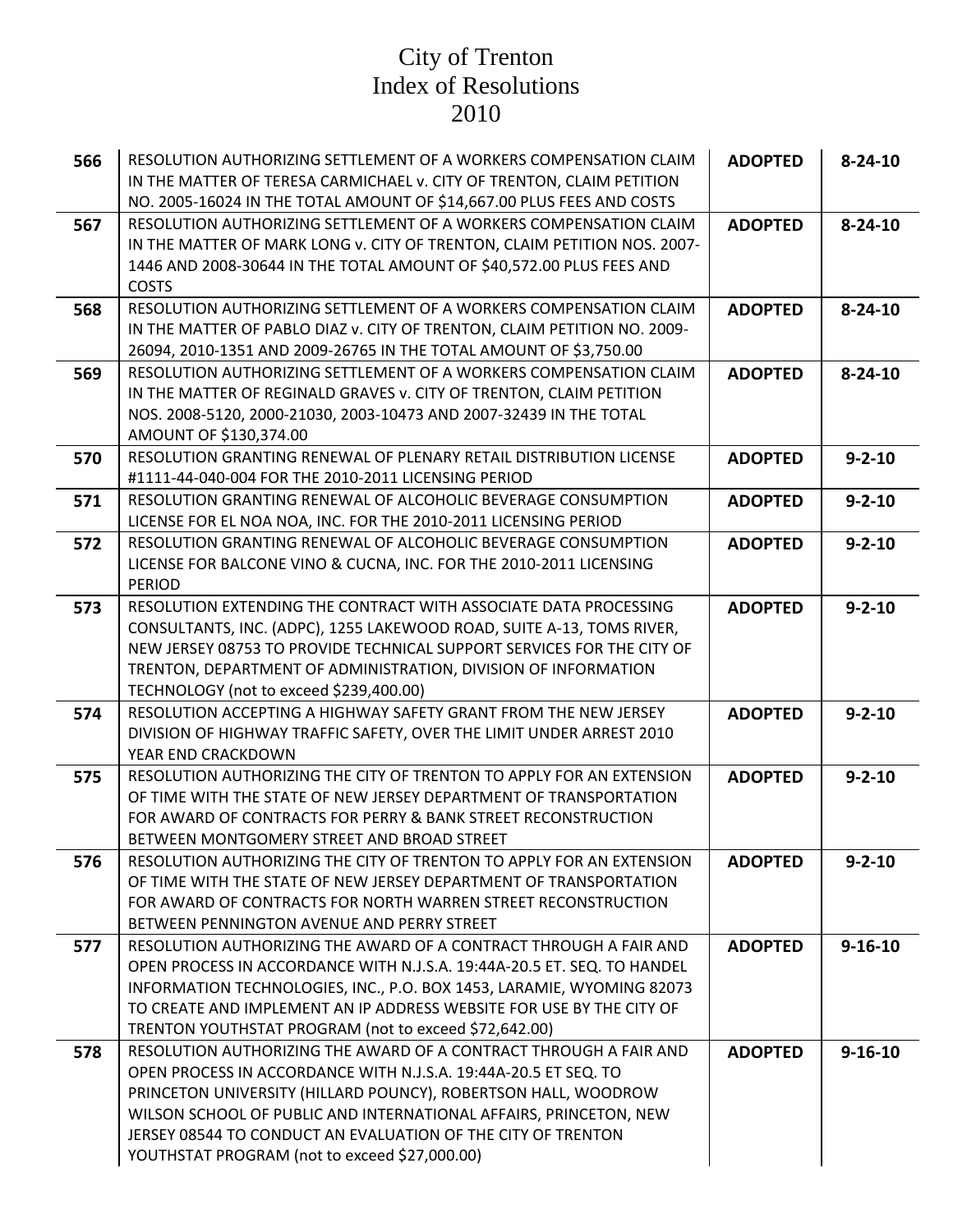| 579 | RESOLUTION AUTHORIZING THE AWARD OF A CONTRACT OF A NON-FAIR OPEN<br>CONTRACT FOR THE PROVISION OF PRINTING ELECTION MATERIAL FOR THE MAY<br>11, 20101 MUNICIPAL ELECTION AND THE JUNE 15, 2010 RUN-OFF ELECTION IN<br>THE CITY OF TRENTON (not to exceed \$48,700.00)                                                                                                 | <b>ADOPTED</b>  | $9 - 2 - 10$  |
|-----|------------------------------------------------------------------------------------------------------------------------------------------------------------------------------------------------------------------------------------------------------------------------------------------------------------------------------------------------------------------------|-----------------|---------------|
| 580 | RESOLUTION AUTHORIZING THE AWARD OF A CONTRACT THROUGH A FAIR AND<br>OPEN PROCESS IN ACCORDANCE WITH N.J.S.A. 19:44A-20.5 ET. SEQ. TO<br>LANGUAGE LINE SERVICES, ONE LOWER RAGSDALE DRIVE, BUILDING TWO,<br>MONTEREY, CA 93940 TO PROVIDE TELEPHONIC INTERPRETER SERVICES ON AN<br>AS NEEDED BASIS AT TRENTON MUNICIPAL COURT (not to exceed \$17,500.00)              | <b>ADOPTED</b>  | $9 - 16 - 10$ |
| 581 | RESOLUTION AUTHORIZING THE AWARD OF A CONTRACT THROUGH A FAIR AND<br>OPEN PROCESS IN ACCORDANCE WITH N.J.S.A. 19:44A-20.5 ET. SEQ. TO ROBERT<br>C. HSU, 357 WALNUT STREET, NUTLEY, NEW JERSEY 07110 TO PROVIDE<br>INTERPRETING SERVICES (CHINESE) ON AN AS NEEDED BASIS FOR THE TRENTON<br>MUNICIPAL COURT (not to exceed \$3,000.00)                                  | <b>ADOPTED</b>  | $9 - 16 - 10$ |
| 582 | RESOLUTION AUTHORIZING THE AWARD OF A CONTRACT THROUGH A FAIR AND<br>OPEN PROCESS IN ACCORDANCE WITH N.J.S.A. 19:44A-20.5 ET. SEQ. TO ALICIA G.<br>EBER INTERPRETING SERVICES, 431 GATEWOOD ROAD, CHERRY HILL, NEW JERSEY<br>08003-3422 TO PROVIDE INTERPRETING SERVICES (SPANISH) ON AN AS NEEDED<br>BASIS FOR THE TRENTON MUNICIPAL COURT (not to exceed \$45,00.00) | <b>ADOPTED</b>  | $9 - 16 - 10$ |
| 583 | RESOLUTION AUTHORIZING THE AWARD OF A CONTRACT THROUGH A FAIR AND<br>OPEN PROCESS IN ACCORDANCE WITH N.J.S.A. 19:44A-20.5 ET. SEQ. TO COLLEEN<br>BREEN, CPA, 7-13 FAIR LAWN AVENUE, FAIR LAWN, NEW JERSEY 07410 TO<br>PROVIDE PROFESSIONAL CERTIFIED PUBLIC ACCOUNTING SERVICES FOR THE<br><b>TRENTON MUNICIPAL COURT</b>                                              | <b>ADOPTED</b>  | $9 - 2 - 10$  |
| 584 | RESOLUTION AUTHORIZING THE CITY OF TRENTON TO APPLY FOR A GRANT FOR<br>THE STATE OF NEW JERSEY, DEBARMENT OF ENVIRONMENTAL PROTECTION,<br>COMMUNITY FORESTRY PROGRAM FOR FUNDING FROM THE COMMUNITY<br>STEWARDSHIP INCENTIVE PROGRAM, BUSINESS STIMULUS FUND                                                                                                           | <b>ADOPTED</b>  | $9 - 2 - 10$  |
| 585 | RESOLUTION AMENDING THE CONTRACT WITH BLACKBOARD CONNECT, INC.<br>(FORMERLY NTI GROUP), 15301 VENTURA BOULEVARD, BUILDING B, SUITE 300,<br>SHERMAN OAKS, CA 91403 TO PROVIDE ANNUAL SUPPORT SERVICES FOR THE<br><b>EMERGENCY NOTIFICATION SYSTEM FOR THE DEPARTMENT OF</b><br>ADMINISTRATION, DIVISION OF INFORMATION TECHNOLOGY                                       | <b>ADOPTED</b>  | $9 - 2 - 10$  |
| 586 | RESOLUTION AUTHORIZING AN APPLICATION FOR THE FY2010 STAFFING FOR<br>ADEQUATE FIRE AND EMERGENCY RESPONSE (SAFER) GRANT PROGRAM, FROM<br>THE DEPARTMENT OF HOMELAND SECURITY FEDERAL EMERGENCY<br>MANAGEMENT AGENCY'S (FEMA) GRANT PROGRAMS DIRECTORATE                                                                                                                | <b>ADOPTED</b>  | $9 - 2 - 10$  |
| 587 | RESOLUTION TO PROVIDE EMERGENCY APPROPRIATIONS TO THE SFY 2011<br>TEMPORARY BUDGET FOR GRANTS OF THE CITY OF TRENTON - CURRENT FUND                                                                                                                                                                                                                                    | <b>ADOPTED</b>  | $9 - 16 - 10$ |
| 588 | RESOLUTION TO PROVIDE EMERGENCY APPROPRIATIONS TO SFY 2011<br>TEMPORARY BUDGETS OF THE CITY OF TRENTON                                                                                                                                                                                                                                                                 | <b>ADOPTED</b>  | $9 - 16 - 10$ |
| 589 | RESOLUTION AUTHORIZING ALTERNATIVE ACTION DUE TO EXTREME FINANCIAL<br>/BUDGETARY HARDSHIP                                                                                                                                                                                                                                                                              | <b>DEFEATED</b> | $9 - 16 - 10$ |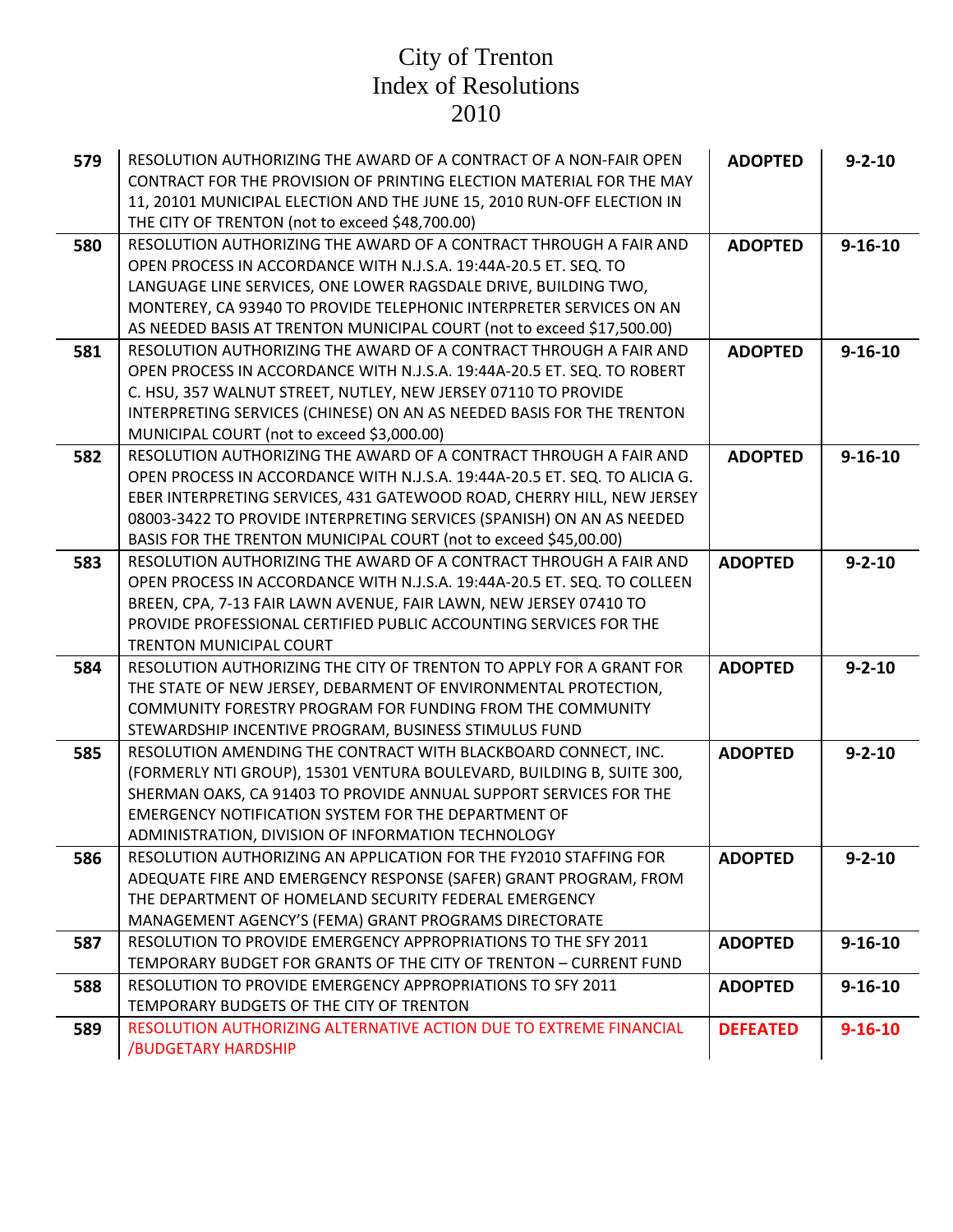| 590 | RESOLUTION AUTHORIZING THE AWARD OF A CONTRACT THROUGH A FAIR AND<br>OPEN PROCESS IN ACCORDANCE WITH N.J.S.A. 19:44-20.5 ET SEQ. TO OPEN<br>SYSTEMS INTEGRATION, INC., 207D WOODWARD ROAD, MANALAPAN, NEW<br>JERSEY 07726 FOR THE PROVISION OF ALL LABOR, MATERIALS AND EQUIPMENT<br>FOR A PRISONER CELL INTERCOM AND DURESS SYSTEM FOR THE DEPARTMENT<br>OF POLICE(not to exceed \$20,800.00) | <b>ADOPTED</b> | $9 - 16 - 10$ |
|-----|------------------------------------------------------------------------------------------------------------------------------------------------------------------------------------------------------------------------------------------------------------------------------------------------------------------------------------------------------------------------------------------------|----------------|---------------|
| 591 | RESOLUTION EXTENDING THE CONTRACT WITH A.A. DUCKETT, INC., 134 MAPLE<br>LEAF COURT, GLASSBORO, NEW JERSEY 08028 TO PROVIDE HVAC SYSTEMS<br>MAINTENANCE FOR THE DEPARTMENT OF PUBLIC WORKS, WATER UTILITY (not to<br>exceed \$46,860.00)                                                                                                                                                        | <b>ADOPTED</b> | $9 - 16 - 10$ |
| 592 | RESOLUTION ACCEPTING BID AND AWARDING CONTRACT TO SCOTT TESTING,<br>INC., 604 NEW YORK AVENUE, TRENTON, NEW JERSEY 08638 TO PROVIDE<br>INSPECTION, TESTING AND PREVENTATIVE REPAIR MAINTENANCE OF PRIMARY<br>AND SECONDARY ELECTRICAL EQUIPMENT FOR THE DEPARTMENT OF PUBLIC<br>WORKS, WATER UTILITY (not to exceed \$54,823.00                                                                | <b>ADOPTED</b> | $9 - 16 - 10$ |
| 593 | RESOLUTION AUTHORIZING PAYMENT FOR A CONTRACT WITH CARROLL<br>DEMOLITION, LLC 4 YOUNGS ROAD, HAMILTON, NEW JERSEY, 08619, WHICH WAS<br>AWARDED ON AN EMERGENCY BASIS FOR THE DEMOLITION OF 424 AND 426<br>FERRY STREET TO ALLEVIATE A DANGEROUS AND HAZARDOUS CONDITION (not to<br>exceed \$29,000.00)                                                                                         | <b>ADOPTED</b> | $9 - 16 - 10$ |
| 594 | RESOLUTION AUTHORIZING PAYMENT FOR A CONTRACT WITH CARROLL<br>DEMOLITION, LLC 4 YOUNGS ROAD, HAMILTON, NEW JERSEY, 08619, WHICH WAS<br>AWARDED ON AN EMERGENCY BASIS FOR THE DEMOLITION OF 834-836 MARTIN<br>LUTHER KING BLVD, TRENTON, NJ TO ALLEVIATE A DANGEROUS AND<br>HAZARDOUS CONDITION (not to exceed \$11,830.00)                                                                     | <b>ADOPTED</b> | $9 - 16 - 10$ |
| 595 | RESOLUTION AUTHORIZING A PERFORMANCE GUARANTEE FOR THE VILLAGES AT<br>DELAWARE RUN, PHASE ONE AND TWO AND BOND REDUCTION #1 FOR PHASE<br><b>ONE</b>                                                                                                                                                                                                                                            | <b>ADOPTED</b> | $9 - 16 - 10$ |
| 597 | RESOLUTION AUTHORIZING THE CITY OF TRENTON TO SUBMIT AN APPLICATION<br>AND ACCEPT AND DISBURSE FUNDS FROM THE NEW JERSEY HOUSING AND<br>MORTGAGE FINANCE AGENCY'S CHOICES IN HOME OWNERSHIP INCENTIVES<br>CREATED FOR EVERYONE PROGRAM FOR THE WHITTAKER PROJECT PHASE 1                                                                                                                       | <b>ADOPTED</b> | $9 - 16 - 10$ |
| 598 | RESOLUTION AUTHORIZING THE CITY OF TRENTON TO APPLY FOR GRANT<br>MONEYS UP TO THE AMOUNT OF \$1,000.000 FROM THE UNITED STATES<br>ENVIRONMENTAL PROTECTION AGENCY'S BROWNFIELDS CLEANUP GRANTS                                                                                                                                                                                                 | <b>ADOPTED</b> | $9 - 16 - 10$ |
| 599 | RESOLUTION AMENDING RESOLUTION 09-528 WHICH AUTHORIZED THE CITY OF<br>TRENTON FO ENTER INTO A GRANT AGREEMENT WITH THE STATE OF NEW<br>JERSEY, DEPARTMENT OF COMMUNITY AFFAIRS, NEW JERSEY HISTORIC TRUST<br>FOR FUNDING IN CONNECTION WITH THE DOUGLASS HOUSE AND JACKSON<br><b>STREET BRIDGE</b>                                                                                             | <b>ADOPTED</b> | $9 - 16 - 10$ |
| 600 | RESOLUTION AUTHORIZING THE AWARD OF A CONTRACT THROUGH A FAIR AND<br>OPEN PROCESS IN ACCORDANCE WITH N.J.S.A. 19:44-20.5 ET SEQ. TO ERIC<br>BROADWAY, ESQUIRE, 2609 BRUNSWICK PIKE, LAWRENCEVILLE, NEW JERSEY<br>08648 TO PROVIDE PROFESSIONAL LEGAL SERVICES AS A PUBLIC DEFENDER FOR<br>THE EARLY DISPOSITION PROGRAM AT TRENTON MUNICIPAL COURT (not to<br>exceed \$11,000.00)              | <b>ADOPTED</b> | $9 - 16 - 10$ |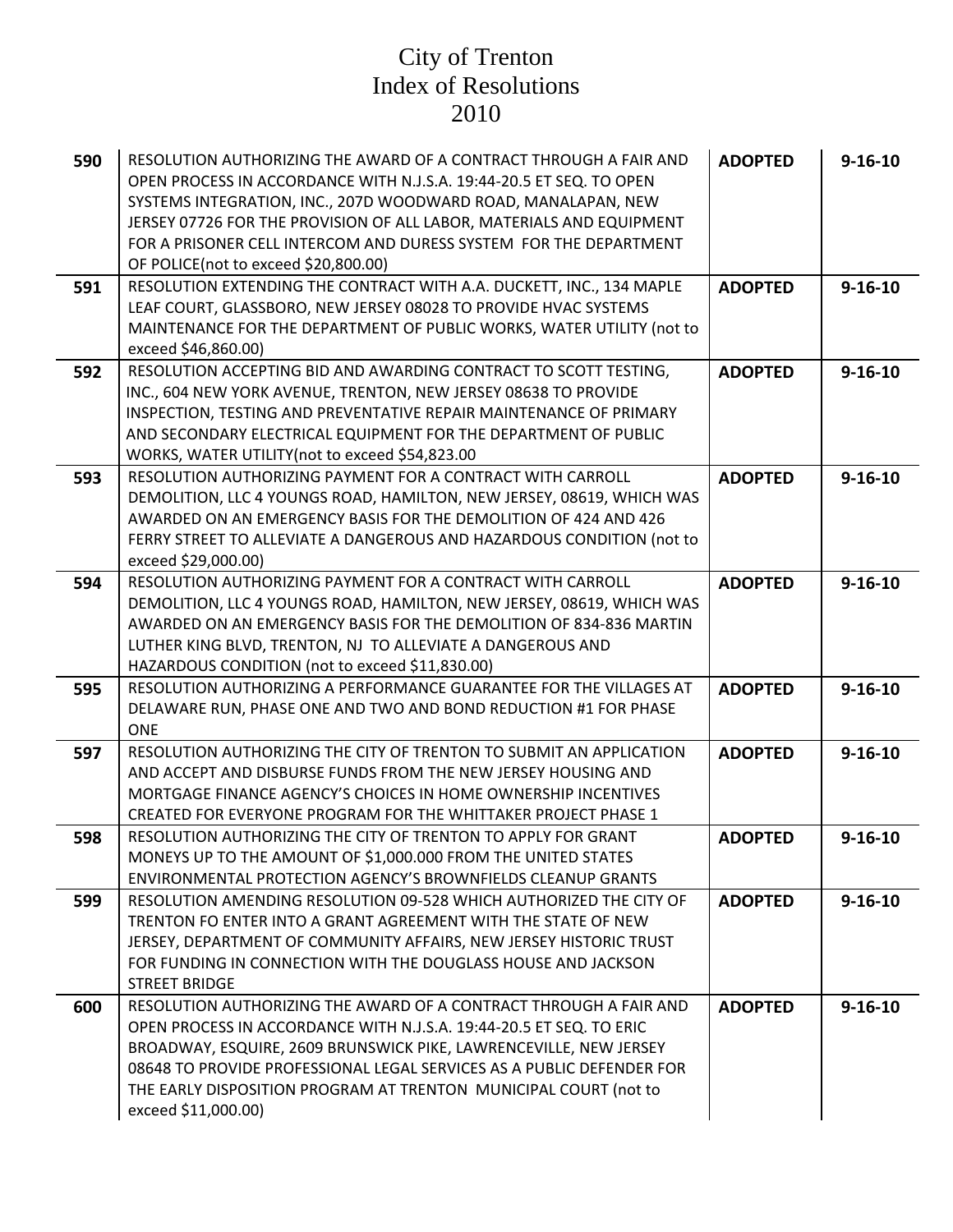| 601 | RESOLUTION AUTHORIZING THE AWARD OF A CONTRACT THROUGH A FAIR AND<br>OPEN PROCESS IN ACCORDANCE WITH N.J.S.A. 19:44-20.5 ET SEQ. TO DONALD<br>ROSCOE BROWN, ATTORNEY AT LAW, CARTERET ARMS, 333 WEST STATE STREET,<br>SUITE 10N, TRENTON, NEW JERSEY 08618 TO PROVIDE PROFESSIONAL LEGAL<br>SERVICES AT THE TRENTON MUNICIPAL COURT FOR THE DEPARTMENT OF<br>ADMINISTRATION (not to exceed \$38,400.00) | <b>ADOPTED</b> | $9 - 16 - 10$ |
|-----|---------------------------------------------------------------------------------------------------------------------------------------------------------------------------------------------------------------------------------------------------------------------------------------------------------------------------------------------------------------------------------------------------------|----------------|---------------|
| 602 | RESOLUTION AUTHORIZING THE AWARD OF A CONTRACT THROUGH A FAIR AND<br>OPEN PROCESS IN ACCORDANCE WITH N.J.S.A. 19:44-20.5 ET SEQ. TO KIMBERLY<br>KERSEY, ATTORNEY AT LAW, 1487 ROUTE 38 WEST, HAINESPORT, NEW JERSEY<br>08036 TO PROVIDE PROFESSIONAL PUBLIC DEFENDER SERVICES AT THE TRENTON<br>MUNICIPAL COURT FOR THE DEPARTMENT OF ADMINISTRATION (not to exceed<br>\$18,400.00                      | <b>ADOPTED</b> | $9 - 16 - 10$ |
| 603 | RESOLUTION AUTHORIZING THE AWARD OF A CONTRACT THROUGH A FAIR AND<br>OPEN PROCESS IN ACCORDANCE WITH N.J.S.A. 19:44-20.5 ET SEQ. TO KENDALL S.<br>MURPHY, ESQUIRE, 309 MARKET STREET, TRENTON, NEW JERSEY 08611 TO<br>PROVIDE PROFESSIONAL SERVICES AS A PUBLIC DEFENDER FOR THE EARLY<br>DISPOSITION PROGRAM AT TRENTON MUNICIPAL COURT (not to exceed<br>\$16,000.00                                  | <b>ADOPTED</b> | $9 - 16 - 10$ |
| 604 | RESOLUTION AUTHORIZING THE AWARD OF A CONTRACT THROUGH A FAIR AND<br>OPEN PROCESS IN ACCORDANCE WITH N.J.S.A. 19:44-20.5 ET SEQ. TO H. LEE<br>WEARING, ESQ., 836 WEST STATE STREET, TRENTON, NEW JERSEY 08618 TO<br>PROVIDE PROFESSIONAL LEGAL SERVICES AT THE TRENTON MUNICIPAL COURT<br>FOR THE DEPARTMENT OF ADMINISTRATION(not to exceed \$49,140.00)                                               | <b>ADOPTED</b> | $9 - 16 - 10$ |
| 605 | RESOLUTION AUTHORIZING THE AWARD OF A CONTRACT WITH ROBERT H.<br>YOSTEMBSKI, 205 CORNWALL AVENUE, TRENTON, NEW JERSEY, TO PROVIDE<br>PROSECUTORIAL SERVICES IN TRENTON MUNICIPAL COURT THROUGH A FAIR<br>AND OPEN PROCESS IN ACCORDANCE WITH N.J.S.A. 19:44A-20.5 ET SEQ. (not to<br>exceed \$50,000.00)                                                                                                | <b>ADOPTED</b> | $9 - 16 - 10$ |
| 606 | RESOLUTION AUTHORIZING THE AWARD OF A CONTRACT WITH ALFRED B.<br>VUOCOLO, 1083 LAWRENCE ROAD, LAWRENCEVILLE, NEW JERSEY, TO PROVIDE<br>PROSECUTORIAL SERVICES IN TRENTON MUNICIPAL COURT THROUGH A FAIR<br>AND OPEN PROCESS IN ACCORDANCE WITH N.J.S.A. 19:44A-20.5 ET SEQ. (not to<br>exceed \$40,000.00)                                                                                              | <b>ADOPTED</b> | $9 - 16 - 10$ |
| 607 | RESOLUTION AUTHORIZING THE AWARD OF A CONTRACT TO LENORE HANNAH,<br>121 PINEWOOD CIRCLE, NEW HOPE, PA, TO PROVIDE PROSECUTORIAL SERVICES<br>IN TRENTON MUNICIPAL COURT THROUGH A FAIR AND OPEN PROCESS IN<br>ACCORDANCE WITH N.J.S.A. 19:44A-20.5 ET SEQ. (not to exceed \$20,000.00)                                                                                                                   | <b>ADOPTED</b> | $9 - 16 - 10$ |
| 608 | RESOLUTION AUTHORIZING THE AWARD OF A CONTRACT WITH BERTHA L. SCOTT,<br>101 KENSINGTON AVENUE, TRENTON, NEW JERSEY, TO PROVIDE PROSECUTORIAL<br>SERVICES IN TRENTON MUNICIPAL COURT THROUGH A FAIR AND OPEN PROCESS<br>IN ACCORDANCE WITH N.J.S.A. 19:44A-20.5 ET SEQ. (not to exceed \$40,000.00)                                                                                                      | <b>ADOPTED</b> | $9 - 16 - 10$ |
| 609 | RESOLUTION GRANTING RENEWAL OF ALCOHOLIC BEVERAGE CONSUMPTION<br>LICENSE FOR OZ JUAN, INC. FOR THE 2010-2011 LICENSING PERIOD                                                                                                                                                                                                                                                                           | <b>ADOPTED</b> | $9 - 16 - 10$ |
| 610 | RESOLUTION GRANTING RENEWAL OF ALCOHOLIC BEVERAGE CONSUMPTION<br>LICENSE FOR R AND T TAVERN, INC. FOR THE 2010-2011 LICENSING PERIOD                                                                                                                                                                                                                                                                    | <b>ADOPTED</b> | $9 - 16 - 10$ |
| 611 | RESOLUTION GRANTING RENEWAL OF ALCOHOLIC BEVERAGE CONSUMPTION<br>LICENSE FOR NANO GOMEZ, INC. FOR THE 2010-2011 LICENSING PERIOD                                                                                                                                                                                                                                                                        | <b>ADOPTED</b> | $9 - 16 - 10$ |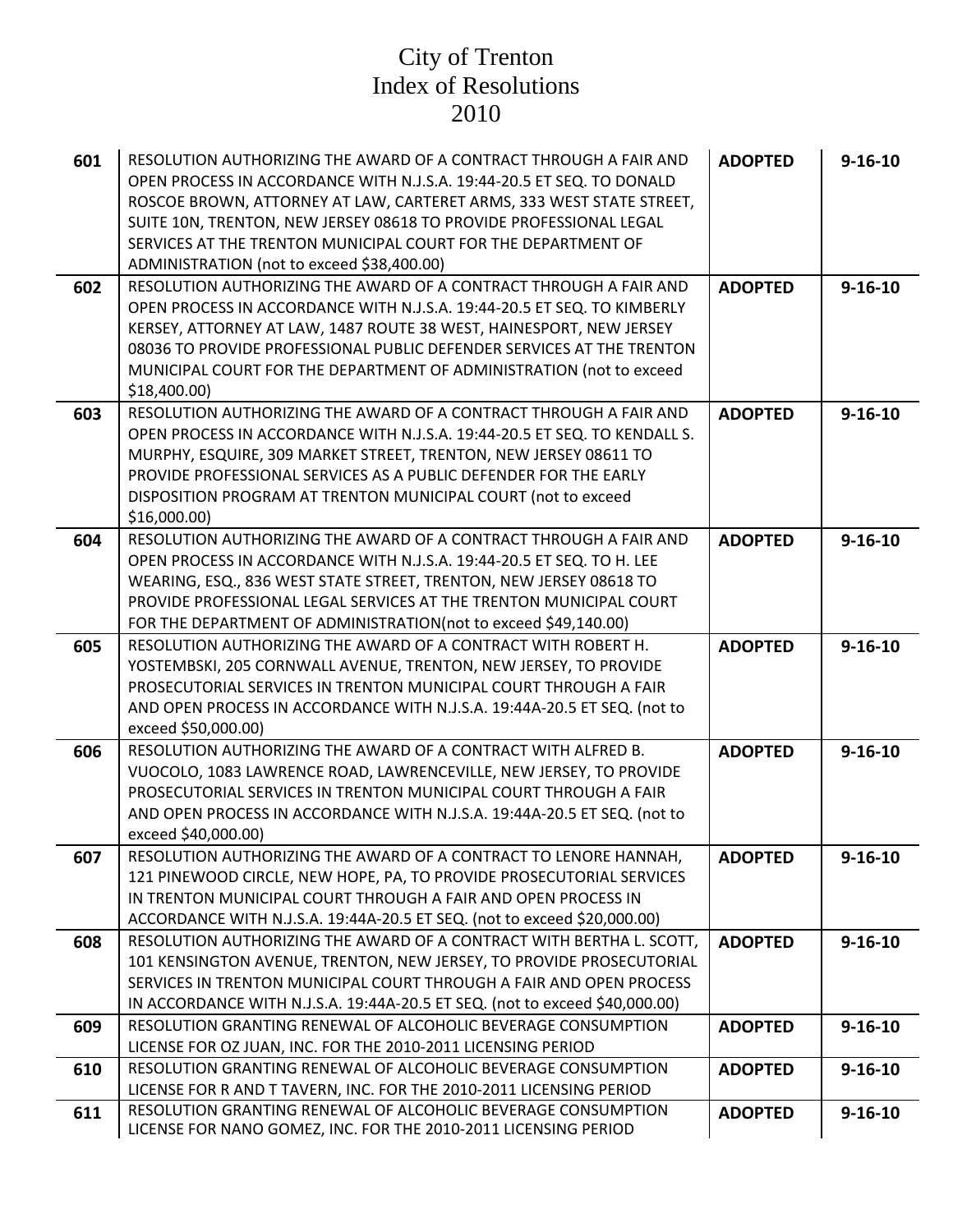| 612 | RESOLUTION GRANTING RENEWAL OF ALCOHOLIC BEVERAGE CONSUMPTION<br>LICENSE FOR ZAMBRANO LLC FOR THE 2010-2011 LICENSING PERIOD                                                                                                                                                                                                                                    | <b>ADOPTED</b> | $9 - 16 - 10$ |
|-----|-----------------------------------------------------------------------------------------------------------------------------------------------------------------------------------------------------------------------------------------------------------------------------------------------------------------------------------------------------------------|----------------|---------------|
| 613 | RESOLUTION GRANTING RENEWAL OF ALCOHOLIC BEVERAGE CONSUMPTION<br>LICENSE FOR MEM BAR AND LIQUORS, INC. FOR THE 2010-2011 LICENSING<br><b>PERIOD</b>                                                                                                                                                                                                             | <b>ADOPTED</b> | $9 - 28 - 10$ |
| 614 | RESOLUTION TO ACCEPT A GRANT FROM THE NATIONAL JUNIOR TENNIS &<br>LEARNING OF TRENTON FOR RESTORATION OF TENNIS COURTS IN CADWALADER<br><b>PARK</b>                                                                                                                                                                                                             | <b>ADOPTED</b> | $9 - 16 - 10$ |
| 615 | RESOLUTION AUTHORIZING AN AMENDMENT TO THE CONTRACT THROUGH A<br>NON-FAIR AND OPEN PROCESS TO CONNELL FOLEY, LLP, 85 LIVINGSTON AVENUE,<br>ROSELAND, NJ 07068 TO PROVIDE TRANSITIONAL PROFESSIONAL LEGAL SERVICES<br>REGARDING SPECIALIZED INSURANCE MATTERS FOR THE CITY OF TRENTON IN AN<br>AMOUNT NO TO EXCEED \$12,500.00                                   | <b>ADOPTED</b> | $9 - 16 - 10$ |
| 616 | RESOLUTION AUTHORIZING AN AMENDMENT TO THE CONTRACT THROUGH A<br>NON-FAIR AND OPEN PROCESS TO LITE DEPALMA GREENBERG & RIVAS, LLC, TWO<br>GATEWAY CENTER, NEWARK, NJ 07102 TO PROVIDE TRANSITIONAL<br>PROFESSIONAL LEGAL SERVICES-CIVIL RIGHTS AND OTHER SPECIALIZED<br>LITIGATION FOR THE CITY OF TRENTON IN AN AMOUNT NOT O EXCEED<br>\$10,000.00             | <b>ADOPTED</b> | $9 - 16 - 10$ |
| 617 | RESOLUTION AUTHORIZING AN AMENDMENT TO THE CONTRACT THROUGH A<br>NON-FAIR AND OPEN PROCESS TO NAGEL RICE, LLP, 103 EISENHOWER PARKWAY,<br>ROSELAND, NJ 07068 TO PROVIDE TRANSITIONAL LEGAL SERVICES-CIVIL RIGHTS<br>AND OTHER SPECIALIZED LITIGATION FOR THE CITY OF TRENTON IN AN AMOUNT<br>NOT OT EXCEED \$7,500.00                                           | <b>ADOPTED</b> | $9 - 16 - 10$ |
| 618 | RESOLUTION AUTHORIZING AN AMENDMENT TO THE CONTRACT THROUGH A<br>NON-FAIR AND OPEN PROCESS TO EMMETT E. PRIMAS, JR., THE HEARD<br>BUILDING, 20 EAST CENTER STREET, WOODBURY, NJ 08096 TO PROVIDE<br>TRANSITIONAL PROFESSIONAL LEGAL SERVICES-CIVIL RIGHTS AND OTHER<br>SPECIALIZED LITIGATION FOR THE CITY OF TRENTON IN AN AMOUNT NOT TO<br>EXCEED \$22,500.00 | <b>ADOPTED</b> | $9 - 16 - 10$ |
| 619 | RESOLUTION AUTHORIZING AN AMENDMENT TO THE CONTRACT THROUGH A<br>NON-FAIR AND OPEN PROCESS TO HILL WALLACK, LLP, 202 CARNEGIE CENTER,<br>2 <sup>ND</sup> FLOOR, PRINCETON, NJ 08540 TO PROVIDE TRANSITIONAL PROFESSIONAL<br>LEGAL SERVICES-CIVIL RIGHTS AND OTHER SPECIALIZED LITIGATION FOR THE CITY<br>OF TRENTON IN AN AMOUNT NOT TO EXCEED \$25,000.00      | <b>ADOPTED</b> | $9 - 16 - 10$ |
| 620 | RESOLUTION AUTHORIZING AN AMENDMENT TO THE CONTRACT THROUGH A<br>NON-FAIR AND OPEN PROCESS TO WANDA M. AKIN & ASSOCIATES, ONE<br>GATEWAY CENTER, SUITE 2600, NEWARK, NJ 07102 TO PROVIDE TRANSITIONAL<br>PROFESSIONAL LEGAL SERVICES-CIVIL RIGHTS AND OTHER SPECIALIZED<br>LITIGATION FOR THE CITY OF TRENTON IN AN AMOUNT NOT TO EXCEED<br>\$16,000.00         | <b>ADOPTED</b> | $9 - 16 - 10$ |
| 621 | RESOLUTION AUTHORIZING AN AMENDMENT TO THE CONTRACT THROUGH A<br>NON-FAIR AND OPEN PROCESS TO JOHN MORELLI, P.C., 203 WEST SOMERDALE<br>ROAD, VOORHEES, NJ 08043 TO PROVIDE TRANSITIONAL PROFESSIONAL LEGAL<br>SERVICES-CIVIL RIGHTS AND OTHER SPECIALIZED LITIGATION FOR THE CITY OF<br>TRENTON IN AN AMOUNT NOT TO EXCEED \$12,500.00                         | <b>ADOPTED</b> | $9 - 16 - 10$ |
| 622 | RESOLUTION OF SUPPORT FOR THE APPLICATION OF THE PORT OF TRENTON<br>MUSEUM FOUNDATION, INC. TO THE NEW JERSEY DEPARTMENT OF COMMUNITY<br>AFFAIRS, GARDEN STATE HISTORIC PRESERVATION TRUST FUND                                                                                                                                                                 | <b>ADOPTED</b> | $9 - 16 - 10$ |
| 623 | RESOLUTION AUTHORIZING AN AWARD OF A CONTRACT WITH MATRIX NEW<br>WORLD ENGINEERING INC., 308 W STATE STREET, TRENTON, NJ 08618, FOR<br>PROFESSIONAL ENVIRONMENTAL ENGINEERING SERVICES AT FORMER<br>JOHNSON'S WELDING, 23-25 GARFIELD AVENUE (not to exceed \$23,225.00)                                                                                        | <b>ADOPTED</b> | $9 - 16 - 10$ |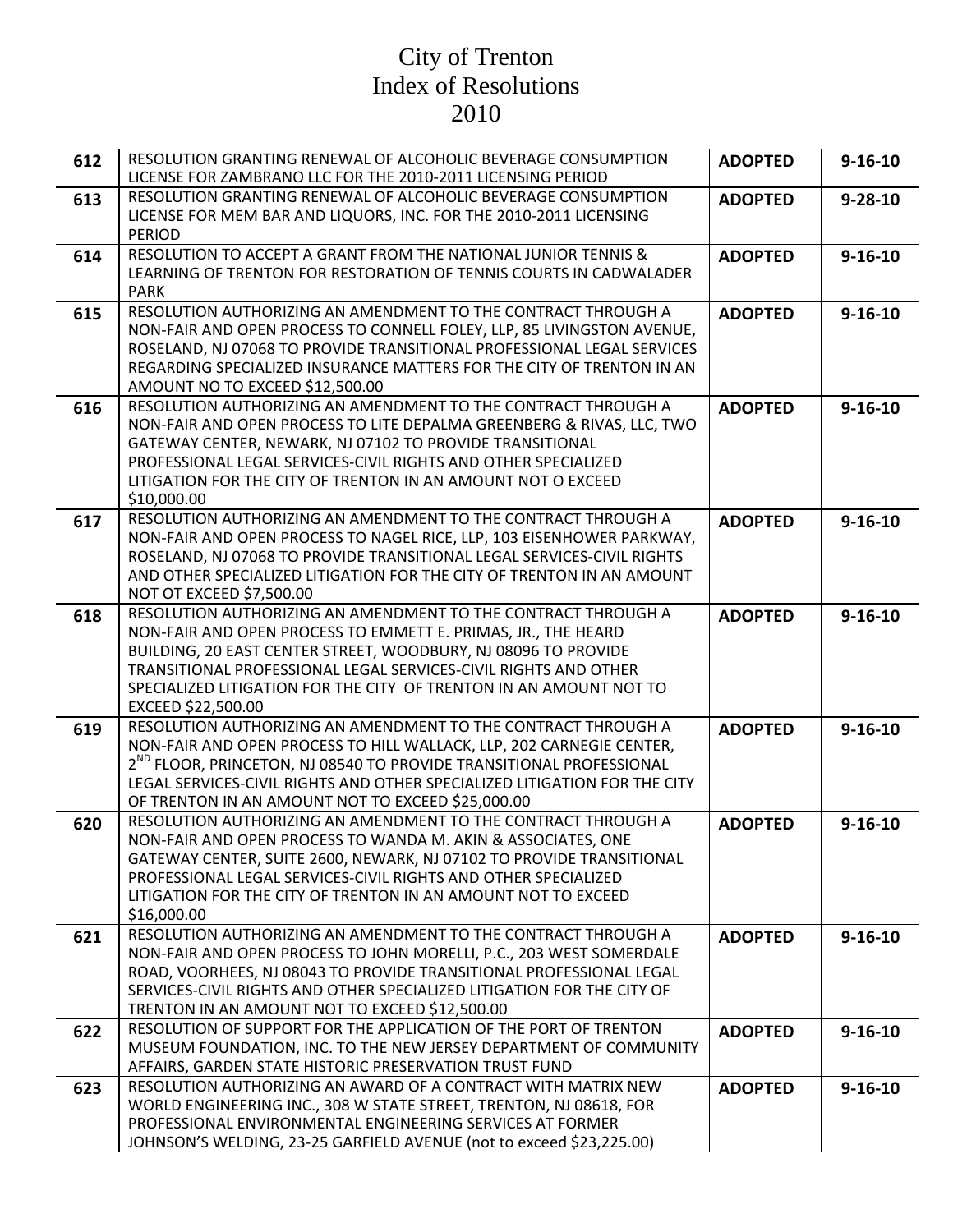| 624  | RESOLUTION EXTENDING THE CONTRACT WITH UGI ENERGY SERVICES, INC., 704<br>EAST MAIN STREET, MOORESTOWN, NEW JERSEY 08057 TO SUPPLY AND DELIVER | <b>ADOPTED</b> | $9 - 16 - 10$ |
|------|-----------------------------------------------------------------------------------------------------------------------------------------------|----------------|---------------|
|      | NATURAL GAS TO THE DEPARTMENT OF PUBLIC WORKS, WATER UTILITY<br><b>FACILITIES</b>                                                             |                |               |
| 624A | AUTHORIZING A MEETING WHICH EXCLUDES THE PUBLIC<br>(Personnel)                                                                                | <b>ADOPTED</b> | $9 - 21 - 10$ |
| 625  | INTRODUCTION OF 2011FY MUNICIPAL BUDGET                                                                                                       | <b>ADOPTED</b> | $9 - 21 - 10$ |
| 626  | RESOLUTION AUTHORIZING EXECUTIVE SESSION OF THE CITY COUNCIL TO PERMIT                                                                        | <b>ADOPTED</b> | $9 - 28 - 10$ |
|      | DISCUSSION OF PENDING LITIGATION                                                                                                              |                |               |
| 627  | RESOLUTION AUTHORIZING TRANSFERS TO BE MADE BY THE DIRECTOR OF                                                                                | <b>ADOPTED</b> | $9 - 28 - 10$ |
|      | FINANCE OF THE FY 2010 APPROPRIATION RESERVE<br>RESOLUTION TO PROVIDE EMERGENCY APPROPRIATIONS TO THE SFY 2011                                |                |               |
| 628  | TEMPORARY BUDGETS OF THE CITY OF TRENTON                                                                                                      | <b>ADOPTED</b> | $9 - 28 - 10$ |
| 629  | RESOLUTION TO PROVIDE EMERGENCY APPROPRIATIONS TO THE SFY 2011                                                                                | <b>ADOPTED</b> | $8 - 28 - 10$ |
|      | TEMPORARY BUDGETS OF THE CITY OF TRENTON                                                                                                      |                |               |
| 630  | RESOLUTION AUTHORIZING A CONTRACT WITH SPG3 TO PROVIDED                                                                                       | <b>ADOPTED</b> | $10 - 5 - 10$ |
|      | PROFESSIONAL LANDSCAPE ARCHITECTURAL SERVICES AT THE NEW GREG GRANT<br>PARK DEVELOPMENT SITE                                                  |                |               |
| 631  | RESOLUTION ACCEPTING A GRANT IN THE AMOUNT OF \$157,000 FROM THE U.S.                                                                         | <b>ADOPTED</b> | $10 - 5 - 10$ |
|      | DEPARTMENT OF JUSTICE, OFFICE OF JUSTICE PROGRAMS, FOR YEAR-5 FUNDING                                                                         |                |               |
|      | OF THE GREATER DONNELLY WEED & SEED AREA                                                                                                      |                |               |
| 632  | A RESOLUTION AMENDING RESOLUTION 10-368 AUTHORIZING APPLICATION FOR                                                                           | <b>ADOPTED</b> | $10 - 5 - 10$ |
|      | AND ACCEPTANCE OF A GRANT FROM THE NEW JERSEY STATE DEPARTMENT OF                                                                             |                |               |
|      | AGRICULTURE FOR THE FY 2011 SUMMER FOOD SERVICE PROGRAM FOR<br><b>CHILDREN</b>                                                                |                |               |
| 633  | RESOLUTION APPOINTING JANET SCHOENHAAR CHIEF FINANCIAL OFFICER FOR                                                                            | <b>ADOPTED</b> | $10 - 5 - 10$ |
|      | THE CITY OF TRENTON                                                                                                                           |                |               |
| 634  | RESOLUTION AUTHORIZING THE APPOINTMENT OF SHAMAH A. MAS'UDI AS                                                                                | <b>HELD</b>    |               |
|      | CUSTODIAN OF THE OFFICE OF THE MAYOR'S PETTY CASH FUND, REPLACING                                                                             |                |               |
|      | <b>MILADY GONZALEZ</b>                                                                                                                        |                |               |
| 635  | RESOLUTION AUTHORIZING AN AMENDMENT TO RESOLUTION 10-24 WHICH WAS                                                                             | <b>ADOPTED</b> | $10 - 5 - 10$ |
|      | AWARDED THROUGH A FAIR AND OPEN PROCESS IN ACCORDANCE WITH N.J.S.A.<br>19:44A-20.5 ET. SEQ. TO ON TARGET LAW ENFORCEMENT AND SECURITY         |                |               |
|      | CONSULTANT, LLC, 933 BIRCH DRIVE, BRIELLE, NEW JERSEY 08730 TO PERFORM                                                                        |                |               |
|      | THE SERVICES OF A YOUTHSTAT COORDINATOR                                                                                                       |                |               |
| 636  | RESOLUTION FOR THE APPLICATION OF A HIGHWAY SAFETY GRANT FOR 2010                                                                             | <b>ADOPTED</b> | $10 - 5 - 10$ |
|      | FUNDING FROM THE DRUNK DRIVING ENFORCEMENT FUND, PROVIDED BY THE                                                                              |                |               |
|      | NEW JERSEY DIVISION OF HIGHWAY TRAFFIC SAFETY.<br>RESOLUTION ACCEPTING THE EDWARD BYRNE DISCRETIONARY GRANT FROM THE                          | <b>ADOPTED</b> | $10 - 5 - 10$ |
| 637  | NEW JERSEY DIVISION OF CRIMINAL JUSTICE, THROUGH THE U.S. DEPARTMENT                                                                          |                |               |
|      | OF JUSTICE, OFFICE OF JUSTICE PROGRAMS, BUREAU OF JUSTICE ASSISTANCE                                                                          |                |               |
| 638  | RESOLUTION AMENDING RESOLUTION # 10-127 BY WHICH THE CITY OF TRENTON                                                                          | <b>ADOPTED</b> | $10 - 5 - 10$ |
|      | ACCEPTED A GRANT FROM THE U.S. DEPARTMENT OF HOUSING AND URBAN                                                                                |                |               |
|      | DEVELOPMENT'S 2009 HOMELESS CONTINUUM OF CARE PROGRAM TO ASSIST<br>VARIOUS ORGANIZATIONS IDENTIFIED IN OUR 2009 SUBMISSION TO PROVIDE         |                |               |
|      | HOUSING AND SUPPORTIVE SERVICES TO THE HOMELESS                                                                                               |                |               |
| 639  | RESOLUTION ACCEPTING BID AND AWARDING CONTRACT TO KUEHNE COMPANY,                                                                             | <b>ADOPTED</b> | $10 - 5 - 10$ |
|      | 86 NORTH HACKENSACK AVENUE, SOUTH KEARNY, NEW JERSEY 07032-4675 FOR                                                                           |                |               |
|      |                                                                                                                                               |                |               |
|      | THE FURNISHING AND DELIVERY OF SODIUM HYPOCHLORITE SOLUTION AS<br>NEEDED FOR THE DEPARTMENT OF PUBLIC WORKS, SEWER UTILITY.                   |                |               |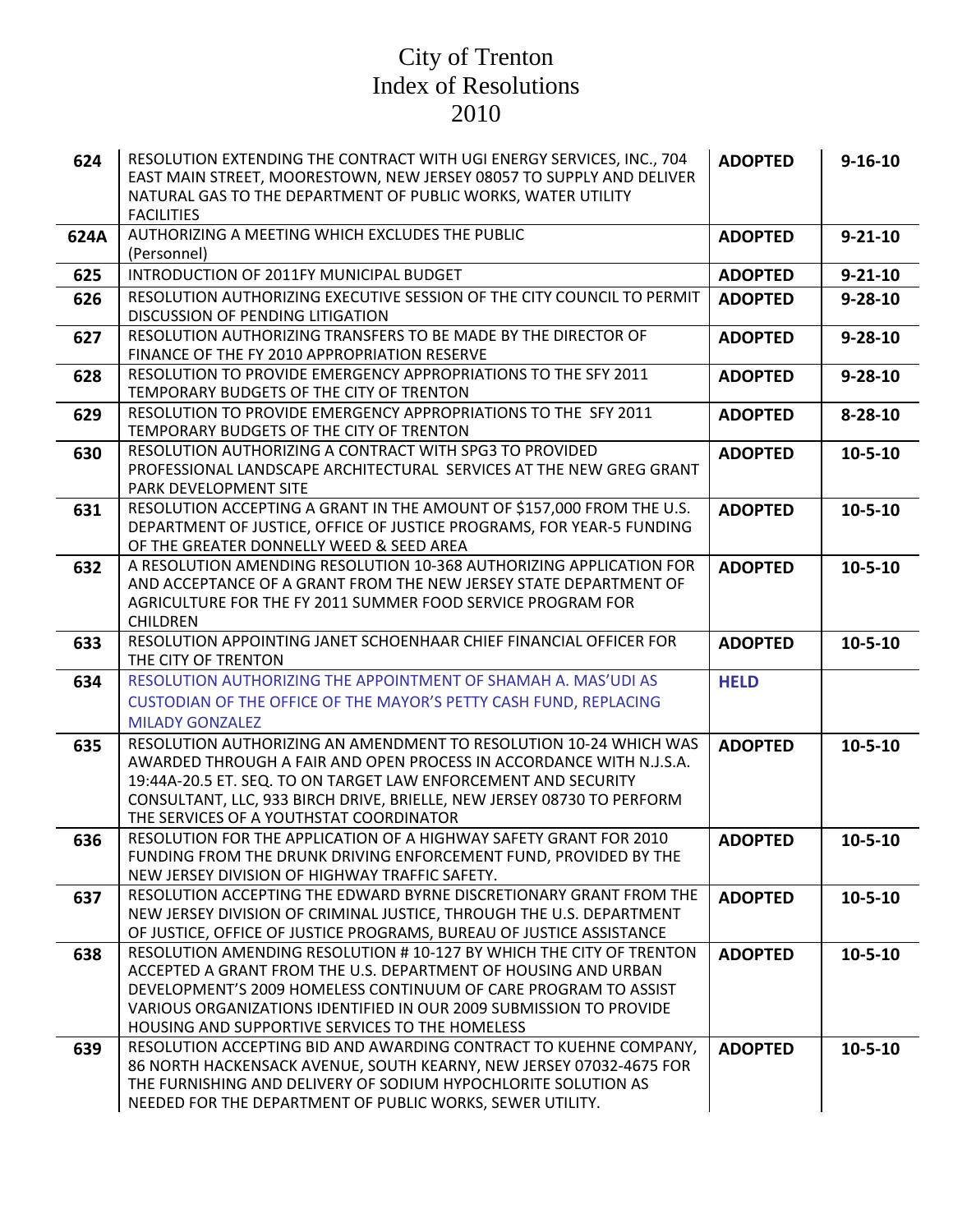| 640 | RESOLUTION ACCEPTING BID AND AWARDING CONTRACT TO CLEAR WIRELESS<br>CORPORATION, 580 WEST GERMANTOWN PIKE, SUITE 200, PLYMOUTH MEETING,<br>PA 19462 TO LEASE ANTENNA SPACE ON A CITY-OWNED TOWER LOCATED AT<br>KERR DRIVE AND HEMPSTEAD ROAD IN HAMILTON, NEW JERSEY FOR THE<br>DEPARTMENT OF ADMINISTRATION, DIVISION OF INFORMATION TECHNOLOGY                                                                                                                                                                                                  | <b>ADOPTED</b>                                       | $10 - 5 - 10$ |
|-----|---------------------------------------------------------------------------------------------------------------------------------------------------------------------------------------------------------------------------------------------------------------------------------------------------------------------------------------------------------------------------------------------------------------------------------------------------------------------------------------------------------------------------------------------------|------------------------------------------------------|---------------|
| 641 | RESOLUTION AUTHORIZING AN AMENDMENT TO THE CONTRACT WHICH WAS<br>AWARDED THROUGH A FAIR AND OPEN PROCESS IN ACCORDANCE WITH N.J.S.A.<br>19-44A-20.5 ET. SEQ. TO PRINCETON HYDRO LLC, 1108 OLD YORK ROAD, PO BOX<br>720, RINGOES, NEW JERSEY 08551 TO PROVIDE PROFESSIONAL ENGINEERING<br>SERVICES FOR THE PETTY'S RUN STREAM RESTORATION AREA FOR THE<br>DEPARTMENT OF HOUSING AND ECONOMIC DEVELOPMENT                                                                                                                                           | <b>ADOPTED</b>                                       | $10 - 5 - 10$ |
| 642 | RESOLUTION AUTHORIZING THE AWARD OF A CONTRACT THROUGH A FAIR AND<br>OPEN PROCESS IN ACCORDANCE WITH N.J.S.A. 19:44A-20.5 ET SEQ. TO DECOTIIS,<br>FITZPATRICK & COLE, LLP, GLENPOINTE CENTRE WEST, 500 FRANK W. BURR<br>BLVD., SUITE 31, TEANECK, NEW JERSEY 07666 TO PROVIDE PROFESSIONAL LEGAL<br>SERVICES REGARDING THE AUTHORIZATION AND ISSUANCE OF BONDS AND/OR<br>NOTES OF THE CITY OF TRENTON, INCLUDING THE REVIEW OF PROCEDURES AND<br>THE RENDERING OF LEGAL OPINIONS ACCEPTABLE TO THE FINANCIAL<br>COMMUNITY FOR THE CITY OF TRENTON | <b>DEAD FOR</b><br><b>LACK OF A</b><br><b>SECOND</b> | $10 - 5 - 10$ |
| 643 | AMENDMENT TO RESOLUTION 10-52 TO ADD A FUNDING SOURCE FOR THE<br>PROFESSIONAL SERVICES AGREEMENT WITH PRINCETON HYDRO LLC, 1108 OLD<br>YORK ROAD, PO BOX 720, RINGOES, NEW JERSEY 08551 TO PROVIDE<br>PROFESSIONAL ENGINEERING SERVICES FOR THE PETTY'S RUN STREAM<br>RESTORATION AREA FOR THE DEPARTMENT OF HOUSING AND ECONOMIC<br><b>DEVELOPMENT</b>                                                                                                                                                                                           | <b>ADOPTED</b>                                       | $10 - 5 - 10$ |
| 644 | RESOLUTION AUTHORIZING THE AWARD OF A CONTRACT THROUGH A FAIR AND<br>OPEN PROCESS IN ACCORDANCE WITH N.J.S.A. 19:44A-20.5 ET SEQ. TO ALAIMO<br>GROUP CONSULTING ENGINEERS, 200 HIGH STREET, MOUNT HOLLY, NEW JERSEY<br>08060 TO PROVIDE PROFESSIONAL ENGINEERING SERVICES REGARDING THE<br>MANAGEMENT AND OPERATION OF ALL AREAS OF THE WATER UTILITY AND ITS<br>BILLING OFFICE FOR THE DEPARTMENT OF PUBLIC WORKS, WATER UTILITY                                                                                                                 | <b>PULLED</b>                                        |               |
| 645 | RESOLUTION GRANTING RENEWAL OF ALCOHOLIC BEVERAGE CONSUMPTION<br>LICENSE FOR MICHAEL MATUCHECK FOR THE 2009-2010 AND 2010-2011<br><b>LICENSING PERIODS</b>                                                                                                                                                                                                                                                                                                                                                                                        | <b>ADOPTED</b>                                       | $10 - 5 - 10$ |
| 646 | RESOLUTION APPOINTING LEONA BAYLOR TO THE OFFICE OF CITY CLERK OF THE<br><b>CITY OF TRENTON</b>                                                                                                                                                                                                                                                                                                                                                                                                                                                   | <b>ADOPTED</b>                                       | $9 - 28 - 10$ |
| 647 | RESOLUTION AUTHORIZING SETTLEMENT OF A CIVIL SUIT IN THE MATTER OF<br>ROSEMARIE ARROYO V. CITY OF TRENTON IN THE TOTAL AMOUNT OF \$30,000.00                                                                                                                                                                                                                                                                                                                                                                                                      | <b>ADOPTED</b>                                       | $9 - 28 - 10$ |
| 648 | RESOLUTION AUTHORIZING CHANGE ORDER #1 TO THE CONTRACT WITH ALBERT<br>MARINE CONSTRUCTION INC., 308 SOUTH MAIN STREET, FORKED RIVER, NJ<br>08731, FOR CONSTRUCTION CONTRACTING SERVICES AT PERRY'S RUN STREAM<br>RESTORATION AREA BETWEEN MARION AND 431 CALHOUN STREET                                                                                                                                                                                                                                                                           | <b>ADOPTED</b>                                       | $10 - 5 - 10$ |
| 649 | RESOLUTION AUTHORIZING AN AMENDMENT TO THE CONTRACT THROUGH A<br>NON-FAIR AND OPEN PROCESS TO HALEY STUART, LLC 75 CHESTNUT RIDGE<br>ROAD, MONTVALE, NJ 07645 TO PROVIDE TRANSITIONAL TEMPORARY<br>PARALEGAL SERVICES FOR THE CITY OF TRENTON IN AN AMOUNT NOT TO EXCEED<br>\$15,000.00                                                                                                                                                                                                                                                           | <b>ADOPTED</b>                                       | $10 - 5 - 10$ |
| 650 | RESOLUTION AUTHORIZING THE CITY OF TRENTON TO SUBMIT AN APPLICATION<br>AND TO ACCEPT AND DISBURSE FUNDS UP TO THE MAXIMUM AMOUNT OF<br>\$4,500,000.00 FROM THE DEPARTMENT OF HOUSING AND URBAN<br>DEVELOPMENT (HUD) FY 2010 LEAD HAZARD REDUCTION DEMONSTRATION<br><b>GRANT PROGRAM</b>                                                                                                                                                                                                                                                           | <b>ADOPTED</b>                                       | $10 - 5 - 10$ |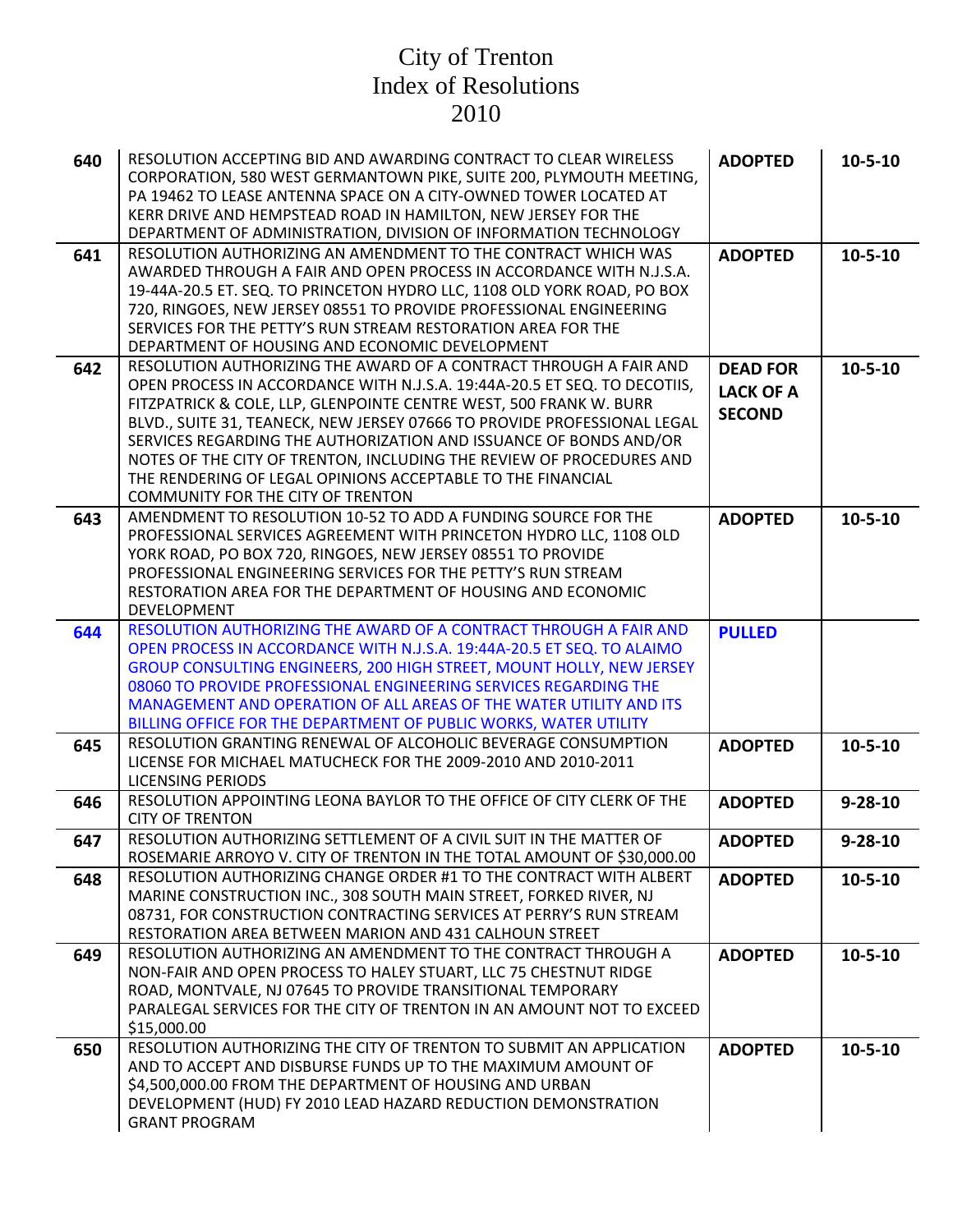| 651 | RESOLUTION AUTHORIZING THE CITY OF TRENTON TO ACCEPT ENVIRONMENTAL<br>CLEANUP (REMEDIATION) GRANT MONEYS FROM THE UNITED STATES<br>ENVIRONMENTAL PROTECTION AGENCY (USEPA)                                                                                                                                 | <b>ADOPTED</b>  | $10 - 5 - 10$ |
|-----|------------------------------------------------------------------------------------------------------------------------------------------------------------------------------------------------------------------------------------------------------------------------------------------------------------|-----------------|---------------|
| 652 | RESOLUTION AUTHORIZING THE AUCTION OF CERTAIN CITY-OWNED PROPERTY<br>PURSUANT TO THE LOCAL LANDS AND BUILDINGS LAW, N.J.S.A. 40A:12-13(a)                                                                                                                                                                  | <b>ADOPTED</b>  | $10 - 5 - 10$ |
| 653 | RESOLUTION GRANTING RENEWAL OF ALCOHOLIC BEVERAGE CONSUMPTION<br>LICENSE FOR CHAPALA II MEXICAN GRILL, INC., (273 MORRIS AVENUE) FOR THE<br>2010-2011 LICENSING PERIOD                                                                                                                                     | <b>ADOPTED</b>  | $10 - 5 - 10$ |
| 654 | RESOLUTION APPROVING TRANSFER OF PLENARY RETAIL CONSUMPTION LICENSE<br>31111-33-068-006 FROM MEM BAR AND LIQUORS, INC TO MEM BAR AND<br>LIQUORS, LLC (400 CENTRE STREET)                                                                                                                                   | <b>ADOPTED</b>  | $10 - 5 - 10$ |
| 655 | RESOLUTION APPROVING TRANSFER OF PLENARY RETAIL CONSUMPTION LICENSE<br>#1111-33-073-004 FROM MICHAEL D. PETERS TO PETER'S PLACE, LLC, 1058<br>SOUTH BROAD STREET                                                                                                                                           | <b>ADOPTED</b>  | $10 - 5 - 10$ |
| 656 | RESOLUTION AUTHORIZING THE AWARD OF THREE CONTRACTS THROUGH A FAIR<br>AND OPEN PROCESS IN ACCORDANCE WITH N.J.S.A. 19:44A-20.5 ET. SEQ. TO<br>PROVIDE PROFESSIONAL LEGAL SERVICES REGARDING GENERAL MUNICIPAL AND<br>DEFENSE LITIGATION MATTERS FOR THE CITY OF TRENTON                                    | <b>DEFEATED</b> | $10 - 7 - 10$ |
| 657 | RESOLUTION AUTHORIZING EXECUTIVE SESSION OF THE CITY COUNCIL TO PERMIT<br>DISCUSSION OF PENDING LITIGATION                                                                                                                                                                                                 | <b>ADOPTED</b>  | 10-12-10      |
| 658 | RESOLUTION CANCELING CERTIFICATE OF HOUSING CODE COMPLIANCE<br>APPLICATION AND AUTHORIZING AND DIRECTING RETURN OF FEES                                                                                                                                                                                    | <b>ADOPTED</b>  | 10-12-10      |
| 659 | RESOLUTION AUTHORIZING THE CONVEYANCE OF CERTAIN VEHICLES TOWED BY<br>HAWK'S TOWING ON BEHALF OF THE CITY OF TRENTON TO HAWK'S TOWING IN<br>LIEU OF FULL PAYMENT OF ANY AND ALL COSTS ASSOCIATED WITH THE TOWING<br>AND STORAGE OF SAID VEHICLES                                                           | <b>ADOPTED</b>  | 10-12-10      |
| 660 | RESOLUTION AUTHORIZING THE CONVEYANCE OF CERTAIN VEHICLES TOWED BY<br>EWINGVILLE AUTO SERVICE & TOWING, LLC ON BEHALF OF THE CITY OF TRENTON<br>TO EWINGVILLE AUTO SERVICES & TOWING LLC IN LIEU OF FULL PAYMENT OF<br>ANY AND ALL COSTS ASSOCIATED WITH TOWING AND STORAGE OF SAID<br><b>VEHICLES</b>     | <b>ADOPTED</b>  | 10-12-10      |
| 661 | RESOLUTION AUTHORIZING THE CONVEYANCE OF CERTAIN VEHICLES TOWED BY<br>RISOLDI'S AUTOMOTIVE ON BEHALF OF THE CITY OF TRENTON TO RISOLDI'S<br>TOWING IN LIEU OF FULL PAYMENT OF ANY AND ALL COSTS ASSOCIATED WITH<br>THE TOWING AND STORAGE OF SAID VEHICLES                                                 | <b>ADOPTED</b>  | 10-12-10      |
| 662 | RESOLUTION AUTHORIZING THE APPOINTMENT OF JUSTINE SANTORA<br>CUSTODIAN OF THE PETTY CASH FUND FOR THE TRENTON SEWER UTILITY                                                                                                                                                                                | <b>ADOPTED</b>  | 10-12-10      |
| 663 | RESOLUTION AUTHORIZING A COMMITMENT OF HOME FUNDS IN THE AMOUNT<br>OF \$187,500.00 FOR THE PROVISION OF TENANT BASED RENTAL ASSISTANCE                                                                                                                                                                     | <b>ADOPTED</b>  | 10-12-10      |
| 664 | RESOLUTION AUTHORIZING THE PURCHASE OF MAINTENANCE SERVICES FOR<br>RADIOS FROM MOTOROLA CORPORATION, INC., P.O. BOX 1335, BURLINGTON, NJ<br>08016, FOR THE DEPARTMENT OF POLICE, DIVISION OF COMMUNICATIONS,<br>THROUGH THE STATE OF NEW JERSEY COOPERATIVE PROGRAM WITHOUT<br><b>COMPETITIVE BIDDING.</b> | <b>ADOPTED</b>  | 10-12-10      |
| 665 | RESOLUTION ACCEPTING BID AND AWARDING CONTRACT TO MUNICIPAL<br>MAINTENANCE COMPANY, 1352 TAYLORS LANE, CINNAMINSON, NEW JERSEY<br>08077 TO FURNISH AND INSTALL ONE (1) MIXER AT THE WATER UTILITY,<br>MECHANICAL DEWATERING FACILITY LOCATED ON ROUTE 29 FOR THE<br>DEPARTMENT OF PUBLIC WORKS.            | <b>ADOPTED</b>  | 10-12-10      |
| 666 | RESOLUTION ACCEPTING BID AND AWARDING CONTRACT TO MUNICIPAL<br>MAINTENANCE COMPANY, 1352 TAYLORS LANE, CINNAMINSON, NEW JERSEY<br>08077 TO PROVIDE INSPECTION, DISASSEMBLY, REHABILITATION AND<br>REASSEMBLY OF SIX (6) PUMPS FOR THE DEPARTMENT OF PUBLIC WORKS,<br><b>WATER UTILITY</b>                  | <b>ADOPTED</b>  | 10-12-10      |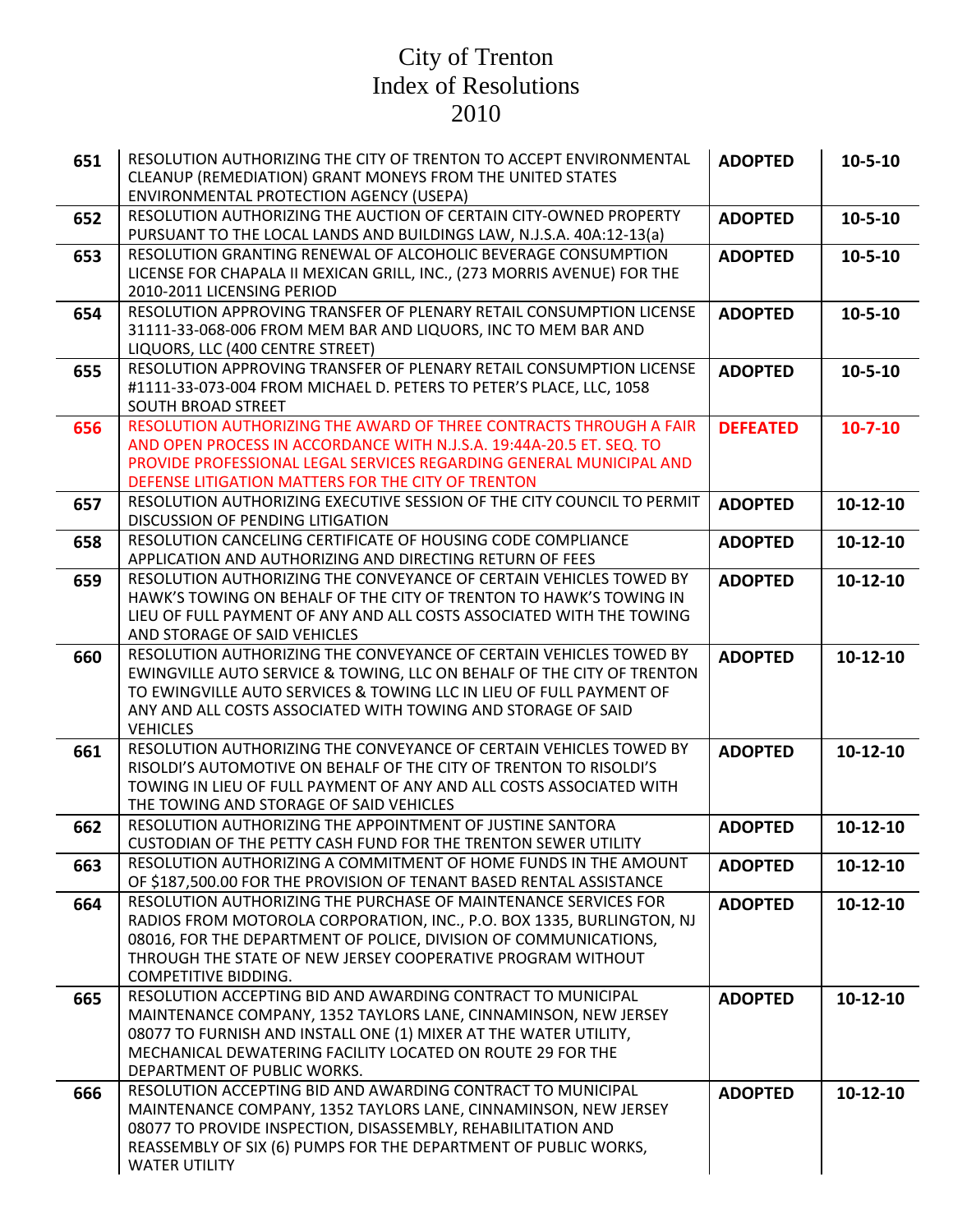| 667 | RESOLUTION REJECTING THE THREE (3) BIDS RECEIVED FOR THE FURNISHING AND<br>DELIVERY OF ALL LABOR, EQUIPMENT AND MATERIALS FOR THE FY 2011<br>ROADWAY RESTORATION PROJECT WITHIN THE CITY'S LIMITS FOR THE<br>DEPARTMENT OF PUBLIC WORKS, WATER UTILITY                                                                                                                                                                                                                                                       | <b>ADOPTED</b> | $10-12-10$ |
|-----|--------------------------------------------------------------------------------------------------------------------------------------------------------------------------------------------------------------------------------------------------------------------------------------------------------------------------------------------------------------------------------------------------------------------------------------------------------------------------------------------------------------|----------------|------------|
| 668 | RESOLUTION REJECTING THE SIX (6) BIDS RECEIVED FOR THE FURNISHING AND<br>DELIVERY OF ALL LABOR, EQUIPMENT AND MATERIALS FOR THE FY 2011<br>SIDEWALK, CURB AND DRIVEWAY APRON RESTORATION PROJECT FOR<br>TOWNSHIPS FOR THE DEPARTMENT OF PUBLIC WORKS, WATER UTILITY                                                                                                                                                                                                                                          | <b>ADOPTED</b> | 10-12-10   |
| 669 | RESOLUTION EXTENDING THE CONTRACT WITH SOURCE ONE MEDICAL<br>MANAGEMENT, LLC, 2 CARNEGIE ROAD, LAWRENCEVILLE, NEW JERSEY 08648 TO<br>PROVIDE PUBLIC HEALTH CLINIC STAFFING SERVICES FOR THE DEPARTMENT OF<br><b>HEALTH &amp; HUMAN SERVICES</b>                                                                                                                                                                                                                                                              | <b>ADOPTED</b> | 10-12-10   |
| 670 | RESOLUTION AUTHORIZING AN EXTENSION OF THE CONTRACT WITH VERIZON,<br>INC., NATIONAL CONTRACTS REPOSITORY, MC:HQW02L25, 700 HIDDEN RIDGE,<br>IRVING, TEXAS 75038 WHICH WAS AWARDED THROUGH A NON-FAIR AND OPEN<br>PROCESS TO PROVIDE NON-VOICE OVER INTERNET PROTOCOL TELEPHONE<br>SERVICE FOR THE CITY OF TRENTON                                                                                                                                                                                            | <b>ADOPTED</b> | 10-12-10   |
| 671 | RESOLUTION AUTHORIZING PAYMENT FOR A CONTRACT WITH ELIZABETH<br>WATER COMPANY d.b.a. NEW JERSEY AMERICAN WATER, RARITAN MILLSTONE<br>ADMINISTRATION BUILDING, P.O. BOX 102, BOND BROOK, NJ 08805, FOR<br>PROVIDING WATER ON AN EMERGENCY BASIS THROUGH THE TRENTON WATER<br>WORKS ELIZABETHTOWN WATER COMPANY INTERCONNECTION                                                                                                                                                                                | <b>ADOPTED</b> | 10-12-10   |
| 672 | RESOLUTION AUTHORIZING PAYMENT FOR A CONTRACT WITH ELIZABETH<br>WATER COMPANY d.b.a. NEW JERSEY AMERICAN WATER, RARITAN MILLSTONE<br>ADMINISTRATION BUILDING, P.O. BOX 102, BOND BROOK, NJ 08805, FOR<br>PROVIDING WATER ON AN EMERGENCY BASIS THROUGH THE TRENTON WATER<br>WORKS ELIZABETHTOWN WATER COMPANY INTERCONNECTION                                                                                                                                                                                | <b>ADOPTED</b> | 10-12-10   |
| 673 | RESOLUTION AUTHORIZING THE AWARD OF A CONTRACT THROUGH A FAIR AND<br>OPEN PROCESS IN ACCORDANCE WITH N.J.S.A. 19:44A-20.5 ET. SEQ. TO FISHER<br>SCIENTIFIC COMPANY, LLC, 4500 TURNBERRY DRIVE, HANOVER PARK, IL 60133-<br>5491 FOR THE FURNISHING AND DELIVERY OF LABORATORY BACTERIOLOGICAL<br>SUPPLIES FOR THE DEPARTMENT OF PUBLIC WORKS, WATER UTILITY                                                                                                                                                   | <b>ADOPTED</b> | 10-12-10   |
| 674 | RESOLUTION AUTHORIZING THE AWARD OF A CONTRACT THROUGH A FAIR AND<br>OPEN PROCESS IN ACCORDANCE WITH N.J.S.A. 19:44A-20.5 ET. SEQ. TO KINSEY<br>ASSOCIATES, HASTINGS COMMONS, BUILDING 2, SUITE 207, 486 SCHOOLEY'S<br>MTN. ROAD, HACKETTSTOWN, NJ 078840 TO PROVIDE CONTINUED<br>PROFESSIONAL ENGINEERING, ARCHITECTURAL AND LANDSCAPE SERVICES FOR<br>THE RENOVATION OF THE CALHOUN STREET FIELD FOR THE DEPARTMENT OF<br>RECREATION, NATURAL RESOURCES & CULTURE, DIVISION OF NATURAL<br><b>RESOURCES</b> | <b>ADOPTED</b> | 10-12-10   |
| 675 | RESOLUTION AUTHORIZING A PUBLIC HEALTH SHARED SERVICES PARTNERSHIP<br>AGREEMENT BETWEEN THE COUNTY OF MERCER, DEPARTMENT OF HUMAN<br>SERVICES-MERCER COUNTY DIVISION OF PUBLIC HEALTH/LINCS AGENCY AND<br>THE CITY OF TRENTON FOR PUBLIC HEALTH PREPAREDNESS AND RESPONSE TO<br>BIOTERRORISM, OUTBREAKS OF INFECTIOUS DISEASE, AND OTHER PUBLIC<br>HEALTH THREATS AND EMERGENCIES                                                                                                                            | <b>ADOPTED</b> | 10-12-10   |
| 676 | RESOLUTION EXTENDING THE CONTRACT WITH THE CORPORATE HEALTH<br>CENTER AT CAPITAL HEALTH SYSTEM, 832 BRUNSWICK AVENUE, TRENTON, NEW<br>JERSEY 08638 TO PROVIDE OCCUPATIONAL HEALTH CARE SERVICES FOR THE<br>EMPLOYEES OF THE CITY OF TRENTON AND TRENTON PUBLIC LIBRARY.                                                                                                                                                                                                                                      | <b>ADOPTED</b> | 10-12-10   |
| 677 | RESOLUTION AUTHORIZING AN APPLICATION FOR A GRANT FROM THE COUNTY<br>OF MERCER, MERCER COUNTY ONE-STOP CAREER CENTER FOR WIA OUT-OF-<br><b>SCHOOL YOUTH PROGRAMS</b>                                                                                                                                                                                                                                                                                                                                         | <b>ADOPTED</b> | 10-12-10   |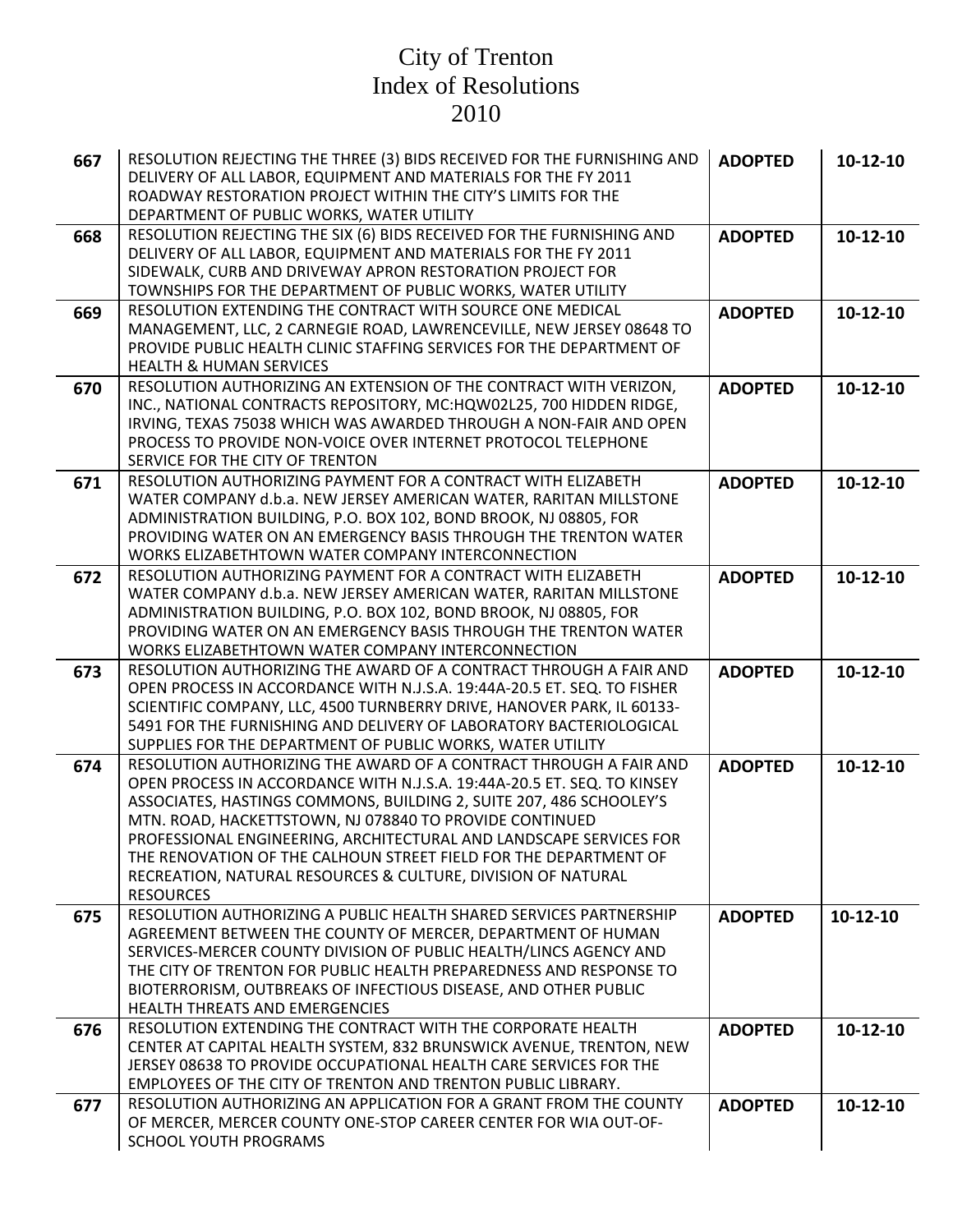| 678 | RESOLUTION SUSPENDING THE ALCOHOLIC BEVERAGE LICENSE NO. 1111-33-197-<br>011 OF TIMOTHY'S INC., T/A ILLUSIONS BAR & RESTAURANT, 700 ROEBLING<br>AVENUE, TRENTON, NEW JERSEY                                                                                                                                                                                                                 | <b>ADOPTED</b> | 10-12-10 |
|-----|---------------------------------------------------------------------------------------------------------------------------------------------------------------------------------------------------------------------------------------------------------------------------------------------------------------------------------------------------------------------------------------------|----------------|----------|
| 679 | RESOLUTION SUSPENDING ALCOHOLIC BEVERAGE LICENSE NO. 1111-32-019-009<br>OF RANSOME GROUP, INC., T/A CHAMPIONSHIP SPORTS BAR AND GRILL, 931<br>CHAMBERS STREET, TRENTON, NEW JERSEY                                                                                                                                                                                                          | <b>ADOPTED</b> | 10-12-10 |
| 680 | RESOLUTION SUSPENDING ALCOHOLIC BEVERAGE LICENSE NO. 1111-33-157-008<br>OF NANO GOMEZ, INC., T/A CARIBBEAN BAR & GRILL, 328-330 MULBERRY<br>STREET, TRENTON, NEW JERSEY                                                                                                                                                                                                                     | <b>ADOPTED</b> | 10-12-10 |
| 681 | RESOLUTION AUTHORIZING SETTLEMENT OF A CIVIL SUIT IN THE MATTER OF<br>CLARK BOWENS V. CITY OF TRENTON, ET AL. IN THE TOTAL AMOUNT OF<br>\$20,000.00                                                                                                                                                                                                                                         | <b>ADOPTED</b> | 10-12-10 |
| 682 | RESOLUTION AUTHORIZING SETTLEMENT OF A WORKERS COMPENSATION CLAIM<br>IN THE MATTER OF RALPH BENCIVENGO V. CITY OF TRENTON, CLAIM PETITION<br>NO. 2006-18285 IN THE TOTAL AMOUNT OF \$7,,734.00 PLUS FEES AND COSTS                                                                                                                                                                          | <b>ADOPTED</b> | 10-12-10 |
| 683 | RESOLUTION AUTHORIZING SETTLEMENT OF A WORKERS COMPENSATION CLAIM<br>IN THE MATTER OF ROVELTA RILEY V. CITY OF TRENTON, CLAIM PETITION NO.<br>2008-24688 IN THE TOTAL AMOUNT OF \$11,880.00                                                                                                                                                                                                 | <b>ADOPTED</b> | 10-12-10 |
| 684 | RESOLUTION AUTHORIZING SETTLEMENT OF A WORKERS COMPENSATION<br>CLAIM IN THE MATTER OF JEFFREY QUEEN V. CITY OF TRENTON, CLAIM PETITION<br>NO. 2009-22892 IN THE TOTAL AMOUNT OF \$4,866.75 PLUS FEES AND COSTS                                                                                                                                                                              | <b>ADOPTED</b> | 10-12-10 |
| 685 | RESOLUTION AMENDING RESOLUTION 10-567 WHICH AUTHORIZED SETTLEMENT<br>OF A WORKERS COMPENSATION CLAIM IN THE MATTER OF MARK LONG V. CITY<br>OF TRENTON, CLAIM PETITION NOS. 2007-1446 AND 2008-30644 TO THE REVISED<br>TOTAL AMOUNT OF \$41,250.00 PLUS FEES AND COSTS                                                                                                                       | <b>ADOPTED</b> | 10-12-10 |
| 686 | RESOLUTION AUTHORIZING SETTLEMENT OF A WORKERS COMPENSATION CLAIM<br>IN THE MATTER OF GARLAND BARBER V. CITY OF TRENTON, CLAIM PETITION NO.<br>2009-26214 IN THE TOTAL AMOUNT OF \$22,905.00 PLUS FEES AND COSTS                                                                                                                                                                            | <b>ADOPTED</b> | 10-12-10 |
| 687 | RESOLUTION AUTHORIZING SETTLEMENT OF A WORKERS COMPENSATION CLAIM<br>IN THE MATTER OF KALMAN GYORFFY V. CITY OF TRENTON, CLAIM PETITION NO.<br>2008-10620 IN THE TOTAL AMOUNT OF \$30,000.00                                                                                                                                                                                                | <b>ADOPTED</b> | 10-12-10 |
| 688 | RESOLUTION AUTHORIZING SETTLEMENT OF A WORKERS COMPENSATION CLAIM<br>IN THE MATTER OF NORMA BOND V. CITY OF TRENTON, CLAIM PETITION NO.<br>2003-255585 IN THE TOTAL AMOUNT OF \$5,635.00 PLUS FEES AND COSTS                                                                                                                                                                                | <b>ADOPTED</b> | 10-12-10 |
| 689 | RESOLUTION GRANTING RENEWAL OF ALCOHOLIC BEVERAGE CONSUMPTION<br>LICENSE FOR FRIAS, INC., 1001-1003 SOUTH CLINTON AVENUE FOR THE 2010-<br>2011 LICENSING PERIOD                                                                                                                                                                                                                             | <b>ADOPTED</b> | 10-12-10 |
| 690 | RESOLUTION GRANTING RENEWAL OF ALCOHOLIC BEVERAGE CLUB LICENSE FOR<br>ACACIA TEMPLE BUILDING CORPORATION, 81 BELLEVUE AVENUE, FOR THE 2010-<br>2011 LICENSING PERIOD                                                                                                                                                                                                                        | <b>ADOPTED</b> | 10-12-10 |
| 691 | RESOLUTION AUTHORIZING THE AWARD OF A CONTRACT THROUGH A FAIR AND<br>OPEN PROCESS IN ACCORDANCE WITH N.J.S.A. 19:44A-20.5 ET. SEQ. TO COOPER<br>LEVENSON APRIL NIEDELMAN & WAGENHEIM, P.A., 1125 ATLANTIC AVENUE,<br>ATLANTIC CITY, NEW JERSEY 08401 TO PROVIDE PROFESSIONAL LEGAL SERVICES<br>REGARDING GENERAL MUNICIPAL AND DEFENSE LITIGATION MATTERS FOR THE<br><b>CITY OF TRENTON</b> | <b>ADOPTED</b> | 10-19-10 |
| 692 | RESOLUTION AUTHORIZING THE AWARD OF A CONTRACT THROUGH A FAIR AND<br>OPEN PROCESS IN ACCORDANCE WITH N.J.S.A. 19:44A-20.5 ET. SEQ. TO FLORID<br>PREPUCE STEINHARDT & FADER, L.L.C., 218 ROUTE 17 NORTH, ROCHELLE PARK,<br>NEW JERSEY 07662 TO PROVIDE PROFESSIONAL LEGAL SERVICES REGARDING<br>GENERAL MUNICIPAL AND DEFENSE LITIGATION MATTERS FOR THE CITY OF<br><b>TRENTON</b>           | <b>ADOPTED</b> | 10-19-10 |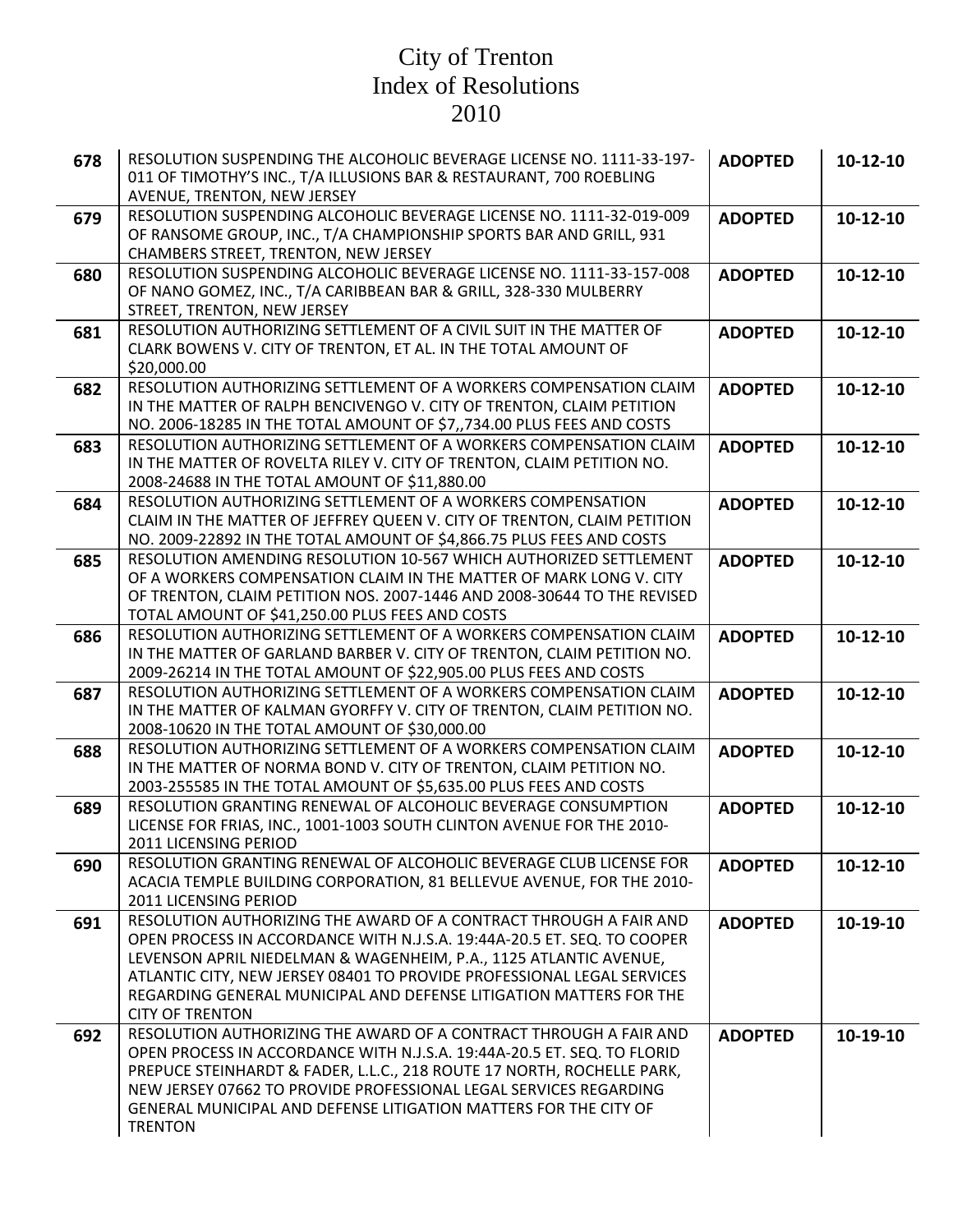| 693 | RESOLUTION AUTHORIZING THE AWARD OF A CONTRACT TO EUGENE J. ELIAS,<br>RMA, PARTNER OF THE FIRM MERCADIEN, P.C., P.O BOX 7648, PRINCETON, NEW<br>JERSEY 08543 TO PROVIDE PROFESSIONAL MUNICIPAL AUDITOR SERVICES FOR<br>THE DEPARTMENT OF FINANCE THROUGH A FAIR AND OPEN PROCESS IN<br>ACCORDANCE WITH N.J.S.A. 19:44A-20.5 ET SEQ.                                                               | <b>DEFEATED</b> |            |
|-----|---------------------------------------------------------------------------------------------------------------------------------------------------------------------------------------------------------------------------------------------------------------------------------------------------------------------------------------------------------------------------------------------------|-----------------|------------|
| 694 | RESOLUTION AUTHORIZING THE AWARD OF A CONTRACT THROUGH A FAIR AND<br>OPEN PROCESS IN ACCORDANCE WITH N.J.S.A. 19:44A-20.5 ET. SEQ. TO STRATUS<br>TECHNOLOGIES, 111 POWDER MILL ROAD, MAYNARD, MA 01754 TO PROVIDE<br>ANNUAL MAINTENANCE AND SUPPORT SERVICES FOR THE STRATUS SERVERS<br>LOCATED IN THE DEPARTMENT OF POLICE                                                                       | <b>ADOPTED</b>  | 10-19-10   |
| 695 | RESOLUTION AUTHORIZING THE PURCHASE OF WIRELESS SERVICES FOR<br>AIRCARDS AND BLACKBERRIES FROM SPRINT TOGETHER WITH NEXTEL, P.O. BOX<br>4181, CAROL STREAM, IL 60197-4181 FOR POLICE, FIRE AND COMMUNICATIONS<br>THROUGH THE STATE OF NEW JERSEY COOPERATIVE PROGRAM WITHOUT<br><b>COMPETITIVE BIDDING</b>                                                                                        | <b>ADOPTED</b>  | 10-19-10   |
| 696 | RESOLUTION RESCINDING RESOLUTION NUMBER 10-240 WHICH AWARDED A<br>CONTRACT TO RDA CONSTRUCTION COMPANY, 202 BRANDYWINE COURT,<br>MEDFORD, NEW JERSEY 08055 FOR THE FURNISHING AND DELIVERY OF ALL<br>LABOR, EQUIPMENT AND MATERIALS FOR THE STRUCTURAL STABILIZATION OF<br>THE DELAWARE INN, 1024 LAMBERTON STREET, TRENTON, NEW JERSEY FOR THE<br>DEPARTMENT OF HOUSING AND ECONOMIC DEVELOPMENT | <b>ADOPTED</b>  | 10-19-10   |
| 697 | RESOLUTION AUTHORIZING THE AWARD OF A CONTRACT THROUGH A FAIR AND<br>OPEN PROCESS IN ACCORDANCE WITH N.J.S.A. 19:44A-20.5 ET. SEQ. TO MERCER<br>ALLIANCE TO END HOMELESSNESS, 3131 PRINCETON PIKE, BUILDING 4, SUITE<br>113, LAWRENCEVILLE, NEW JERSEY 08648 TO MONITOR THE NEW SYSTEM<br>CHANGE FOR ENDING AND PREVENTING HOMELESSNESS FOR THE DEPARTMENT<br>OF HEALTH AND HUMAN SERVICES        | <b>ADOPTED</b>  | 10-19-10   |
| 698 | RESOLUTION AUTHORIZING TO RENEW SUB-GRANT AGREEMENTS WITH VARIOUS<br><b>CHARITABLE NON-PROFIT ORGANIZATIONS TO PROVIDE HOUSING AND</b><br>SUPPORTIVE SERVICES TO THE HOMELESSNESS AND DISABLE INDIVIDUALS AND<br>FAMILIES IN THE CITY OF TRENTON AND SURROUNDING AREAS                                                                                                                            | <b>ADOPTED</b>  | 10-19-10   |
| 699 | A RESOLUTION CERTIFYING THAT THE CITY COUNCIL OF THE CITY OF TRENTON<br>REVIEWED THE CORRECTIVE ACTION PLAN FOR THE CITY'S FISCAL YEAR 2009<br><b>AUDIT</b>                                                                                                                                                                                                                                       | <b>ADOPTED</b>  | 10-19-10   |
| 700 | RESOLUTION GRANTING RENEWAL OF ALCOHOLIC BEVERAGE CONSUMPTION<br>LICENSE FOR EASTSIDE LOUNGE, INC., 107 KLAGG AVENUE FOR THE 2010-2011<br>LICENSING PERIOD                                                                                                                                                                                                                                        | <b>ADOPTED</b>  | 10-19-10   |
| 701 | RESOLUTION TO PROVIDE EMERGENCY APPROPRIATION TO THE SFY 2011<br>TEMPORARY BUDGET FOR GRANTS OF THE CITY OF TRENTON - CURRENT FUND                                                                                                                                                                                                                                                                | <b>ADOPTED</b>  | 10-19-10   |
| 702 | RESOLUTION AMENDING RESOLUTION NO. 10-418 ENTITLED "RESOLUTION OF<br>THE CITY COUNCIL OF THE CITY OF TRENTON APPROVING THE 2010-2011<br>SCHEDULE OF MEETINGS" TO CANCEL CERTAIN CITY COUNCIL MEETINGS DURING<br>THE MONTHS OF NOVEMBER AND DECEMBER                                                                                                                                               | <b>ADOPTED</b>  | $10-21-10$ |
| 703 | RESOLUTION AUTHORIZING EXECUTIVE SESSION OF THE CITY COUNCIL TO PERMIT<br>DISCUSSION OF PENDING LITIGATION                                                                                                                                                                                                                                                                                        | <b>ADOPTED</b>  | 10-26-10   |
| 704 | RESOLUTION AUTHORIZING SETTLEMENT OF CIVIL SUIT IN THE MATTER OF<br>EUGENE PALAZZI, ET AL. v. CITY OF TRENTON, BANK OF AMERICA, R. BERMAN<br>DEVELOPMENT COMPANY, LLC., AND CAPITAL VIEW URBAN RENEWAL<br>ASSOCIATION IN THE TOTAL AMOUNT OF \$10,000                                                                                                                                             | <b>ADOPTED</b>  | 10-26-10   |
| 705 | RESOLUTION AUTHORIZING SETTLEMENT OF CIVIL SUIT IN THE MATTER OF KIM<br>WALLACE v. CITY OF TRENTON, ET AL. IN THE TOTAL AMOUNT OF \$37,500.00                                                                                                                                                                                                                                                     | <b>ADOPTED</b>  | 10-26-10   |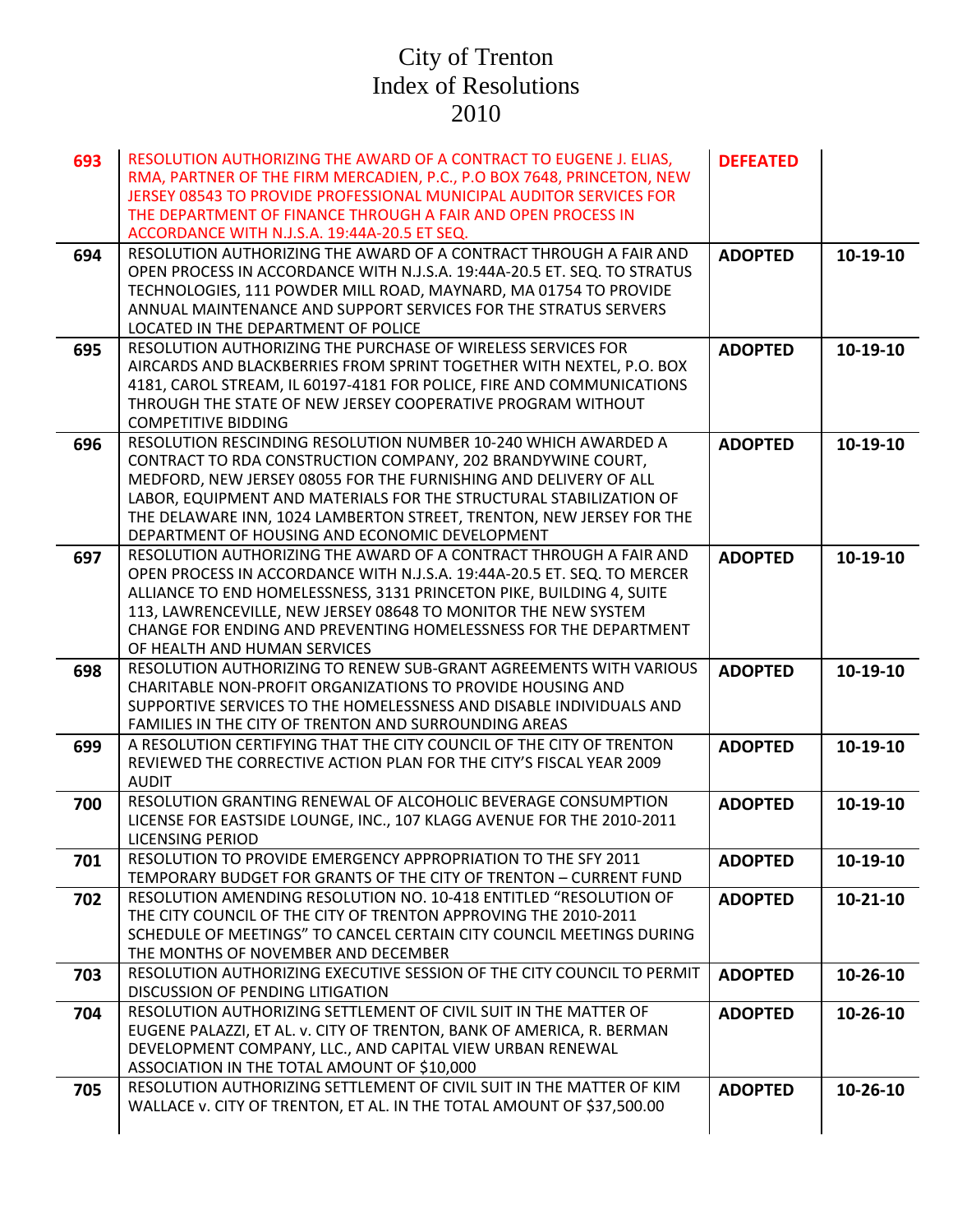| 706 | RESOLUTION AUTHORIZING THE APPOINTMENT OF ANTHONY ROBERTS AS<br>CUSTODIAN OF THE OFFICE OF THE MAYOR'S PETTY CASH FUND, REPLACING<br><b>MILADY GONZALEZ</b>                                                                                                                                                                                                                                                                     | <b>ADOPTED</b> | 11-04-10 |
|-----|---------------------------------------------------------------------------------------------------------------------------------------------------------------------------------------------------------------------------------------------------------------------------------------------------------------------------------------------------------------------------------------------------------------------------------|----------------|----------|
| 707 | RESOLUTION TO PROVIDE EMERGENCY APPROPRIATIONS TO THE SFY 2011<br>TEMPORARY BUDGETS OF THE CITY OF TRENTON                                                                                                                                                                                                                                                                                                                      | <b>ADOPTED</b> | 11-04-10 |
| 708 | RESOLUTION REQUESTING APPROVAL OF THE DIRECTOR OF THE DIVISION OF<br>LOCAL GOVERNMENT SERVICES TO ESTABLISH A DEDICATED TRUST BY RIDER FOR<br>ACCUMULATED ABSENCE PAYMENTS TO EMPLOYEES UPON RETIREMENT<br>PURSUANT TO NJAC 5:30-15                                                                                                                                                                                             | <b>ADOPTED</b> | 11-04-10 |
| 709 | RESOLUTION ACCEPTING A 2010 RECREATIONAL TRAILS PROGRAM GRANT FROM<br>THE NEW JERSEY STATE DEPARTMENT OF ENVIRONMENTAL PROTECTION FOR<br>FUNDING OF IN THE AMOUNT OF \$25,000.00 FOR MILL HILL PARK                                                                                                                                                                                                                             | <b>ADOPTED</b> | 11-04-10 |
| 710 | RESOLUTION ACCEPTING A 2010 BUSINESS STIMULUS FUND GRANT FROM THE<br>STATE OF NEW JERSEY DEPARTMENT OF ENVIRONMENTAL PROTECTION FOREST<br>SERVICE FOR FUNDING OF IN THE AMOUNT OF \$7,000.00                                                                                                                                                                                                                                    | <b>ADOPTED</b> | 11-0410  |
| 711 | RESOLUTION AUTHORIZING THE WARD OF A CONTRACT THROUGH FAIR AND<br>OPEN PROCESS IN ACCORDANCE WITH N.J.S.A 19:44A-20.5ET.SEQ TO MELILLO &<br>BAUER ASSOCIATES, 2299 HIGHWAY 34, BUILDING D-3, MANASQUAN, NJ 08736<br>TO PROVIDE CONTINUED PROFESSIONAL ARCHITECTURAL LANDSCAPE DESIGN<br>SERVICES FOR MILL HILL PARK FOR THE DEPARTMENT OF RECREATION, NATURAL<br>RESOURCES & CULTURE, DIVISION OF NATURAL RESOURCES.            | <b>ADOPTED</b> | 11-04-10 |
| 712 | RESOLUTION ACCEPTING BID AND AWARDING CONTRACT TO ZOMPARELLI<br>CONTRACTORS, LLC, 11 MICHAEL MCCORRISTIN ROAD, HAMILTON, NEW JERSEY,<br>08690 FOR THE FURNISHING AND MATERIALS FOR ALL LABOR, EQUIPMENT AND<br>MATERIALS FOR THE REMOVAL AND REPLACEMENT OF SIDEWALKS, CURBS,<br>DRIVEWAYS AND HANDICAP RAMPS FOR THE DEPARTMENT OF INSPECTIONS                                                                                 | <b>ADOPTED</b> | 11-04-10 |
| 713 | RESOLUTION AUTHORIZING THE AWARD OF A CONTRACT THROUGH A FAIR AND<br>OPEN PROCESS IN ACCORDANCE WITH N.J.S.A. 19:44A-20.5 ET SEQ TO<br>SHANNON-TAYLOR TACTICAL/K-9 CONSULTING GROUP, LLC 10 KINDLE LANE,<br>LEVITTOWN, PENNSYLVANIA 19055 TO PROVIDE SIX (6) WORKING K-9S FOR THE<br>DEPARTMENT OF POLICE                                                                                                                       | <b>ADOPTED</b> | 11-04-10 |
| 714 | RESOLUTION AUTHORIZING AN APPLICATION AND ACCEPTANCE FOR THE SFY<br>2010 STATE AID ANNUAL APPROPRIATION CARS-E GRANT PROGRAM-CANINE,<br>NEW JERSEY OFFICE OF HOMELAND SECURITY AND PREPAREDNESS                                                                                                                                                                                                                                 | <b>ADOPTED</b> | 11-04-10 |
| 715 | RESOLUTION ACCEPTING A GRANT PURSUANT TO THE BODY ARMOR<br>REPLACEMENT FUND ACT, P.L.1997, C177 (N.J.S.A. 52:17B-4.4) BY THE NEW<br>JERSEY DIVISION OF CRIMINAL JUSTICE, DEPARTMENT OF LAW AND PUBLIC<br>SAFETY                                                                                                                                                                                                                 | <b>ADOPTED</b> | 11-04-10 |
| 716 | RESOLUTION AUTHORIZING AN APPLICATION FOR A HIGHWAY SAFETY GRANT<br>FROM THE NEW JERSEY DIVISION OF HIGHWAY TRAFFIC SAFETY, OVER THE LIMIT<br>UNDER ARREST 2010 SATEWIDE CRACKDOWN                                                                                                                                                                                                                                              | <b>ADOPTED</b> | 11-04-10 |
| 717 | RESOLUTION AUTHORIZING THE AWARD OF A CONTRACT THROUGH A FAIR AND<br>OPEN PROCESS IN ACCORDANCE WITH N.J.S.A. 19:44A-20.5 ET SEQ. TO<br>BRANDINO AND CACALLORI, P.E., 54 LINDBERGH ROAD, RINGOES, NEW JERSEY<br>08551-1508 TO PROVIDE PROFESSIONAL ENGINEERING SERVICES REGARDING THE<br>MANAGEMENT AND OPERATION OF ALL AREAS OF THE WATER UTILITY AND ITS<br>BILLING OFFICE FOR THE DEPARTMENT OF PUBLIC WORKS, WATER UTILITY | <b>ADOPTED</b> | 11-04-10 |
| 718 | RESOLUTION ACCEPTING A GRANT PURSUANT TO THE PURCHASE OF #2 FUEL OIL<br>AS NEEDED FOR THE VARIOUS DIVISIONS OF THE CITY OF TRENTON FROM<br>RIGGINS, INC P.O. BOX 150., MILLVILLE NEW JERSEY 08332, IN CONJUNCTION<br>WITH THE COUNTY OF MERCER COOPERATIVE PRICING AGREEMENT                                                                                                                                                    | <b>ADOPTED</b> | 11-04-10 |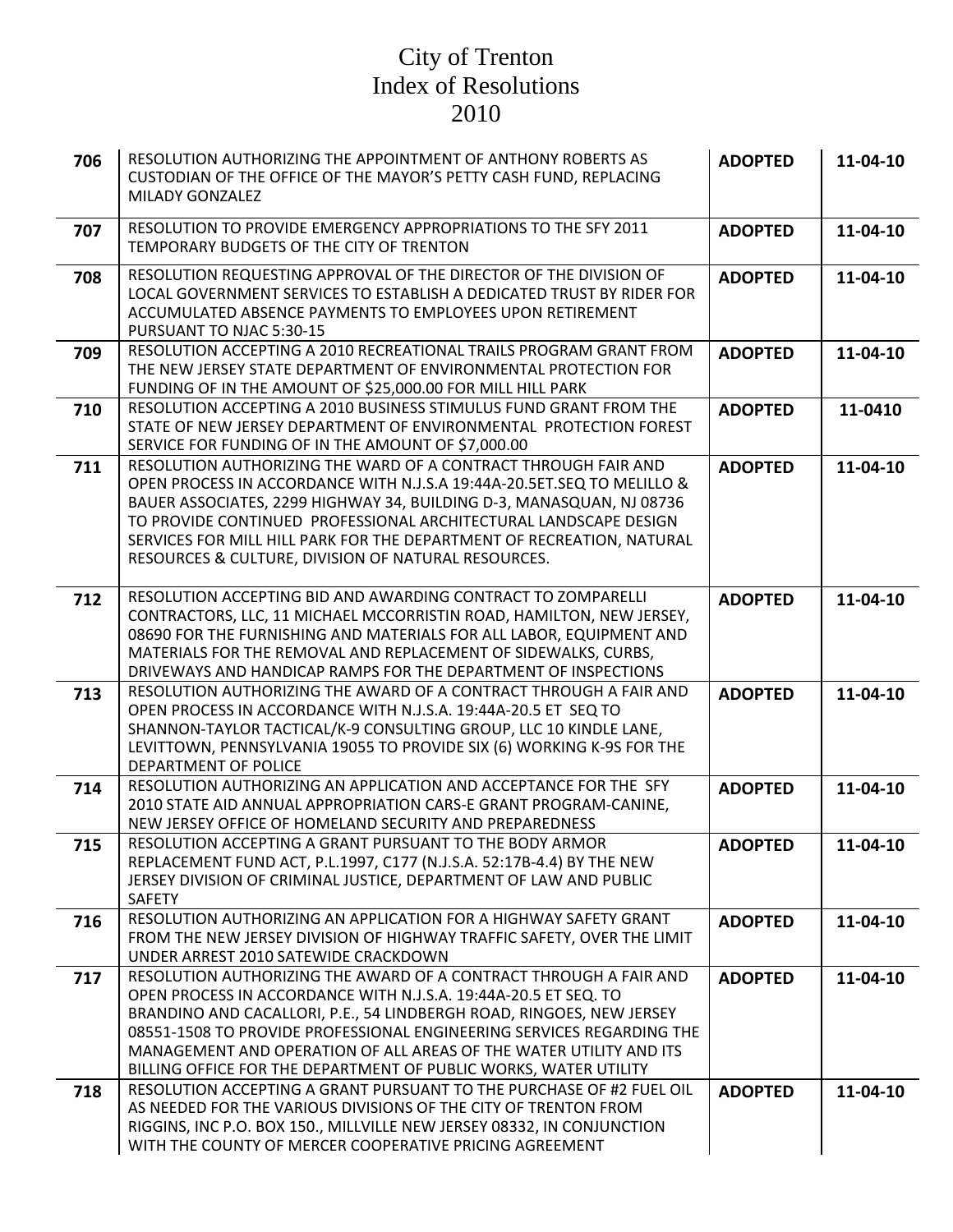| 719 | RESOLUTION AUTHORIZING THE PURCHASE OF DIESEL FUEL, ULTRA LOW SULFUR<br>AND WINTER MIX AS NEEDED FOR THE VARIOUS DIVISIONS OF THE CITY OF<br>TRENTON FROM MAJESTIC OIL COMPANY, INC 2104 FAIRFAX AVENUE, CHERRY<br>NEW JERSEY 08003 IN CONJUNCTION WITH THE COUNTY OF MERCER<br><b>COOPERATIVE PRICING AGREEMENT</b>                                                                                                                                                                                                                | <b>ADOPTED</b> | 11-04-10      |
|-----|-------------------------------------------------------------------------------------------------------------------------------------------------------------------------------------------------------------------------------------------------------------------------------------------------------------------------------------------------------------------------------------------------------------------------------------------------------------------------------------------------------------------------------------|----------------|---------------|
| 720 | RESOLUTION AWARDING A CONTRACT TO INTERNATIONAL SALT CO. INC 655<br>NORTHERN BOULEVARD, CLARK SUMMIT, PA18411 FOR THE FURNISHING ON AS<br>NEEDED BASIS APPROXIMATELY 1,400 TONS OF TREATED ROCK SALT WITH LIQUID<br>MAGNESIUM CHLORIDE/LIQUID ORGANIC FOR THE DEPARTMENT OF PUBLIC<br>WORKS, DIVISION OF STREETS FOR USE DURING THE 2010/2011 WINTER SEASON,<br>IN CONJUNCTION WITH THE COUNTY OF MERCER COOPERATIVE PRICING<br><b>AGREEMENT</b>                                                                                    | <b>ADOPTED</b> | 11-04-10      |
| 721 | RESOLUTION AUTHORIZING THE AWARD OF A CONTRACT THROUGH A FAIR AND<br>OPEN PROCESS IN ACCORDANCE WITH N.J.S.A. 19:44a20.5 ET SEQ TO KEELER &<br>KIRKPATRICK, INC.M, 301 GIBRALTAR DRIVE, SUITE 2A, MORRIS PLAINS NEW<br>JERSEY 07950 TO PROVIDE PROFESSIONAL ENGINEERING SERVICES TO DEVELOP<br>PLANS AND SPECIFICATIONS FOR THE RECONSTRUCTION OF PERRY STREET<br>BETWEEN NORTH WILLOW STREET & STOCKTON STREET (NJDOT MUNICIPAL AID<br>PROJECT) FOR THE DEPARTMENT OF PUBLIC WORKS, DIVISION OF TRAFFIC &<br><b>TRANSPORTATION</b> | <b>ADOPTED</b> | 11-04-10      |
| 722 | RESOLUTION AUTHORIZING THE AWARD OF A CONTRACT THROUGH A FAIR AND<br>OPEN PROCESS IN ACCORDANCE WITH N.J.S.A. 19:44a20.5 ET SEQ TO LANNING<br>ENGINEERING CO, INC., 3123 KLOCKNER ROAD, HAMILTON, NEW JERSEY 08690<br>TO PROVIDE PROFESSIONAL ENGINEERING SERVICES TO DEVELOP PLANS AND<br>SPECIFICATIONS FOR THE RECONSTRUCTION OF NORTH WARREN STREET<br>BETWEEN PENNINGTON AVENUE AND PERRY STREET (NJDOT MUNICIPAL AID<br>PROJECT) FOR THE DEPARTMENT OF PUBLIC WORKS, DIVISION OF TRAFFIC &<br><b>TRANSPORTATION</b>           | <b>ADOPTED</b> | 11-04-10      |
| 723 | RESOLUTION AUTHORIZING THE AWARD OF A CONTRACT THROUGH A FAIR AND<br>OPEN PROCESS IN ACCORDANCE WITH N.J.S.A. 19:44a20.5 ET SEQ WITH MASER<br>CONSULTING, PA, 100 AMERICAN METRO DRIVE, SUITE 152, HAMILTON, NJ 08619<br>TO PROVIDE PROFESSIONAL ENGINEERING SERVICES TO DEVELOP PLANS FOR THE<br>RECONSTRUCTION OF MONTGOMERY STREET BETWEEN PERRY STREET AND<br>FRONT STREET (NJDOT MUNICIPAL AID PROJECT) FOR THE DEPARTMENT OF<br>PUBLIC WORKS, DIVISION OF TRAFFIC & TRANSPORTATION                                            | <b>ADOPTED</b> | 11-04-10      |
| 724 | RESOLUTION AUTHORIZING THE AWARD OF A CONTRACT THROUGH A NON-FAIR<br>AND OPEN PROCESS TO BERTHA L. SCOTT, 101 KENSINGTON AVENUE, TRENTON,<br>NJ 08618 TO PROVIDE PROSECUTORIAL SERVICES-EARLY DISPOSITION SESSIONS<br>FOR THE CITY OF TRENTON IN AN AMOUNT NOT TO EXCEED \$20,000                                                                                                                                                                                                                                                   | <b>ADOPTED</b> | $11 - 4 - 10$ |
| 725 | RESOLUTION AUTHORIZING THE AWARD OF A CONTRACT THROUGH A NON-FAIR<br>AND OPEN PROCESS TO ROBERT H. YOSTEMBSKI, 205 CORNWALL AVENUE,<br>TRENTON, NJ 08618 TO PROVIDE PROSECUTORIAL SERVICES-EARLY DISPOSITION<br>SESSIONS FOR THE CITY OF TRENTON IN AN AMOUNT NOT TO EXCEED \$12,000                                                                                                                                                                                                                                                | <b>ADOPTED</b> | $11 - 4 - 10$ |
| 726 | RESOLUTION AUTHORIZING THE AWARD OF A CONTRACT THROUGH A NON-FAIR<br>AND OPEN PROCESS TO ALFRED B. VUOCOLO, 1083 LAWRENCE ROAD,<br>LAWRENCEVILLE, NJ 08648 TO PROVIDE PROSECUTORIAL SERVICES-EARLY<br>DISPOSITION SESSIONS FOR THE CITY OF TRENTON IN AN AMOUNT NOT TO<br>EXCEED \$12,300                                                                                                                                                                                                                                           | <b>ADOPTED</b> | $11 - 4 - 10$ |
| 727 | RESOLUTION AUTHORIZING THE AWARD OF A CONTRACT THROUGH A NON-FAIR<br>AND OPEN PROCESS TO LENORE HANNAH, 121 PINEWOOD CIRCLE, NEW HOPE,<br>PA 18938 TO PROVIDE PROSECUTORIAL SERVICES-EARLY DISPOSITION SESSIONS<br>FOR THE CITY OF TRENTON IN AN AMOUNT NOT TO EXCEED \$12,300                                                                                                                                                                                                                                                      | <b>ADOPTED</b> | $11 - 4 - 10$ |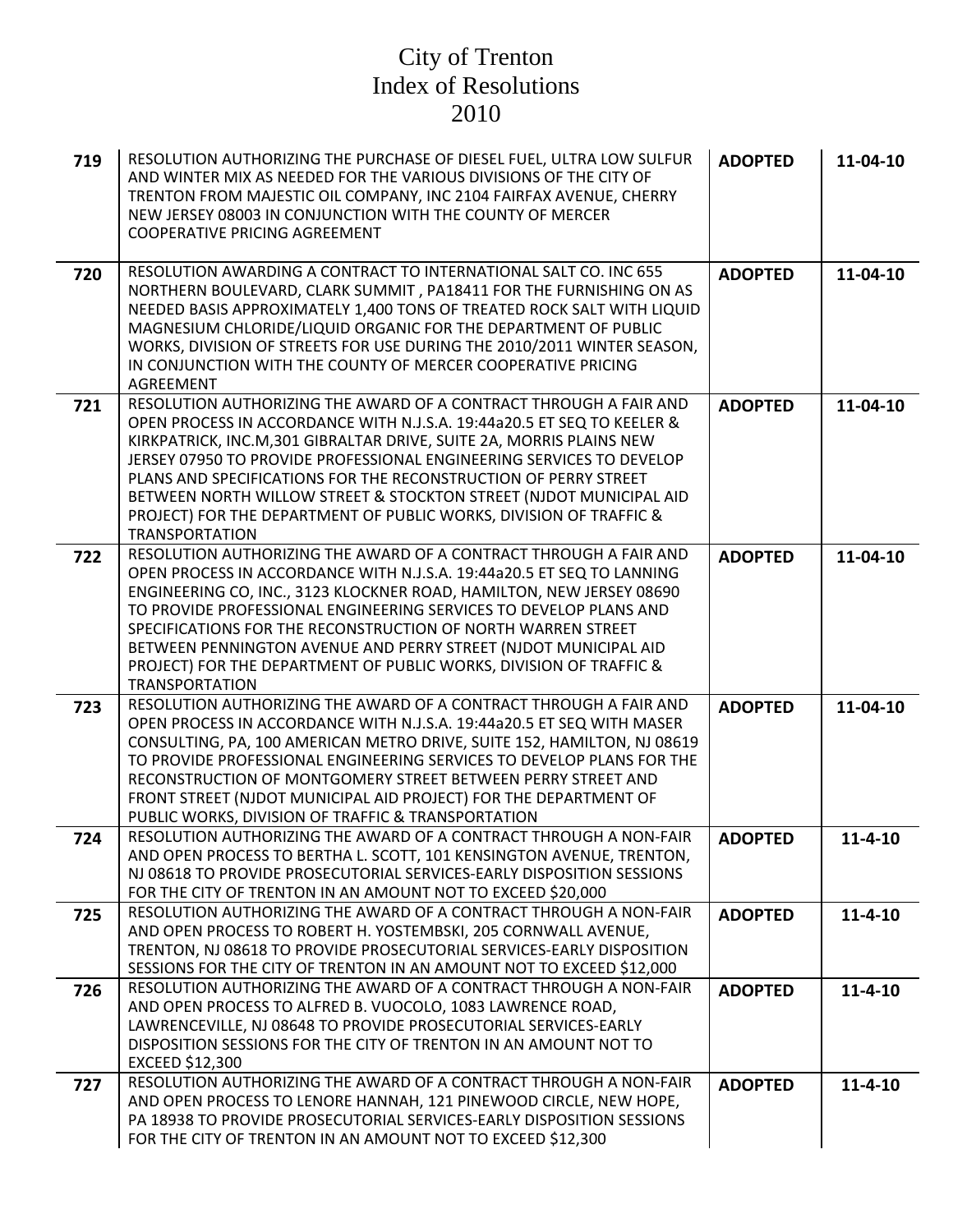| 728 | RESOLUTION AUTHORIZING THE REMOVAL OF KAREN MARUT, PURCHASING<br>AGENT AS CUSTODIAN OF THE DIVISION OF PURCHASING'S PETTY CASH FUND<br>AND ASSIGNING MARCHELLE MARSHALL, PRINCIPAL PURCHASING ASSISTANT, AS<br>CUSTODIAN OF THE DIVISION OF PURCHASING'S PETTY CASH FUND                                                                                                       | <b>ADOPTED</b> | $11 - 4 - 10$ |
|-----|--------------------------------------------------------------------------------------------------------------------------------------------------------------------------------------------------------------------------------------------------------------------------------------------------------------------------------------------------------------------------------|----------------|---------------|
| 729 | RESOLUTION ADJUSTING THRU CITY OF TRENTON'S BID THRESHOLD PURSUANT<br>TO N.J.S.A. 40A:11-3(c)                                                                                                                                                                                                                                                                                  | <b>ADOPTED</b> | $11 - 4 - 10$ |
| 730 | RESOLUTION GRANTING RENEWAL OF ALCOHOLIC BEVERAGE CONSUMPTION<br>LICENSE 1111-33-078-006, URBAN WORD, LLC, 439-451 SOUTH BROAD STREET<br>FOR THE 2010-2011 LICENSING PERIOD                                                                                                                                                                                                    | <b>ADOPTED</b> | $11 - 4 - 10$ |
| 731 | RESOLUTION ACCEPTING BID AND AWARDING CONTRACT TO J. VINCH & SONS,<br>INC, P.O. BOX 5465, TRENTON, NEW JERSEY 08638 FOR THE FURNISHING OF ALL<br>LABOR, EQUIPMENT AND MATERIALS TO REMOVE STOCKPILED AND STORED<br>EXCAVATED MATERIALS ON AN AS NEEDED BASIS FOR THE DEPARTMENT OF<br>PUBLIC WORKS, WATER UTILITY                                                              | <b>ADOPTED</b> | $11 - 4 - 10$ |
| 732 | RESOLUTION ACCEPTING BID AND AWARDING CONTRACT TO WATER WORKS<br>SUPPLY COMPANY, INC., 660 STATE HIGHWAY 23. P.O. BOX 306, POMPTON<br>PLAINS, NEW JERSEY 07444 FOR THE FURNISHING AND DELIVERY OF CURB BOX<br>MATERIALS FOR THE DEPARTMENT OF PUBLIC WORKS, WATER UTILITY                                                                                                      | <b>ADOPTED</b> | $11 - 4 - 10$ |
| 733 | RESOLUTION AUTHORIZING THE SALE OF SURPLUS PERSONAL PROPERTY NO<br>LONGER NEEDED FOR PUBLIC USE ON AN ONLINE AUCTION WEBSITE                                                                                                                                                                                                                                                   | <b>ADOPTED</b> | $11 - 4 - 10$ |
| 734 | RESOLUTION ACCEPTING BID AND AWARDING CONTRACT TO PKF-MARK III, INC.,<br>170 PHEASANT RUN, NEWTOWN, PA 18940 FOR THE FURNISHING OF ALL LABOR,<br>MATERIALS AND EQUIPMENT FOR THE CENTRAL PUMPING STATION<br>IMPROVEMENTS PROJECT FOR THE DEPARTMENT OF PUBLIC WORKS, WATER<br><b>UTILITY</b>                                                                                   | <b>HELD</b>    | $11 - 4 - 10$ |
| 735 | RESOLUTION TO PROVIDE EMERGENCY APPROPRIATIONS TO THE SFY 2011<br>TEMPORARY BUDGET - CURRENT FUND                                                                                                                                                                                                                                                                              | <b>ADOPTED</b> | $11 - 4 - 10$ |
| 736 | RESOLUTION ACCEPTING BIDS AND AWARDING CONTRACT TO NICKOLAUS<br>CONSTRUCTION COMPANY, INC., P.O. BOX 2322, VINCETOWN, NEW JERSEY 08088<br>FOR THE FURNISHING AND DELIVERY OF ALL LABOR, EQUIPMENT AND MATERIALS<br>FOR THE REHABILITATION OF THE CADWALADER PARK TENNIS COURTS - PHASE I<br>FOR THE DEPARTMENT OF RECREATION, NATURAL RESOURCES & CULTURE                      | <b>ADOPTED</b> | $11 - 4 - 10$ |
| 737 | RESOLUTION AUTHORIZING THE EXECUTION OF A CONTRACT WITH THE DELAWARE<br>VALLEY REGINALD PLANNING COMMISSION TO ENABLE THE CITY TO RECEIVE<br>FUNDS TO PARTICIPATE IN THE IMPLEMENTATION AND COORDINATION OF A<br>REGIONAL GEOGRAPHIC INFORMATION SYSTEM (GIS)                                                                                                                  | <b>ADOPTED</b> | $11 - 4 - 10$ |
| 738 | RESOLUTION AUTHORIZING A CDBG-SUB-RECIPIENT AGREEMENT BETWEEN THE<br>CITY OF TRENTON AND ENABLE, INC FOR THE HOUSING REHABILITATION WORK<br>FOR DISABLED HOMEOWNERS IN THE CITY OF TRENTON                                                                                                                                                                                     | <b>ADOPTED</b> | $11 - 4 - 10$ |
| 739 | RESOLUTION AUTHORIZING A CDBG-SUB-RECIPIENT AGREEMENT BETWEEN THE<br>CITY OF TRENTON AND ISLES, INC FOR THE HOUSING REHABILITATION WORK<br>LOCATED ON CHESTNUT AND MONMOUTH STREETS                                                                                                                                                                                            | <b>ADOPTED</b> | $11 - 4 - 10$ |
| 740 | RESOLUTION AMENDING RESOLUTION 09-93 AUTHORIZING AN ADJUSTMENT IN<br>HOME FUNDS COMMITTED TO WHITTAKER, LLC FROM \$240,000 TO \$272,000<br>FOR THE WHITTAKER CONDOMINIUM PROJECT                                                                                                                                                                                               | <b>ADOPTED</b> | $11 - 4 - 10$ |
| 741 | RESOLUTION AUTHORIZING THE AWARD OF A CONTRACT THROUGH A FAIR AND<br>OPEN PROCESS IN ACCORDANCE WITH N.J.S.A. 19:44A-20.5 ET SEQ TO HATCH<br>MOTT MCDONALD, 27 BLEEKER STREET, MILLBURN, NEW JERSEY 07041-1008 TO<br>PROVIDE PROFESSIONAL ENGINEERING SERVICES TI CONDUCT A CHLORINE<br>CONTACT BASIN TRACER STUDY FOR THE DEPARTMENT OF PUBLIC WORKS,<br><b>WATER UTILITY</b> | <b>ADOPTED</b> | $11 - 4 - 10$ |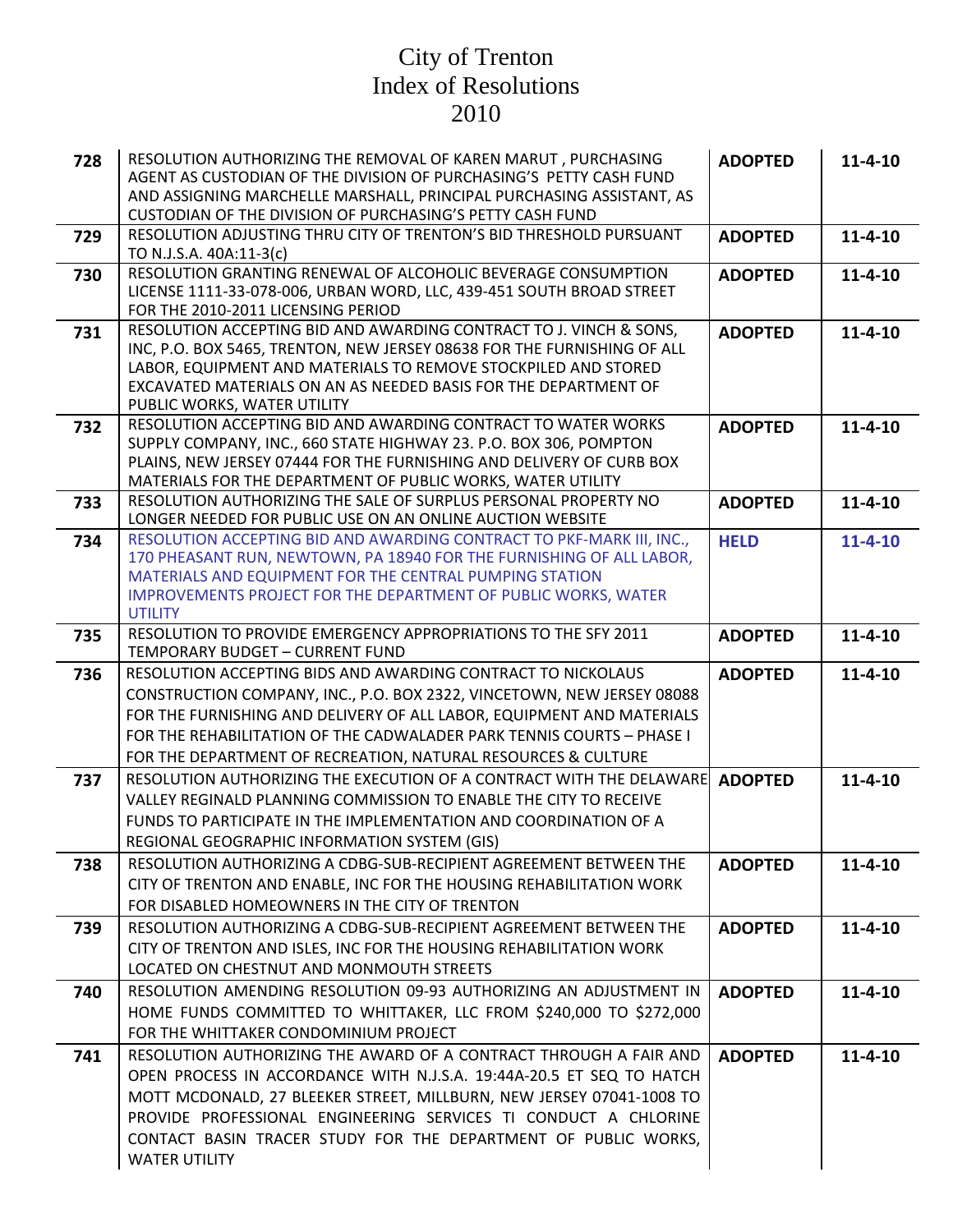| 742 | RESOLUTION APPROVING PLACE-TO-PLACE TRANSFER OF ALCOHOLIC BEVERAGE                                                        | <b>DEFEATED</b> | 11-09-10 |
|-----|---------------------------------------------------------------------------------------------------------------------------|-----------------|----------|
|     | LICENSE NO. 1111-33-140-004, MATUCHECK, MICHAEL P., FROM 801 ANDERSON<br><b>STREET TO 419 HUDSON STREET</b>               |                 |          |
| 743 | RESOLUTION GRANTING PERMISSION TO THE SALVATION ARMY TO HOLD TAG                                                          | <b>ADOPTED</b>  | 11-23-10 |
|     | DAYS IN THE CITY OF TRENTON                                                                                               |                 |          |
| 744 | RESOLUTION SUPPORTING THE DELAWARE AND RARITAN CANAL COMMISSION                                                           | <b>ADOPTED</b>  | 11-23-10 |
| 745 | RESOLUTION APPROVING TRANSFER OF PLENARY RETAIL CONSUMPTION                                                               | <b>ADOPTED</b>  | 11-23-10 |
|     | LICENSE #1111-33-219-010 FROM DISTRICT PROPERTY, INC TO CAPITAL DISTRICT,                                                 |                 |          |
|     | LLC, 931-933 NEW YORK AVENUE                                                                                              |                 |          |
| 746 | RESOLUTION MEMORIALIZING DENIAL OF PLACE-TO-PLACE TRANSFER OF                                                             | <b>ADOPTED</b>  | 11-23-10 |
|     | ALCOHOLIC BEVERAGE LICENSE NO. 1111-33-140-003, MICHAEL P. MATUCHECK,                                                     |                 |          |
|     | FROM 801 ANDERSON STREET TO 419 HUDSON STREET                                                                             |                 |          |
| 747 | RESOLUTION APPROVING PLACE TO PLACE (EXTENSION OF PREMISE) TRANSFER                                                       | <b>ADOPTED</b>  | 11-23-10 |
|     | ALCOHOLIC BEVERAGE RETAIL CONSUMPTION LICENSE NO. 1111-33-125-007                                                         |                 |          |
|     | ELEVEN WEST FRONT, LLC, 11 WEST FRONT STREET                                                                              |                 |          |
| 748 | RESOLUTION AUTHORIZING ASSIGNMENT OF TAX SALE CERTIFICATE PURSUANT                                                        | <b>ADOPTED</b>  | 11-23-10 |
|     | N.J.S.A. 54:5-113 RAMON L. CORTES<br>RESOLUTION AUTHORIZING ASSIGNMENT OF TAX SALE CERTIFICATE PURSUANT                   | <b>ADOPTED</b>  |          |
| 749 | TO N.J.S.A. 54:5-113 JUSTIN MOOR                                                                                          |                 | 11-23-10 |
| 750 | RESOLUTION AUTHORIZING ASSIGNMENT OF TAX SALE CERTIFICATE PURSUANT                                                        | <b>ADOPTED</b>  | 11-23-10 |
|     | N.J.S.A. 54:5-113 PROSPER FINANCIAL INC.                                                                                  |                 |          |
| 751 | RESOLUTION AUTHORIZING PAYMENT FOR CONTRACT WITH HONEYWELL, INC. 7                                                        | <b>ADOPTED</b>  | 11-23-10 |
|     | EVES DRIVE, MARLTON, NEW JERSEY 08053 WHICH WAS AWARDED ON AN                                                             |                 |          |
|     | <b>EMERGENCY BASIS FOR THE REPLACEMENT OF A DEFECTIVE CHILLED WATER</b>                                                   |                 |          |
|     | COIL                                                                                                                      |                 |          |
| 752 | RESOLUTION AUTHORIZING AN AWARD OF A CONTRACT WITH THE LOUIS                                                              | <b>ADOPTED</b>  | 11-23-10 |
|     | BERGER GROUP, INC., 412 MOUNT KEMBLE AVENUE, P.O. BOX 1946,                                                               |                 |          |
|     | MORRISTOWN, NEW JERSEY 07962, FOR PROFESSIONAL ENGINEERING SERVICES                                                       |                 |          |
|     | AT FORMER CRESCENT WIRE SIRE, 200 NORTH OLDEN AVENUE                                                                      |                 |          |
| 753 | RESOLUTION AUTHORIZING THE ACCEPTANCE OF A MEMORANDUM OF<br>UNDERSTANDING FOR FISCAL YEAR 2011, BETWEEN THE UNITED STATES | <b>ADOPTED</b>  | 11-23-10 |
|     | DEPARTMENT OF JUSTICE, UNITED STATES MARSHAL SERVICE AND THE CITY OF                                                      |                 |          |
|     | TRENTON, NEW JERSEY POLICE DEPARTMENT, TO PROVIDE FUNDING FOR THE                                                         |                 |          |
|     | REGIONAL FUGITIVE TASK FORCE                                                                                              |                 |          |
| 754 | RESOLUTION ACCEPTING BID AND AWARDING CONTRACT TO GEO MATRIX                                                              | <b>ADOPTED</b>  | 11-23-10 |
|     | CONSTRUCTION CORP, 2500 PENNINGTON ROAD, PENNINGTON, NEW JERSEY                                                           |                 |          |
|     | 08534, FOR THE FURNISHING AND DELIVERY OF ALL MATERIALS, LABOR, AND                                                       |                 |          |
|     | EQUIPMENT FOR THE INTERIOR AND EXTERIOR RENOVATIONS TO THE IKE                                                            |                 |          |
|     | WILLIAMS COMMUNITY CENTER, 238 CLAY STREET, TRENTON, NEW JERSEY FOR                                                       |                 |          |
|     | THE DEPARTMENT OF RECREATION, NATURAL RESOURCES AND CULTURE,                                                              |                 |          |
|     | DIVISION OF NATURAL RESOURCES<br>RESOLUTION ACCEPTING BID AND AWARDING CONTRACT TO BUOY 98 MARINE,                        |                 |          |
| 755 | LLC 2445 LAMBERTON ROAD, TRENTON, NEW JERSEY 08611, FOR THE                                                               | <b>ADOPTED</b>  | 11-23-10 |
|     | FURNISHING AND DELIVERY OF ALL LABOR, EQUIPMENT AND MATERIALS FOR                                                         |                 |          |
|     | THE MARINE TERMINAL/BOAT RAMP FLOATING DOCK REPAIR, CONSTRUCT,                                                            |                 |          |
|     | INSTALLATION, REMOVAL AND MONITORING, FOR THE DEPARTMENT OF                                                               |                 |          |
|     | RECREATION, NATURAL RESOURCES AND CULTURE, DIVISION OF NATURAL                                                            |                 |          |
|     | <b>RESOURCES</b>                                                                                                          |                 |          |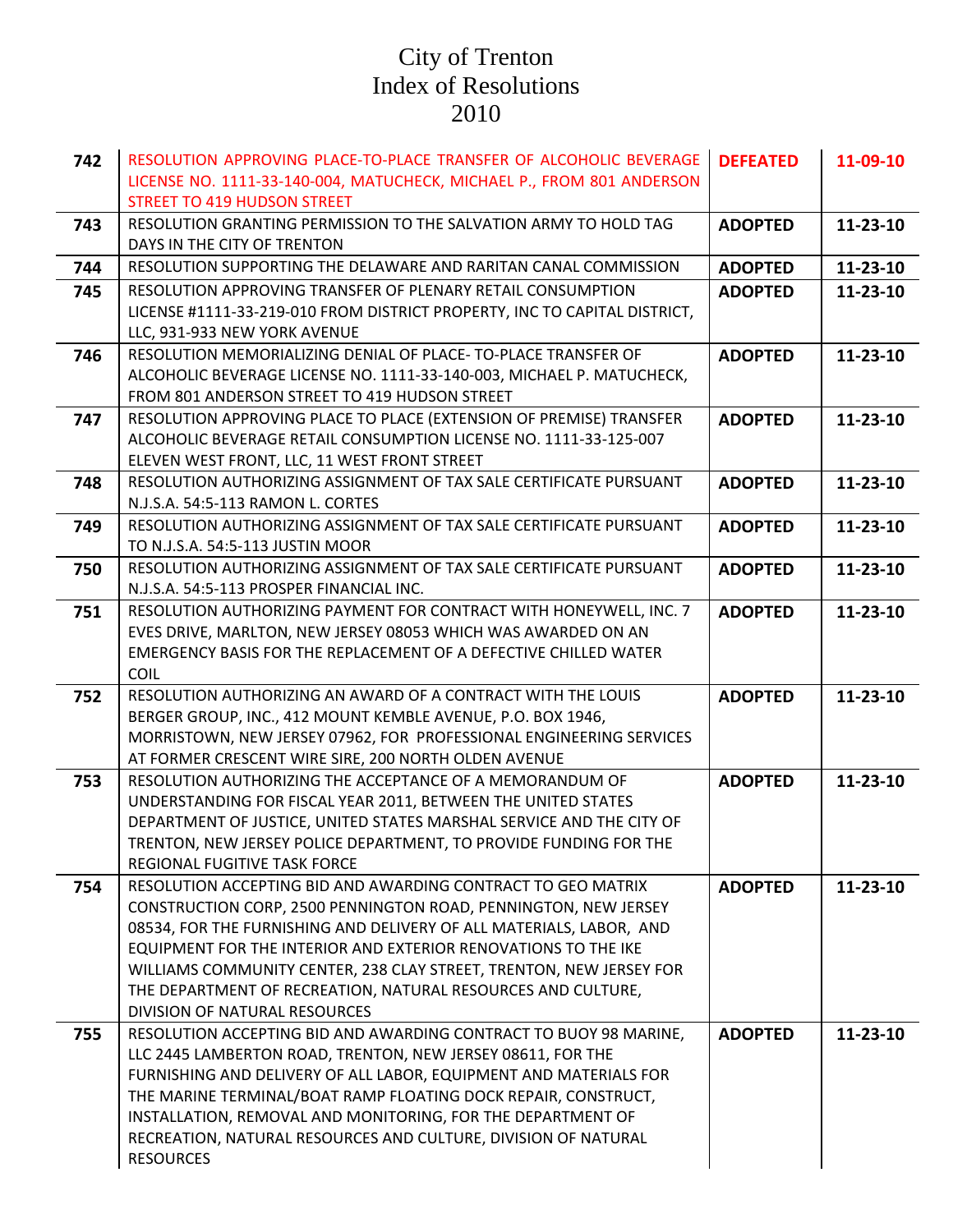| 756 | RESOLUTION ACCEPTING BID AND AWARDING CONTRACT TO MNC GENERAL<br>CONTRACTING, INC. P.O. BOX 362, 34 BROOKSIDE AVENUE, OLD BRIDGE, NEW<br>JERSEY 08857 FOR THE FURNISHING AND DELIVERY OF ALL LABOR, EQUIPMENT<br>AND MATERIALS FOR THE FY2011 SIDEWALKS, CURBS, DRIVEWAYS APRON<br>RESTORATION CONTRACT PERFORMED IN THE TOWNSHIPS FOR THE DEPARTMENT<br>OF PUBLIC WORKS, WATER UTILITY | <b>ADOPTED</b>  | 11-23-10 |
|-----|-----------------------------------------------------------------------------------------------------------------------------------------------------------------------------------------------------------------------------------------------------------------------------------------------------------------------------------------------------------------------------------------|-----------------|----------|
| 757 | RESOLUTION ACCEPTING BID AND AWARDING CONTRACT TO GEORGE COYNE<br>CHEMICAL COMPANY, INC., 3015 STATE ROAD, CROYDON, PENNSYLVANIA 19021-<br>6997 FOR THE FURNISHING AND DELIVERY OF APPROXIMATELY 12,000 GALLONS<br>OF NEAT POLYMER SOLUTION IN FULL COMPLIANCE WITH SPECIFICATIONS FOR<br>THE DEPARTMENT OF PUBLIC WORKS, WATER UTILITY                                                 | <b>ADOPTED</b>  | 11-23-10 |
| 758 | RESOLUTION ACCEPTING BID AND AWARDING CONTRACT TO AMERICAN ASPHALT<br>COMPANY, INC., 116 MAIN STREET W. COLLINGSWOOD HEIGHTS, NEW JERSEY<br>08059 FOR THE PROVISION OF COLD PATCH TO BE PICKED UP AS NEEDED FOR THE<br>DEPARTMENT OF PUBLIC WORKS, WATER UTILITY                                                                                                                        | <b>ADOPTED</b>  | 11-23-10 |
| 759 | RESOLUTION AUTHORIZING THE AWARD OF A CONTRACT THROUGH A FAIR AND<br>OPEN PROCESS IN ACCORDANCE WITH N.J.S.A. 19:44a20.5 ET SEQ TO SCALES<br>INDUSTRIAL TECHNOLOGIES CORP OF NJ, 185 LACKAWANNA AVENUE, WOODLAND<br>PARK, NJ 07424 FOR THE PROVISION OF AIR/VACUUM HANDLING MAINTENANCE<br>SERVICE FOR THE DEPARTMENT OF PUBLIC WORKS, WATER UTILITY (not to exceed<br>\$18,310.04\$    | <b>ADOPTED</b>  | 11-23-10 |
| 760 | RESOLUTION AUTHORIZING EXECUTIVE SESSION OF THE CITY COUNCIL TO PERMIT<br>DISCUSSION OF PENDING LITIGATION                                                                                                                                                                                                                                                                              | <b>ADOPTED</b>  | 11-23-10 |
| 761 | RESOLUTION AUTHORIZING AN AWARD OF A CONTRACT WITH KSS ARCHITECTS<br>LLP, 337 WITHERSPOON STREET, PRINCETON, NJ 08542, FOR PROFESSIONAL<br>ARCHITECTURAL DESIGN SERVICES AT THE ARTWORKS BUILDING, 19 EVERETT<br>ALLEY                                                                                                                                                                  | <b>ADOPTED</b>  | 11-23-10 |
| 762 | RESOLUTION AUTHORIZING SETTLEMENT OF A CIVIL SUIT IN THE MATTER OF<br>SCOTT W. ZAHN V. CITY OF TRENTON, ET AL. IN THE TOTAL AMOUNT OF<br>\$50,000.00                                                                                                                                                                                                                                    | <b>ADOPTED</b>  | 11-23-10 |
| 763 | RESOLUTION AUTHORIZING SETTLEMENT OF A CIVIL SUIT IN THE MATTER OF<br>PRESHIAL BUSH V. CITY OF TRENTON, ET AL. IN THE TOTAL AMOUNT OF<br>\$60,000.00                                                                                                                                                                                                                                    | <b>ADOPTED</b>  | 11-23-10 |
| 764 | RESOLUTION AUTHORIZING SETTLEMENT OF A CIVIL SUIT IN THE MATTER OF<br>VICTORIA BUSH V. CITY OF TRENTON, ET AL. IN THE TOTAL AMOUNT OF<br>\$42,500.00                                                                                                                                                                                                                                    | <b>ADOPTED</b>  | 11-23-10 |
| 765 | RESOLUTION PROCLAIMING DECEMBER 13, 2010 AS "COMMUNITIES OF LIGHT<br>DAY"                                                                                                                                                                                                                                                                                                               | <b>ADOPTED</b>  | 11-23-10 |
| 766 | <b>RESOLUTION AUTHORIZING AN AMENDMENT TO RESOLUTION 10-635 WHICH</b><br>WAS AWARDED THROUGH A FAIR AND OPEN PROCESS IN ACCORDANCE WITH<br>N.J.S.A 19:44a-20.5 ET SEQ TO ON TARGET LAW ENFORCEMENT AND SECURITY<br>CONSULTANTS, LLC, 933 BIRCH DRIVE, BRIELLE, NEW JERSEY 08730 TO PERFORM<br>THE SERVICES OF A YOUTHSTAT COORDINATOR (not to exceed \$21,000.00)                       | <b>DEFEATED</b> |          |
| 767 | AUTHORIZING A MEETING WHICH EXCLUDES THE PUBLIC                                                                                                                                                                                                                                                                                                                                         | <b>ADOPTED</b>  | 12-02-10 |
| 768 | AUTHORIZING A MEETING WHICH EXCLUDES THE PUBLIC                                                                                                                                                                                                                                                                                                                                         | <b>ADOPTED</b>  | 12-14-10 |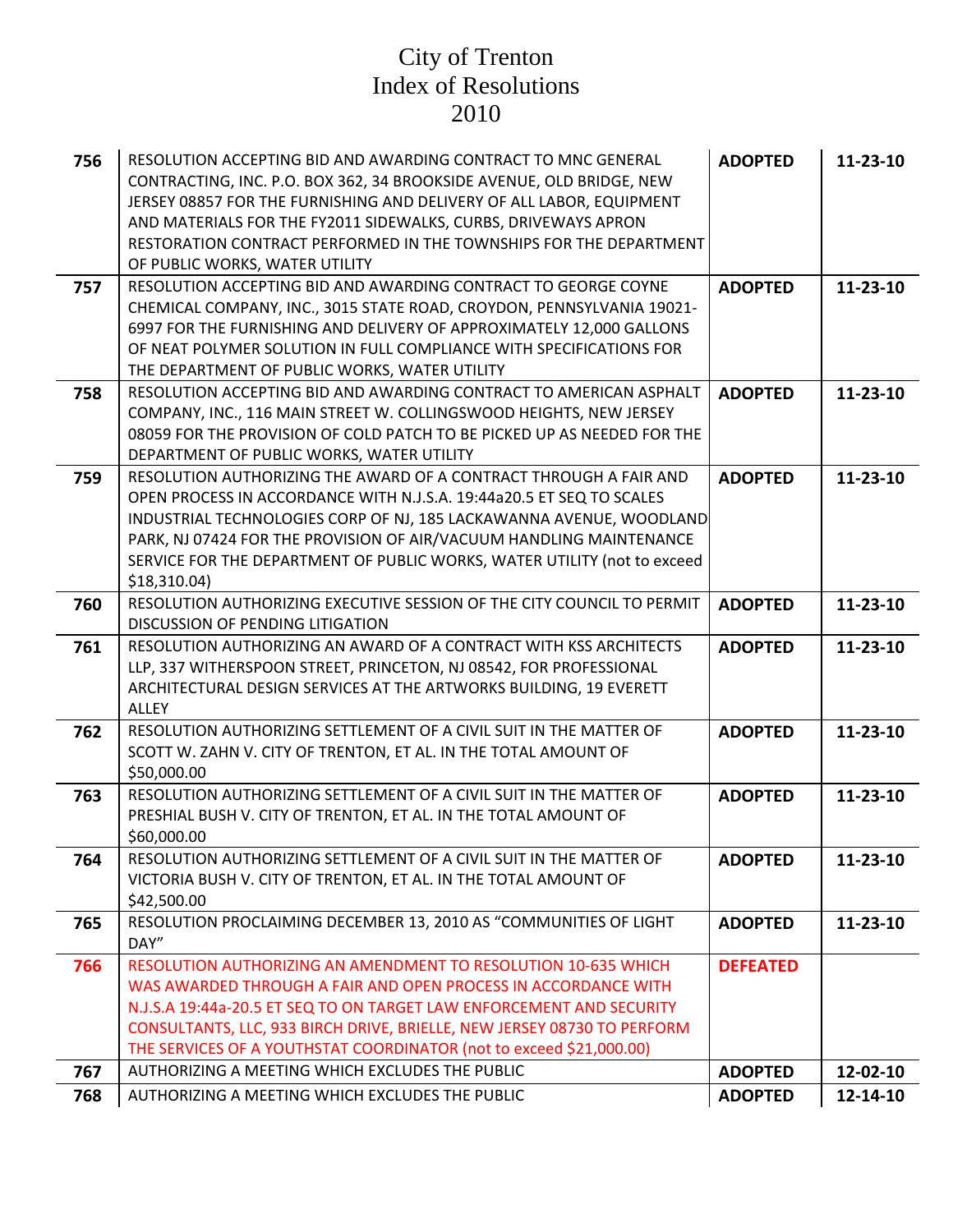| 769 | RESOLUTION AUTHORIZING EXECUTION OF AGREEMENT BY AND BETWEEN THE<br>DIRECTOR OF THE DIVISION OF LOCAL GOVERNMENT SERVICES AND THE CITY OF<br>TRENTON FOR THE RECEIPT OF DISTRESSED CITIES STATE AID FOR FISCAL YEAR<br>2011                                                                                                                                                                                     | <b>ADOPTED</b> | 12-16-10 |
|-----|-----------------------------------------------------------------------------------------------------------------------------------------------------------------------------------------------------------------------------------------------------------------------------------------------------------------------------------------------------------------------------------------------------------------|----------------|----------|
| 770 | RESOLUTION CLOSING MUNICIPAL BUILDINGS ON CERTAIN 2011 HOLIDAYS                                                                                                                                                                                                                                                                                                                                                 | <b>ADOPTED</b> | 12-16-10 |
| 771 | RESOLUTION TO PROVIDE EMERGENCY APPROPRIATIONS TO THE SFY 2011<br>TEMPORARY BUDGET FOR GRANTS OF THE CITY OF TRENTON - CURRENT FUND                                                                                                                                                                                                                                                                             | <b>ADOPTED</b> | 12-16-10 |
| 772 | RESOLUTION TO PROVIDE EMERGENCY APPROPRIATIONS TO THE SFY 2011<br>TEMPORARY BUDGETS OF THE CITY OF TRENTON                                                                                                                                                                                                                                                                                                      | <b>ADOPTED</b> | 12-16-10 |
| 773 | RESOLUTION AUTHORIZING A CDBG SUB-RECIPIENT AGREEMENT BETWEEN THE<br>CITY OF TRENTON AND ISLES, INC. FOR IMPROVEMENTS TO ROBERTO CLEMENTE<br>PARK LOCATED ON ACADEMY STREET                                                                                                                                                                                                                                     | <b>ADOPTED</b> | 12-16-10 |
| 774 | RESOLUTION AUTHORIZING A CDBG SUB-RECIPIENT AGREEMENT BETWEEN THE<br>CITY OF TRENTON AND PRINCETON ART ASSOCIATION, NOW TRADING AS<br>ARTWORKS FOR IMPROVEMENTS TO 17 EVERETT ALLEY, BLOCK 301, LOT 11 IN<br><b>TRENTON NEW JERSEY</b>                                                                                                                                                                          | <b>ADOPTED</b> | 12-16-10 |
| 775 | RESOLUTION AUTHORIZING A CDBG SUB-RECIPIENT AGREEMENT BETWEEN THE<br>CITY OF TRENTON AND TRENTON POLICE ATHLETIC LEAGUE (TRENTON PAL) FOR<br><b>IMPROVEMENTS TO COOK Y FIELD LOCATED ON FARRAGUT AVENUE</b>                                                                                                                                                                                                     | <b>ADOPTED</b> | 12-16-10 |
| 776 | RESOLUTION TO ACCEPT A MUNICIPAL ASSISTANCE PROGRAM GRANT FROM THE<br>COUNTY OF MERCER FOR THE FUNDING FOR THE ACQUISITION OF THE MILNER<br>PARCEL LOCATED AT 102 NORTH OLDEN AVENUE IN THE AMOUNT OF \$186,000<br>AS PART OF THE ASSUNPINK GREENWAY PROJECT                                                                                                                                                    | <b>ADOPTED</b> | 12-16-10 |
| 777 | RESOLUTION ACCEPTING A GRANT IN THE AMOUNT OF \$500,000 FROM THE<br>LEGISLATIVE PRE-DISASTER MITIGATION (L-PDM) GRANT UNDER FY2010 L-PDM<br><b>GRANT PROGRAM</b>                                                                                                                                                                                                                                                | <b>ADOPTED</b> | 12-16-10 |
| 778 | RESOLUTION AUTHORIZING PAYMENT FOR A CONTRACT WITH CARROL<br>DEMOLITION, LLC, 4 YOUNGS ROAD, HAMILTON, NEW JERSEY 08619 WHICH WAS<br>AWARDED ON AN EMERGENCY BASIS FOR THE COMPLETE DEMOLITION OF A<br>COLLAPSING STRUCTURE LOCATED AT 63 MIDDLE ROSE AVENUE                                                                                                                                                    | <b>ADOPTED</b> | 12-16-10 |
| 779 | RESOLUTION AUTHORIZING AN APPLICATION FOR A TRENTON MUNICIPAL<br>ALLIANCE COMMITTEE (TMAC) GRANT FROM THE MERCER COUNTY<br>DEPARTMENT OF HEALTH, GOVERNOR'S COUNCIL ON ALCOHOL AND DRUG<br>ABUSE (GCADA) FOR YOUTH PROGRAMS                                                                                                                                                                                     | <b>ADOPTED</b> | 12-16-10 |
| 780 | RESOLUTION AUTHORIZING AN AMENDMENT TO THE CONTRACT WITH MELILLO<br>& BAUER ASSOCIATES, 2399 HIGHWAY 34, BUILDING D-3, MANASQUAN, NJ<br>08736, FOR PROFESSIONAL DESIGN SERVICES FOR MILL HILL PARK                                                                                                                                                                                                              | <b>ADOPTED</b> | 12-16-10 |
| 781 | RESOLUTION ACCEPTING BID AND AWARDING CONTRACT TO VERMONT TIMBER<br>WORKS, INC, 36 FAIRBANKS ROAD, NORTH SPRINGFIELD, VERMONT 05150 FOR<br>THE FURNISHING AND DELIVERY OF ALL LABOR, EQUIPMENT AND MATERIALS<br>FOR THE INSTALLATION OF THE CADWALADER PARK PICNIC PAVILION - TIMBER<br>FRAME FOR THE CITY OF TRENTON DEPARTMENT OF RECREATION, NATURAL<br>RESOURCES AND CULTURE, DIVISION OF NATURAL RESOURCES | <b>ADOPTED</b> | 12-16-10 |
| 782 | RESOLUTION AUTHORIZING AN AWARD OF A CONTRACT WITH GRENALD<br>WALDRON ASSOCIATES, 260 HAVERFORD AVENUE, P.O. BOX 525, NARBERTH, PA<br>19072 FOR LIGHTING DESIGN SERVICES FOR ELLARSLIE, THE TRENTON CITY<br>MUSEUM IN CADWALADER PARK                                                                                                                                                                           | <b>ADOPTED</b> | 12-16-10 |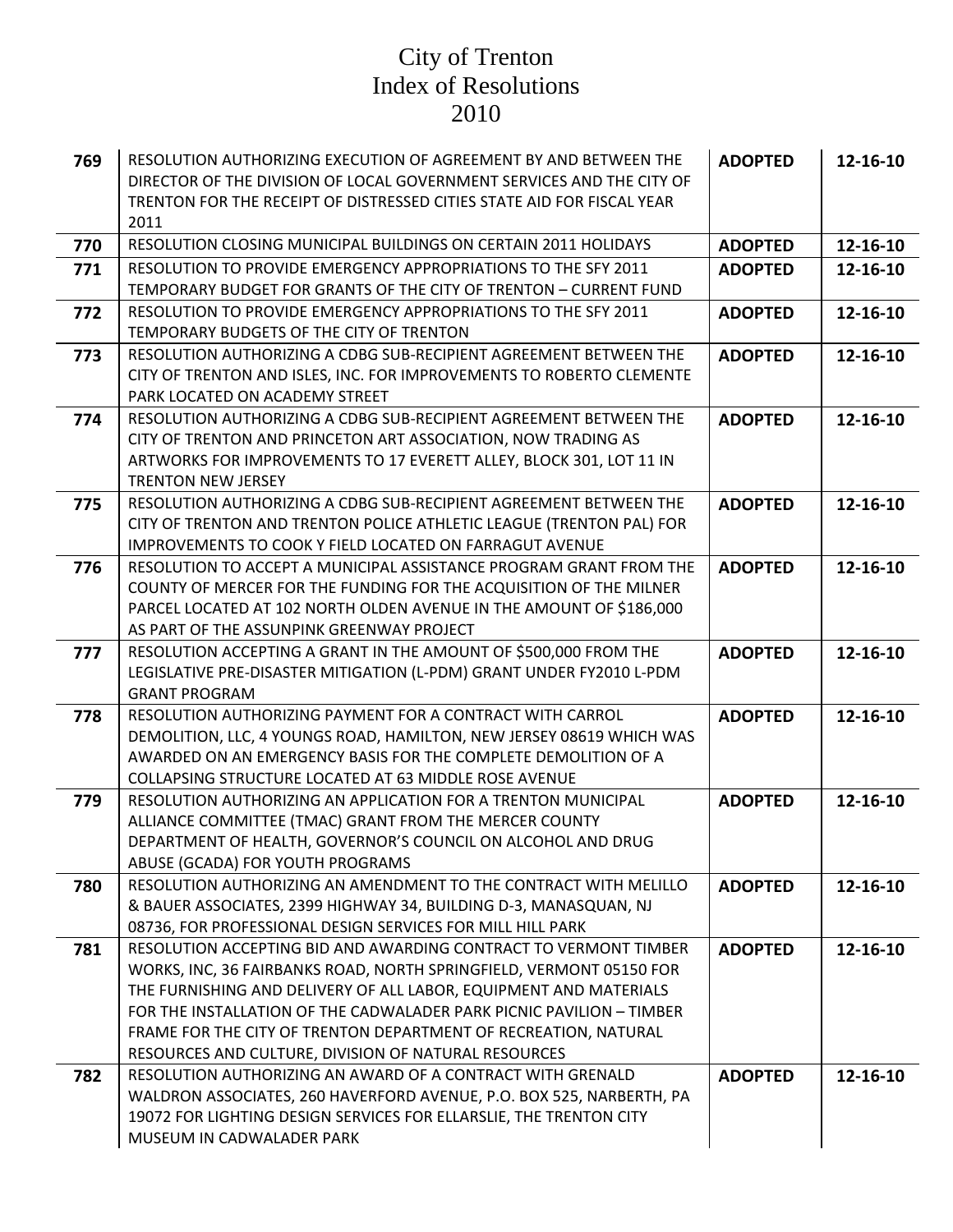## City of Trenton Index of Resolutions 2010

| 783 | RESOLUTION AUTHORIZING THE SUBMISSION OF AN APPLICATION TO THE<br>NATIONAL ENDOWMENT FOR THE HUMANITIES FOR FUNDS FROM THE FISCAL<br>YEAR 2011 SUSTAINING CULTURAL HERITAGE COLLECTIONS GRANT PROGRAM<br>FOR NEW HVAC IMPROVEMENTS AT ELLARSLIE MANSION, TRENTON CITY<br><b>MUSEUM</b>                                                    | <b>ADOPTED</b> | 12-16-10 |
|-----|-------------------------------------------------------------------------------------------------------------------------------------------------------------------------------------------------------------------------------------------------------------------------------------------------------------------------------------------|----------------|----------|
| 784 | RESOLUTION AUTHORIZING THE CITY OF TRENTON TO SEEK UP TO \$242,862<br>FROM THE NEW JERSEY URBAN ENTERPRISE ZONE AUTHORITY FOR MUNICIPAL<br>SERVICES FOR PARTIAL FUNDING OF SALARIES AND FRINGE BENEFITS FOR THREE<br>POLICE OFFICERS PHASE VIII                                                                                           | <b>ADOPTED</b> | 12-16-10 |
| 785 | RESOLUTION ACCEPTING A HIGHWAY SAFETY GRANT FROM THE NEW JERSEY<br>DIVISION OF HIGHWAY TRAFFIC SAFETY, PEDESTRIAN SAFETY EDUCATION AND<br><b>ENFORCEMENT PROJECT</b>                                                                                                                                                                      | <b>ADOPTED</b> | 12-16-10 |
| 786 | RESOLUTION ACCEPTING A FY2010 CONGRESSIONAL APPROPRIATION FROM THE<br>U.S. DEPARTMENT OF JUSTICE, OFFICE OF COMMUNITY ORIENTED POLICING<br>SERVICES, DISTRIBUTED BY THE CITY OF TRENTON                                                                                                                                                   | <b>ADOPTED</b> | 12-16-10 |
| 787 | RESOLUTION AWARDING A CONTRACT TO AYANA ABDUL-RAHEEM, 712<br>STUYVESANT AVENUE, TRENTON, NEW JERSEY 08618, AS A STATION HOUSE<br>ADJUSTMENT COORDINATOR FOR THE DEPARTMENT OF POLICE                                                                                                                                                      | <b>ADOPTED</b> | 12-16-10 |
| 788 | RESOLUTION AUTHORIZING AN AMENDMENT TO THE CONTRACT WHICH WAS<br>AWARDED THROUGH A NON-FAIR AND OPEN PROCESS TO CONNELY FOLEY, LLP,<br>85 LIVINGSTON AVENUE, ROSELAND, NJ 07068 TO PROVIDE TRANSITIONAL<br>PROFESSIONAL LEGAL SERVICES REGARDING SPECIALIZED INSURANCE MATTERS<br>FOR THE CITY OF TRENTON                                 | <b>HELD</b>    | 12-16-10 |
| 789 | RESOLUTION AUTHORIZING AN AMENDMENT TO THE CONTRACT WHICH WAS<br>AWARDED THROUGH A NON-FAIR AND OPEN PROCESS TO HILL WALLACK, LLP,<br>202 CARNEGIE CENTER, P.O. BOX 5226, PRINCETON, NJ 08543 TO PROVIDE<br>TRANSITIONAL PROFESSIONAL LEGAL SERVICES - CIVIL RIGHTS AND OTHER<br>SPECIALIZED LITIGATION FOR THE CITY OF TRENTON           | <b>HELD</b>    | 12-16-10 |
| 790 | RESOLUTION AUTHORIZING AN AMENDMENT TO THE CONTRACT WHICH WAS<br>AWARDED THROUGH A NON-FAIR AND OPEN PROCESS TO EMMETT E. PRIMAS,<br>JR., THE HEARD BUILDING, 20 EAST CENTER STREET, WOODBURY, NJ 08096 TO<br>PROVIDE TRANSITIONAL PROFESSIONAL LEGAL SERVICES - CIVIL RIGHTS AND<br>OTHER SPECIALIZED LITIGATION FOR THE CITY OF TRENTON | <b>HELD</b>    | 12-16-10 |
| 791 | RESOLUTION AUTHORIZING AN AMENDMENT TO THE CONTRACT WHICH WAS<br>AWARDED THROUGH A NON-FAIR AND OPEN PROCESS TO WANDA M. AKIN, ONE<br>GATEWAY CENTER, SUITE 2600, NEWARK, NJ 071102 TO PROVIDE TRANSITIONAL<br><b>PROFESSIONAL LEGAL SERVICES - CIVIL RIGHTS AND OTHER SPECIALIZED</b><br>LITIGATION FOR THE CITY OF TRENTON              | <b>HELD</b>    | 12-16-10 |
| 792 | RESOLUTION AUTHORIZING AN AMENDMENT TO THE CONTRACT WHICH WAS<br>AWARDED THROUGH A NON-FAIR AND OPEN PROCESS TO LITE DEPALMA<br>GREENBERG & RIVAS, LLC, TWO GATEWAY CENTER, NEWARK, NJ 07102 TO<br>PROVIDE TRANSITIONAL PROFESSIONAL LEGAL SERVICES - CIVIL RIGHTS AND<br>OTHER SPECIALIZED LITIGATION FOR THE CITY OF TRENTON            | <b>HELD</b>    | 12-16-10 |
| 793 | RESOLUTION AUTHORIZING AN AMENDMENT TO THE CONTRACT WHICH WAS<br>AWARDED THROUGH A NON-FAIR AND OPEN PROCESS TO JOHN MORELLI, P.C.,<br>203 WEST SOMERDALE ROAD, VOORHEES, NJ 08043 TO PROVIDE TRANSITIONAL<br>PROFESSIONAL LEGAL SERVICES - CIVIL RIGHTS AND OTHER SPECIALIZED<br>LITIGATION FOR THE CITY OF TRENTON                      | <b>HELD</b>    | 12-16-10 |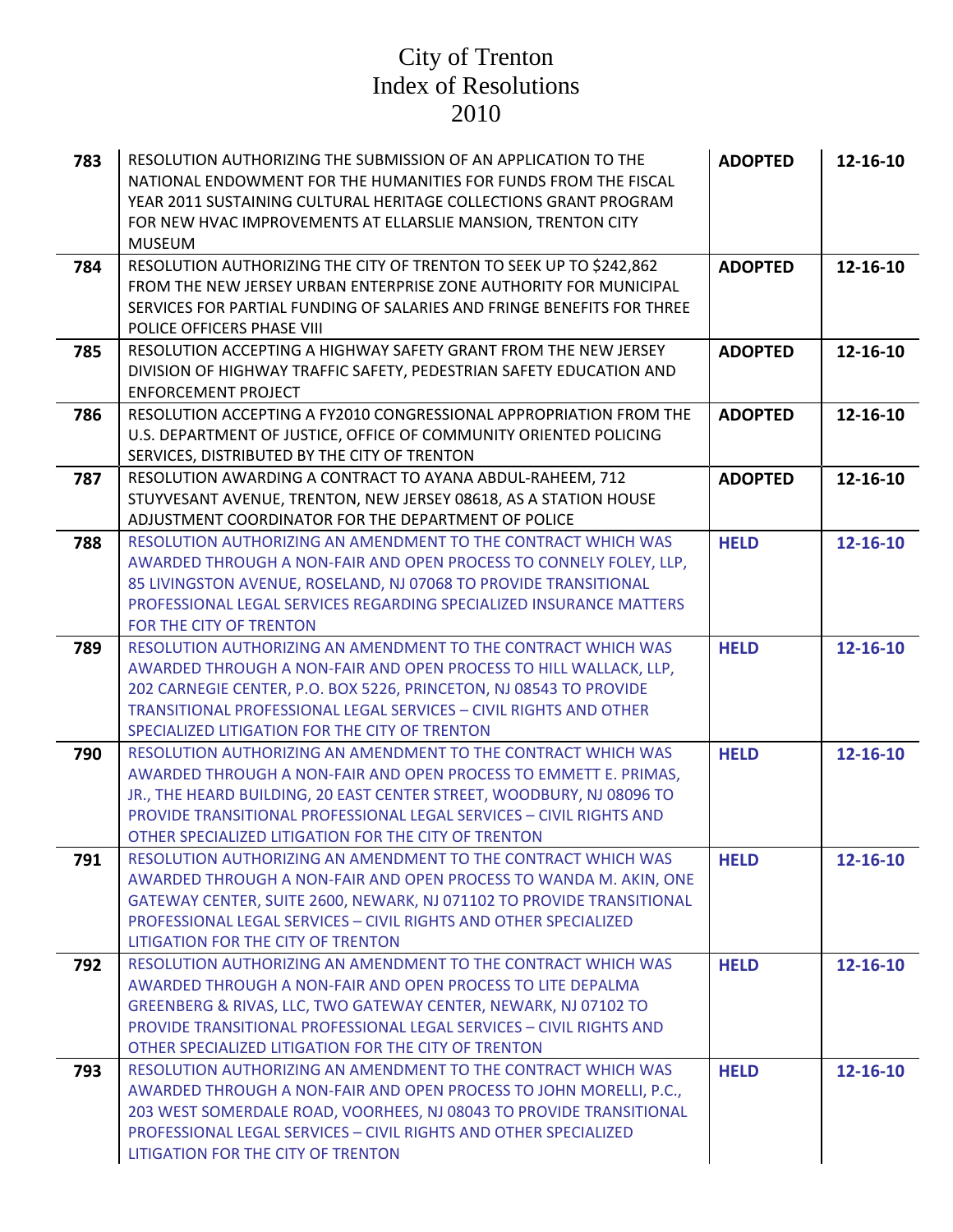## City of Trenton Index of Resolutions 2010

| 794 | RESOLUTION AUTHORIZING AN AMENDMENT TO THE CONTRACT WHICH WAS<br>AWARDED THROUGH A NON-FAIR AND OPEN PROCESS TO KNAPP, TRIMPOLI &<br>PRUSINOWKSI, 210 PARK AVENUE, THIRD FLOOR, FLORHAM PARK, NEW JERSEY<br>09732 TO PROVIDE TRANSITIONAL PROFESSIONAL LEGAL SERVICES FOR LABOR<br><b>RELATED MATTERS</b>                                                                                                                                                                      | <b>HELD</b>     | 12-16-10 |
|-----|--------------------------------------------------------------------------------------------------------------------------------------------------------------------------------------------------------------------------------------------------------------------------------------------------------------------------------------------------------------------------------------------------------------------------------------------------------------------------------|-----------------|----------|
| 795 | RESOLUTION AUTHORIZING PAYMENT TO BRYAN ELECTRIC CO., INC. 1926<br>CHESTNUT AVENUE, TRENTON, NEW JERSEY 08611 FOR OUTSTANDING INVOICES<br>FOR ELECTRICAL WORK PERFORMED AT THE TRENTON POLICE STATION IN THE<br>TOTAL AMOUNT OF \$17,665.68                                                                                                                                                                                                                                    | <b>HELD</b>     | 12-16-10 |
| 796 | RESOLUTION ACCEPTING BID AND AWARDING CONTRACT TO SPECTRASERV, INC.<br>75 JACOBS AVE., SOUTH KEARNEY, NJ 07032, FOR THE FURNISHING AND<br>DELIVERY OF ALL LABOR, EQUIPMENT AND MATERIALS FOR THE REHABILITATION<br>OF THE SECONDARY SLUDGE PUMPING STATIONS AND CLARIFIERS FOR THE<br>DEPARTMENT OF PUBLIC WORKS, SEWER AUTHORITY                                                                                                                                              | <b>HELD</b>     | 12-16-10 |
| 797 | RESOLUTION ACCEPTING BID AND AWARDING CONTRACT TO BRENNTAGE<br>NORTHEAST, INC., 81 WEST HULLER LANE, READING, PA 19605, FOR THE<br>FURNISHING AND DELIVERY AS NEEDED FOR POTASSIUM PERMANGANATE FOR<br>THE DEPARTMENT OF PUBLIC WORKS, WATER UTILITY                                                                                                                                                                                                                           | <b>HELD</b>     | 12-16-10 |
| 798 | RESOLUTION ACCEPTING BID AND AWARDING CONTRACT TO WATERS & BUGBEE,<br>INC FOR THE FURNISHING AND DELIVERY OF ALL LABOR, EQUIPMENT AND<br>MATERIALS FOR THE FY2011 ROADWAY RESTORATION CONTRACT FOR WORK<br>PERFORMED, IN THE TOWNSHIPS FOR THE DEPARTMENT OF PUBLIC WORKS,<br><b>WATER UTILITY</b>                                                                                                                                                                             | <b>HELD</b>     | 12-16-10 |
| 799 | RESOLUTION ACCEPTING BID AND AWARDING CONTRACT TO BUCKLER<br>ASSOCIATES, INC, FOR THE FURNISHING AND DELIVERY OF ALL LABOR,<br>EQUIPMENT AND MATERIALS FOR THE FY2011 SIDEWALK, CURB AND DRIVEWAY<br>APRON RESTORATION CONTRACT WITHIN THE CITY'S LIMITS FOR THE<br>DEPARTMENT OF PUBLIC WORKS, WATER UTILITY                                                                                                                                                                  | <b>HELD</b>     | 12-16-10 |
| 800 | RESOLUTION ACCEPTING BID AND AWARDING CONTRACT TO RUSLING PAVING &<br>CONCRETE, LLC, FOR THE FURNISHING AND DELIVERY OF ALL LABOR, EQUIPMENT<br>AND MATERIALS FOR THE FY2011 ROADWAY RESTORATION CONTRACT FOR<br>WORK PERFORMED WITHIN THE CITY'S LIMITS FOR THE DEPARTMENT OF PUBLIC<br><b>WORKS, WATER UTILITY</b>                                                                                                                                                           | <b>HELD</b>     | 12-16-10 |
| 801 | RESOLUTION AUTHORIZING THE AWARD OF A CONTRACT THROUGH A FAIR AND<br>OPEN PROCESS IN ACCORDANCE WITH N.J.S.A. 19:44a20.5 ET SEQ TO EDMUNDS<br>& ASSOCIATES, INC., 301A TILTON ROAD, NORTHFIELD, NEW JERSEY 08225 TO<br>PROVIDE CONTINUED APPLICATION SOFTWARE SUPPORT AND MAINTENANCE<br>FOR THE EDMUNDS & ASSOCIATES FINANCIAL PACKAGE, H/W PERVASIVE SQL III<br>AND MCSAX/SBX/UA SYSTEM UPGRADES FOR THE DEPARTMENT OF<br>ADMINISTRATION, DIVISION OF INFORMATION TECHNOLOGY | <b>ADOPTED</b>  | 12-16-10 |
| 802 | RESOLUTION AWARDING A CONTRACT THROUGH A COMPETITIVE CONTRACTING<br>PROCESS TO LYNX TECHNOLOGIES PARTNERS, 469 7TH AVE - FLOOR 3, NEW YORK,<br>NY 10018 TO PROVIDE TECHNICAL SUPPORT SERVICES FOR THE CITY OF<br>TRENTON, DEPARTMENT OF ADMINISTRATION, DIVISION OF INFORMATION<br><b>TECHNOLOGY</b>                                                                                                                                                                           | <b>DEFEATED</b> | 12-16-10 |